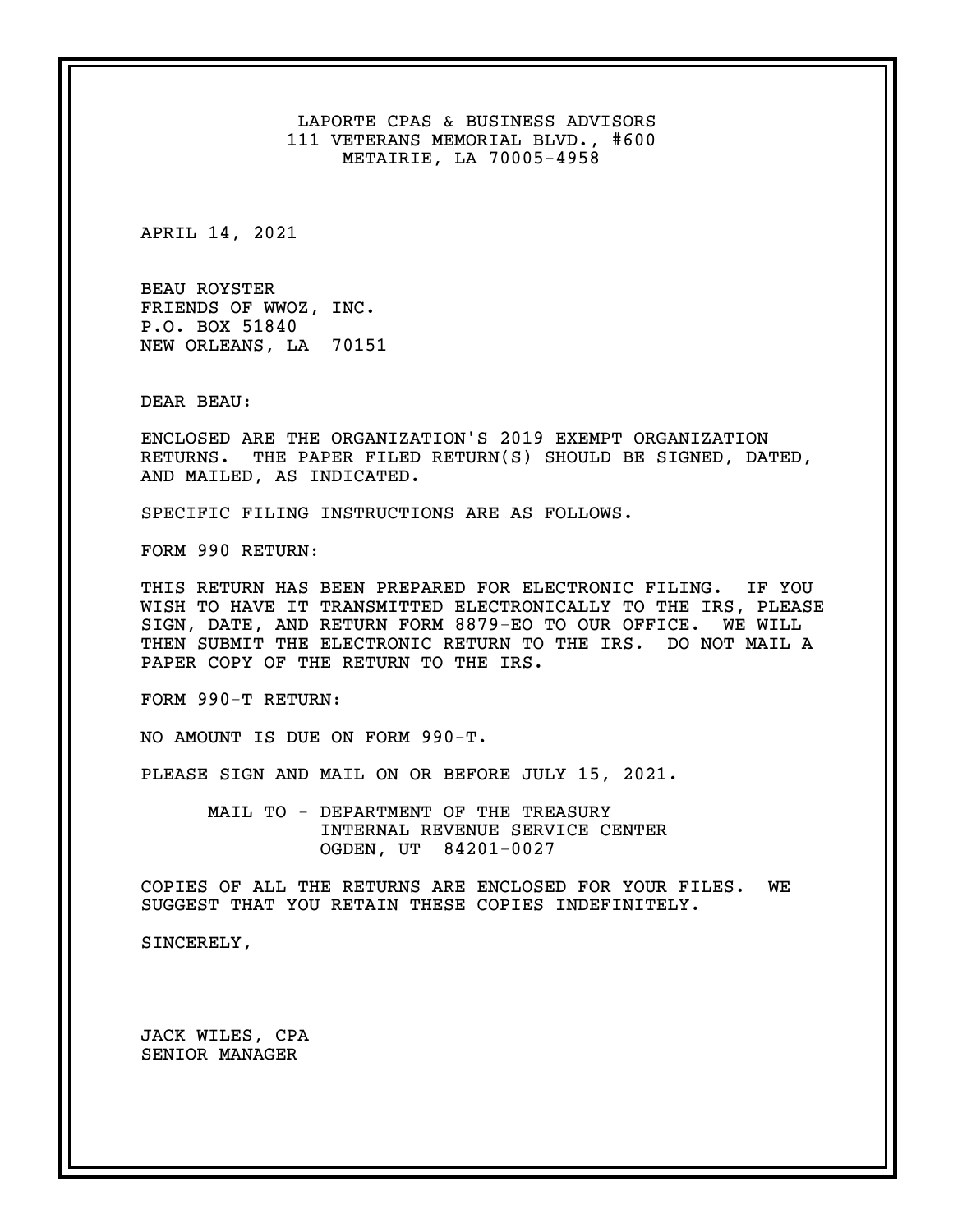# **TAX RETURN FILING INSTRUCTIONS**

# FORM 990

# **FOR THE YEAR ENDING**

~~~~~~~~~~~~~~~~~ AUGUST 31, 2020

| <b>Prepared for</b>                                | FRIENDS OF WWOZ, INC.<br>P.O. BOX 51840                                                                                                                                                                                                                                                              |
|----------------------------------------------------|------------------------------------------------------------------------------------------------------------------------------------------------------------------------------------------------------------------------------------------------------------------------------------------------------|
|                                                    | NEW ORLEANS, LA<br>70151                                                                                                                                                                                                                                                                             |
| <b>Prepared by</b>                                 | LAPORTE, APAC<br>111 VETERANS MEMORIAL BLVD., #600<br>METAIRIE, LA 70005-4958                                                                                                                                                                                                                        |
| <b>Amount due</b><br>or refund                     | NOT APPLICABLE                                                                                                                                                                                                                                                                                       |
| Make check<br>payable to                           | NOT APPLICABLE                                                                                                                                                                                                                                                                                       |
| Mail tax return<br>and check (if<br>applicable) to | NOT APPLICABLE                                                                                                                                                                                                                                                                                       |
| Return must be<br>mailed on<br>or before           | NOT APPLICABLE                                                                                                                                                                                                                                                                                       |
| <b>Special</b><br><b>Instructions</b>              | THIS RETURN HAS BEEN PREPARED FOR ELECTRONIC FILING.<br>IF YOU<br>WISH TO HAVE IT TRANSMITTED ELECTRONICALLY TO THE IRS, PLEASE<br>SIGN, DATE, AND RETURN FORM 8879-EO TO OUR OFFICE. WE WILL<br>THEN SUBMIT THE ELECTRONIC RETURN TO THE IRS. DO NOT MAIL A<br>PAPER COPY OF THE RETURN TO THE IRS. |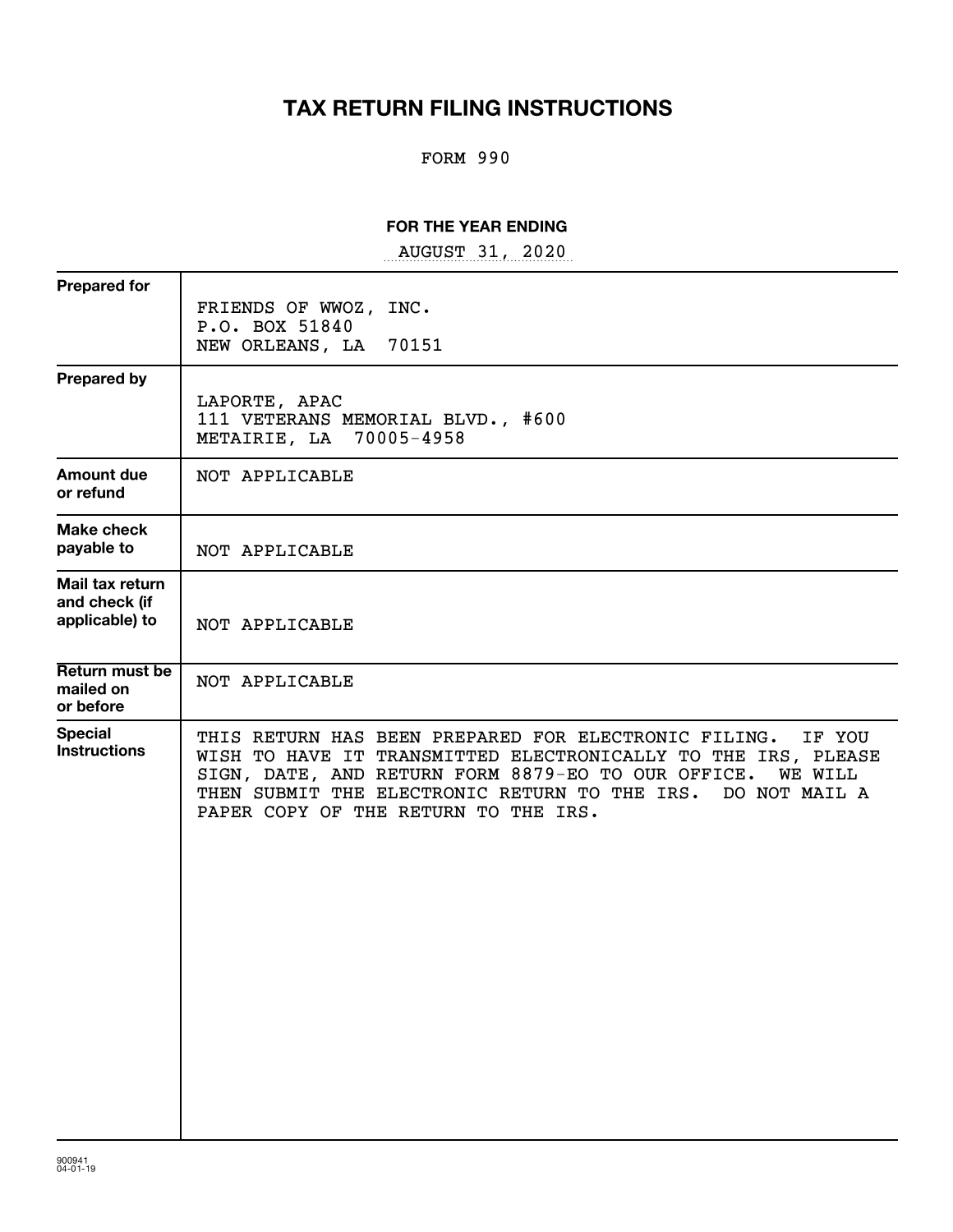| 990<br>Form                                            |
|--------------------------------------------------------|
| (Rev. January 2020)                                    |
| Department of the Treasury<br>Internal Revenue Service |

# **your Section 501(c), 527, or 4947(a)(1) of the Internal Revenue Code (except private foundations) 2019**

▶ Do not enter social security numbers on this form as it may be made public. <br>
inspection and the latest information. **Dependent in the latest information** and the latest information. **| Go to www.irs.gov/Form990 for instructions and the latest information. Inspection**

OMB No. 1545-0047

|                         |                               | 2019<br>SEP<br>A For the 2019 calendar year, or tax year beginning<br>1,                                                                        |            | and ending AUG 31, 2020                                 |                                                           |
|-------------------------|-------------------------------|-------------------------------------------------------------------------------------------------------------------------------------------------|------------|---------------------------------------------------------|-----------------------------------------------------------|
|                         | <b>B</b> Check if applicable: | <b>C</b> Name of organization                                                                                                                   |            | D Employer identification number                        |                                                           |
|                         | Address<br>]change            | FRIENDS OF WWOZ,<br>INC.                                                                                                                        |            |                                                         |                                                           |
|                         | Mame<br>]change               | Doing business as                                                                                                                               |            | **-***2220                                              |                                                           |
|                         | ]Initial<br>]return           | Number and street (or P.O. box if mail is not delivered to street address)                                                                      | Room/suite | E Telephone number                                      |                                                           |
|                         | Final<br> return/             | P.O. BOX 51840                                                                                                                                  |            | $504 - 568 - 1239$                                      |                                                           |
|                         | termin-<br>ated               | City or town, state or province, country, and ZIP or foreign postal code                                                                        |            | G Gross receipts \$                                     | 3,420,918.                                                |
|                         | Amended<br>return             | NEW ORLEANS, LA<br>70151                                                                                                                        |            | $H(a)$ is this a group return                           |                                                           |
|                         | Applica-<br>Ition<br>pending  | F Name and address of principal officer: CHAUNCEY L. ROYSTER                                                                                    |            | for subordinates?                                       | $\sqrt{\ }$ Yes $\sqrt{\ \text{X}}$ No                    |
|                         |                               | SAME AS C ABOVE                                                                                                                                 |            | $H(b)$ Are all subordinates included? $\Box$ Yes $\Box$ | ⊥No                                                       |
|                         |                               | <b>I</b> Tax-exempt status: $X \mid 501(c)(3)$<br>$501(c)$ (<br>$\sqrt{\frac{1}{1}}$ (insert no.)<br>$4947(a)(1)$ or<br>J Website: WWW.WWOZ.ORG | 527        |                                                         | If "No," attach a list. (see instructions)                |
|                         |                               | K Form of organization: $X$ Corporation<br>Other $\blacktriangleright$<br>Trust<br>Association                                                  |            | H(c) Group exemption number                             |                                                           |
|                         | Part I                        | <b>Summary</b>                                                                                                                                  |            |                                                         | L Year of formation: $1986$ M State of legal domicile: LA |
|                         | 1                             | Briefly describe the organization's mission or most significant activities: FRIENDS OF WWOZ, INC. OPERATES A                                    |            |                                                         |                                                           |
|                         |                               | NONCOMMERICAL, EDUCATIONAL RADIO STATION WHICH WAS [CONT'D ON SCH O]                                                                            |            |                                                         |                                                           |
| Activities & Governance | 2                             | Check this box $\blacktriangleright$ $\Box$ if the organization discontinued its operations or disposed of more than 25% of its net assets.     |            |                                                         |                                                           |
|                         | З                             | Number of voting members of the governing body (Part VI, line 1a)                                                                               |            | З                                                       | 14                                                        |
|                         |                               |                                                                                                                                                 |            | $\overline{4}$                                          | 14                                                        |
|                         | 5                             |                                                                                                                                                 |            | 5                                                       | 19                                                        |
|                         | 6                             |                                                                                                                                                 |            | 6                                                       | 500                                                       |
|                         |                               |                                                                                                                                                 |            | 7a                                                      | ο.                                                        |
|                         |                               |                                                                                                                                                 |            | 7b                                                      | 0.                                                        |
|                         |                               |                                                                                                                                                 |            | <b>Prior Year</b>                                       | <b>Current Year</b>                                       |
|                         | 8                             | Contributions and grants (Part VIII, line 1h)                                                                                                   |            | 5,711,608.                                              | 3,154,848.                                                |
| Revenue                 | 9                             | Program service revenue (Part VIII, line 2g)                                                                                                    |            | 0.                                                      | 0.                                                        |
|                         | 10                            |                                                                                                                                                 |            | $-2,724.$                                               | 11,250.                                                   |
|                         | 11                            | Other revenue (Part VIII, column (A), lines 5, 6d, 8c, 9c, 10c, and 11e)                                                                        |            | 148, 331.                                               | 222,058.                                                  |
|                         | 12                            | Total revenue - add lines 8 through 11 (must equal Part VIII, column (A), line 12)                                                              |            | 5,857,215.                                              | 3,388,156.                                                |
|                         | 13                            | Grants and similar amounts paid (Part IX, column (A), lines 1-3)                                                                                |            | 0.                                                      | 0.                                                        |
|                         | 14                            | Benefits paid to or for members (Part IX, column (A), line 4)                                                                                   |            | $\overline{0}$ .                                        | 0.                                                        |
|                         | 15                            | Salaries, other compensation, employee benefits (Part IX, column (A), lines 5-10)                                                               |            | 1,697,088.                                              | 1,674,448.                                                |
| Expenses                |                               | 16a Professional fundraising fees (Part IX, column (A), line 11e)                                                                               |            | 0.                                                      | Ο.                                                        |
|                         |                               | 652, 206.<br><b>b</b> Total fundraising expenses (Part IX, column (D), line 25)<br>▶                                                            |            |                                                         |                                                           |
|                         |                               |                                                                                                                                                 |            | 4,024,029.                                              | 1,162,496.                                                |
|                         |                               | 18 Total expenses. Add lines 13-17 (must equal Part IX, column (A), line 25)                                                                    |            | 5,721,117.<br>136,098.                                  | 2,836,944.<br>551,212.                                    |
|                         | 19                            |                                                                                                                                                 |            |                                                         |                                                           |
| Assets or               |                               |                                                                                                                                                 |            | <b>Beginning of Current Year</b><br>$1,374,263$ .       | <b>End of Year</b><br>3,303,679.                          |
|                         | 20                            | Total assets (Part X, line 16)                                                                                                                  |            | 163, 117.                                               | 1,541,321.                                                |
| <u>Met</u>              | 21<br>22                      | Total liabilities (Part X, line 26)                                                                                                             |            | 1,211,146.                                              | 1,762,358.                                                |
|                         |                               | <b>Part II   Signature Block</b>                                                                                                                |            |                                                         |                                                           |
|                         |                               |                                                                                                                                                 |            |                                                         |                                                           |

Under penalties of perjury, I declare that I have examined this return, including accompanying schedules and statements, and to the best of my knowledge and belief, it is true, correct, and complete. Declaration of preparer (other than officer) is based on all information of which preparer has any knowledge.

| Sign<br>Here    | Signature of officer<br>CHAUNCEY L. ROYSTER, CFO<br>Type or print name and title  |                      |      | Date                                               |
|-----------------|-----------------------------------------------------------------------------------|----------------------|------|----------------------------------------------------|
| Paid            | Print/Type preparer's name<br>JOHN S. WILES, CPA                                  | Preparer's signature | Date | <b>PTIN</b><br>Check<br>P01222673<br>self-emploved |
| Preparer        | LAPORTE, APAC<br>Firm's name                                                      |                      |      | $***$ $***$ 8864<br>Firm's EIN                     |
| Use Only        | Firm's address 111 VETERANS MEMORIAL BLVD.,<br>METAIRIE, LA 70005-4958            | #600                 |      | Phone no. $504 - 835 - 5522$                       |
|                 | May the IRS discuss this return with the preparer shown above? (see instructions) |                      |      | $\mathbf{X}$ Yes<br><b>No</b>                      |
| 932001 01-20-20 | LHA For Paperwork Reduction Act Notice, see the separate instructions.            |                      |      | Form 990 (2019)                                    |

SEE SCHEDULE O FOR ORGANIZATION MISSION STATEMENT CONTINUATION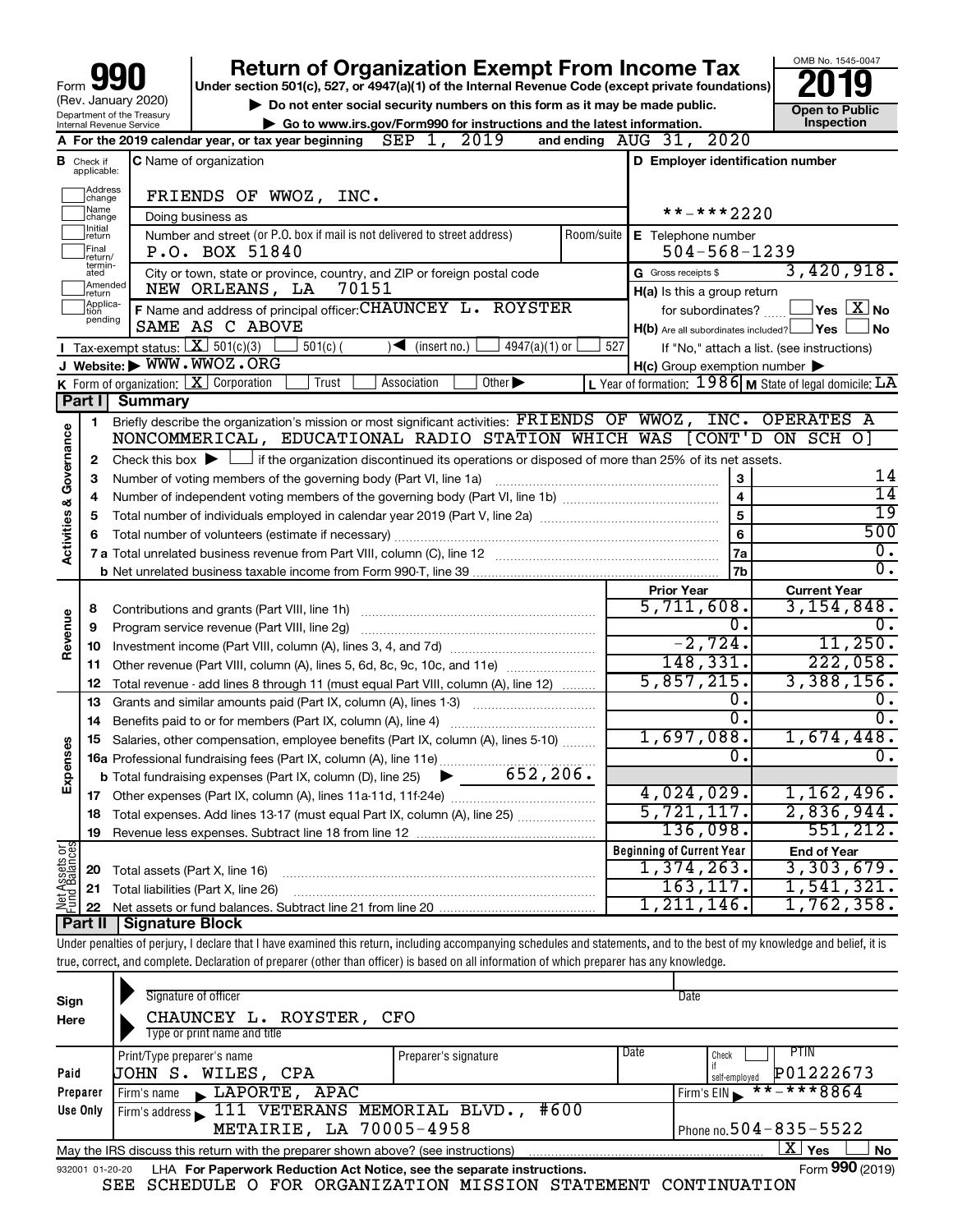|                        | **-***2220<br>FRIENDS OF WWOZ, INC.<br>Form 990 (2019)                                                                                                                                                       | Page 2             |
|------------------------|--------------------------------------------------------------------------------------------------------------------------------------------------------------------------------------------------------------|--------------------|
|                        | Part III Statement of Program Service Accomplishments                                                                                                                                                        |                    |
|                        |                                                                                                                                                                                                              | $\boxed{\text{X}}$ |
| 1                      | Briefly describe the organization's mission:<br>FRIENDS OF WWOZ, INC. OPERATES A NONCOMMERICAL, EDUCATIONAL RADIO                                                                                            |                    |
|                        | STATION WHICH WAS LICENSED TO OPERATE BY THE FEDERAL COMMMUNICATIONS                                                                                                                                         |                    |
|                        | COMMISSION ON OCTOBER 29, 1981.<br>THE STATION'S CALL LETTERS ARE                                                                                                                                            |                    |
|                        | $WOZ-FM$<br>THE MISSION OF THE STATION IS TO CELEBRATE<br>[CONT'D ON SCH O]                                                                                                                                  |                    |
| $\mathbf{2}$           | Did the organization undertake any significant program services during the year which were not listed on the<br>$\overline{\ }$ Yes $\overline{\rm \ }X$ No<br>prior Form 990 or 990-EZ?                     |                    |
|                        | If "Yes," describe these new services on Schedule O.                                                                                                                                                         |                    |
| 3                      | $\overline{\ }$ Yes $\overline{\ \ X}$ No<br>Did the organization cease conducting, or make significant changes in how it conducts, any program services?<br>If "Yes," describe these changes on Schedule O. |                    |
| 4                      | Describe the organization's program service accomplishments for each of its three largest program services, as measured by expenses.                                                                         |                    |
|                        | Section 501(c)(3) and 501(c)(4) organizations are required to report the amount of grants and allocations to others, the total expenses, and<br>revenue, if any, for each program service reported.          |                    |
|                        | 1, 339, 476. including grants of \$<br>(Code:<br>(Expenses \$<br>(Revenue \$                                                                                                                                 |                    |
|                        | FRIENDS OF WWOZ, INC. OPERATES A NONCOMMERICAL, EDUCATIONAL RADIO                                                                                                                                            |                    |
|                        | STATION WHICH WAS LICENSED TO OPERATE BY THE FEDERAL COMMMUNICATIONS                                                                                                                                         |                    |
|                        | THE STATION'S CALL LETTERS ARE WWOZ-FM<br>COMMISSION ON OCTOBER 29, 1981.                                                                                                                                    |                    |
|                        | THE MISSION OF THE STATION IS TO CELEBRATE THE CULTURAL DIVERSITY OF                                                                                                                                         |                    |
|                        | NEW ORLEANS AND ITS SURROUNDING REGIONS THROUGH MUSIC AND INFORMATION.                                                                                                                                       |                    |
| 4a l<br>4b<br>4с<br>4d | THE STATION IS FUNDED MAINLY BY FEDERAL AND STATE GRANTS, SUPPORT FROM                                                                                                                                       |                    |
|                        | THE NEW ORLEANS JAZZ AND HERITAGE FOUNDATION, COMMUNITY FUNDRAISING AND                                                                                                                                      |                    |
|                        | THE BROADCAST HOURS OF THE RADIO STATION<br>UNDERWRITING CONTRIBUTIONS.                                                                                                                                      |                    |
|                        | WERE 8,784 FOR 2020.                                                                                                                                                                                         |                    |
|                        |                                                                                                                                                                                                              |                    |
|                        |                                                                                                                                                                                                              |                    |
|                        |                                                                                                                                                                                                              |                    |
|                        |                                                                                                                                                                                                              |                    |
|                        | (Expenses \$<br>including grants of \$<br>(Revenue \$<br>(Code:                                                                                                                                              |                    |
|                        |                                                                                                                                                                                                              |                    |
|                        |                                                                                                                                                                                                              |                    |
|                        |                                                                                                                                                                                                              |                    |
|                        |                                                                                                                                                                                                              |                    |
|                        |                                                                                                                                                                                                              |                    |
|                        |                                                                                                                                                                                                              |                    |
|                        |                                                                                                                                                                                                              |                    |
|                        |                                                                                                                                                                                                              |                    |
|                        |                                                                                                                                                                                                              |                    |
|                        |                                                                                                                                                                                                              |                    |
|                        |                                                                                                                                                                                                              |                    |
|                        | (Code:                                                                                                                                                                                                       |                    |
|                        | ) (Expenses \$<br>including grants of \$<br>(Revenue \$                                                                                                                                                      |                    |
|                        |                                                                                                                                                                                                              |                    |
|                        |                                                                                                                                                                                                              |                    |
|                        |                                                                                                                                                                                                              |                    |
|                        |                                                                                                                                                                                                              |                    |
|                        |                                                                                                                                                                                                              |                    |
|                        |                                                                                                                                                                                                              |                    |
|                        |                                                                                                                                                                                                              |                    |
|                        |                                                                                                                                                                                                              |                    |
|                        |                                                                                                                                                                                                              |                    |
|                        |                                                                                                                                                                                                              |                    |
|                        |                                                                                                                                                                                                              |                    |
|                        | Other program services (Describe on Schedule O.)                                                                                                                                                             |                    |
|                        | (Expenses \$<br>including grants of \$<br>(Revenue \$                                                                                                                                                        |                    |
| 4е                     | 1,339,476.<br>Total program service expenses                                                                                                                                                                 |                    |
|                        | Form 990 (2019)                                                                                                                                                                                              |                    |
|                        | 932002 01-20-20                                                                                                                                                                                              |                    |
|                        | 2                                                                                                                                                                                                            |                    |
|                        | 2019.05091 FRIENDS OF WWOZ, INC.<br>20550414 755639 18599<br>18599                                                                                                                                           | $\mathbf{1}$       |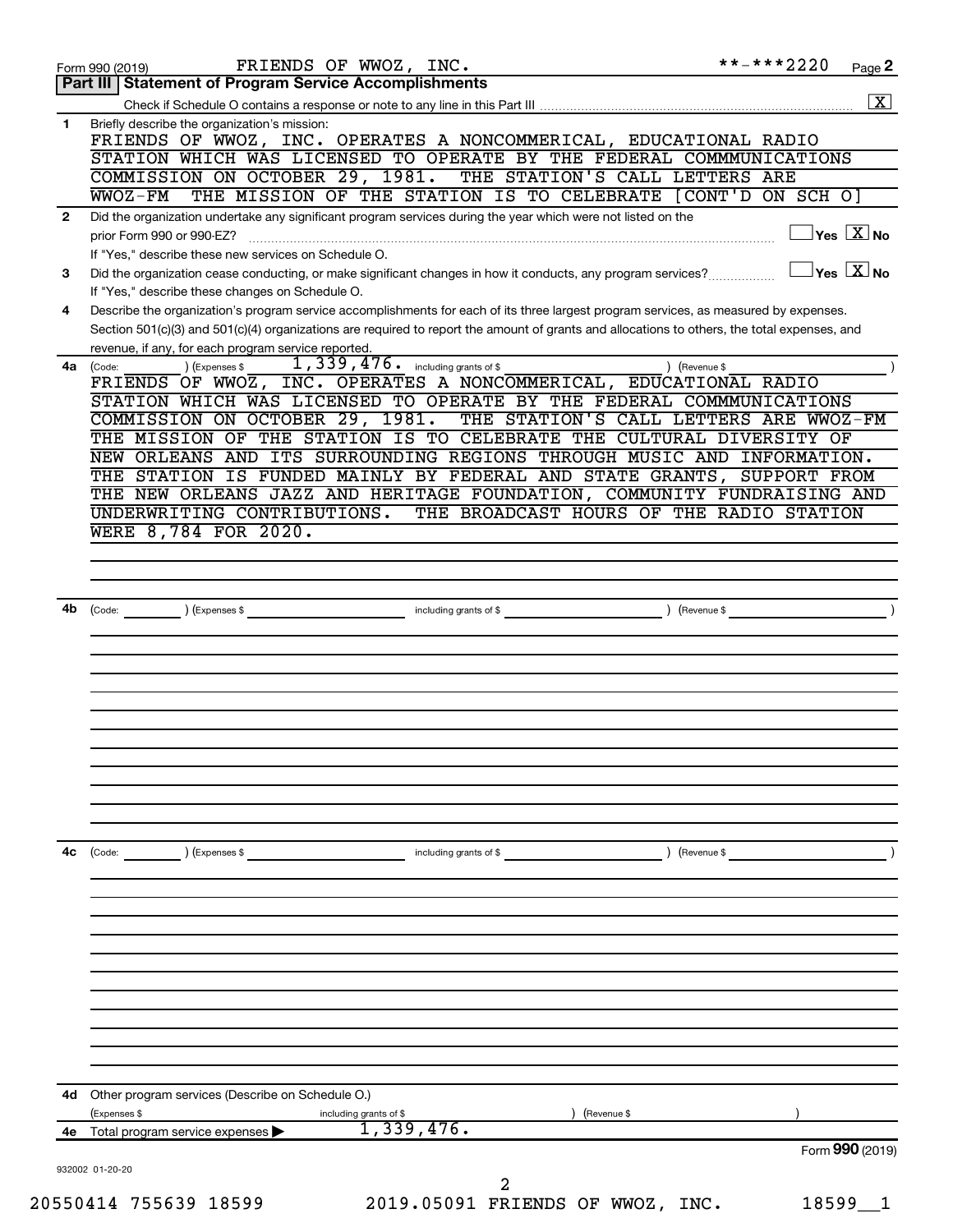| Form 990 (2019) |  |  |
|-----------------|--|--|

Form 990 (2019) FRIENDS OF WWOZ, INC. \*\*-\*\*\*2220 <sub>Page</sub> **Part IV Checklist of Required Schedules**

|           |                                                                                                                                       |                       | Yes                     | No                      |
|-----------|---------------------------------------------------------------------------------------------------------------------------------------|-----------------------|-------------------------|-------------------------|
| 1.        | Is the organization described in section 501(c)(3) or 4947(a)(1) (other than a private foundation)?                                   |                       |                         |                         |
|           |                                                                                                                                       | 1                     | х                       |                         |
| 2         |                                                                                                                                       | $\mathbf{2}$          | $\overline{\textbf{x}}$ |                         |
| 3         | Did the organization engage in direct or indirect political campaign activities on behalf of or in opposition to candidates for       |                       |                         |                         |
|           | public office? If "Yes," complete Schedule C, Part I                                                                                  | 3                     |                         | х                       |
| 4         | Section 501(c)(3) organizations. Did the organization engage in lobbying activities, or have a section 501(h) election in effect      |                       |                         |                         |
|           |                                                                                                                                       | 4                     |                         | х                       |
| 5         | Is the organization a section 501(c)(4), 501(c)(5), or 501(c)(6) organization that receives membership dues, assessments, or          |                       |                         |                         |
|           |                                                                                                                                       | 5                     |                         | х                       |
| 6         | Did the organization maintain any donor advised funds or any similar funds or accounts for which donors have the right to             |                       |                         | х                       |
|           | provide advice on the distribution or investment of amounts in such funds or accounts? If "Yes," complete Schedule D, Part I          | 6                     |                         |                         |
| 7         | Did the organization receive or hold a conservation easement, including easements to preserve open space,                             | $\overline{7}$        |                         | х                       |
| 8         | Did the organization maintain collections of works of art, historical treasures, or other similar assets? If "Yes," complete          |                       |                         |                         |
|           |                                                                                                                                       | 8                     |                         | х                       |
| 9         | Did the organization report an amount in Part X, line 21, for escrow or custodial account liability, serve as a custodian for         |                       |                         |                         |
|           | amounts not listed in Part X; or provide credit counseling, debt management, credit repair, or debt negotiation services?             |                       |                         |                         |
|           |                                                                                                                                       | 9                     |                         | х                       |
| 10        | Did the organization, directly or through a related organization, hold assets in donor-restricted endowments                          |                       |                         |                         |
|           |                                                                                                                                       | 10                    |                         | х                       |
| 11        | If the organization's answer to any of the following questions is "Yes," then complete Schedule D, Parts VI, VII, VIII, IX, or X      |                       |                         |                         |
|           | as applicable.                                                                                                                        |                       |                         |                         |
|           | a Did the organization report an amount for land, buildings, and equipment in Part X, line 10? If "Yes," complete Schedule D,         |                       |                         |                         |
|           | Part VI                                                                                                                               | 11a                   | х                       |                         |
|           | <b>b</b> Did the organization report an amount for investments - other securities in Part X, line 12, that is 5% or more of its total |                       |                         |                         |
|           | assets reported in Part X, line 16? If "Yes," complete Schedule D, Part VII [11] [11] [12] [12] [12] [12] [12] [                      | 11b                   |                         | х                       |
|           | c Did the organization report an amount for investments - program related in Part X, line 13, that is 5% or more of its total         |                       |                         |                         |
|           |                                                                                                                                       |                       |                         | х                       |
|           | d Did the organization report an amount for other assets in Part X, line 15, that is 5% or more of its total assets reported in       |                       |                         |                         |
|           |                                                                                                                                       | 11d                   |                         | x                       |
|           |                                                                                                                                       | 11e                   | х                       |                         |
| f         | Did the organization's separate or consolidated financial statements for the tax year include a footnote that addresses               |                       |                         |                         |
|           | the organization's liability for uncertain tax positions under FIN 48 (ASC 740)? If "Yes," complete Schedule D, Part X                | 11f                   | х                       |                         |
|           | 12a Did the organization obtain separate, independent audited financial statements for the tax year? If "Yes," complete               |                       |                         |                         |
|           |                                                                                                                                       | 12a                   | х                       |                         |
|           | <b>b</b> Was the organization included in consolidated, independent audited financial statements for the tax year?                    |                       |                         | х                       |
|           | If "Yes," and if the organization answered "No" to line 12a, then completing Schedule D, Parts XI and XII is optional                 | 12 <sub>b</sub><br>13 |                         | $\overline{\textbf{x}}$ |
| 13<br>14a |                                                                                                                                       | 14a                   |                         | X                       |
| b         | Did the organization have aggregate revenues or expenses of more than \$10,000 from grantmaking, fundraising, business,               |                       |                         |                         |
|           | investment, and program service activities outside the United States, or aggregate foreign investments valued at \$100,000            |                       |                         |                         |
|           |                                                                                                                                       | 14b                   |                         | x                       |
| 15        | Did the organization report on Part IX, column (A), line 3, more than \$5,000 of grants or other assistance to or for any             |                       |                         |                         |
|           |                                                                                                                                       | 15                    |                         | х                       |
| 16        | Did the organization report on Part IX, column (A), line 3, more than \$5,000 of aggregate grants or other assistance to              |                       |                         |                         |
|           |                                                                                                                                       | 16                    |                         | х                       |
| 17        | Did the organization report a total of more than \$15,000 of expenses for professional fundraising services on Part IX,               |                       |                         |                         |
|           |                                                                                                                                       | 17                    |                         | х                       |
| 18        | Did the organization report more than \$15,000 total of fundraising event gross income and contributions on Part VIII, lines          |                       |                         |                         |
|           |                                                                                                                                       | 18                    | x                       |                         |
| 19        | Did the organization report more than \$15,000 of gross income from gaming activities on Part VIII, line 9a? If "Yes,"                |                       |                         |                         |
|           |                                                                                                                                       | 19                    |                         | x                       |
| 20a       |                                                                                                                                       | 20a                   |                         | X                       |
| b         |                                                                                                                                       | 20 <sub>b</sub>       |                         |                         |
| 21        | Did the organization report more than \$5,000 of grants or other assistance to any domestic organization or                           |                       |                         |                         |
|           |                                                                                                                                       | 21                    |                         | х                       |
|           | 932003 01-20-20                                                                                                                       |                       |                         | Form 990 (2019)         |

20550414 755639 18599 2019.05091 FRIENDS OF WWOZ, INC. 18599\_\_1

3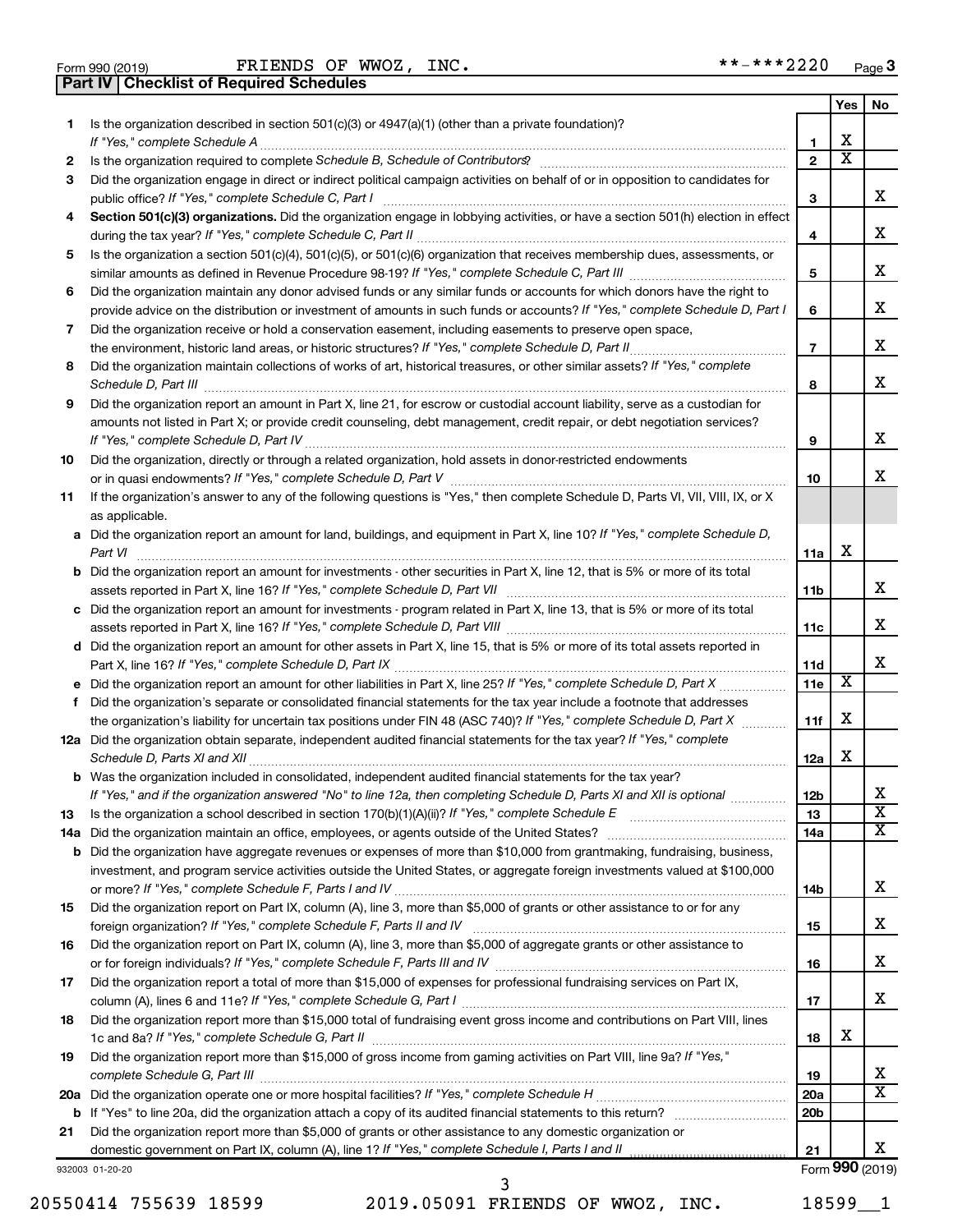Form 990 (2019) FRIENDS OF WWOZ, INC. \*\*-\*\*\*2220 <sub>Page</sub>

*(continued)* **Part IV Checklist of Required Schedules**

| 22 | Did the organization report more than \$5,000 of grants or other assistance to or for domestic individuals on                                                                                                                 |                 | Yes             | No |
|----|-------------------------------------------------------------------------------------------------------------------------------------------------------------------------------------------------------------------------------|-----------------|-----------------|----|
|    |                                                                                                                                                                                                                               | 22              |                 |    |
| 23 | Did the organization answer "Yes" to Part VII, Section A, line 3, 4, or 5 about compensation of the organization's current                                                                                                    |                 |                 |    |
|    | and former officers, directors, trustees, key employees, and highest compensated employees? If "Yes," complete                                                                                                                |                 |                 |    |
|    | Schedule J <b>Execute Schedule J Execute Schedule J</b>                                                                                                                                                                       | 23              |                 |    |
|    | 24a Did the organization have a tax-exempt bond issue with an outstanding principal amount of more than \$100,000 as of the                                                                                                   |                 |                 |    |
|    | last day of the year, that was issued after December 31, 2002? If "Yes," answer lines 24b through 24d and complete                                                                                                            |                 |                 |    |
|    |                                                                                                                                                                                                                               | 24a             |                 |    |
|    | b Did the organization invest any proceeds of tax-exempt bonds beyond a temporary period exception?                                                                                                                           | 24 <sub>b</sub> |                 |    |
|    | c Did the organization maintain an escrow account other than a refunding escrow at any time during the year to defease                                                                                                        |                 |                 |    |
|    |                                                                                                                                                                                                                               | 24c             |                 |    |
|    | d Did the organization act as an "on behalf of" issuer for bonds outstanding at any time during the year?                                                                                                                     | 24d             |                 |    |
|    |                                                                                                                                                                                                                               |                 |                 |    |
|    | 25a Section 501(c)(3), 501(c)(4), and 501(c)(29) organizations. Did the organization engage in an excess benefit                                                                                                              |                 |                 |    |
|    |                                                                                                                                                                                                                               | 25a             |                 |    |
|    | <b>b</b> Is the organization aware that it engaged in an excess benefit transaction with a disqualified person in a prior year, and                                                                                           |                 |                 |    |
|    | that the transaction has not been reported on any of the organization's prior Forms 990 or 990-EZ? If "Yes," complete                                                                                                         |                 |                 |    |
|    | Schedule L, Part I                                                                                                                                                                                                            | 25b             |                 |    |
| 26 | Did the organization report any amount on Part X, line 5 or 22, for receivables from or payables to any current                                                                                                               |                 |                 |    |
|    | or former officer, director, trustee, key employee, creator or founder, substantial contributor, or 35%                                                                                                                       |                 |                 |    |
|    | controlled entity or family member of any of these persons? If "Yes," complete Schedule L, Part II                                                                                                                            | 26              |                 |    |
| 27 | Did the organization provide a grant or other assistance to any current or former officer, director, trustee, key employee,                                                                                                   |                 |                 |    |
|    | creator or founder, substantial contributor or employee thereof, a grant selection committee member, or to a 35% controlled                                                                                                   |                 |                 |    |
|    | entity (including an employee thereof) or family member of any of these persons? If "Yes," complete Schedule L, Part III                                                                                                      | 27              |                 |    |
| 28 | Was the organization a party to a business transaction with one of the following parties (see Schedule L, Part IV                                                                                                             |                 |                 |    |
|    | instructions, for applicable filing thresholds, conditions, and exceptions):                                                                                                                                                  |                 |                 |    |
|    | a A current or former officer, director, trustee, key employee, creator or founder, or substantial contributor? If                                                                                                            |                 |                 |    |
|    |                                                                                                                                                                                                                               | 28a             |                 |    |
|    |                                                                                                                                                                                                                               | 28 <sub>b</sub> |                 |    |
|    | c A 35% controlled entity of one or more individuals and/or organizations described in lines 28a or 28b? If                                                                                                                   |                 |                 |    |
|    |                                                                                                                                                                                                                               | 28c             |                 |    |
| 29 |                                                                                                                                                                                                                               | 29              |                 |    |
|    | Did the organization receive contributions of art, historical treasures, or other similar assets, or qualified conservation                                                                                                   |                 |                 |    |
| 30 |                                                                                                                                                                                                                               |                 |                 |    |
|    |                                                                                                                                                                                                                               | 30              |                 |    |
| 31 | Did the organization liquidate, terminate, or dissolve and cease operations? If "Yes," complete Schedule N, Part I                                                                                                            | 31              |                 |    |
| 32 | Did the organization sell, exchange, dispose of, or transfer more than 25% of its net assets? If "Yes," complete                                                                                                              |                 |                 |    |
|    | Schedule N, Part II et al. 2003. Contract and the contract of the contract of the contract of the contract of the contract of the contract of the contract of the contract of the contract of the contract of the contract of | 32              |                 |    |
| 33 | Did the organization own 100% of an entity disregarded as separate from the organization under Regulations                                                                                                                    |                 |                 |    |
|    | sections 301.7701-2 and 301.7701-3? If "Yes," complete Schedule R, Part I [1] [1] [1] [1] [1] [1] sections 301.7701-2 and 301.7701-3? If "Yes," complete Schedule R, Part I                                                   | 33              |                 |    |
| 34 | Was the organization related to any tax-exempt or taxable entity? If "Yes," complete Schedule R, Part II, III, or IV, and                                                                                                     |                 |                 |    |
|    | Part V, line 1                                                                                                                                                                                                                | 34              | х               |    |
|    |                                                                                                                                                                                                                               | 35a             |                 |    |
|    | b If "Yes" to line 35a, did the organization receive any payment from or engage in any transaction with a controlled entity                                                                                                   |                 |                 |    |
|    |                                                                                                                                                                                                                               | 35 <sub>b</sub> |                 |    |
| 36 | Section 501(c)(3) organizations. Did the organization make any transfers to an exempt non-charitable related organization?                                                                                                    |                 |                 |    |
|    |                                                                                                                                                                                                                               | 36              |                 |    |
| 37 | Did the organization conduct more than 5% of its activities through an entity that is not a related organization                                                                                                              |                 |                 |    |
|    |                                                                                                                                                                                                                               | 37              |                 |    |
| 38 | Did the organization complete Schedule O and provide explanations in Schedule O for Part VI, lines 11b and 19?                                                                                                                |                 |                 |    |
|    |                                                                                                                                                                                                                               | 38              | X               |    |
|    | Part V                                                                                                                                                                                                                        |                 |                 |    |
|    |                                                                                                                                                                                                                               |                 |                 |    |
|    |                                                                                                                                                                                                                               |                 | Yes             |    |
|    | 51                                                                                                                                                                                                                            |                 |                 |    |
|    | 1a<br>0                                                                                                                                                                                                                       |                 |                 |    |
|    | 1 <sub>b</sub>                                                                                                                                                                                                                |                 |                 |    |
|    | c Did the organization comply with backup withholding rules for reportable payments to vendors and reportable gaming                                                                                                          |                 |                 |    |
|    |                                                                                                                                                                                                                               | 1c              | X               |    |
|    | 932004 01-20-20                                                                                                                                                                                                               |                 | Form 990 (2019) |    |
|    | 20550414 755639 18599<br>2019.05091 FRIENDS OF WWOZ, INC.                                                                                                                                                                     |                 | $18599 - 1$     |    |
|    |                                                                                                                                                                                                                               |                 |                 |    |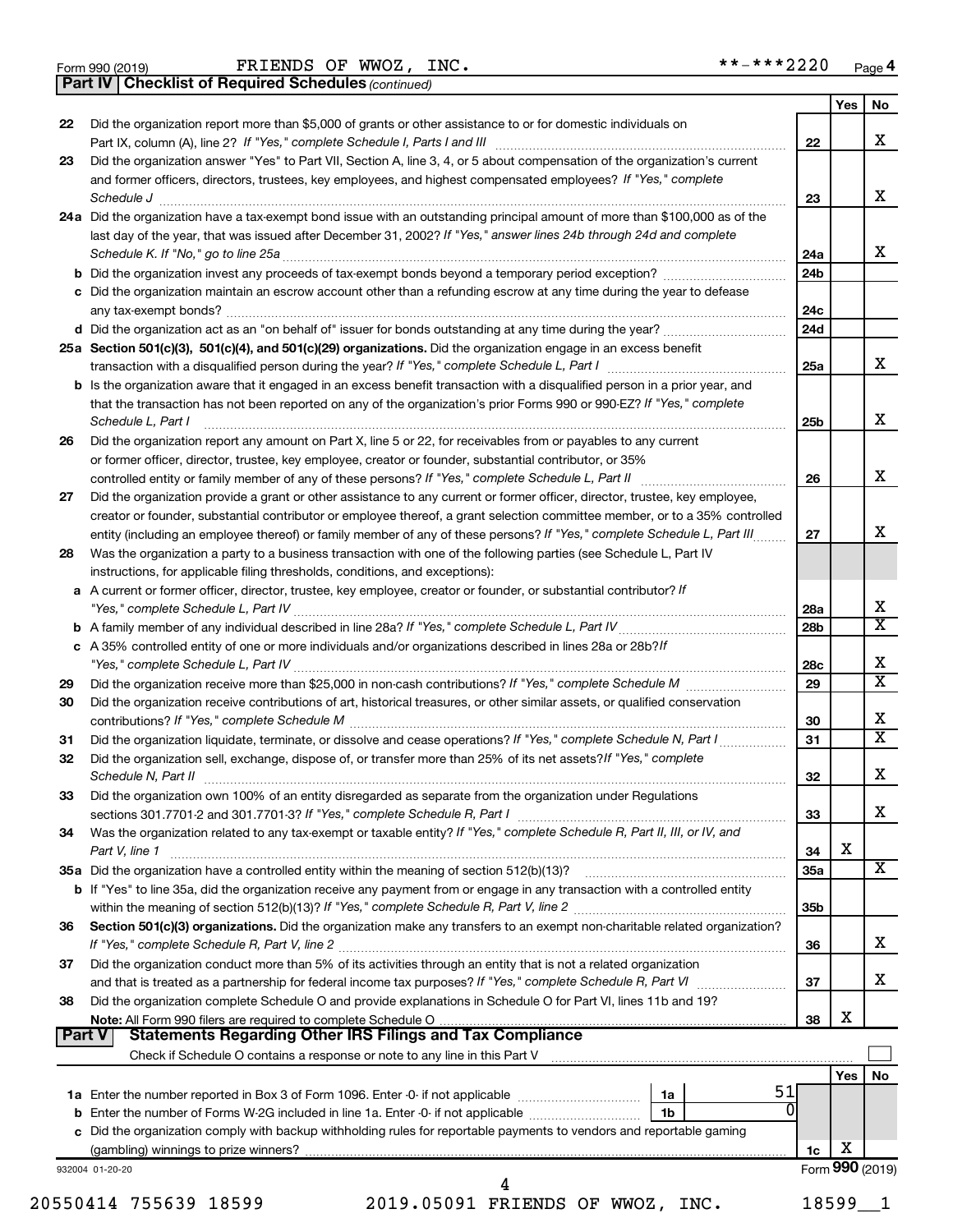|               | **-***2220<br>FRIENDS OF WWOZ, INC.<br>Form 990 (2019)                                                                                                             |                |     | Page 5                  |
|---------------|--------------------------------------------------------------------------------------------------------------------------------------------------------------------|----------------|-----|-------------------------|
| <b>Part V</b> | Statements Regarding Other IRS Filings and Tax Compliance (continued)                                                                                              |                |     |                         |
|               |                                                                                                                                                                    |                | Yes | No                      |
|               | <b>2a</b> Enter the number of employees reported on Form W-3, Transmittal of Wage and Tax Statements,                                                              |                |     |                         |
|               | 19<br>filed for the calendar year ending with or within the year covered by this return<br>2a                                                                      |                |     |                         |
|               | <b>b</b> If at least one is reported on line 2a, did the organization file all required federal employment tax returns?                                            | 2 <sub>b</sub> | х   |                         |
|               | <b>Note:</b> If the sum of lines 1a and 2a is greater than 250, you may be required to e-file (see instructions)                                                   |                |     |                         |
|               | 3a Did the organization have unrelated business gross income of \$1,000 or more during the year?                                                                   | 3a             | х   |                         |
|               | <b>b</b> If "Yes," has it filed a Form 990-T for this year? If "No" to line 3b, provide an explanation on Schedule O                                               | 3 <sub>b</sub> | X   |                         |
|               | 4a At any time during the calendar year, did the organization have an interest in, or a signature or other authority over, a                                       |                |     |                         |
|               | financial account in a foreign country (such as a bank account, securities account, or other financial account)?                                                   | 4a             |     | х                       |
|               | <b>b</b> If "Yes," enter the name of the foreign country $\blacktriangleright$                                                                                     |                |     |                         |
|               | See instructions for filing requirements for FinCEN Form 114, Report of Foreign Bank and Financial Accounts (FBAR).                                                |                |     |                         |
|               |                                                                                                                                                                    | 5a             |     | х                       |
|               |                                                                                                                                                                    | 5 <sub>b</sub> |     | $\overline{\text{X}}$   |
|               |                                                                                                                                                                    | 5c             |     |                         |
|               | 6a Does the organization have annual gross receipts that are normally greater than \$100,000, and did the organization solicit                                     |                |     |                         |
|               | any contributions that were not tax deductible as charitable contributions?                                                                                        | 6a             |     | х                       |
|               | <b>b</b> If "Yes," did the organization include with every solicitation an express statement that such contributions or gifts                                      |                |     |                         |
|               | were not tax deductible?                                                                                                                                           | 6b             |     |                         |
| 7             | Organizations that may receive deductible contributions under section 170(c).                                                                                      |                |     |                         |
| а             | Did the organization receive a payment in excess of \$75 made partly as a contribution and partly for goods and services provided to the payor?                    | 7a             | х   |                         |
| b             | If "Yes," did the organization notify the donor of the value of the goods or services provided?                                                                    | 7b             | х   |                         |
|               | c Did the organization sell, exchange, or otherwise dispose of tangible personal property for which it was required                                                |                |     |                         |
|               | to file Form 8282?                                                                                                                                                 | 7с             |     | х                       |
|               | 7d                                                                                                                                                                 |                |     |                         |
| е             |                                                                                                                                                                    | 7е             |     | х                       |
| Ť.            | Did the organization, during the year, pay premiums, directly or indirectly, on a personal benefit contract?                                                       | 7f             |     | $\overline{\texttt{x}}$ |
| g             | If the organization received a contribution of qualified intellectual property, did the organization file Form 8899 as required?                                   | 7g             |     |                         |
| h             | If the organization received a contribution of cars, boats, airplanes, or other vehicles, did the organization file a Form 1098-C?                                 | 7h             | х   |                         |
| 8             | Sponsoring organizations maintaining donor advised funds. Did a donor advised fund maintained by the                                                               |                |     |                         |
|               | sponsoring organization have excess business holdings at any time during the year?                                                                                 | 8              |     |                         |
| 9             | Sponsoring organizations maintaining donor advised funds.                                                                                                          |                |     |                         |
| а             | Did the sponsoring organization make any taxable distributions under section 4966?                                                                                 | 9а             |     |                         |
|               | b Did the sponsoring organization make a distribution to a donor, donor advisor, or related person? [111] [12]                                                     | 9 <sub>b</sub> |     |                         |
| 10            | Section 501(c)(7) organizations. Enter:                                                                                                                            |                |     |                         |
|               | 10a                                                                                                                                                                |                |     |                         |
|               | b Gross receipts, included on Form 990, Part VIII, line 12, for public use of club facilities<br>10b                                                               |                |     |                         |
| 11            | Section 501(c)(12) organizations. Enter:                                                                                                                           |                |     |                         |
|               | 11a                                                                                                                                                                |                |     |                         |
|               | <b>b</b> Gross income from other sources (Do not net amounts due or paid to other sources against                                                                  |                |     |                         |
|               | 11b<br>12a Section 4947(a)(1) non-exempt charitable trusts. Is the organization filing Form 990 in lieu of Form 1041?                                              | 12a            |     |                         |
|               | 12b                                                                                                                                                                |                |     |                         |
| 13            | <b>b</b> If "Yes," enter the amount of tax-exempt interest received or accrued during the year<br>Section 501(c)(29) qualified nonprofit health insurance issuers. |                |     |                         |
|               |                                                                                                                                                                    | 13a            |     |                         |
|               | Note: See the instructions for additional information the organization must report on Schedule O.                                                                  |                |     |                         |
|               | <b>b</b> Enter the amount of reserves the organization is required to maintain by the states in which the                                                          |                |     |                         |
|               | 13 <sub>b</sub>                                                                                                                                                    |                |     |                         |
|               | 13с                                                                                                                                                                |                |     |                         |
|               |                                                                                                                                                                    | 14a            |     | X                       |
|               | <b>b</b> If "Yes," has it filed a Form 720 to report these payments? If "No," provide an explanation on Schedule O                                                 | 14b            |     |                         |
| 15            | Is the organization subject to the section 4960 tax on payment(s) of more than \$1,000,000 in remuneration or                                                      |                |     |                         |
|               |                                                                                                                                                                    | 15             |     | х                       |
|               | If "Yes," see instructions and file Form 4720, Schedule N.                                                                                                         |                |     |                         |
| 16            | Is the organization an educational institution subject to the section 4968 excise tax on net investment income?                                                    | 16             |     | х                       |
|               | If "Yes," complete Form 4720, Schedule O.                                                                                                                          |                |     |                         |
|               |                                                                                                                                                                    |                |     | $Form$ QQQ $(2010)$     |

Form (2019) **990**

932005 01-20-20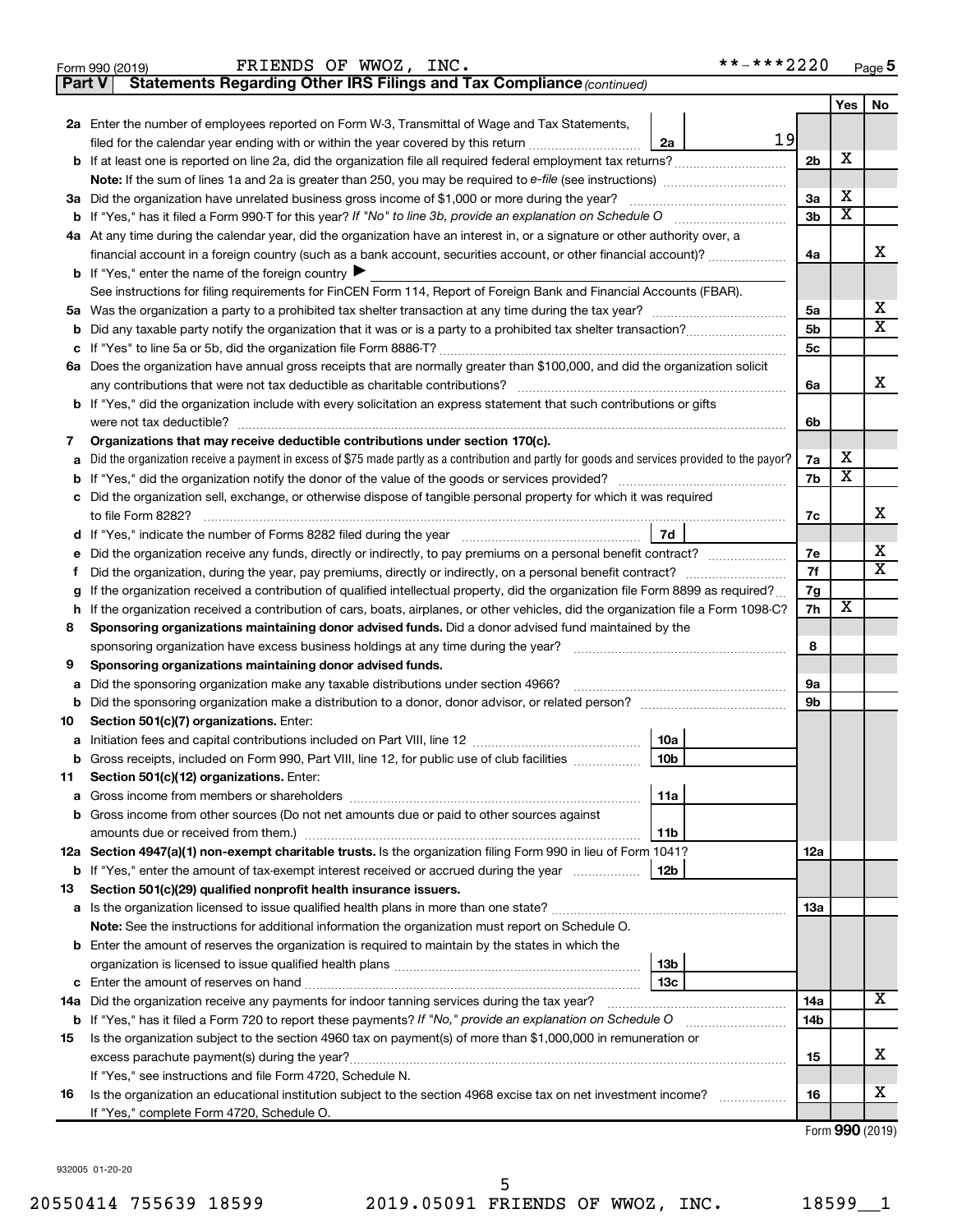| Form 990 (2019) |  |
|-----------------|--|
|-----------------|--|

Form 990 (2019) FRIENDS OF WWOZ, INC. \*\*-\*\*\*2220 <sub>Page</sub>

**6**

| Part VI   Governance, Management, and Disclosure For each "Yes" response to lines 2 through 7b below, and for a "No" response |
|-------------------------------------------------------------------------------------------------------------------------------|
| to line 8a, 8b, or 10b below, describe the circumstances, processes, or changes on Schedule O. See instructions.              |

|    | Check if Schedule O contains a response or note to any line in this Part VI [1] [1] [1] [1] [1] [1] [1] [1] [1                                                    |    |    |                 |                         | $\mathbf{X}$ |
|----|-------------------------------------------------------------------------------------------------------------------------------------------------------------------|----|----|-----------------|-------------------------|--------------|
|    | <b>Section A. Governing Body and Management</b>                                                                                                                   |    |    |                 |                         |              |
|    |                                                                                                                                                                   |    |    |                 | Yes                     | No           |
|    | 1a Enter the number of voting members of the governing body at the end of the tax year                                                                            | 1a | 14 |                 |                         |              |
|    | If there are material differences in voting rights among members of the governing body, or if the governing                                                       |    |    |                 |                         |              |
|    | body delegated broad authority to an executive committee or similar committee, explain on Schedule O.                                                             |    |    |                 |                         |              |
|    | <b>b</b> Enter the number of voting members included on line 1a, above, who are independent                                                                       | 1b | 14 |                 |                         |              |
| 2  | Did any officer, director, trustee, or key employee have a family relationship or a business relationship with any other                                          |    |    |                 |                         |              |
|    |                                                                                                                                                                   |    |    | 2               |                         |              |
| 3  | Did the organization delegate control over management duties customarily performed by or under the direct supervision                                             |    |    |                 |                         |              |
|    |                                                                                                                                                                   |    |    | 3               |                         |              |
| 4  | Did the organization make any significant changes to its governing documents since the prior Form 990 was filed?                                                  |    |    | 4               |                         |              |
| 5  |                                                                                                                                                                   |    |    | 5               |                         |              |
| 6  |                                                                                                                                                                   |    |    | 6               | $\overline{\mathbf{x}}$ |              |
|    |                                                                                                                                                                   |    |    |                 |                         |              |
| 7a | Did the organization have members, stockholders, or other persons who had the power to elect or appoint one or                                                    |    |    |                 | X                       |              |
|    |                                                                                                                                                                   |    |    | 7a              |                         |              |
|    | <b>b</b> Are any governance decisions of the organization reserved to (or subject to approval by) members, stockholders, or                                       |    |    |                 |                         |              |
|    |                                                                                                                                                                   |    |    | 7b              | X                       |              |
| 8  | Did the organization contemporaneously document the meetings held or written actions undertaken during the year by the following:                                 |    |    |                 |                         |              |
|    |                                                                                                                                                                   |    |    | 8а              | х                       |              |
|    |                                                                                                                                                                   |    |    | 8b              | $\overline{\mathbf{x}}$ |              |
| 9  | Is there any officer, director, trustee, or key employee listed in Part VII, Section A, who cannot be reached at the                                              |    |    |                 |                         |              |
|    |                                                                                                                                                                   |    |    | 9               |                         |              |
|    | Section B. Policies (This Section B requests information about policies not required by the Internal Revenue Code.)                                               |    |    |                 |                         |              |
|    |                                                                                                                                                                   |    |    |                 | Yes                     |              |
|    |                                                                                                                                                                   |    |    | 10a             |                         |              |
|    | b If "Yes," did the organization have written policies and procedures governing the activities of such chapters, affiliates,                                      |    |    |                 |                         |              |
|    |                                                                                                                                                                   |    |    | 10b             |                         |              |
|    | 11a Has the organization provided a complete copy of this Form 990 to all members of its governing body before filing the form?                                   |    |    | 11a             | X                       |              |
|    |                                                                                                                                                                   |    |    |                 |                         |              |
|    | <b>b</b> Describe in Schedule O the process, if any, used by the organization to review this Form 990.                                                            |    |    |                 | х                       |              |
|    |                                                                                                                                                                   |    |    | 12a             | х                       |              |
|    | <b>b</b> Were officers, directors, or trustees, and key employees required to disclose annually interests that could give rise to conflicts?                      |    |    | 12 <sub>b</sub> |                         |              |
|    | c Did the organization regularly and consistently monitor and enforce compliance with the policy? If "Yes," describe                                              |    |    |                 |                         |              |
|    | in Schedule O how this was done <i>manufacture contract to the set of the set of the set of the set of the set of t</i>                                           |    |    | 12c             | X                       |              |
| 13 |                                                                                                                                                                   |    |    | 13              | $\overline{\textbf{x}}$ |              |
| 14 |                                                                                                                                                                   |    |    | 14              | $\overline{\mathbf{X}}$ |              |
| 15 | Did the process for determining compensation of the following persons include a review and approval by independent                                                |    |    |                 |                         |              |
|    | persons, comparability data, and contemporaneous substantiation of the deliberation and decision?                                                                 |    |    |                 |                         |              |
|    |                                                                                                                                                                   |    |    | 15a             | х                       |              |
|    |                                                                                                                                                                   |    |    | 15 <sub>b</sub> | $\overline{\textbf{x}}$ |              |
|    | If "Yes" to line 15a or 15b, describe the process in Schedule O (see instructions).                                                                               |    |    |                 |                         |              |
|    | 16a Did the organization invest in, contribute assets to, or participate in a joint venture or similar arrangement with a                                         |    |    |                 |                         |              |
|    |                                                                                                                                                                   |    |    |                 |                         |              |
|    | taxable entity during the year?<br>b If "Yes," did the organization follow a written policy or procedure requiring the organization to evaluate its participation |    |    | 16a             |                         |              |
|    |                                                                                                                                                                   |    |    |                 |                         |              |
|    | in joint venture arrangements under applicable federal tax law, and take steps to safeguard the organization's                                                    |    |    |                 |                         |              |
|    | exempt status with respect to such arrangements?                                                                                                                  |    |    | 16b             |                         |              |
|    | <b>Section C. Disclosure</b>                                                                                                                                      |    |    |                 |                         |              |
| 17 | <b>NONE</b><br>List the states with which a copy of this Form 990 is required to be filed $\blacktriangleright$                                                   |    |    |                 |                         |              |
| 18 | Section 6104 requires an organization to make its Forms 1023 (1024 or 1024-A, if applicable), 990, and 990-T (Section 501(c)(3)s only) available                  |    |    |                 |                         |              |
|    | for public inspection. Indicate how you made these available. Check all that apply.                                                                               |    |    |                 |                         |              |
|    | $\lfloor x \rfloor$ Upon request<br><b>X</b> Own website<br>Another's website<br>Other (explain on Schedule O)                                                    |    |    |                 |                         |              |
| 19 | Describe on Schedule O whether (and if so, how) the organization made its governing documents, conflict of interest policy, and financial                         |    |    |                 |                         |              |
|    | statements available to the public during the tax year.                                                                                                           |    |    |                 |                         |              |
| 20 | State the name, address, and telephone number of the person who possesses the organization's books and records                                                    |    |    |                 |                         |              |
|    | BEAU ROYSTER - 504-568-1239                                                                                                                                       |    |    |                 |                         |              |
|    | 70116<br>1008 N. PETERS STREET, NEW ORLEANS,<br>LA                                                                                                                |    |    |                 |                         |              |
|    | 932006 01-20-20                                                                                                                                                   |    |    |                 | Form 990 (2019)         |              |
|    | 6                                                                                                                                                                 |    |    |                 |                         |              |
|    | 20550414 755639 18599<br>2019.05091 FRIENDS OF WWOZ, INC.                                                                                                         |    |    |                 | 18599 1                 |              |
|    |                                                                                                                                                                   |    |    |                 |                         |              |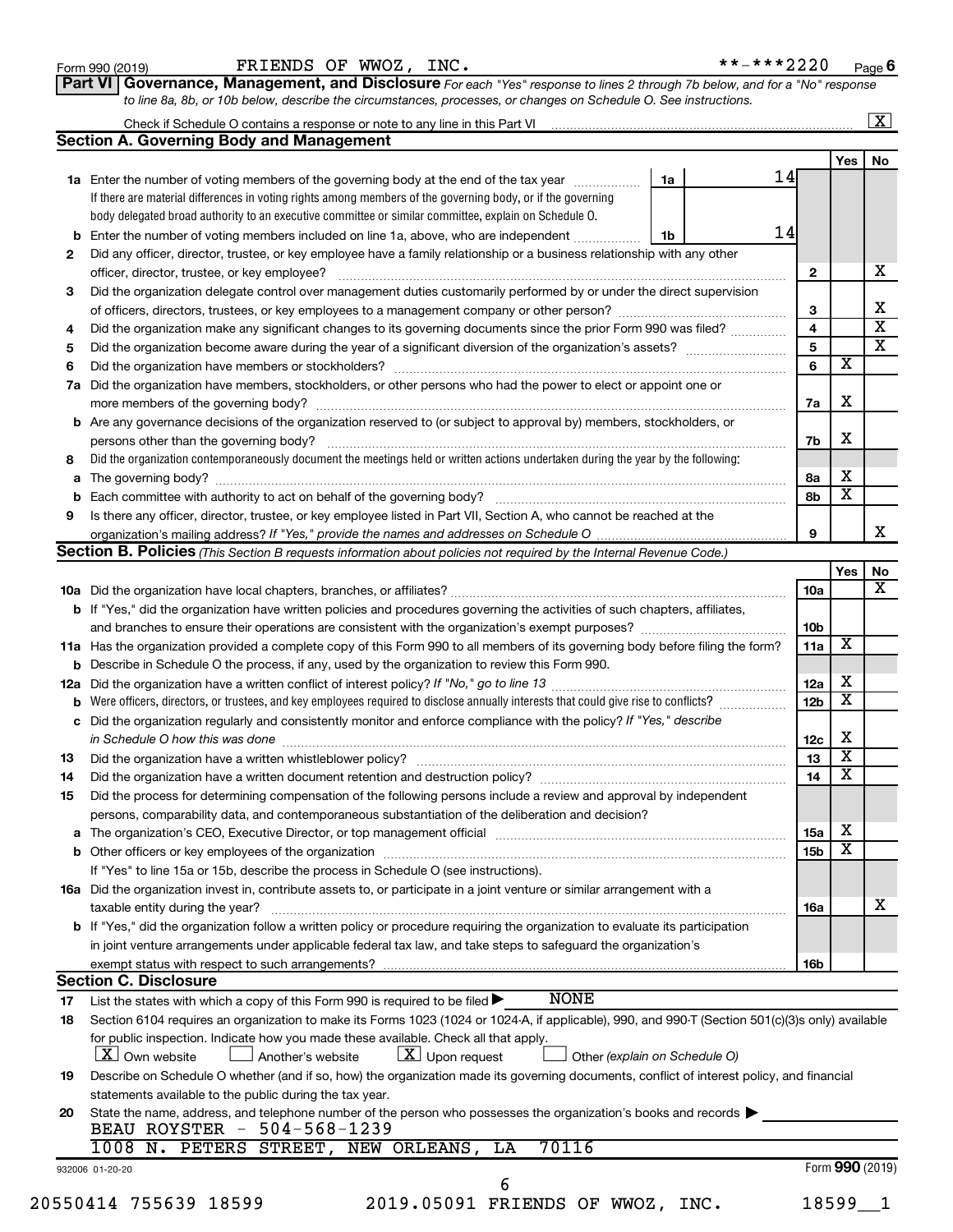$\Box$ 

| Part VII Compensation of Officers, Directors, Trustees, Key Employees, Highest Compensated |  |
|--------------------------------------------------------------------------------------------|--|
| <b>Employees, and Independent Contractors</b>                                              |  |

Check if Schedule O contains a response or note to any line in this Part VII

**Section A. Officers, Directors, Trustees, Key Employees, and Highest Compensated Employees**

**1a**  Complete this table for all persons required to be listed. Report compensation for the calendar year ending with or within the organization's tax year.  $\bullet$  List all of the organization's current officers, directors, trustees (whether individuals or organizations), regardless of amount of compensation.

Enter -0- in columns (D), (E), and (F) if no compensation was paid.

**•** List all of the organization's current key employees, if any. See instructions for definition of "key employee."

• List the organization's five *current* highest compensated employees (other than an officer, director, trustee, or key employee) who received reportable compensation (Box 5 of Form W-2 and/or Box 7 of Form 1099-MISC) of more than \$100,000 from the organization and any related organizations.

 $\bullet$  List all of the organization's former officers, key employees, and highest compensated employees who received more than \$100,000 of reportable compensation from the organization and any related organizations.

**•** List all of the organization's former directors or trustees that received, in the capacity as a former director or trustee of the organization, more than \$10,000 of reportable compensation from the organization and any related organizations.

See instructions for the order in which to list the persons above.

Check this box if neither the organization nor any related organization compensated any current officer, director, or trustee.  $\Box$ 

| (A)                                 | (B)                    |                                         |                                                                  | (C)         |              |                                   |        | (D)                             | (E)             | (F)                      |
|-------------------------------------|------------------------|-----------------------------------------|------------------------------------------------------------------|-------------|--------------|-----------------------------------|--------|---------------------------------|-----------------|--------------------------|
| Name and title                      | Average                | Position<br>(do not check more than one |                                                                  |             |              |                                   |        | Reportable                      | Reportable      | Estimated                |
|                                     | hours per              |                                         | box, unless person is both an<br>officer and a director/trustee) |             |              |                                   |        | compensation                    | compensation    | amount of                |
|                                     | week                   |                                         |                                                                  |             |              |                                   |        | from                            | from related    | other                    |
|                                     | (list any<br>hours for |                                         |                                                                  |             |              |                                   |        | the                             | organizations   | compensation<br>from the |
|                                     | related                |                                         |                                                                  |             |              |                                   |        | organization<br>(W-2/1099-MISC) | (W-2/1099-MISC) | organization             |
|                                     | organizations          |                                         | trustee                                                          |             |              |                                   |        |                                 |                 | and related              |
|                                     | below                  |                                         |                                                                  |             |              |                                   |        |                                 |                 | organizations            |
|                                     | line)                  | Individual trustee or director          | Institutional t                                                  | Officer     | Key employee | Highest compensated<br>  employee | Former |                                 |                 |                          |
| DEBORAH D HARKINS<br>(1)            | 2.00                   |                                         |                                                                  |             |              |                                   |        |                                 |                 |                          |
| <b>BOARD MEMBER</b>                 |                        | $\mathbf X$                             |                                                                  |             |              |                                   |        | $\mathbf 0$ .                   | $\mathbf 0$ .   | $\boldsymbol{0}$ .       |
| <b>BOB EDMUNDSON</b><br>(2)         | 2.00                   |                                         |                                                                  |             |              |                                   |        |                                 |                 |                          |
| <b>BOARD MEMBER</b>                 |                        | $\mathbf X$                             |                                                                  |             |              |                                   |        | $\mathbf 0$ .                   | $\mathbf 0$ .   | $\mathbf 0$ .            |
| COURTNEY SLATTEN KATZENSTEIN<br>(3) | 2.00                   |                                         |                                                                  |             |              |                                   |        |                                 |                 |                          |
| <b>BOARD MEMBER</b>                 |                        | $\mathbf X$                             |                                                                  |             |              |                                   |        | $\mathbf 0$ .                   | $\mathbf 0$ .   | $\mathbf 0$ .            |
| DAVID KERSTEIN<br>(4)               | 2.00                   |                                         |                                                                  |             |              |                                   |        |                                 |                 |                          |
| TREASURER                           |                        | $\mathbf X$                             |                                                                  | $\mathbf X$ |              |                                   |        | 0.                              | $\mathbf 0$ .   | $\mathbf 0$ .            |
| NORMAN ROBINSON<br>(5)              | 2.00                   |                                         |                                                                  |             |              |                                   |        |                                 |                 |                          |
| BOARD MEMBER                        |                        | $\mathbf X$                             |                                                                  |             |              |                                   |        | $\mathbf 0$ .                   | $\mathbf 0$ .   | $\mathbf 0$ .            |
| IRMA THOMAS<br>(6)                  | 2.00                   |                                         |                                                                  |             |              |                                   |        |                                 |                 |                          |
| <b>BOARD MEMBER</b>                 |                        | X                                       |                                                                  |             |              |                                   |        | $\mathbf 0$ .                   | $\mathbf 0$ .   | $\mathbf 0$ .            |
| RONALD MCCLAIN<br>(7)               | 2.00                   |                                         |                                                                  |             |              |                                   |        |                                 |                 |                          |
| <b>BOARD MEMBER</b>                 |                        | X                                       |                                                                  |             |              |                                   |        | $\mathbf 0$ .                   | $\mathbf 0$ .   | $\mathbf 0$ .            |
| (8)<br>SIDNEY CATES                 | 2.00                   |                                         |                                                                  |             |              |                                   |        |                                 |                 |                          |
| VICE PRESIDENT                      | 6.00                   | X                                       |                                                                  | $\mathbf X$ |              |                                   |        | $\mathbf 0$ .                   | $\mathbf 0$ .   | $\mathbf 0$ .            |
| BRITTANY MAJOR<br>(9)               | 2.00                   |                                         |                                                                  |             |              |                                   |        |                                 |                 |                          |
| <b>SECRETARY</b>                    |                        | $\mathbf X$                             |                                                                  | X           |              |                                   |        | $\mathbf 0$ .                   | $\mathbf 0$ .   | $\mathbf 0$ .            |
| (10) TULIO MURILLO                  | 2.00                   |                                         |                                                                  |             |              |                                   |        |                                 |                 |                          |
| <b>BOARD MEMBER</b>                 |                        | $\mathbf X$                             |                                                                  |             |              |                                   |        | $\mathbf{0}$ .                  | $\mathbf 0$ .   | $\mathbf 0$ .            |
| (11) J PEGUES                       | 2.00                   |                                         |                                                                  |             |              |                                   |        |                                 |                 |                          |
| PRESIDENT                           | 5.00                   | X                                       |                                                                  | X           |              |                                   |        | $\mathbf 0$ .                   | $\mathbf 0$ .   | $\boldsymbol{0}$ .       |
| (12) BRUCE BARNES                   | 2.00                   |                                         |                                                                  |             |              |                                   |        |                                 |                 |                          |
| <b>BOARD MEMBER</b>                 |                        | $\mathbf X$                             |                                                                  |             |              |                                   |        | 0.                              | $\mathbf 0$ .   | $\mathbf 0$ .            |
| (13) CHRISTOPHER LEBATO             | 2.00                   |                                         |                                                                  |             |              |                                   |        |                                 |                 |                          |
| <b>BOARD MEMBER</b>                 |                        | Χ                                       |                                                                  |             |              |                                   |        | $\mathbf 0$ .                   | $\mathbf 0$ .   | $\mathbf 0$ .            |
| (14) BRUCE WAINER                   | 2.00                   |                                         |                                                                  |             |              |                                   |        |                                 |                 |                          |
| <b>BOARD MEMBER</b>                 |                        | $\mathbf X$                             |                                                                  |             |              |                                   |        | 0.                              | $\mathbf 0$ .   | 0.                       |
| (15) CHAUNCEY ROYSTER               | 40.00                  |                                         |                                                                  |             |              |                                   |        |                                 |                 |                          |
| CFO                                 |                        |                                         |                                                                  | X           |              |                                   |        | 86,099.                         | $\mathbf 0$ .   | 17,892.                  |
| (16) BETH UTTERBACK                 | 40.00                  |                                         |                                                                  |             |              |                                   |        |                                 |                 |                          |
| CEO                                 |                        |                                         |                                                                  | $\mathbf X$ |              |                                   |        | 135,736.                        | $\mathbf 0$ .   | 7,512.                   |
|                                     |                        |                                         |                                                                  |             |              |                                   |        |                                 |                 |                          |
|                                     |                        |                                         |                                                                  |             |              |                                   |        |                                 |                 |                          |
|                                     |                        |                                         |                                                                  |             |              |                                   |        |                                 |                 | $\sim$                   |

932007 01-20-20

7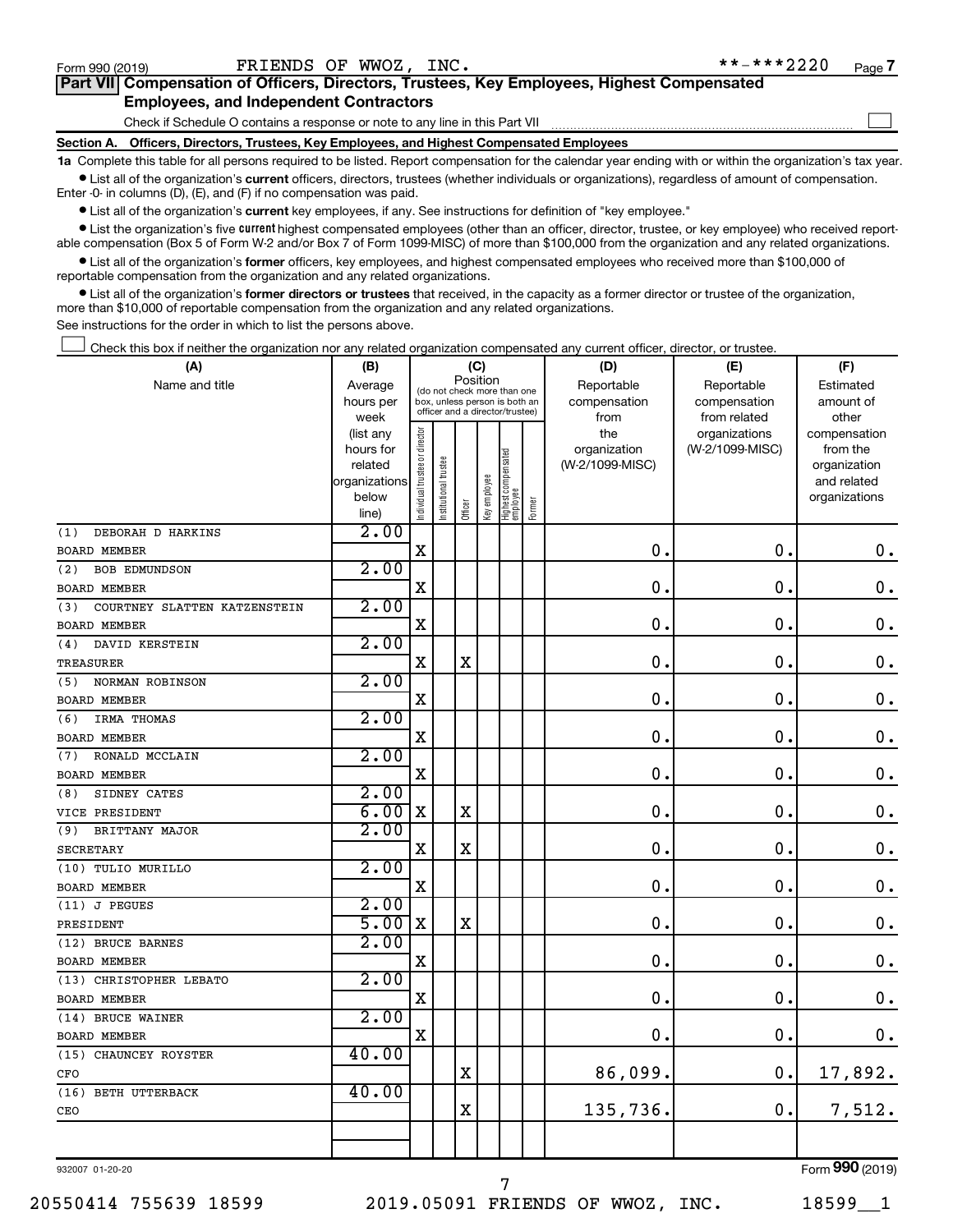|                 | FRIENDS OF WWOZ, INC.<br>Form 990 (2019)                                                                                                                                                                                        |                                                                          |                                |                       |                 |              |                                                                                                 |        |                                                                                     | **-***2220                                                                            |          |                     |                                                                                    | Page 8         |
|-----------------|---------------------------------------------------------------------------------------------------------------------------------------------------------------------------------------------------------------------------------|--------------------------------------------------------------------------|--------------------------------|-----------------------|-----------------|--------------|-------------------------------------------------------------------------------------------------|--------|-------------------------------------------------------------------------------------|---------------------------------------------------------------------------------------|----------|---------------------|------------------------------------------------------------------------------------|----------------|
| <b>Part VII</b> | Section A. Officers, Directors, Trustees, Key Employees, and Highest Compensated Employees (continued)                                                                                                                          |                                                                          |                                |                       |                 |              |                                                                                                 |        |                                                                                     |                                                                                       |          |                     |                                                                                    |                |
|                 | (A)<br>Name and title                                                                                                                                                                                                           | (B)<br>Average<br>hours per<br>week<br>(list any<br>hours for<br>related |                                |                       | (C)<br>Position |              | (do not check more than one<br>box, unless person is both an<br>officer and a director/trustee) |        | (D)<br>Reportable<br>compensation<br>from<br>the<br>organization<br>(W-2/1099-MISC) | (E)<br>Reportable<br>compensation<br>from related<br>organizations<br>(W-2/1099-MISC) |          |                     | (F)<br>Estimated<br>amount of<br>other<br>compensation<br>from the<br>organization |                |
|                 |                                                                                                                                                                                                                                 | organizations<br>below<br>line)                                          | Individual trustee or director | Institutional trustee | Officer         | Key employee | Highest compensated<br>employee                                                                 | Former |                                                                                     |                                                                                       |          |                     | and related<br>organizations                                                       |                |
|                 |                                                                                                                                                                                                                                 |                                                                          |                                |                       |                 |              |                                                                                                 |        |                                                                                     |                                                                                       |          |                     |                                                                                    |                |
|                 |                                                                                                                                                                                                                                 |                                                                          |                                |                       |                 |              |                                                                                                 |        |                                                                                     |                                                                                       |          |                     |                                                                                    |                |
|                 |                                                                                                                                                                                                                                 |                                                                          |                                |                       |                 |              |                                                                                                 |        |                                                                                     |                                                                                       |          |                     |                                                                                    |                |
|                 | 1b Subtotal                                                                                                                                                                                                                     |                                                                          |                                |                       |                 |              |                                                                                                 |        | 221,835.                                                                            |                                                                                       | 0.       |                     | 25,404.                                                                            |                |
| 2               | c Total from continuation sheets to Part VII, Section A manuscreen continuum<br>Total number of individuals (including but not limited to those listed above) who received more than \$100,000 of reportable                    |                                                                          |                                |                       |                 |              |                                                                                                 |        | $\mathbf 0$ .<br>221,835.                                                           |                                                                                       | σ.<br>σ. |                     | 25,404.                                                                            | $0$ .          |
|                 | compensation from the organization $\blacktriangleright$                                                                                                                                                                        |                                                                          |                                |                       |                 |              |                                                                                                 |        |                                                                                     |                                                                                       |          |                     | Yes                                                                                | 1<br><b>No</b> |
| 3               | Did the organization list any former officer, director, trustee, key employee, or highest compensated employee on                                                                                                               |                                                                          |                                |                       |                 |              |                                                                                                 |        |                                                                                     |                                                                                       |          | з                   |                                                                                    | x              |
|                 | For any individual listed on line 1a, is the sum of reportable compensation and other compensation from the organization<br>and related organizations greater than \$150,000? If "Yes," complete Schedule J for such individual |                                                                          |                                |                       |                 |              |                                                                                                 |        |                                                                                     |                                                                                       |          | 4                   |                                                                                    | х              |
| 5               | Did any person listed on line 1a receive or accrue compensation from any unrelated organization or individual for services<br>rendered to the organization? If "Yes," complete Schedule J for such person                       |                                                                          |                                |                       |                 |              |                                                                                                 |        |                                                                                     |                                                                                       |          | 5                   |                                                                                    | x              |
| 1               | <b>Section B. Independent Contractors</b><br>Complete this table for your five highest compensated independent contractors that received more than \$100,000 of compensation from                                               |                                                                          |                                |                       |                 |              |                                                                                                 |        |                                                                                     |                                                                                       |          |                     |                                                                                    |                |
|                 | the organization. Report compensation for the calendar year ending with or within the organization's tax year.<br>(A)<br>Name and business address                                                                              |                                                                          |                                | <b>NONE</b>           |                 |              |                                                                                                 |        | (B)<br>Description of services                                                      |                                                                                       |          | (C)<br>Compensation |                                                                                    |                |
|                 |                                                                                                                                                                                                                                 |                                                                          |                                |                       |                 |              |                                                                                                 |        |                                                                                     |                                                                                       |          |                     |                                                                                    |                |
|                 |                                                                                                                                                                                                                                 |                                                                          |                                |                       |                 |              |                                                                                                 |        |                                                                                     |                                                                                       |          |                     |                                                                                    |                |
|                 |                                                                                                                                                                                                                                 |                                                                          |                                |                       |                 |              |                                                                                                 |        |                                                                                     |                                                                                       |          |                     |                                                                                    |                |
|                 |                                                                                                                                                                                                                                 |                                                                          |                                |                       |                 |              |                                                                                                 |        |                                                                                     |                                                                                       |          |                     |                                                                                    |                |
| $\mathbf{2}$    | Total number of independent contractors (including but not limited to those listed above) who received more than<br>\$100,000 of compensation from the organization                                                             |                                                                          |                                |                       |                 |              | 0                                                                                               |        |                                                                                     |                                                                                       |          |                     |                                                                                    |                |
|                 |                                                                                                                                                                                                                                 |                                                                          |                                |                       |                 |              |                                                                                                 |        |                                                                                     |                                                                                       |          | Form 990 (2019)     |                                                                                    |                |

932008 01-20-20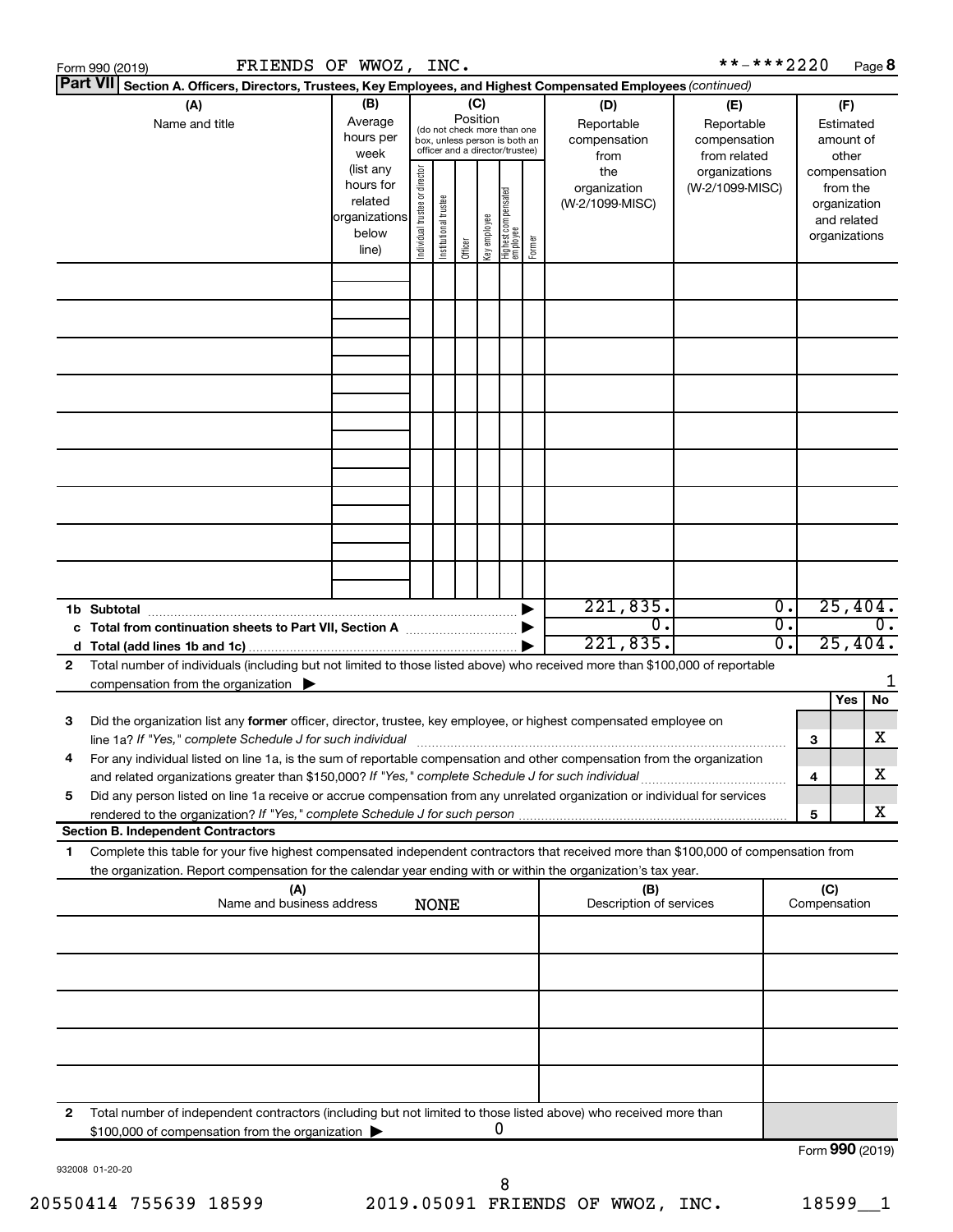|                                                           | <b>Part VIII</b>      | <b>Statement of Revenue</b>                                                                                                                                                                               |                                                                                                                                                            |
|-----------------------------------------------------------|-----------------------|-----------------------------------------------------------------------------------------------------------------------------------------------------------------------------------------------------------|------------------------------------------------------------------------------------------------------------------------------------------------------------|
|                                                           |                       |                                                                                                                                                                                                           |                                                                                                                                                            |
|                                                           |                       |                                                                                                                                                                                                           | (D)<br>Revenue excluded<br>Related or exempt<br>Unrelated<br>Total revenue<br>from tax under<br>function revenue<br>business revenue<br>sections 512 - 514 |
|                                                           | b                     | 1 a Federated campaigns<br>1a<br>1,713,333.<br>1 <sub>b</sub><br>Membership dues<br>$\ldots \ldots \ldots \ldots \ldots$<br>35,280.<br>1 <sub>c</sub><br>c Fundraising events<br>730,000.                 |                                                                                                                                                            |
| Contributions, Gifts, Grants<br>and Other Similar Amounts |                       | 1 <sub>d</sub><br>d Related organizations<br>440,170.<br>Government grants (contributions)<br>1e<br>f All other contributions, gifts, grants, and<br>236,065.<br>similar amounts not included above<br>1f |                                                                                                                                                            |
|                                                           |                       | 1g  \$<br>Noncash contributions included in lines 1a-1f                                                                                                                                                   | $\overline{3}$ ,154,848.                                                                                                                                   |
|                                                           | h.                    | <b>Business Code</b>                                                                                                                                                                                      |                                                                                                                                                            |
| Program Service<br>Revenue                                | 2 a<br>b              | <u> 1989 - Johann Barbara, martin a</u>                                                                                                                                                                   |                                                                                                                                                            |
|                                                           | с<br>d                | the control of the control of the control of the control of the control of<br>the control of the control of the control of the control of the control of                                                  |                                                                                                                                                            |
|                                                           | е<br>f                | All other program service revenue                                                                                                                                                                         |                                                                                                                                                            |
|                                                           |                       |                                                                                                                                                                                                           | ▶                                                                                                                                                          |
|                                                           | 3<br>4                | Investment income (including dividends, interest, and<br>Income from investment of tax-exempt bond proceeds                                                                                               | 19,307.<br>19,307.<br>▶                                                                                                                                    |
|                                                           | 5                     | (i) Real<br>(ii) Personal                                                                                                                                                                                 |                                                                                                                                                            |
|                                                           | b                     | <b>6 a</b> Gross rents<br>l6a<br>6b<br>Less: rental expenses                                                                                                                                              |                                                                                                                                                            |
|                                                           |                       | Rental income or (loss)<br>6с<br>d Net rental income or (loss)                                                                                                                                            |                                                                                                                                                            |
|                                                           |                       | (i) Securities<br>(ii) Other<br>7 a Gross amount from sales of<br>assets other than inventory<br>7a                                                                                                       |                                                                                                                                                            |
| Revenue                                                   |                       | <b>b</b> Less: cost or other basis<br>$\frac{8,057}{-8,057}$<br>and sales expenses<br>7b<br> 7c <br>c Gain or (loss)                                                                                      |                                                                                                                                                            |
|                                                           |                       |                                                                                                                                                                                                           | $-8,057.$<br>$-8,057.$                                                                                                                                     |
| ৯<br>$\check{\bar{\epsilon}}$                             |                       | 8 a Gross income from fundraising events (not<br>35,280. of<br>including \$<br>contributions reported on line 1c). See<br> 8a 242, 203.                                                                   |                                                                                                                                                            |
|                                                           |                       | 24,705.<br> 8 <sub>b</sub>  <br>b Less: direct expenses                                                                                                                                                   |                                                                                                                                                            |
|                                                           |                       | c Net income or (loss) from fundraising events<br>.                                                                                                                                                       | 217,498.<br>217,498.<br>▶                                                                                                                                  |
|                                                           |                       | 9 a Gross income from gaming activities. See<br> 9a                                                                                                                                                       |                                                                                                                                                            |
|                                                           |                       | 9b<br><b>b</b> Less: direct expenses <b>manually</b><br>c Net income or (loss) from gaming activities                                                                                                     |                                                                                                                                                            |
|                                                           |                       | 10 a Gross sales of inventory, less returns                                                                                                                                                               |                                                                                                                                                            |
|                                                           |                       | 10a <br>l10bl<br><b>b</b> Less: cost of goods sold                                                                                                                                                        |                                                                                                                                                            |
|                                                           |                       | c Net income or (loss) from sales of inventory                                                                                                                                                            |                                                                                                                                                            |
| Miscellaneous<br>Revenue                                  | b                     | <b>Business Code</b><br>900099<br>11 a LICENSE PLATES                                                                                                                                                     | 4,560.<br>4,560.                                                                                                                                           |
|                                                           | с                     |                                                                                                                                                                                                           |                                                                                                                                                            |
|                                                           |                       |                                                                                                                                                                                                           |                                                                                                                                                            |
|                                                           |                       |                                                                                                                                                                                                           | 4,560.<br>$\blacktriangleright$                                                                                                                            |
|                                                           | 12<br>932009 01-20-20 |                                                                                                                                                                                                           | 3,388,156.<br>228,748.<br>4,560.<br>$\overline{\phantom{0}}$ .<br>Form 990 (2019)                                                                          |
|                                                           |                       |                                                                                                                                                                                                           |                                                                                                                                                            |

Form 990 (2019) FRIENDS OF WWOZ, INC. \*\*-\*\*\*2220 Page

9

 $***$  -\*\*\* 2220 Page 9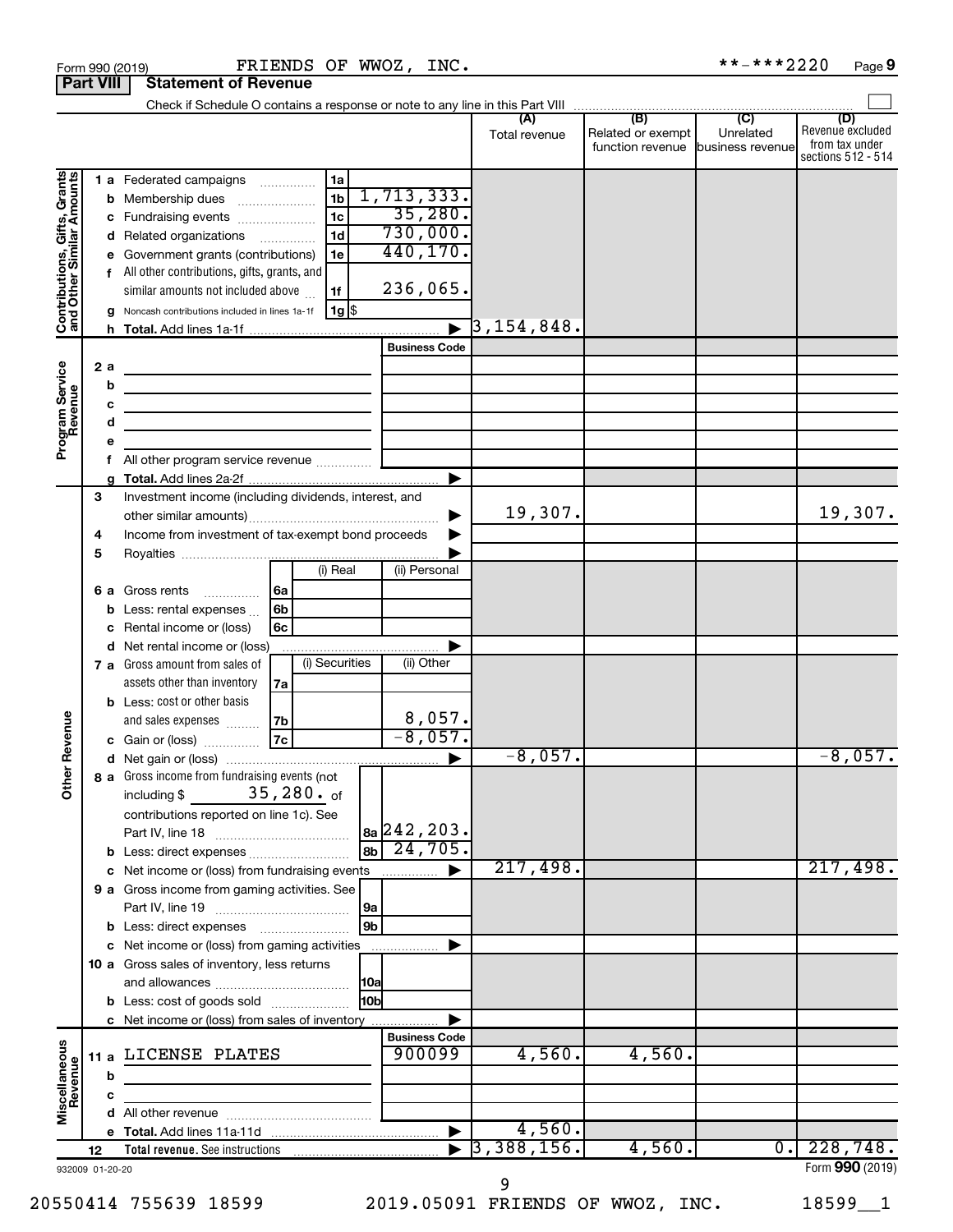|              | FRIENDS OF WWOZ, INC.<br>Form 990 (2019)                                                                                                                                        |                |                             |                                    | **-***2220<br>Page 10   |
|--------------|---------------------------------------------------------------------------------------------------------------------------------------------------------------------------------|----------------|-----------------------------|------------------------------------|-------------------------|
|              | <b>Part IX   Statement of Functional Expenses</b><br>Section 501(c)(3) and 501(c)(4) organizations must complete all columns. All other organizations must complete column (A). |                |                             |                                    |                         |
|              |                                                                                                                                                                                 |                |                             |                                    |                         |
|              | Do not include amounts reported on lines 6b,<br>7b, 8b, 9b, and 10b of Part VIII.                                                                                               | Total expenses | Program service<br>expenses | Management and<br>general expenses | Fundraising<br>expenses |
| $\mathbf{1}$ | Grants and other assistance to domestic organizations                                                                                                                           |                |                             |                                    |                         |
|              | and domestic governments. See Part IV, line 21                                                                                                                                  |                |                             |                                    |                         |
| $\mathbf{2}$ | Grants and other assistance to domestic                                                                                                                                         |                |                             |                                    |                         |
|              | individuals. See Part IV, line 22                                                                                                                                               |                |                             |                                    |                         |
| 3            | Grants and other assistance to foreign                                                                                                                                          |                |                             |                                    |                         |
|              | organizations, foreign governments, and foreign                                                                                                                                 |                |                             |                                    |                         |
|              | individuals. See Part IV, lines 15 and 16                                                                                                                                       |                |                             |                                    |                         |
| 4            | Benefits paid to or for members                                                                                                                                                 |                |                             |                                    |                         |
| 5            | Compensation of current officers, directors,                                                                                                                                    |                |                             |                                    |                         |
|              | trustees, and key employees                                                                                                                                                     | 243,249.       | 127,481.                    | 76,453.                            | 39,315.                 |
| 6            | Compensation not included above to disqualified                                                                                                                                 |                |                             |                                    |                         |
|              | persons (as defined under section 4958(f)(1)) and                                                                                                                               |                |                             |                                    |                         |
|              | persons described in section 4958(c)(3)(B)                                                                                                                                      |                |                             |                                    |                         |
| 7            |                                                                                                                                                                                 | 1,010,908.     | 529,792.                    | 317,730.                           | 163,386.                |
| 8            | Pension plan accruals and contributions (include                                                                                                                                |                |                             |                                    |                         |
|              | section 401(k) and 403(b) employer contributions)                                                                                                                               | 51,839.        | 27,168.                     | 16,293.                            | 8,378.                  |
| 9            |                                                                                                                                                                                 | 271,539.       | 142,307.                    | 85,345.                            | 43,887.                 |
| 10           |                                                                                                                                                                                 | 96,913.        | 50,790.                     | 30,460.                            | 15,663.                 |
| 11           | Fees for services (nonemployees):                                                                                                                                               |                |                             |                                    |                         |
| a            |                                                                                                                                                                                 | 23, 145.       |                             | 23, 145.                           |                         |
| b            |                                                                                                                                                                                 | 27,388.        |                             | 27,388.                            |                         |
|              |                                                                                                                                                                                 |                |                             |                                    |                         |
| е            | Professional fundraising services. See Part IV, line 17                                                                                                                         |                |                             |                                    |                         |
| f            | Investment management fees                                                                                                                                                      |                |                             |                                    |                         |
| g            | Other. (If line 11g amount exceeds 10% of line 25,                                                                                                                              |                |                             |                                    |                         |
|              | column (A) amount, list line 11g expenses on Sch O.)                                                                                                                            | 101,853.       | 80,638.                     | 21, 215.                           |                         |
| 12           |                                                                                                                                                                                 |                |                             |                                    |                         |
|              | 12 Office expenses                                                                                                                                                              | 25.964         | 6.655                       | 19.309.                            |                         |

Check here if following SOP 98-2 (ASC 958-720) 932010 01-20-20 **Total functional expenses.**  Add lines 1 through 24e **Joint costs.** Complete this line only if the organization **13 14 15 16 17 18 19 20 21 22 23 24 a b c d e 25 26** Other expenses. Itemize expenses not covered above (List miscellaneous expenses on line 24e. If line 24e amount exceeds 10% of line 25, column (A) amount, list line 24e expenses on Schedule O.) reported in column (B) joint costs from a combined educational campaign and fundraising solicitation. Office expenses ~~~~~~~~~~~~~~~ Information technology ~~~~~~~~~~~ Royalties ~~~~~~~~~~~~~~~~~~ Occupancy ~~~~~~~~~~~~~~~~~ Travel ~~~~~~~~~~~~~~~~~~~ Payments of travel or entertainment expenses for any federal, state, or local public officials ... Conferences, conventions, and meetings ...... Interest ~~~~~~~~~~~~~~~~~~ Payments to affiliates ~~~~~~~~~~~~ Depreciation, depletion, and amortization ...... Insurance ~~~~~~~~~~~~~~~~~ All other expenses 25,964. 6,655. 19,309. 148,006. 94,266. 13,745. 39,995. 137,582. 83,661. 35,947. 17,974. 91,677. 91,677. 31,081. 31,081. MEMBERSHIP PREMIUMS 169,673. JAZZ FEST EXPENSES | 117,500. 58,750. | 58,750. TELEPHONE 703,341. 62,093. 31,248. DEVELOPMENT AND TRAININ 63,804. 7,819. 55,985. 131,482. 44,794. 47,488. 39,200. 2,836,944. 1,339,476. 845,262. 652,206.

20550414 755639 18599 2019.05091 FRIENDS OF WWOZ, INC. 18599\_\_1 10

Form (2019) **990**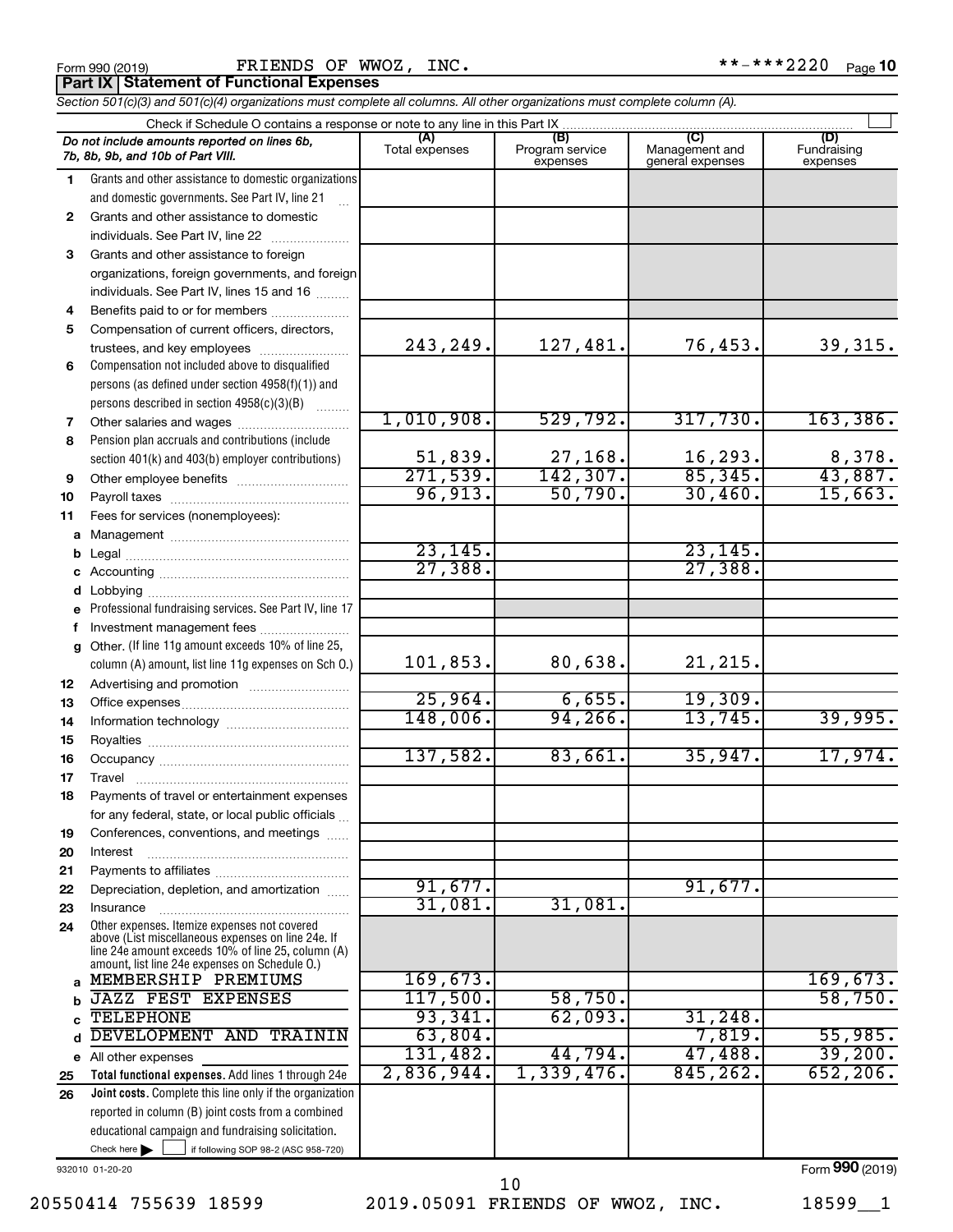|    | controlled entity or family member of any of these persons [                                                   |              | 5               |                 |
|----|----------------------------------------------------------------------------------------------------------------|--------------|-----------------|-----------------|
| 6  | Loans and other receivables from other disqualified persons (as defined                                        |              |                 |                 |
|    | under section 4958(f)(1)), and persons described in section 4958(c)(3)(B)<br>$\sim$                            |              | 6               |                 |
| 7  |                                                                                                                |              | $\overline{7}$  |                 |
| 8  |                                                                                                                |              | 8               |                 |
| 9  | Prepaid expenses and deferred charges [11] [11] [11] [12] [12] [12] [12] [13] [13] [13] [13] [13] [13] [13] [1 | 12,487.      | 9               | 51,724.         |
|    | <b>10a</b> Land, buildings, and equipment: cost or other                                                       |              |                 |                 |
|    | $\frac{1,632,117.}{1,344,173.}$<br>basis. Complete Part VI of Schedule D  10a                                  |              |                 |                 |
|    |                                                                                                                | 387,678.     | 10 <sub>c</sub> | 287,944.        |
| 11 |                                                                                                                |              | 11              |                 |
| 12 |                                                                                                                |              | 12              |                 |
| 13 |                                                                                                                |              | 13              |                 |
| 14 |                                                                                                                |              | 14              |                 |
| 15 |                                                                                                                |              | 15              |                 |
| 16 |                                                                                                                | 1,374,263.   | 16              | 3,303,679.      |
| 17 |                                                                                                                | 68,542.      | 17              | 13,991.         |
| 18 |                                                                                                                |              | 18              |                 |
| 19 |                                                                                                                | 94,575.      | 19              | 1, 203, 630.    |
| 20 |                                                                                                                |              | 20              |                 |
| 21 | Escrow or custodial account liability. Complete Part IV of Schedule D                                          |              | 21              |                 |
| 22 | Loans and other payables to any current or former officer, director,                                           |              |                 |                 |
|    | trustee, key employee, creator or founder, substantial contributor, or 35%                                     |              |                 |                 |
|    | controlled entity or family member of any of these persons                                                     |              | 22              |                 |
| 23 | Secured mortgages and notes payable to unrelated third parties                                                 |              | 23              |                 |
| 24 | Unsecured notes and loans payable to unrelated third parties                                                   |              | 24              |                 |
| 25 | Other liabilities (including federal income tax, payables to related third                                     |              |                 |                 |
|    | parties, and other liabilities not included on lines 17-24). Complete Part X                                   |              |                 |                 |
|    | of Schedule D                                                                                                  | О.           | 25              | 323,700.        |
| 26 | <b>Total liabilities.</b> Add lines 17 through 25                                                              | 163, 117.    | 26              | 1,541,321.      |
|    | Organizations that follow FASB ASC 958, check here $\blacktriangleright \lfloor X \rfloor$                     |              |                 |                 |
|    | and complete lines 27, 28, 32, and 33.                                                                         |              |                 |                 |
| 27 |                                                                                                                | 1, 211, 146. | 27              | 1,762,358.      |
| 28 |                                                                                                                |              | 28              |                 |
|    | Organizations that do not follow FASB ASC 958, check here $\blacktriangleright$                                |              |                 |                 |
|    | and complete lines 29 through 33.                                                                              |              |                 |                 |
| 29 |                                                                                                                |              | 29              |                 |
| 30 | Paid-in or capital surplus, or land, building, or equipment fund <i></i>                                       |              | 30              |                 |
| 31 | Retained earnings, endowment, accumulated income, or other funds                                               |              | 31              |                 |
| 32 |                                                                                                                | 1, 211, 146. | 32              | 1,762,358.      |
| 33 |                                                                                                                | 1,374,263.   | 33              | 3,303,679.      |
|    |                                                                                                                |              |                 | Form 990 (2019) |
|    |                                                                                                                |              |                 |                 |

Check if Schedule O contains a response or note to any line in this Part X **Part X** | Balance Sheet

**5** Loans and other receivables from any current or former officer, director,

trustee, key employee, creator or founder, substantial contributor, or 35%

Cash - non-interest-bearing ~~~~~~~~~~~~~~~~~~~~~~~~~ Savings and temporary cash investments ~~~~~~~~~~~~~~~~~~ Pledges and grants receivable, net ~~~~~~~~~~~~~~~~~~~~~ Accounts receivable, net ~~~~~~~~~~~~~~~~~~~~~~~~~~

FRIENDS OF WWOZ, INC.

 $\perp$ 

**(A) (B)**

Beginning of year  $\vert$  | End of year

495,178. 1,704,755.  $451,296$ .  $2 \mid 1,216,906$ .  $27,624.$  3 42,350.

**Assets**

**Liabilities**

**Net Assets or Fund Balances**

Net Assets or Fund Balances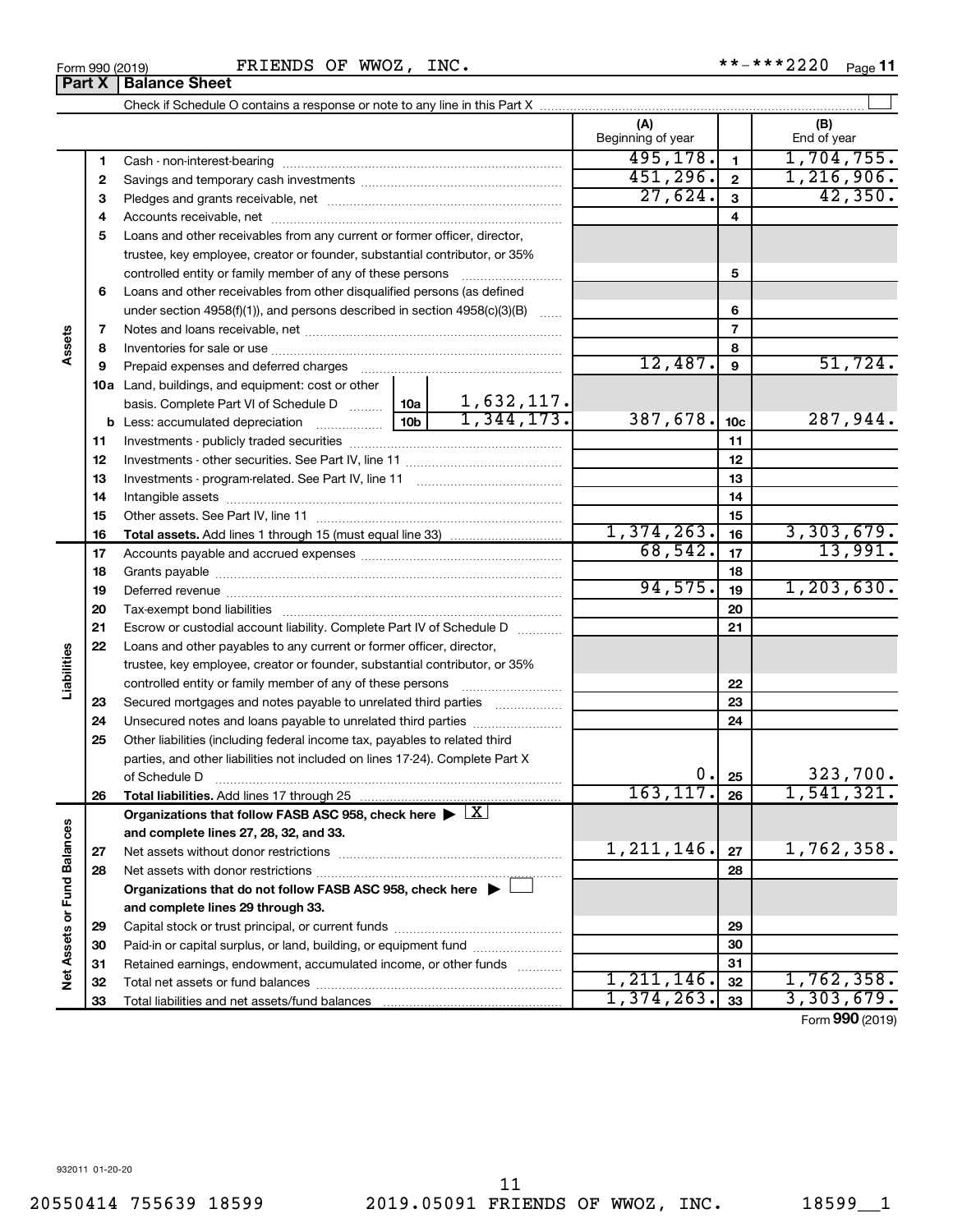|    | FRIENDS OF WWOZ, INC.<br>Form 990 (2019)                                                                                             |                         | **-***2220     |        | Page 12          |
|----|--------------------------------------------------------------------------------------------------------------------------------------|-------------------------|----------------|--------|------------------|
|    | <b>Part XI   Reconciliation of Net Assets</b>                                                                                        |                         |                |        |                  |
|    |                                                                                                                                      |                         |                |        |                  |
|    |                                                                                                                                      |                         |                |        |                  |
| 1  |                                                                                                                                      | $\mathbf{1}$            | 3,388,156.     |        |                  |
| 2  |                                                                                                                                      | $\overline{2}$          | 2,836,944.     |        |                  |
| з  | Revenue less expenses. Subtract line 2 from line 1                                                                                   | 3                       |                |        | 551, 212.        |
| 4  |                                                                                                                                      | $\overline{\mathbf{4}}$ | 1, 211, 146.   |        |                  |
| 5  |                                                                                                                                      | 5                       |                |        |                  |
| 6  | Donated services and use of facilities [[111] matter contracts and all the services and use of facilities [[11                       | 6                       |                |        |                  |
| 7  |                                                                                                                                      | $\overline{7}$          |                |        |                  |
| 8  |                                                                                                                                      | 8                       |                |        |                  |
| 9  | Other changes in net assets or fund balances (explain on Schedule O)                                                                 | 9                       |                |        | $\overline{0}$ . |
| 10 | Net assets or fund balances at end of year. Combine lines 3 through 9 (must equal Part X, line 32,                                   |                         |                |        |                  |
|    |                                                                                                                                      | 10                      | 1,762,358.     |        |                  |
|    | Part XII Financial Statements and Reporting                                                                                          |                         |                |        |                  |
|    |                                                                                                                                      |                         |                |        | X                |
|    |                                                                                                                                      |                         |                | Yes    | <b>No</b>        |
| 1  | $\lfloor \mathbf{X} \rfloor$ Accrual<br>Accounting method used to prepare the Form 990: $\Box$ Cash<br>Other<br>$\perp$              |                         |                |        |                  |
|    | If the organization changed its method of accounting from a prior year or checked "Other," explain in Schedule O.                    |                         |                |        |                  |
|    |                                                                                                                                      |                         | 2a             |        | x                |
|    | If "Yes," check a box below to indicate whether the financial statements for the year were compiled or reviewed on a                 |                         |                |        |                  |
|    | separate basis, consolidated basis, or both:                                                                                         |                         |                |        |                  |
|    | Both consolidated and separate basis<br>Separate basis<br>Consolidated basis                                                         |                         |                |        |                  |
|    |                                                                                                                                      |                         | 2 <sub>b</sub> | x      |                  |
|    | If "Yes," check a box below to indicate whether the financial statements for the year were audited on a separate basis,              |                         |                |        |                  |
|    | consolidated basis, or both:                                                                                                         |                         |                |        |                  |
|    | $ \mathbf{X} $ Separate basis<br>Consolidated basis<br>Both consolidated and separate basis                                          |                         |                |        |                  |
|    | c If "Yes" to line 2a or 2b, does the organization have a committee that assumes responsibility for oversight of the audit,          |                         |                |        |                  |
|    |                                                                                                                                      |                         | 2c             | X      |                  |
|    | If the organization changed either its oversight process or selection process during the tax year, explain on Schedule O.            |                         |                |        |                  |
|    | 3a As a result of a federal award, was the organization required to undergo an audit or audits as set forth in the Single Audit      |                         |                |        |                  |
|    |                                                                                                                                      |                         | 3a             |        | x                |
|    | <b>b</b> If "Yes," did the organization undergo the required audit or audits? If the organization did not undergo the required audit |                         |                |        |                  |
|    |                                                                                                                                      |                         | 3b             | $\sim$ |                  |

Form (2019) **990**

932012 01-20-20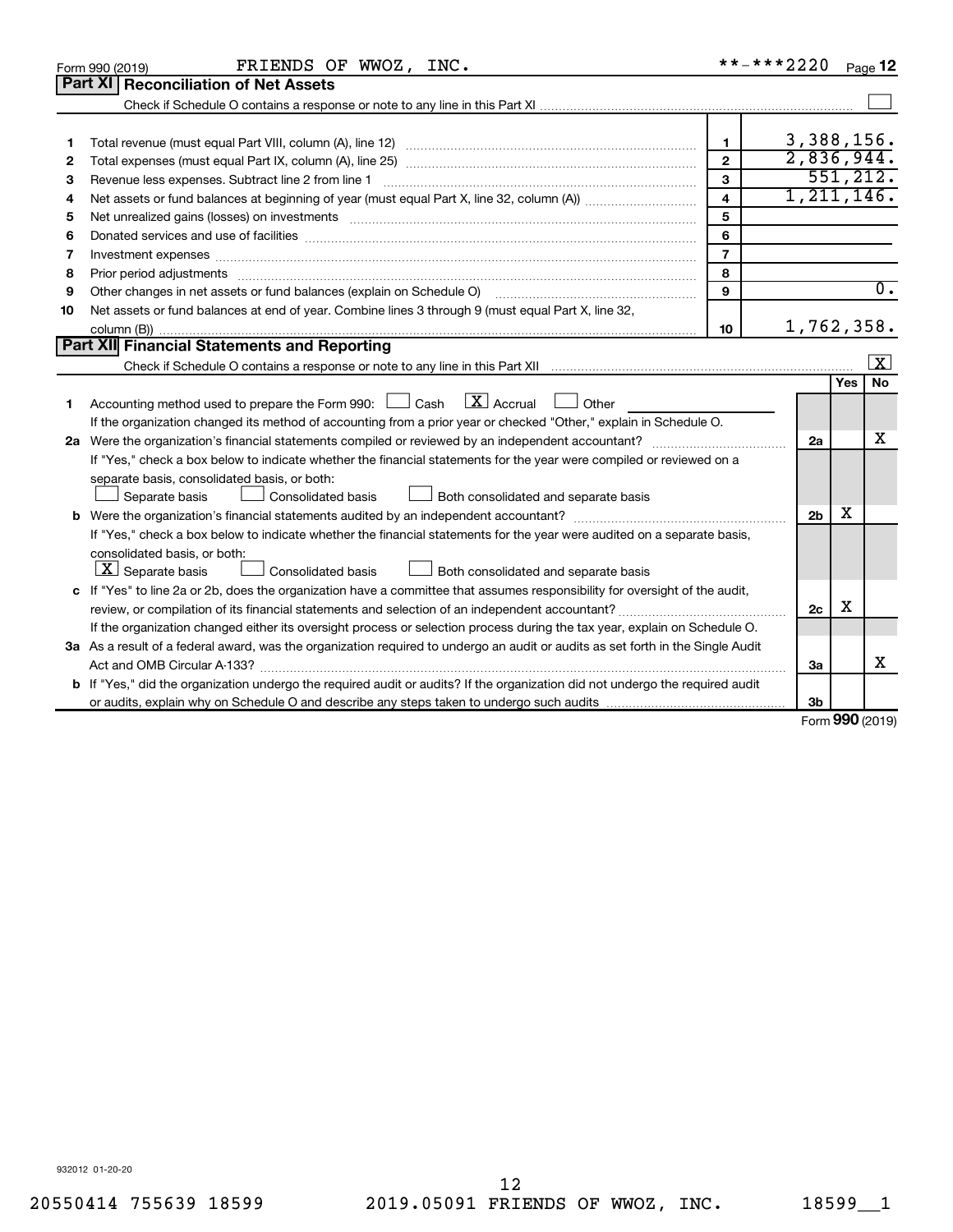**SCHEDULE A**

Department of the Treasury Internation

# Form 990 or 990-EZ) **Public Charity Status and Public Support**<br>
Complete if the organization is a section 501(c)(3) organization or a section<br> **2019**

**4947(a)(1) nonexempt charitable trust. | Attach to Form 990 or Form 990-EZ.** 

| <b>Open to Public</b><br>Inspection |
|-------------------------------------|
| er identification numbe             |

OMB No. 1545-0047

|                 |                                                                                                                                                                                            | internal Revenue Service              |  |                                                                        | $\blacktriangleright$ Go to www.irs.gov/Form990 for instructions and the latest information.                                               |                                                                |    |                                                      |                  | <b>Inspection</b>                                                                                                                             |  |
|-----------------|--------------------------------------------------------------------------------------------------------------------------------------------------------------------------------------------|---------------------------------------|--|------------------------------------------------------------------------|--------------------------------------------------------------------------------------------------------------------------------------------|----------------------------------------------------------------|----|------------------------------------------------------|------------------|-----------------------------------------------------------------------------------------------------------------------------------------------|--|
|                 |                                                                                                                                                                                            | Name of the organization              |  | FRIENDS OF WWOZ, INC.                                                  |                                                                                                                                            |                                                                |    |                                                      |                  | <b>Employer identification number</b><br>**-***2220                                                                                           |  |
| Part I          |                                                                                                                                                                                            |                                       |  |                                                                        | Reason for Public Charity Status (All organizations must complete this part.) See instructions.                                            |                                                                |    |                                                      |                  |                                                                                                                                               |  |
|                 |                                                                                                                                                                                            |                                       |  |                                                                        | The organization is not a private foundation because it is: (For lines 1 through 12, check only one box.)                                  |                                                                |    |                                                      |                  |                                                                                                                                               |  |
| 1               |                                                                                                                                                                                            |                                       |  |                                                                        | A church, convention of churches, or association of churches described in section 170(b)(1)(A)(i).                                         |                                                                |    |                                                      |                  |                                                                                                                                               |  |
| 2               |                                                                                                                                                                                            |                                       |  |                                                                        | A school described in section 170(b)(1)(A)(ii). (Attach Schedule E (Form 990 or 990-EZ).)                                                  |                                                                |    |                                                      |                  |                                                                                                                                               |  |
| 3               |                                                                                                                                                                                            |                                       |  |                                                                        | A hospital or a cooperative hospital service organization described in section 170(b)(1)(A)(iii).                                          |                                                                |    |                                                      |                  |                                                                                                                                               |  |
| 4               |                                                                                                                                                                                            |                                       |  |                                                                        | A medical research organization operated in conjunction with a hospital described in section 170(b)(1)(A)(iii). Enter the hospital's name, |                                                                |    |                                                      |                  |                                                                                                                                               |  |
|                 |                                                                                                                                                                                            | city, and state:                      |  |                                                                        |                                                                                                                                            |                                                                |    |                                                      |                  |                                                                                                                                               |  |
| 5               |                                                                                                                                                                                            |                                       |  | section 170(b)(1)(A)(iv). (Complete Part II.)                          | An organization operated for the benefit of a college or university owned or operated by a governmental unit described in                  |                                                                |    |                                                      |                  |                                                                                                                                               |  |
| 6               |                                                                                                                                                                                            |                                       |  |                                                                        | A federal, state, or local government or governmental unit described in section 170(b)(1)(A)(v).                                           |                                                                |    |                                                      |                  |                                                                                                                                               |  |
| 7               |                                                                                                                                                                                            |                                       |  |                                                                        |                                                                                                                                            |                                                                |    |                                                      |                  |                                                                                                                                               |  |
|                 | An organization that normally receives a substantial part of its support from a governmental unit or from the general public described in<br>section 170(b)(1)(A)(vi). (Complete Part II.) |                                       |  |                                                                        |                                                                                                                                            |                                                                |    |                                                      |                  |                                                                                                                                               |  |
| 8               |                                                                                                                                                                                            |                                       |  |                                                                        | A community trust described in section 170(b)(1)(A)(vi). (Complete Part II.)                                                               |                                                                |    |                                                      |                  |                                                                                                                                               |  |
| 9               |                                                                                                                                                                                            |                                       |  |                                                                        | An agricultural research organization described in section 170(b)(1)(A)(ix) operated in conjunction with a land-grant college              |                                                                |    |                                                      |                  |                                                                                                                                               |  |
|                 |                                                                                                                                                                                            |                                       |  |                                                                        | or university or a non-land-grant college of agriculture (see instructions). Enter the name, city, and state of the college or             |                                                                |    |                                                      |                  |                                                                                                                                               |  |
|                 |                                                                                                                                                                                            | university:                           |  |                                                                        |                                                                                                                                            |                                                                |    |                                                      |                  |                                                                                                                                               |  |
| 10              |                                                                                                                                                                                            |                                       |  |                                                                        | An organization that normally receives: (1) more than 33 1/3% of its support from contributions, membership fees, and gross receipts from  |                                                                |    |                                                      |                  |                                                                                                                                               |  |
|                 |                                                                                                                                                                                            |                                       |  |                                                                        |                                                                                                                                            |                                                                |    |                                                      |                  | activities related to its exempt functions - subject to certain exceptions, and (2) no more than 33 1/3% of its support from gross investment |  |
|                 |                                                                                                                                                                                            |                                       |  |                                                                        | income and unrelated business taxable income (less section 511 tax) from businesses acquired by the organization after June 30, 1975.      |                                                                |    |                                                      |                  |                                                                                                                                               |  |
|                 |                                                                                                                                                                                            |                                       |  | See section 509(a)(2). (Complete Part III.)                            |                                                                                                                                            |                                                                |    |                                                      |                  |                                                                                                                                               |  |
| 11              |                                                                                                                                                                                            |                                       |  |                                                                        | An organization organized and operated exclusively to test for public safety. See section 509(a)(4).                                       |                                                                |    |                                                      |                  |                                                                                                                                               |  |
| 12 <sub>2</sub> | <u>  X</u>                                                                                                                                                                                 |                                       |  |                                                                        | An organization organized and operated exclusively for the benefit of, to perform the functions of, or to carry out the purposes of one or |                                                                |    |                                                      |                  |                                                                                                                                               |  |
|                 |                                                                                                                                                                                            |                                       |  |                                                                        | more publicly supported organizations described in section 509(a)(1) or section 509(a)(2). See section 509(a)(3). Check the box in         |                                                                |    |                                                      |                  |                                                                                                                                               |  |
|                 |                                                                                                                                                                                            |                                       |  |                                                                        | lines 12a through 12d that describes the type of supporting organization and complete lines 12e, 12f, and 12g.                             |                                                                |    |                                                      |                  |                                                                                                                                               |  |
| а               | $\lfloor x \rfloor$                                                                                                                                                                        |                                       |  |                                                                        | Type I. A supporting organization operated, supervised, or controlled by its supported organization(s), typically by giving                |                                                                |    |                                                      |                  |                                                                                                                                               |  |
|                 |                                                                                                                                                                                            |                                       |  |                                                                        | the supported organization(s) the power to regularly appoint or elect a majority of the directors or trustees of the supporting            |                                                                |    |                                                      |                  |                                                                                                                                               |  |
|                 |                                                                                                                                                                                            |                                       |  | organization. You must complete Part IV, Sections A and B.             |                                                                                                                                            |                                                                |    |                                                      |                  |                                                                                                                                               |  |
| b               |                                                                                                                                                                                            |                                       |  |                                                                        | Type II. A supporting organization supervised or controlled in connection with its supported organization(s), by having                    |                                                                |    |                                                      |                  |                                                                                                                                               |  |
|                 |                                                                                                                                                                                            |                                       |  |                                                                        | control or management of the supporting organization vested in the same persons that control or manage the supported                       |                                                                |    |                                                      |                  |                                                                                                                                               |  |
|                 |                                                                                                                                                                                            |                                       |  | organization(s). You must complete Part IV, Sections A and C.          |                                                                                                                                            |                                                                |    |                                                      |                  |                                                                                                                                               |  |
| c               |                                                                                                                                                                                            |                                       |  |                                                                        | Type III functionally integrated. A supporting organization operated in connection with, and functionally integrated with,                 |                                                                |    |                                                      |                  |                                                                                                                                               |  |
|                 |                                                                                                                                                                                            |                                       |  |                                                                        | its supported organization(s) (see instructions). You must complete Part IV, Sections A, D, and E.                                         |                                                                |    |                                                      |                  |                                                                                                                                               |  |
| d               |                                                                                                                                                                                            |                                       |  |                                                                        | Type III non-functionally integrated. A supporting organization operated in connection with its supported organization(s)                  |                                                                |    |                                                      |                  |                                                                                                                                               |  |
|                 |                                                                                                                                                                                            |                                       |  |                                                                        | that is not functionally integrated. The organization generally must satisfy a distribution requirement and an attentiveness               |                                                                |    |                                                      |                  |                                                                                                                                               |  |
|                 |                                                                                                                                                                                            |                                       |  |                                                                        | requirement (see instructions). You must complete Part IV, Sections A and D, and Part V.                                                   |                                                                |    |                                                      |                  |                                                                                                                                               |  |
| е               |                                                                                                                                                                                            |                                       |  |                                                                        | Check this box if the organization received a written determination from the IRS that it is a Type I, Type II, Type III                    |                                                                |    |                                                      |                  |                                                                                                                                               |  |
|                 |                                                                                                                                                                                            |                                       |  |                                                                        | functionally integrated, or Type III non-functionally integrated supporting organization.                                                  |                                                                |    |                                                      |                  |                                                                                                                                               |  |
|                 |                                                                                                                                                                                            |                                       |  |                                                                        |                                                                                                                                            |                                                                |    |                                                      |                  | 1                                                                                                                                             |  |
| a               |                                                                                                                                                                                            |                                       |  | Provide the following information about the supported organization(s). |                                                                                                                                            |                                                                |    |                                                      |                  |                                                                                                                                               |  |
|                 |                                                                                                                                                                                            | (i) Name of supported<br>organization |  | (ii) EIN                                                               | (iii) Type of organization<br>(described on lines 1-10                                                                                     | (iv) Is the organization listed<br>in your governing document? |    | (v) Amount of monetary<br>support (see instructions) |                  | (vi) Amount of other<br>support (see instructions)                                                                                            |  |
|                 |                                                                                                                                                                                            |                                       |  |                                                                        | above (see instructions))                                                                                                                  | Yes                                                            | No |                                                      |                  |                                                                                                                                               |  |
| NEW             |                                                                                                                                                                                            | ORLEANS JAZZ                          |  |                                                                        |                                                                                                                                            |                                                                |    |                                                      |                  |                                                                                                                                               |  |
|                 |                                                                                                                                                                                            |                                       |  | AND HERITAGE FOUNDA *-*** 2744                                         | 10                                                                                                                                         | х                                                              |    |                                                      | 0.               | 0.                                                                                                                                            |  |
|                 |                                                                                                                                                                                            |                                       |  |                                                                        |                                                                                                                                            |                                                                |    |                                                      |                  |                                                                                                                                               |  |
|                 |                                                                                                                                                                                            |                                       |  |                                                                        |                                                                                                                                            |                                                                |    |                                                      |                  |                                                                                                                                               |  |
|                 |                                                                                                                                                                                            |                                       |  |                                                                        |                                                                                                                                            |                                                                |    |                                                      |                  |                                                                                                                                               |  |
|                 |                                                                                                                                                                                            |                                       |  |                                                                        |                                                                                                                                            |                                                                |    |                                                      |                  |                                                                                                                                               |  |
|                 |                                                                                                                                                                                            |                                       |  |                                                                        |                                                                                                                                            |                                                                |    |                                                      |                  |                                                                                                                                               |  |
|                 |                                                                                                                                                                                            |                                       |  |                                                                        |                                                                                                                                            |                                                                |    |                                                      |                  |                                                                                                                                               |  |
|                 |                                                                                                                                                                                            |                                       |  |                                                                        |                                                                                                                                            |                                                                |    |                                                      |                  |                                                                                                                                               |  |
|                 |                                                                                                                                                                                            |                                       |  |                                                                        |                                                                                                                                            |                                                                |    |                                                      | $\overline{0}$ . | 0.                                                                                                                                            |  |
| <b>Total</b>    |                                                                                                                                                                                            |                                       |  |                                                                        |                                                                                                                                            |                                                                |    |                                                      |                  |                                                                                                                                               |  |

LHA For Paperwork Reduction Act Notice, see the Instructions for Form 990 or 990-EZ. 932021 09-25-19 Schedule A (Form 990 or 990-EZ) 2019 13

| 9.05091 FRIENDS OF W |  |
|----------------------|--|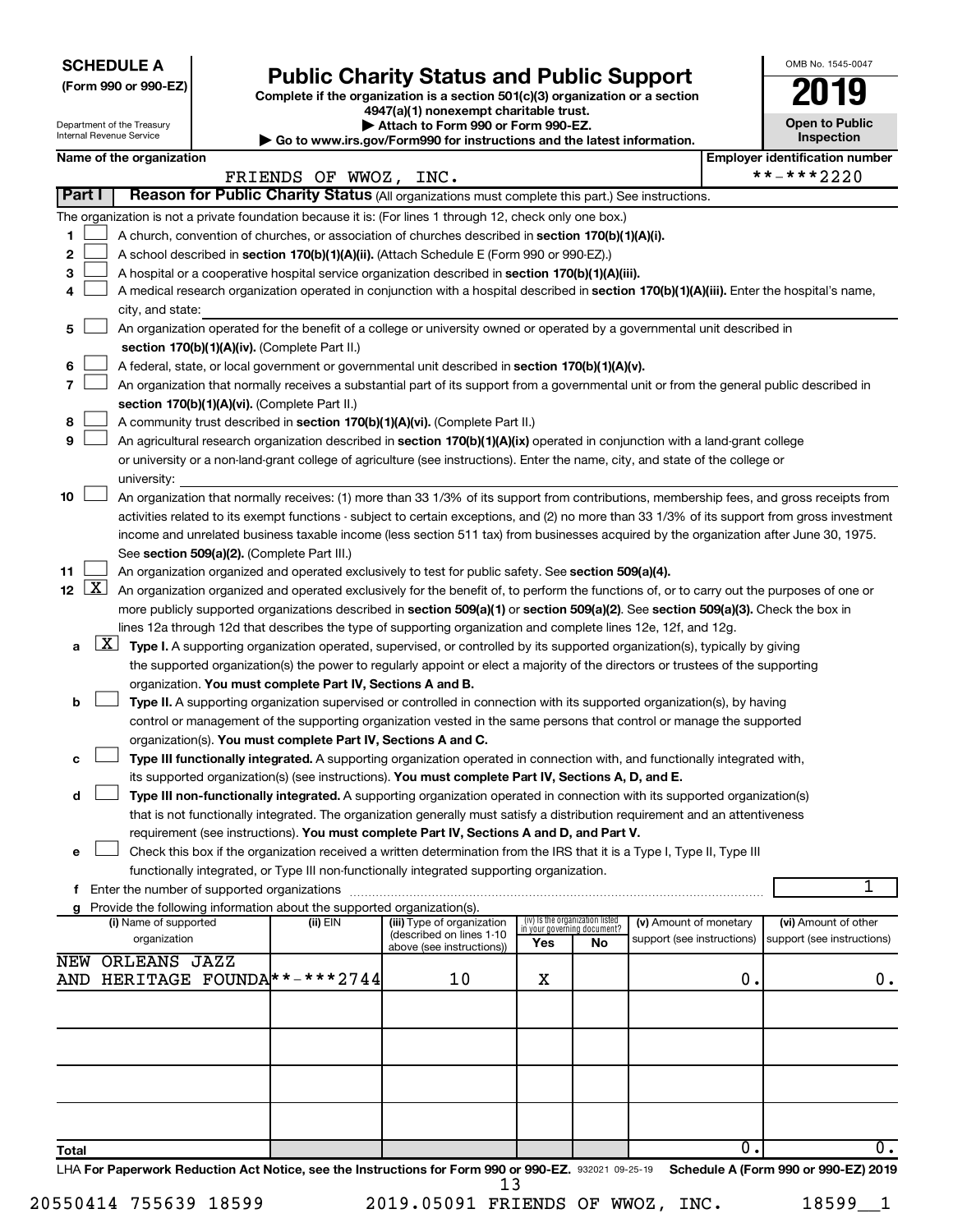## Schedule A (Form 990 or 990-EZ) 2019  $\texttt{FRIENDS OF WWOZ}$ ,  $\texttt{INC.} \quad \texttt{***2220 Page}$

 $***$   $***$  2220 Page 2

(Complete only if you checked the box on line 5, 7, or 8 of Part I or if the organization failed to qualify under Part III. If the organization fails to qualify under the tests listed below, please complete Part III.) **Part II Support Schedule for Organizations Described in Sections 170(b)(1)(A)(iv) and 170(b)(1)(A)(vi)**

|   | <b>Section A. Public Support</b>                                                                                                                                                                                               |          |          |            |            |          |                                      |
|---|--------------------------------------------------------------------------------------------------------------------------------------------------------------------------------------------------------------------------------|----------|----------|------------|------------|----------|--------------------------------------|
|   | Calendar year (or fiscal year beginning in)                                                                                                                                                                                    | (a) 2015 | (b) 2016 | $(c)$ 2017 | $(d)$ 2018 | (e) 2019 | (f) Total                            |
|   | 1 Gifts, grants, contributions, and                                                                                                                                                                                            |          |          |            |            |          |                                      |
|   | membership fees received. (Do not                                                                                                                                                                                              |          |          |            |            |          |                                      |
|   | include any "unusual grants.")                                                                                                                                                                                                 |          |          |            |            |          |                                      |
|   | 2 Tax revenues levied for the organ-                                                                                                                                                                                           |          |          |            |            |          |                                      |
|   | ization's benefit and either paid to                                                                                                                                                                                           |          |          |            |            |          |                                      |
|   | or expended on its behalf                                                                                                                                                                                                      |          |          |            |            |          |                                      |
|   | 3 The value of services or facilities                                                                                                                                                                                          |          |          |            |            |          |                                      |
|   | furnished by a governmental unit to                                                                                                                                                                                            |          |          |            |            |          |                                      |
|   | the organization without charge                                                                                                                                                                                                |          |          |            |            |          |                                      |
|   | 4 Total. Add lines 1 through 3                                                                                                                                                                                                 |          |          |            |            |          |                                      |
|   | 5 The portion of total contributions                                                                                                                                                                                           |          |          |            |            |          |                                      |
|   | by each person (other than a                                                                                                                                                                                                   |          |          |            |            |          |                                      |
|   | governmental unit or publicly                                                                                                                                                                                                  |          |          |            |            |          |                                      |
|   | supported organization) included                                                                                                                                                                                               |          |          |            |            |          |                                      |
|   | on line 1 that exceeds 2% of the                                                                                                                                                                                               |          |          |            |            |          |                                      |
|   | amount shown on line 11,                                                                                                                                                                                                       |          |          |            |            |          |                                      |
|   | column (f)                                                                                                                                                                                                                     |          |          |            |            |          |                                      |
|   | 6 Public support. Subtract line 5 from line 4.                                                                                                                                                                                 |          |          |            |            |          |                                      |
|   | <b>Section B. Total Support</b>                                                                                                                                                                                                |          |          |            |            |          |                                      |
|   | Calendar year (or fiscal year beginning in) $\blacktriangleright$                                                                                                                                                              | (a) 2015 | (b) 2016 | $(c)$ 2017 | $(d)$ 2018 | (e) 2019 | (f) Total                            |
|   | 7 Amounts from line 4                                                                                                                                                                                                          |          |          |            |            |          |                                      |
|   | 8 Gross income from interest,                                                                                                                                                                                                  |          |          |            |            |          |                                      |
|   | dividends, payments received on                                                                                                                                                                                                |          |          |            |            |          |                                      |
|   | securities loans, rents, royalties,                                                                                                                                                                                            |          |          |            |            |          |                                      |
|   | and income from similar sources                                                                                                                                                                                                |          |          |            |            |          |                                      |
| 9 | Net income from unrelated business                                                                                                                                                                                             |          |          |            |            |          |                                      |
|   | activities, whether or not the                                                                                                                                                                                                 |          |          |            |            |          |                                      |
|   | business is regularly carried on                                                                                                                                                                                               |          |          |            |            |          |                                      |
|   | 10 Other income. Do not include gain                                                                                                                                                                                           |          |          |            |            |          |                                      |
|   | or loss from the sale of capital                                                                                                                                                                                               |          |          |            |            |          |                                      |
|   | assets (Explain in Part VI.)                                                                                                                                                                                                   |          |          |            |            |          |                                      |
|   | 11 Total support. Add lines 7 through 10                                                                                                                                                                                       |          |          |            |            |          |                                      |
|   | <b>12</b> Gross receipts from related activities, etc. (see instructions)                                                                                                                                                      |          |          |            |            | 12       |                                      |
|   | 13 First five years. If the Form 990 is for the organization's first, second, third, fourth, or fifth tax year as a section 501(c)(3)                                                                                          |          |          |            |            |          |                                      |
|   | organization, check this box and stop here                                                                                                                                                                                     |          |          |            |            |          |                                      |
|   | <b>Section C. Computation of Public Support Percentage</b>                                                                                                                                                                     |          |          |            |            |          |                                      |
|   |                                                                                                                                                                                                                                |          |          |            |            | 14       | %                                    |
|   |                                                                                                                                                                                                                                |          |          |            |            | 15       | %                                    |
|   | 16a 33 1/3% support test - 2019. If the organization did not check the box on line 13, and line 14 is 33 1/3% or more, check this box and                                                                                      |          |          |            |            |          |                                      |
|   | stop here. The organization qualifies as a publicly supported organization manufactured content and the support of the state state of the state of the state state of the state state of the state state of the state state of |          |          |            |            |          |                                      |
|   | b 33 1/3% support test - 2018. If the organization did not check a box on line 13 or 16a, and line 15 is 33 1/3% or more, check this box                                                                                       |          |          |            |            |          |                                      |
|   |                                                                                                                                                                                                                                |          |          |            |            |          |                                      |
|   | 17a 10% -facts-and-circumstances test - 2019. If the organization did not check a box on line 13, 16a, or 16b, and line 14 is 10% or more,                                                                                     |          |          |            |            |          |                                      |
|   | and if the organization meets the "facts-and-circumstances" test, check this box and stop here. Explain in Part VI how the organization                                                                                        |          |          |            |            |          |                                      |
|   | meets the "facts-and-circumstances" test. The organization qualifies as a publicly supported organization <i>community content</i>                                                                                             |          |          |            |            |          |                                      |
|   | b 10% -facts-and-circumstances test - 2018. If the organization did not check a box on line 13, 16a, 16b, or 17a, and line 15 is 10% or                                                                                        |          |          |            |            |          |                                      |
|   | more, and if the organization meets the "facts-and-circumstances" test, check this box and stop here. Explain in Part VI how the                                                                                               |          |          |            |            |          |                                      |
|   | organization meets the "facts-and-circumstances" test. The organization qualifies as a publicly supported organization                                                                                                         |          |          |            |            |          |                                      |
|   | 18 Private foundation. If the organization did not check a box on line 13, 16a, 16b, 17a, or 17b, check this box and see instructions                                                                                          |          |          |            |            |          |                                      |
|   |                                                                                                                                                                                                                                |          |          |            |            |          | Schodule A (Form 000 or 000 F7) 2010 |

**Schedule A (Form 990 or 990-EZ) 2019**

932022 09-25-19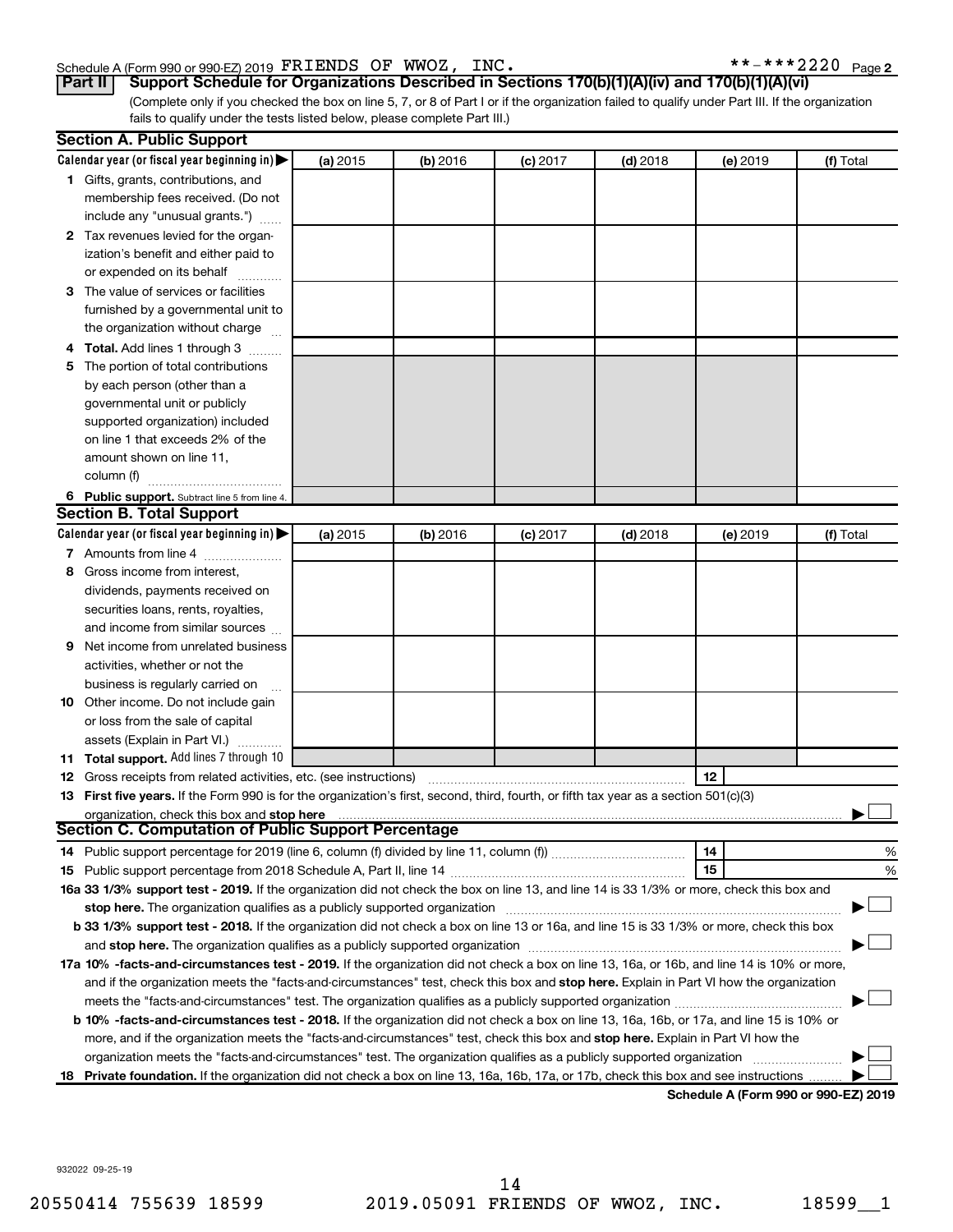# Schedule A (Form 990 or 990-EZ) 2019  $\texttt{FRIENDS OF WWOZ}$ ,  $\texttt{INC.} \quad \texttt{***2220 Page}$

# **Part III Support Schedule for Organizations Described in Section 509(a)(2)**

(Complete only if you checked the box on line 10 of Part I or if the organization failed to qualify under Part II. If the organization fails to qualify under the tests listed below, please complete Part II.)

|              | Calendar year (or fiscal year beginning in)                                                                                                                     | (a) 2015 | (b) 2016 | $(c)$ 2017 | $(d)$ 2018                       | (e) 2019 | (f) Total                            |
|--------------|-----------------------------------------------------------------------------------------------------------------------------------------------------------------|----------|----------|------------|----------------------------------|----------|--------------------------------------|
|              | 1 Gifts, grants, contributions, and                                                                                                                             |          |          |            |                                  |          |                                      |
|              | membership fees received. (Do not                                                                                                                               |          |          |            |                                  |          |                                      |
|              | include any "unusual grants.")                                                                                                                                  |          |          |            |                                  |          |                                      |
| $\mathbf{2}$ | Gross receipts from admissions,<br>merchandise sold or services per-<br>formed, or facilities furnished in                                                      |          |          |            |                                  |          |                                      |
|              | any activity that is related to the<br>organization's tax-exempt purpose                                                                                        |          |          |            |                                  |          |                                      |
| 3            | Gross receipts from activities that                                                                                                                             |          |          |            |                                  |          |                                      |
|              | are not an unrelated trade or bus-                                                                                                                              |          |          |            |                                  |          |                                      |
|              | iness under section 513                                                                                                                                         |          |          |            |                                  |          |                                      |
| 4            | Tax revenues levied for the organ-                                                                                                                              |          |          |            |                                  |          |                                      |
|              | ization's benefit and either paid to                                                                                                                            |          |          |            |                                  |          |                                      |
|              | or expended on its behalf<br>.                                                                                                                                  |          |          |            |                                  |          |                                      |
| 5            | The value of services or facilities                                                                                                                             |          |          |            |                                  |          |                                      |
|              | furnished by a governmental unit to                                                                                                                             |          |          |            |                                  |          |                                      |
|              | the organization without charge                                                                                                                                 |          |          |            |                                  |          |                                      |
| 6            | Total. Add lines 1 through 5                                                                                                                                    |          |          |            |                                  |          |                                      |
|              | 7a Amounts included on lines 1, 2, and                                                                                                                          |          |          |            |                                  |          |                                      |
|              | 3 received from disqualified persons                                                                                                                            |          |          |            |                                  |          |                                      |
|              | <b>b</b> Amounts included on lines 2 and 3 received                                                                                                             |          |          |            |                                  |          |                                      |
|              | from other than disqualified persons that<br>exceed the greater of \$5,000 or 1% of the<br>amount on line 13 for the year                                       |          |          |            |                                  |          |                                      |
|              | c Add lines 7a and 7b                                                                                                                                           |          |          |            |                                  |          |                                      |
|              | 8 Public support. (Subtract line 7c from line 6.)                                                                                                               |          |          |            |                                  |          |                                      |
|              | <b>Section B. Total Support</b>                                                                                                                                 |          |          |            |                                  |          |                                      |
|              | Calendar year (or fiscal year beginning in)                                                                                                                     | (a) 2015 | (b) 2016 | $(c)$ 2017 | $(d)$ 2018                       | (e) 2019 | (f) Total                            |
|              | 9 Amounts from line 6                                                                                                                                           |          |          |            |                                  |          |                                      |
|              | <b>10a</b> Gross income from interest,<br>dividends, payments received on<br>securities loans, rents, royalties,<br>and income from similar sources             |          |          |            |                                  |          |                                      |
|              | <b>b</b> Unrelated business taxable income                                                                                                                      |          |          |            |                                  |          |                                      |
|              | (less section 511 taxes) from businesses<br>acquired after June 30, 1975                                                                                        |          |          |            |                                  |          |                                      |
|              | c Add lines 10a and 10b                                                                                                                                         |          |          |            |                                  |          |                                      |
| 11           | Net income from unrelated business<br>activities not included in line 10b.<br>whether or not the business is                                                    |          |          |            |                                  |          |                                      |
|              | regularly carried on<br><b>12</b> Other income. Do not include gain<br>or loss from the sale of capital                                                         |          |          |            |                                  |          |                                      |
|              | assets (Explain in Part VI.)                                                                                                                                    |          |          |            |                                  |          |                                      |
|              | <b>13</b> Total support. (Add lines 9, 10c, 11, and 12.)                                                                                                        |          |          |            |                                  |          |                                      |
|              | 14 First five years. If the Form 990 is for the organization's first, second, third, fourth, or fifth tax year as a section 501(c)(3) organization,             |          |          |            |                                  |          |                                      |
|              |                                                                                                                                                                 |          |          |            |                                  |          |                                      |
|              | Section C. Computation of Public Support Percentage                                                                                                             |          |          |            |                                  |          |                                      |
|              |                                                                                                                                                                 |          |          |            |                                  | 15       | %                                    |
|              | 16 Public support percentage from 2018 Schedule A, Part III, line 15 [11] [10] [10] [10] [10] Public support percentage from 2018 Schedule A, Part III, line 15 |          |          |            |                                  | 16       | %                                    |
|              | Section D. Computation of Investment Income Percentage                                                                                                          |          |          |            |                                  |          |                                      |
|              |                                                                                                                                                                 |          |          |            |                                  | 17       | %                                    |
|              |                                                                                                                                                                 |          |          |            |                                  | 18       | %                                    |
|              | 19a 33 1/3% support tests - 2019. If the organization did not check the box on line 14, and line 15 is more than 33 1/3%, and line 17 is not                    |          |          |            |                                  |          |                                      |
|              | more than 33 1/3%, check this box and stop here. The organization qualifies as a publicly supported organization                                                |          |          |            |                                  |          |                                      |
|              | <b>b 33 1/3% support tests - 2018.</b> If the organization did not check a box on line 14 or line 19a, and line 16 is more than 33 1/3%, and                    |          |          |            |                                  |          |                                      |
|              | line 18 is not more than 33 1/3%, check this box and stop here. The organization qualifies as a publicly supported organization                                 |          |          |            |                                  |          |                                      |
|              |                                                                                                                                                                 |          |          |            |                                  |          |                                      |
|              | 932023 09-25-19                                                                                                                                                 |          |          |            |                                  |          | Schedule A (Form 990 or 990-EZ) 2019 |
|              |                                                                                                                                                                 |          |          | 15         |                                  |          |                                      |
|              | 20550414 755639 18599                                                                                                                                           |          |          |            | 2019.05091 FRIENDS OF WWOZ, INC. |          | 18599 1                              |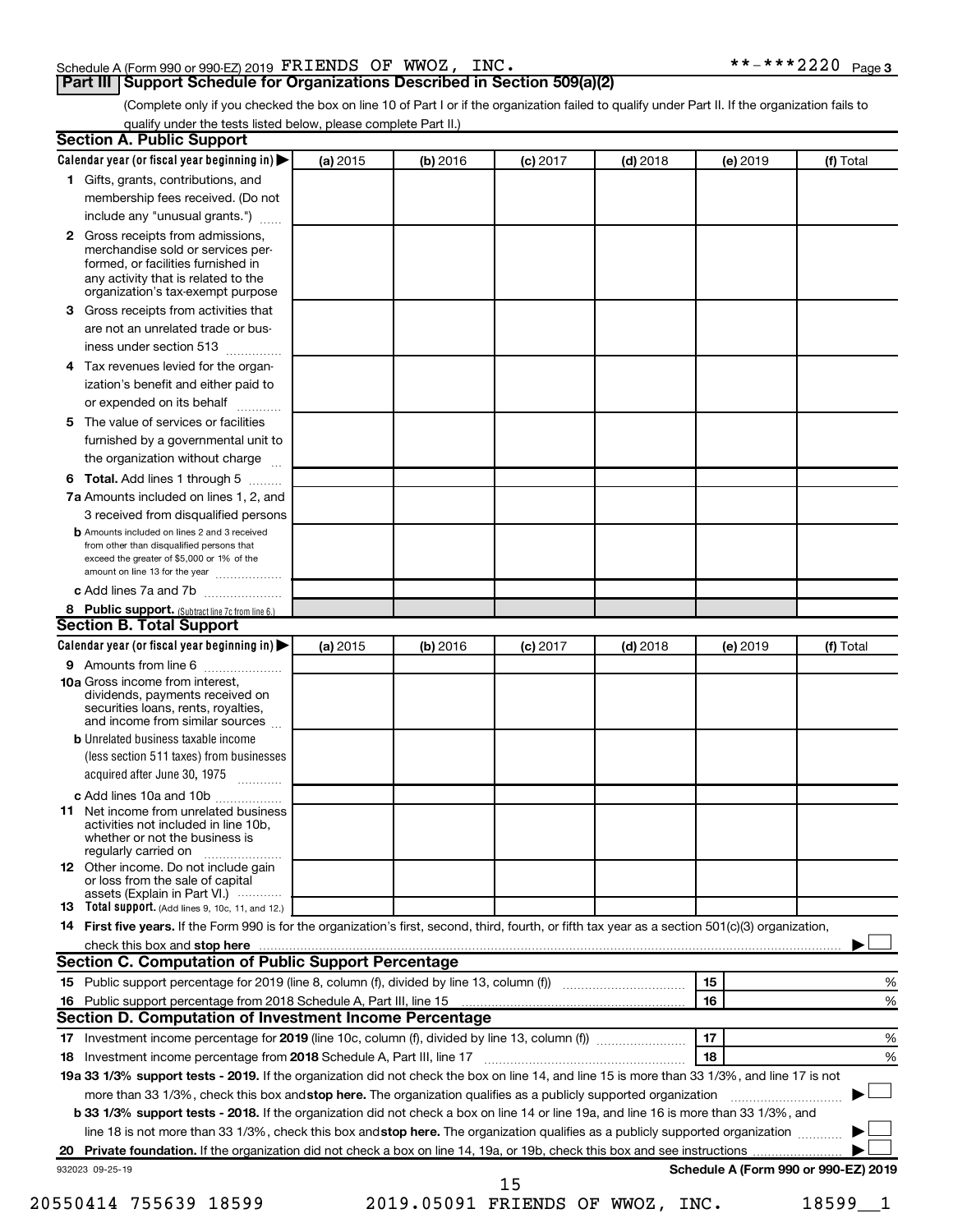**1**

**2**

**3a**

**3b**

**3c**

**4a**

**4b**

**4c**

**5a**

**5b 5c**

**6**

**7**

**8**

**9a**

**9b**

**9c**

**10a**

**Yes No**

X

X

X

X

X

X

X

X

X

X

X

X

# **Part IV Supporting Organizations**

(Complete only if you checked a box in line 12 on Part I. If you checked 12a of Part I, complete Sections A and B. If you checked 12b of Part I, complete Sections A and C. If you checked 12c of Part I, complete Sections A, D, and E. If you checked 12d of Part I, complete Sections A and D, and complete Part V.)

### **Section A. All Supporting Organizations**

- **1** Are all of the organization's supported organizations listed by name in the organization's governing documents? If "No," describe in Part VI how the supported organizations are designated. If designated by *class or purpose, describe the designation. If historic and continuing relationship, explain.*
- **2** Did the organization have any supported organization that does not have an IRS determination of status under section 509(a)(1) or (2)? If "Yes," explain in Part **VI** how the organization determined that the supported *organization was described in section 509(a)(1) or (2).*
- **3a** Did the organization have a supported organization described in section 501(c)(4), (5), or (6)? If "Yes," answer *(b) and (c) below.*
- **b** Did the organization confirm that each supported organization qualified under section 501(c)(4), (5), or (6) and satisfied the public support tests under section 509(a)(2)? If "Yes," describe in Part VI when and how the *organization made the determination.*
- **c** Did the organization ensure that all support to such organizations was used exclusively for section 170(c)(2)(B) purposes? If "Yes," explain in Part VI what controls the organization put in place to ensure such use.
- **4 a** *If* Was any supported organization not organized in the United States ("foreign supported organization")? *"Yes," and if you checked 12a or 12b in Part I, answer (b) and (c) below.*
- **b** Did the organization have ultimate control and discretion in deciding whether to make grants to the foreign supported organization? If "Yes," describe in Part VI how the organization had such control and discretion *despite being controlled or supervised by or in connection with its supported organizations.*
- **c** Did the organization support any foreign supported organization that does not have an IRS determination under sections 501(c)(3) and 509(a)(1) or (2)? If "Yes," explain in Part VI what controls the organization used *to ensure that all support to the foreign supported organization was used exclusively for section 170(c)(2)(B) purposes.*
- **5a** Did the organization add, substitute, or remove any supported organizations during the tax year? If "Yes," answer (b) and (c) below (if applicable). Also, provide detail in **Part VI,** including (i) the names and EIN *numbers of the supported organizations added, substituted, or removed; (ii) the reasons for each such action; (iii) the authority under the organization's organizing document authorizing such action; and (iv) how the action was accomplished (such as by amendment to the organizing document).*
- **b Type I or Type II only.** Was any added or substituted supported organization part of a class already designated in the organization's organizing document?
- **c Substitutions only.**  Was the substitution the result of an event beyond the organization's control?
- **6** Did the organization provide support (whether in the form of grants or the provision of services or facilities) to **Part VI.** support or benefit one or more of the filing organization's supported organizations? If "Yes," provide detail in anyone other than (i) its supported organizations, (ii) individuals that are part of the charitable class benefited by one or more of its supported organizations, or (iii) other supporting organizations that also
- **7** Did the organization provide a grant, loan, compensation, or other similar payment to a substantial contributor regard to a substantial contributor? If "Yes," complete Part I of Schedule L (Form 990 or 990-EZ). (as defined in section 4958(c)(3)(C)), a family member of a substantial contributor, or a 35% controlled entity with
- **8** Did the organization make a loan to a disqualified person (as defined in section 4958) not described in line 7? *If "Yes," complete Part I of Schedule L (Form 990 or 990-EZ).*
- **9 a** Was the organization controlled directly or indirectly at any time during the tax year by one or more in section 509(a)(1) or (2))? If "Yes," provide detail in **Part VI.** disqualified persons as defined in section 4946 (other than foundation managers and organizations described
- **b** Did one or more disqualified persons (as defined in line 9a) hold a controlling interest in any entity in which the supporting organization had an interest? If "Yes," provide detail in Part VI.
- **c** Did a disqualified person (as defined in line 9a) have an ownership interest in, or derive any personal benefit from, assets in which the supporting organization also had an interest? If "Yes," provide detail in Part VI.
- **10 a** Was the organization subject to the excess business holdings rules of section 4943 because of section supporting organizations)? If "Yes," answer 10b below. 4943(f) (regarding certain Type II supporting organizations, and all Type III non-functionally integrated
	- **b** Did the organization have any excess business holdings in the tax year? (Use Schedule C, Form 4720, to *determine whether the organization had excess business holdings.)*

932024 09-25-19

20550414 755639 18599 2019.05091 FRIENDS OF WWOZ, INC. 38599 1 16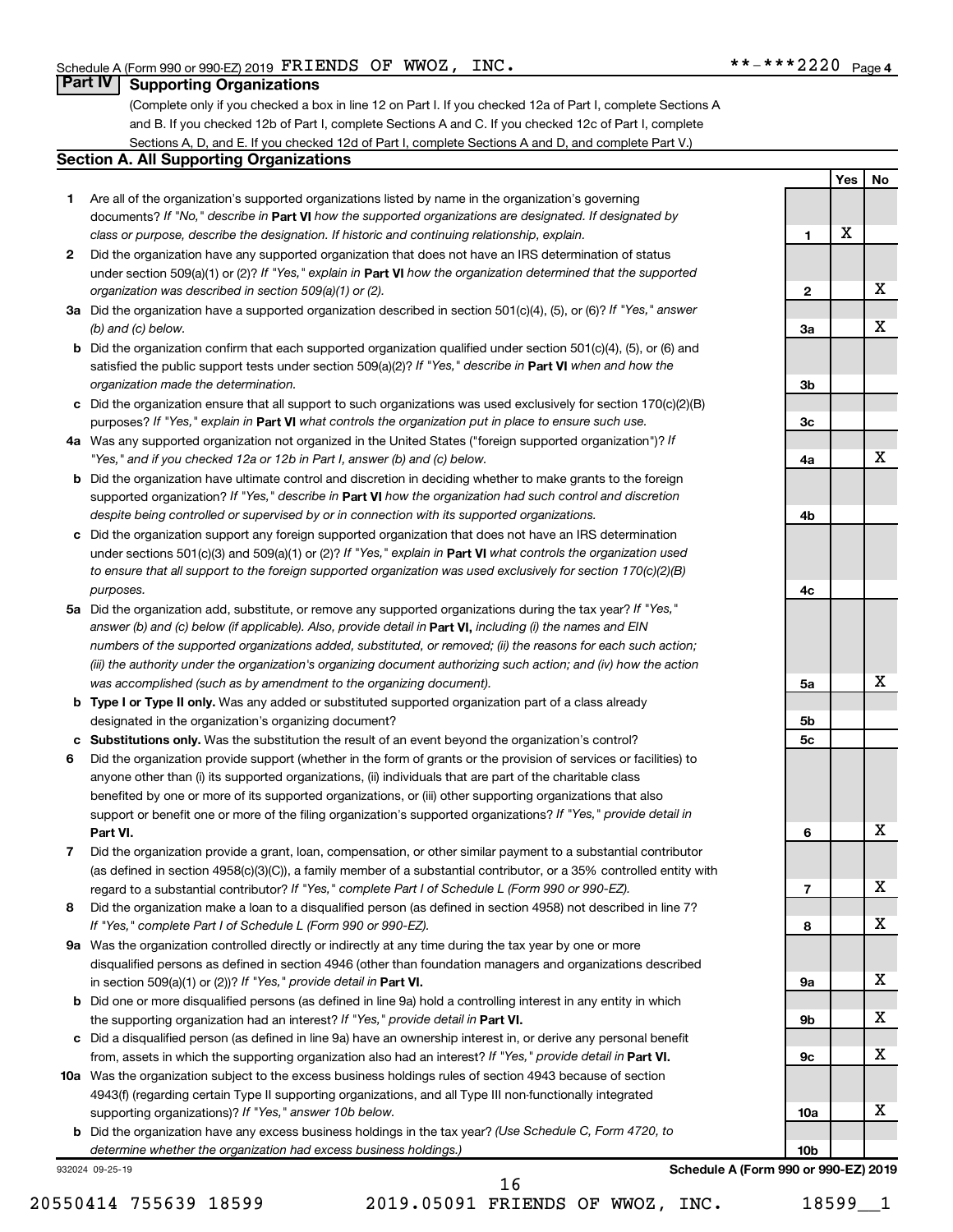|    | <b>Part IV</b>  | <b>Supporting Organizations (continued)</b>                                                                                                                                                                                       |                 |            |    |
|----|-----------------|-----------------------------------------------------------------------------------------------------------------------------------------------------------------------------------------------------------------------------------|-----------------|------------|----|
|    |                 |                                                                                                                                                                                                                                   |                 | Yes        | No |
| 11 |                 | Has the organization accepted a gift or contribution from any of the following persons?                                                                                                                                           |                 |            |    |
| а  |                 | A person who directly or indirectly controls, either alone or together with persons described in (b) and (c)                                                                                                                      |                 |            |    |
|    |                 | below, the governing body of a supported organization?                                                                                                                                                                            | 11a             |            | х  |
|    |                 | <b>b</b> A family member of a person described in (a) above?                                                                                                                                                                      | 11 <sub>b</sub> |            | X  |
|    |                 | c A 35% controlled entity of a person described in (a) or (b) above? If "Yes" to a, b, or c, provide detail in Part VI.                                                                                                           | 11c             |            | х  |
|    |                 | <b>Section B. Type I Supporting Organizations</b>                                                                                                                                                                                 |                 |            |    |
|    |                 |                                                                                                                                                                                                                                   |                 | Yes        | No |
| 1. |                 | Did the directors, trustees, or membership of one or more supported organizations have the power to                                                                                                                               |                 |            |    |
|    |                 | regularly appoint or elect at least a majority of the organization's directors or trustees at all times during the                                                                                                                |                 |            |    |
|    |                 | tax year? If "No," describe in Part VI how the supported organization(s) effectively operated, supervised, or                                                                                                                     |                 |            |    |
|    |                 | controlled the organization's activities. If the organization had more than one supported organization,                                                                                                                           |                 |            |    |
|    |                 | describe how the powers to appoint and/or remove directors or trustees were allocated among the supported                                                                                                                         |                 |            |    |
|    |                 | organizations and what conditions or restrictions, if any, applied to such powers during the tax year.                                                                                                                            | 1               | X          |    |
| 2  |                 | Did the organization operate for the benefit of any supported organization other than the supported                                                                                                                               |                 |            |    |
|    |                 | organization(s) that operated, supervised, or controlled the supporting organization? If "Yes," explain in                                                                                                                        |                 |            |    |
|    |                 | Part VI how providing such benefit carried out the purposes of the supported organization(s) that operated,                                                                                                                       |                 |            |    |
|    |                 | supervised, or controlled the supporting organization.                                                                                                                                                                            | 2               |            | X  |
|    |                 | <b>Section C. Type II Supporting Organizations</b>                                                                                                                                                                                |                 |            |    |
|    |                 |                                                                                                                                                                                                                                   |                 | Yes        | No |
|    |                 |                                                                                                                                                                                                                                   |                 |            |    |
| 1. |                 | Were a majority of the organization's directors or trustees during the tax year also a majority of the directors<br>or trustees of each of the organization's supported organization(s)? If "No," describe in Part VI how control |                 |            |    |
|    |                 | or management of the supporting organization was vested in the same persons that controlled or managed                                                                                                                            |                 |            |    |
|    |                 |                                                                                                                                                                                                                                   | 1               |            |    |
|    |                 | the supported organization(s).<br><b>Section D. All Type III Supporting Organizations</b>                                                                                                                                         |                 |            |    |
|    |                 |                                                                                                                                                                                                                                   |                 | Yes        | No |
|    |                 | Did the organization provide to each of its supported organizations, by the last day of the fifth month of the                                                                                                                    |                 |            |    |
| 1  |                 |                                                                                                                                                                                                                                   |                 |            |    |
|    |                 | organization's tax year, (i) a written notice describing the type and amount of support provided during the prior tax                                                                                                             |                 |            |    |
|    |                 | year, (ii) a copy of the Form 990 that was most recently filed as of the date of notification, and (iii) copies of the                                                                                                            |                 |            |    |
|    |                 | organization's governing documents in effect on the date of notification, to the extent not previously provided?                                                                                                                  | 1               |            |    |
| 2  |                 | Were any of the organization's officers, directors, or trustees either (i) appointed or elected by the supported                                                                                                                  |                 |            |    |
|    |                 | organization(s) or (ii) serving on the governing body of a supported organization? If "No," explain in Part VI how                                                                                                                | 2               |            |    |
|    |                 | the organization maintained a close and continuous working relationship with the supported organization(s).                                                                                                                       |                 |            |    |
| 3  |                 | By reason of the relationship described in (2), did the organization's supported organizations have a                                                                                                                             |                 |            |    |
|    |                 | significant voice in the organization's investment policies and in directing the use of the organization's<br>income or assets at all times during the tax year? If "Yes," describe in Part VI the role the organization's        |                 |            |    |
|    |                 | supported organizations played in this regard.                                                                                                                                                                                    |                 |            |    |
|    |                 | Section E. Type III Functionally Integrated Supporting Organizations                                                                                                                                                              | з               |            |    |
| 1  |                 | Check the box next to the method that the organization used to satisfy the Integral Part Test during the yealsee instructions).                                                                                                   |                 |            |    |
| a  |                 | The organization satisfied the Activities Test. Complete line 2 below.                                                                                                                                                            |                 |            |    |
| b  |                 | The organization is the parent of each of its supported organizations. Complete line 3 below.                                                                                                                                     |                 |            |    |
| c  |                 | The organization supported a governmental entity. Describe in Part VI how you supported a government entity (see instructions).                                                                                                   |                 |            |    |
| 2  |                 | Activities Test. Answer (a) and (b) below.                                                                                                                                                                                        |                 | <b>Yes</b> | No |
| а  |                 | Did substantially all of the organization's activities during the tax year directly further the exempt purposes of                                                                                                                |                 |            |    |
|    |                 | the supported organization(s) to which the organization was responsive? If "Yes," then in Part VI identify                                                                                                                        |                 |            |    |
|    |                 | those supported organizations and explain how these activities directly furthered their exempt purposes,                                                                                                                          |                 |            |    |
|    |                 | how the organization was responsive to those supported organizations, and how the organization determined                                                                                                                         |                 |            |    |
|    |                 | that these activities constituted substantially all of its activities.                                                                                                                                                            | 2a              |            |    |
| b  |                 | Did the activities described in (a) constitute activities that, but for the organization's involvement, one or more                                                                                                               |                 |            |    |
|    |                 | of the organization's supported organization(s) would have been engaged in? If "Yes," explain in Part VI the                                                                                                                      |                 |            |    |
|    |                 | reasons for the organization's position that its supported organization(s) would have engaged in these                                                                                                                            |                 |            |    |
|    |                 | activities but for the organization's involvement.                                                                                                                                                                                | 2b              |            |    |
| з  |                 | Parent of Supported Organizations. Answer (a) and (b) below.                                                                                                                                                                      |                 |            |    |
| а  |                 | Did the organization have the power to regularly appoint or elect a majority of the officers, directors, or                                                                                                                       |                 |            |    |
|    |                 | trustees of each of the supported organizations? Provide details in Part VI.                                                                                                                                                      | За              |            |    |
| b  |                 | Did the organization exercise a substantial degree of direction over the policies, programs, and activities of each                                                                                                               |                 |            |    |
|    |                 | of its supported organizations? If "Yes," describe in Part VI the role played by the organization in this regard.                                                                                                                 | Зb              |            |    |
|    | 932025 09-25-19 | Schedule A (Form 990 or 990-EZ) 2019                                                                                                                                                                                              |                 |            |    |

20550414 755639 18599 2019.05091 FRIENDS OF WWOZ, INC. 18599\_\_1

17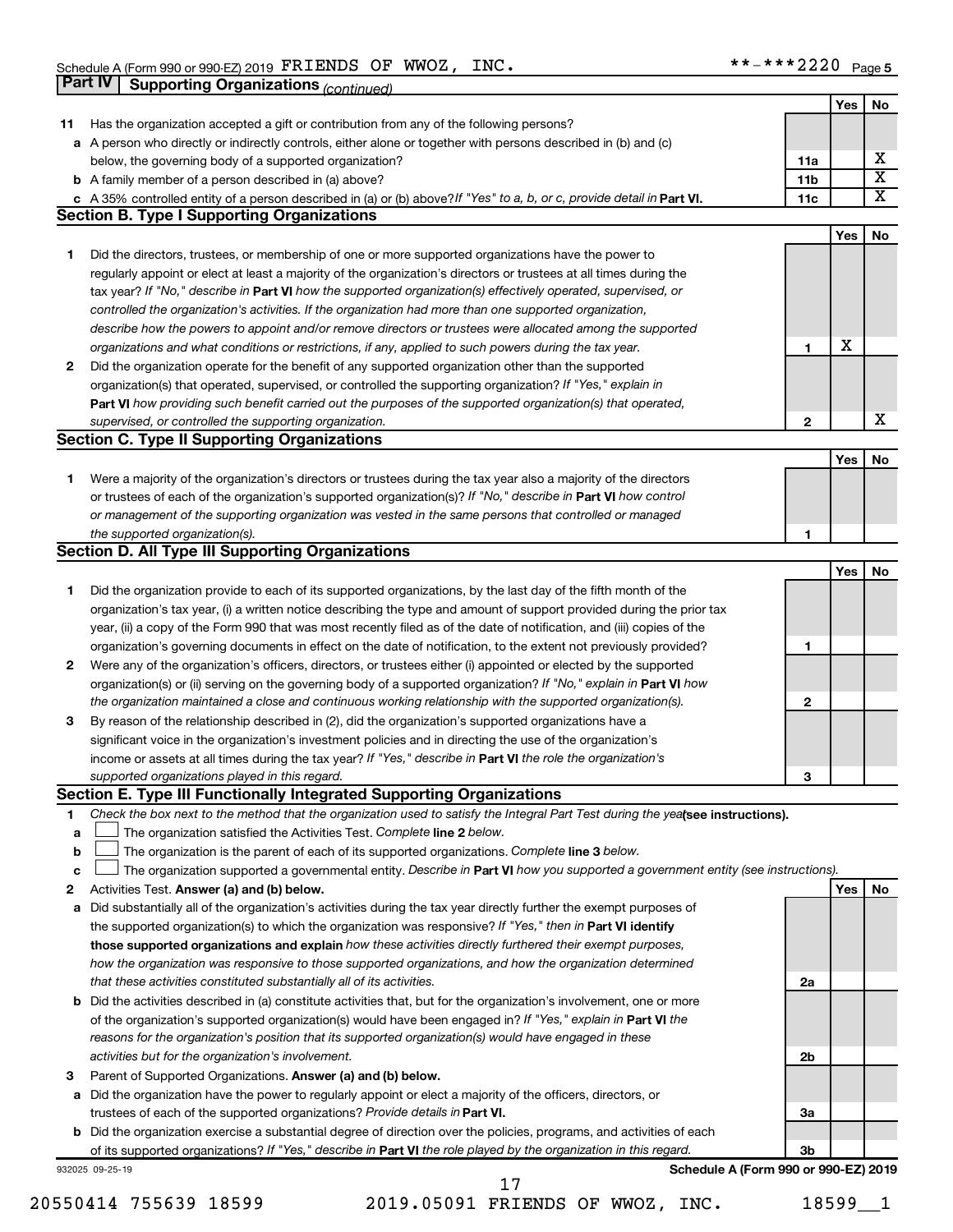# Schedule A (Form 990 or 990-EZ) 2019  $\texttt{FRIENDS OF WWOZ}$ ,  $\texttt{INC.} \quad \texttt{***2220 Page}$ **Part V Type III Non-Functionally Integrated 509(a)(3) Supporting Organizations**

1 **Letter See instructions.** All Check here if the organization satisfied the Integral Part Test as a qualifying trust on Nov. 20, 1970 (explain in Part VI). See instructions. All other Type III non-functionally integrated supporting organizations must complete Sections A through E.

|   | Section A - Adjusted Net Income                                                                                                   |                | (A) Prior Year | (B) Current Year<br>(optional) |
|---|-----------------------------------------------------------------------------------------------------------------------------------|----------------|----------------|--------------------------------|
| 1 | Net short-term capital gain                                                                                                       | 1              |                |                                |
| 2 | Recoveries of prior-year distributions                                                                                            | $\mathbf{2}$   |                |                                |
| 3 | Other gross income (see instructions)                                                                                             | 3              |                |                                |
| 4 | Add lines 1 through 3.                                                                                                            | 4              |                |                                |
| 5 | Depreciation and depletion                                                                                                        | 5              |                |                                |
| 6 | Portion of operating expenses paid or incurred for production or                                                                  |                |                |                                |
|   | collection of gross income or for management, conservation, or                                                                    |                |                |                                |
|   | maintenance of property held for production of income (see instructions)                                                          | 6              |                |                                |
| 7 | Other expenses (see instructions)                                                                                                 | $\overline{7}$ |                |                                |
| 8 | Adjusted Net Income (subtract lines 5, 6, and 7 from line 4)                                                                      | 8              |                |                                |
|   | <b>Section B - Minimum Asset Amount</b>                                                                                           |                | (A) Prior Year | (B) Current Year<br>(optional) |
| 1 | Aggregate fair market value of all non-exempt-use assets (see                                                                     |                |                |                                |
|   | instructions for short tax year or assets held for part of year):                                                                 |                |                |                                |
|   | <b>a</b> Average monthly value of securities                                                                                      | 1a             |                |                                |
|   | <b>b</b> Average monthly cash balances                                                                                            | 1b             |                |                                |
|   | <b>c</b> Fair market value of other non-exempt-use assets                                                                         | 1 <sub>c</sub> |                |                                |
|   | <b>d</b> Total (add lines 1a, 1b, and 1c)                                                                                         | 1d             |                |                                |
|   | e Discount claimed for blockage or other                                                                                          |                |                |                                |
|   | factors (explain in detail in <b>Part VI</b> ):                                                                                   |                |                |                                |
| 2 | Acquisition indebtedness applicable to non-exempt-use assets                                                                      | $\mathbf{2}$   |                |                                |
| 3 | Subtract line 2 from line 1d.                                                                                                     | 3              |                |                                |
| 4 | Cash deemed held for exempt use. Enter 1-1/2% of line 3 (for greater amount,                                                      |                |                |                                |
|   | see instructions).                                                                                                                | 4              |                |                                |
| 5 | Net value of non-exempt-use assets (subtract line 4 from line 3)                                                                  | 5              |                |                                |
| 6 | Multiply line 5 by .035.                                                                                                          | 6              |                |                                |
| 7 | Recoveries of prior-year distributions                                                                                            | $\overline{7}$ |                |                                |
| 8 | <b>Minimum Asset Amount (add line 7 to line 6)</b>                                                                                | 8              |                |                                |
|   | <b>Section C - Distributable Amount</b>                                                                                           |                |                | <b>Current Year</b>            |
| 1 | Adjusted net income for prior year (from Section A, line 8, Column A)                                                             | 1              |                |                                |
| 2 | Enter 85% of line 1.                                                                                                              | $\mathbf{2}$   |                |                                |
| 3 | Minimum asset amount for prior year (from Section B, line 8, Column A)                                                            | 3              |                |                                |
| 4 | Enter greater of line 2 or line 3.                                                                                                | 4              |                |                                |
| 5 | Income tax imposed in prior year                                                                                                  | 5              |                |                                |
| 6 | <b>Distributable Amount.</b> Subtract line 5 from line 4, unless subject to                                                       |                |                |                                |
|   | emergency temporary reduction (see instructions).                                                                                 | 6              |                |                                |
| 7 | Check here if the current year is the organization's first as a non-functionally integrated Type III supporting organization (see |                |                |                                |

instructions).

**Schedule A (Form 990 or 990-EZ) 2019**

932026 09-25-19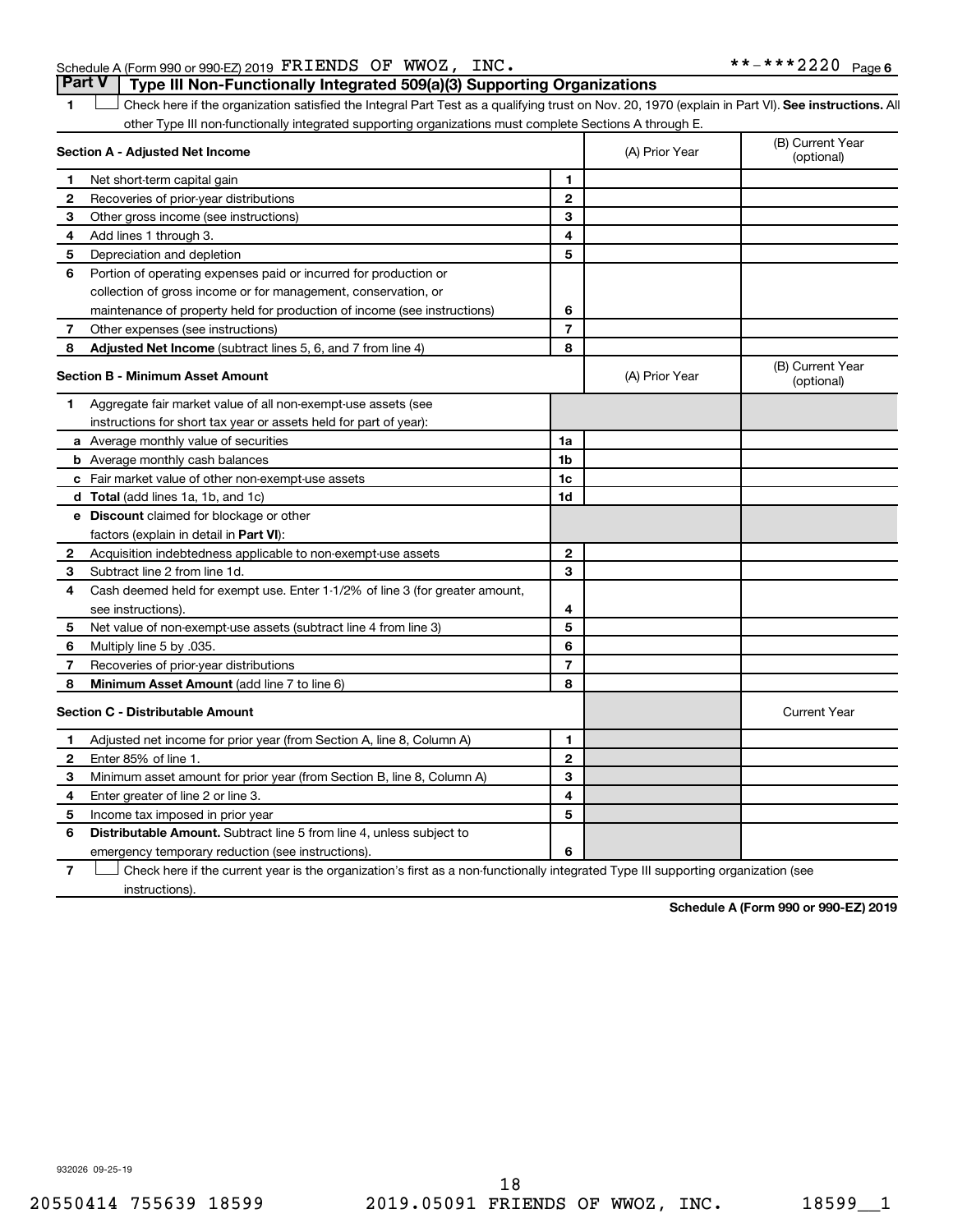| <b>Part V</b> | Type III Non-Functionally Integrated 509(a)(3) Supporting Organizations (continued)        |                             |                                       |                                                |
|---------------|--------------------------------------------------------------------------------------------|-----------------------------|---------------------------------------|------------------------------------------------|
|               | <b>Section D - Distributions</b>                                                           |                             |                                       | <b>Current Year</b>                            |
| 1             | Amounts paid to supported organizations to accomplish exempt purposes                      |                             |                                       |                                                |
| $\mathbf{2}$  | Amounts paid to perform activity that directly furthers exempt purposes of supported       |                             |                                       |                                                |
|               | organizations, in excess of income from activity                                           |                             |                                       |                                                |
| 3             | Administrative expenses paid to accomplish exempt purposes of supported organizations      |                             |                                       |                                                |
| 4             | Amounts paid to acquire exempt-use assets                                                  |                             |                                       |                                                |
| 5             | Qualified set-aside amounts (prior IRS approval required)                                  |                             |                                       |                                                |
| 6             | Other distributions (describe in Part VI). See instructions.                               |                             |                                       |                                                |
| 7             | Total annual distributions. Add lines 1 through 6.                                         |                             |                                       |                                                |
| 8             | Distributions to attentive supported organizations to which the organization is responsive |                             |                                       |                                                |
|               | (provide details in Part VI). See instructions.                                            |                             |                                       |                                                |
| 9             | Distributable amount for 2019 from Section C, line 6                                       |                             |                                       |                                                |
| 10            | Line 8 amount divided by line 9 amount                                                     |                             |                                       |                                                |
|               |                                                                                            | (i)                         | (ii)                                  | (iii)                                          |
|               | <b>Section E - Distribution Allocations (see instructions)</b>                             | <b>Excess Distributions</b> | <b>Underdistributions</b><br>Pre-2019 | <b>Distributable</b><br><b>Amount for 2019</b> |
| 1             | Distributable amount for 2019 from Section C, line 6                                       |                             |                                       |                                                |
| $\mathbf{2}$  | Underdistributions, if any, for years prior to 2019 (reason-                               |                             |                                       |                                                |
|               | able cause required- explain in Part VI). See instructions.                                |                             |                                       |                                                |
| 3             | Excess distributions carryover, if any, to 2019                                            |                             |                                       |                                                |
|               | a From 2014                                                                                |                             |                                       |                                                |
|               | <b>b</b> From 2015                                                                         |                             |                                       |                                                |
|               | c From 2016                                                                                |                             |                                       |                                                |
|               | d From 2017                                                                                |                             |                                       |                                                |
|               | e From 2018                                                                                |                             |                                       |                                                |
|               | f Total of lines 3a through e                                                              |                             |                                       |                                                |
|               | <b>g</b> Applied to underdistributions of prior years                                      |                             |                                       |                                                |
|               | h Applied to 2019 distributable amount                                                     |                             |                                       |                                                |
| Ť.            | Carryover from 2014 not applied (see instructions)                                         |                             |                                       |                                                |
|               | Remainder. Subtract lines 3g, 3h, and 3i from 3f.                                          |                             |                                       |                                                |
| 4             | Distributions for 2019 from Section D,                                                     |                             |                                       |                                                |
|               | line $7:$                                                                                  |                             |                                       |                                                |
|               | a Applied to underdistributions of prior years                                             |                             |                                       |                                                |
|               | <b>b</b> Applied to 2019 distributable amount                                              |                             |                                       |                                                |
| с             | Remainder. Subtract lines 4a and 4b from 4.                                                |                             |                                       |                                                |
| 5             | Remaining underdistributions for years prior to 2019, if                                   |                             |                                       |                                                |
|               | any. Subtract lines 3g and 4a from line 2. For result greater                              |                             |                                       |                                                |
|               | than zero, explain in Part VI. See instructions.                                           |                             |                                       |                                                |
| 6             | Remaining underdistributions for 2019. Subtract lines 3h                                   |                             |                                       |                                                |
|               | and 4b from line 1. For result greater than zero, explain in                               |                             |                                       |                                                |
|               | <b>Part VI.</b> See instructions.                                                          |                             |                                       |                                                |
| $\mathbf{7}$  | Excess distributions carryover to 2020. Add lines 3j                                       |                             |                                       |                                                |
|               | and 4c.                                                                                    |                             |                                       |                                                |
| 8             | Breakdown of line 7:                                                                       |                             |                                       |                                                |
|               | a Excess from 2015                                                                         |                             |                                       |                                                |
|               | <b>b</b> Excess from 2016                                                                  |                             |                                       |                                                |
|               | c Excess from 2017                                                                         |                             |                                       |                                                |
|               | d Excess from 2018                                                                         |                             |                                       |                                                |
|               | e Excess from 2019                                                                         |                             |                                       |                                                |

**Schedule A (Form 990 or 990-EZ) 2019**

932027 09-25-19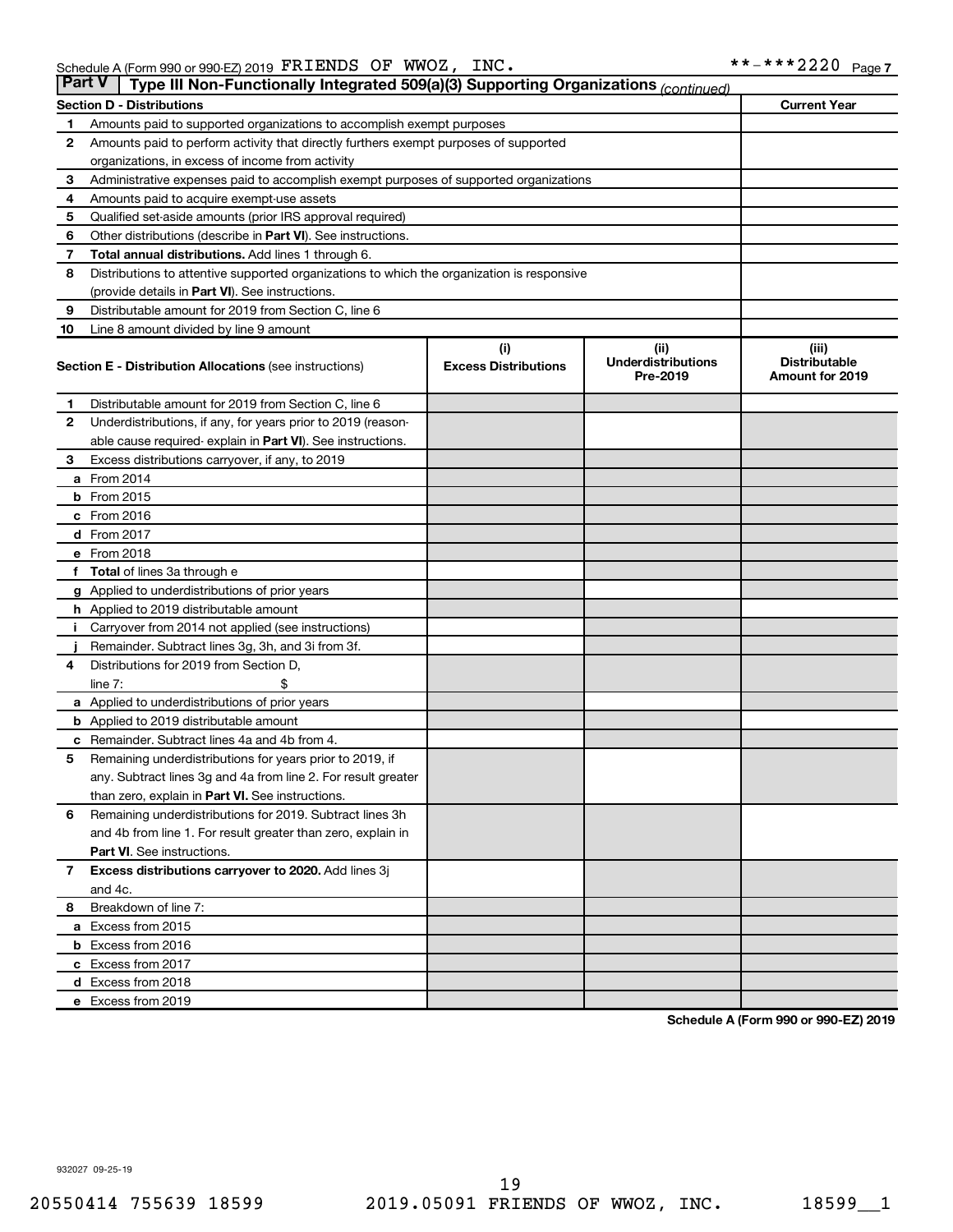| 932028 09-25-19 |                     | 20 | Schedule A (Form 990 or 990-EZ) 2019 |  |
|-----------------|---------------------|----|--------------------------------------|--|
|                 |                     |    |                                      |  |
|                 |                     |    |                                      |  |
|                 |                     |    |                                      |  |
|                 |                     |    |                                      |  |
|                 |                     |    |                                      |  |
|                 |                     |    |                                      |  |
|                 |                     |    |                                      |  |
|                 |                     |    |                                      |  |
|                 |                     |    |                                      |  |
|                 |                     |    |                                      |  |
|                 |                     |    |                                      |  |
|                 |                     |    |                                      |  |
|                 |                     |    |                                      |  |
|                 |                     |    |                                      |  |
|                 |                     |    |                                      |  |
|                 |                     |    |                                      |  |
|                 |                     |    |                                      |  |
|                 |                     |    |                                      |  |
|                 |                     |    |                                      |  |
|                 |                     |    |                                      |  |
|                 |                     |    |                                      |  |
|                 |                     |    |                                      |  |
|                 |                     |    |                                      |  |
|                 |                     |    |                                      |  |
|                 |                     |    |                                      |  |
|                 |                     |    |                                      |  |
|                 |                     |    |                                      |  |
|                 |                     |    |                                      |  |
|                 | (See instructions.) |    |                                      |  |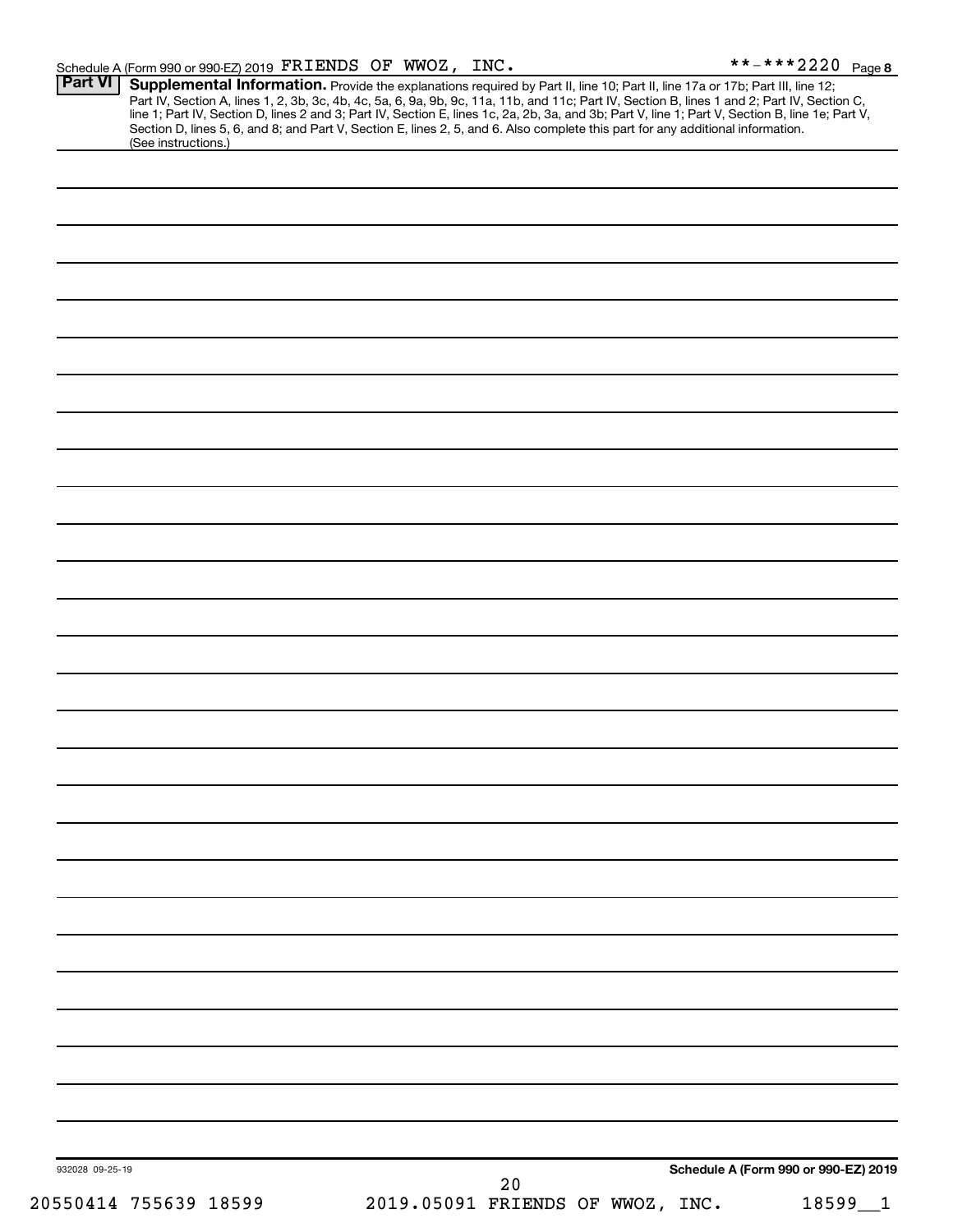Department of the Treasury

# **Schedule B Schedule of Contributors**

**or 990-PF) | Attach to Form 990, Form 990-EZ, or Form 990-PF. | Go to www.irs.gov/Form990 for the latest information.**

FRIENDS OF WWOZ, INC.  $\qquad \qquad \mid$  \*

OMB No. 1545-0047

**2019**

**Employer identification number**

|  |  |  | *-***2220 |  |
|--|--|--|-----------|--|
|  |  |  |           |  |

| <b>Internal Revenue Service</b> |
|---------------------------------|
| Name of the organization        |

| <b>Organization type (check one):</b> |                                                                             |
|---------------------------------------|-----------------------------------------------------------------------------|
| Filers of:                            | Section:                                                                    |
| Form 990 or 990-EZ                    | $\lfloor x \rfloor$ 501(c)( 3) (enter number) organization                  |
|                                       | $4947(a)(1)$ nonexempt charitable trust not treated as a private foundation |
|                                       | 527 political organization                                                  |
| Form 990-PF                           | 501(c)(3) exempt private foundation                                         |
|                                       | 4947(a)(1) nonexempt charitable trust treated as a private foundation       |
|                                       | 501(c)(3) taxable private foundation                                        |

Check if your organization is covered by the General Rule or a Special Rule. **Note:**  Only a section 501(c)(7), (8), or (10) organization can check boxes for both the General Rule and a Special Rule. See instructions.

#### **General Rule**

**K** For an organization filing Form 990, 990-EZ, or 990-PF that received, during the year, contributions totaling \$5,000 or more (in money or property) from any one contributor. Complete Parts I and II. See instructions for determining a contributor's total contributions.

#### **Special Rules**

 $\Box$ 

any one contributor, during the year, total contributions of the greater of (1) \$5,000; or (2) 2% of the amount on (i) Form 990, Part VIII, line 1h; For an organization described in section 501(c)(3) filing Form 990 or 990-EZ that met the 33 1/3% support test of the regulations under sections 509(a)(1) and 170(b)(1)(A)(vi), that checked Schedule A (Form 990 or 990-EZ), Part II, line 13, 16a, or 16b, and that received from or (ii) Form 990-EZ, line 1. Complete Parts I and II.  $\Box$ 

year, total contributions of more than \$1,000 *exclusively* for religious, charitable, scientific, literary, or educational purposes, or for the For an organization described in section 501(c)(7), (8), or (10) filing Form 990 or 990-EZ that received from any one contributor, during the prevention of cruelty to children or animals. Complete Parts I, II, and III.  $\Box$ 

purpose. Don't complete any of the parts unless the General Rule applies to this organization because it received nonexclusively year, contributions exclusively for religious, charitable, etc., purposes, but no such contributions totaled more than \$1,000. If this box is checked, enter here the total contributions that were received during the year for an exclusively religious, charitable, etc., For an organization described in section 501(c)(7), (8), or (10) filing Form 990 or 990-EZ that received from any one contributor, during the religious, charitable, etc., contributions totaling \$5,000 or more during the year  $~\ldots\ldots\ldots\ldots\ldots\ldots\ldots\ldots\blacktriangleright~$ \$

**Caution:**  An organization that isn't covered by the General Rule and/or the Special Rules doesn't file Schedule B (Form 990, 990-EZ, or 990-PF),  **must** but it answer "No" on Part IV, line 2, of its Form 990; or check the box on line H of its Form 990-EZ or on its Form 990-PF, Part I, line 2, to certify that it doesn't meet the filing requirements of Schedule B (Form 990, 990-EZ, or 990-PF).

**For Paperwork Reduction Act Notice, see the instructions for Form 990, 990-EZ, or 990-PF. Schedule B (Form 990, 990-EZ, or 990-PF) (2019)** LHA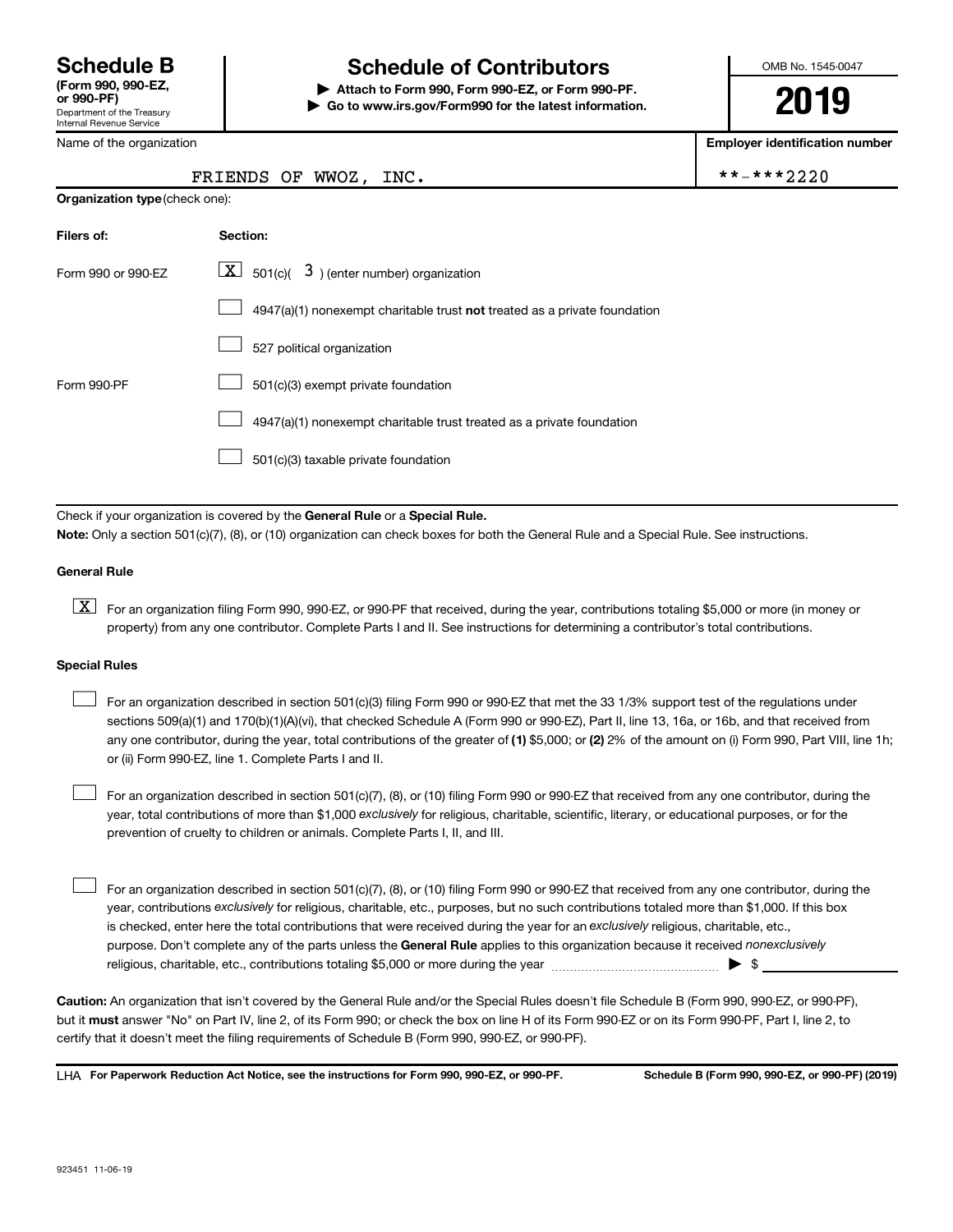# FRIENDS OF WWOZ, INC.  $****2220$

| Part I               | <b>Contributors</b> (see instructions). Use duplicate copies of Part I if additional space is needed. |                                   |                                                                                                                                                                       |  |  |
|----------------------|-------------------------------------------------------------------------------------------------------|-----------------------------------|-----------------------------------------------------------------------------------------------------------------------------------------------------------------------|--|--|
| (a)<br>No.           | (b)<br>Name, address, and ZIP + 4                                                                     | (c)<br><b>Total contributions</b> | (d)<br>Type of contribution                                                                                                                                           |  |  |
| 1                    | JKP FAMILY FOUNDATION<br>444 W LAKE STREET STE 3500<br>CHICAGO, IL 60606                              | 25,000.<br>\$                     | $\overline{\mathbf{x}}$<br>Person<br>Payroll<br><b>Noncash</b><br>(Complete Part II for<br>noncash contributions.)                                                    |  |  |
| (a)<br>No.           | (b)<br>Name, address, and $ZIP + 4$                                                                   | (c)<br><b>Total contributions</b> | (d)<br>Type of contribution                                                                                                                                           |  |  |
| 2                    | BENTSON FOUNDATION<br>315 LAKE STREET EAST, SUITE 302<br>WAYZATA, MN 55391                            | 20,000.<br>\$                     | $\overline{\mathbf{x}}$<br>Person<br>Payroll<br><b>Noncash</b><br>(Complete Part II for<br>noncash contributions.)                                                    |  |  |
| (a)<br>No.           | (b)<br>Name, address, and ZIP + 4                                                                     | (c)<br><b>Total contributions</b> | (d)<br>Type of contribution                                                                                                                                           |  |  |
| 3                    | ARTS COUNCIL OF NEW ORLEANS<br>ORETHA CASTLE HALEY BLVD #100<br>1307<br>NEW ORLEANS, LA 70113         | 15,000.<br>\$                     | $\overline{\mathbf{x}}$<br>Person<br>Payroll<br><b>Noncash</b><br>(Complete Part II for<br>noncash contributions.)                                                    |  |  |
|                      |                                                                                                       |                                   |                                                                                                                                                                       |  |  |
| (a)<br>No.           | (b)<br>Name, address, and ZIP + 4                                                                     | (c)<br><b>Total contributions</b> | (d)<br>Type of contribution                                                                                                                                           |  |  |
| 4                    | CORPORATE PUBLIC BROADCASTING (CPB)<br>401 NINTH STREET, NW<br>WASHINGTON, DC 20004                   | 389,663.<br>\$                    | $\overline{\mathbf{x}}$<br>Person<br>Payroll<br><b>Noncash</b><br>(Complete Part II for<br>noncash contributions.)                                                    |  |  |
| (a)<br>No.           | (b)<br>Name, address, and ZIP + 4                                                                     | (c)<br><b>Total contributions</b> | (d)<br>Type of contribution                                                                                                                                           |  |  |
| 5                    | NEW ORLEANS JAZZ AND HERITAGE<br>FOUNDATION<br>1205<br>RAMPART STREET<br>N.<br>NEW ORLEANS, LA 70116  | 730,000.<br>\$                    | $\overline{\mathbf{X}}$<br>Person<br>Payroll<br>Noncash<br>(Complete Part II for<br>noncash contributions.)                                                           |  |  |
| (a)<br>No.           | (b)<br>Name, address, and ZIP + 4                                                                     | (c)<br><b>Total contributions</b> | (d)<br>Type of contribution                                                                                                                                           |  |  |
| 6<br>923452 11-06-19 | FERTEL FOUNDATION<br>RUTH U.<br>COMMON ST STE 1810<br>1010<br>NEW ORLEANS, LA 70112                   | 25,000.<br>\$                     | $\overline{\mathbf{X}}$<br>Person<br>Payroll<br><b>Noncash</b><br>(Complete Part II for<br>noncash contributions.)<br>Schedule B (Form 990, 990-EZ, or 990-PF) (2019) |  |  |

20550414 755639 18599 2019.05091 FRIENDS OF WWOZ, INC. 18599\_\_1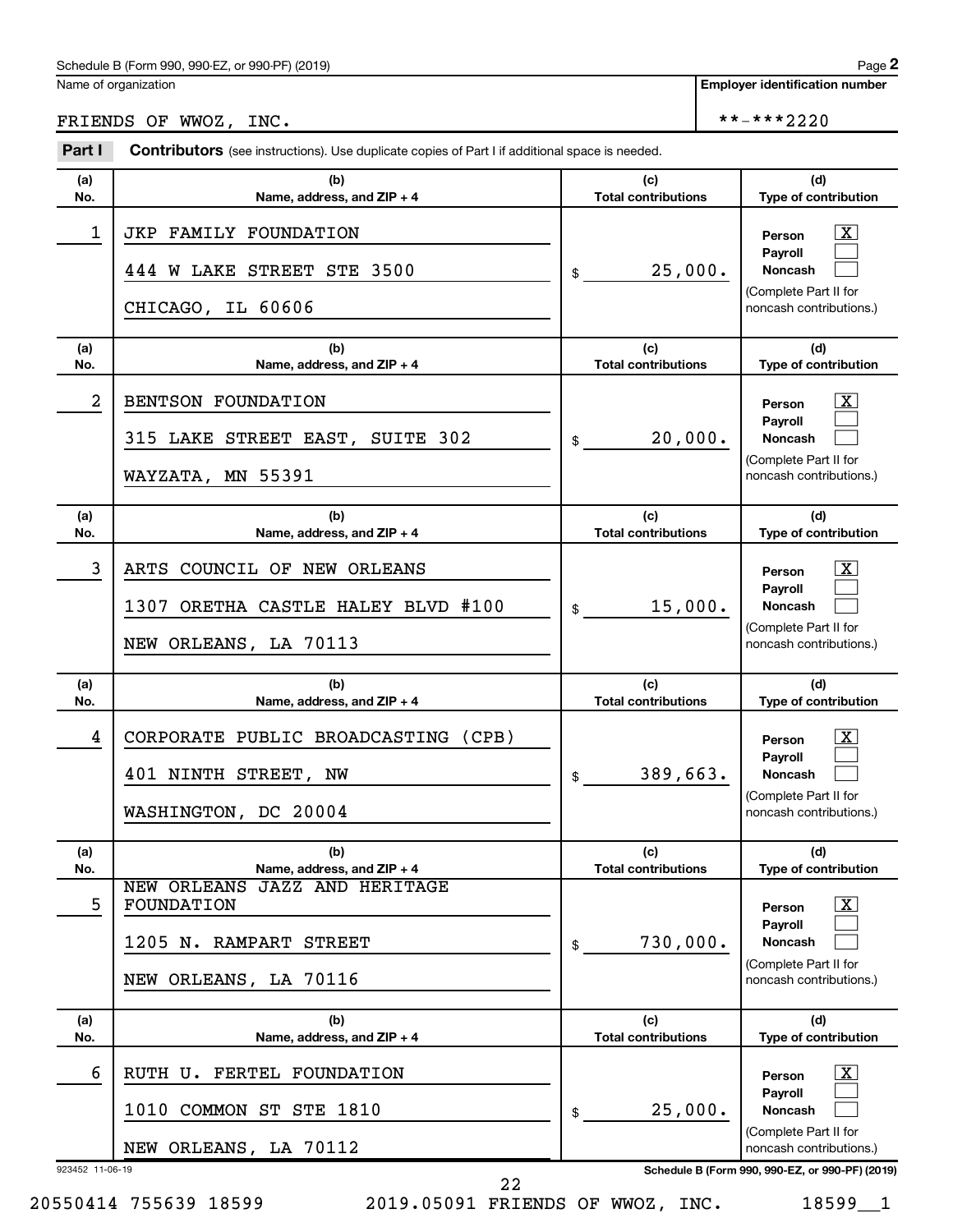# FRIENDS OF WWOZ, INC.  $****2220$

| Part I                | <b>Contributors</b> (see instructions). Use duplicate copies of Part I if additional space is needed. |                                   |                                                                                                                                                 |
|-----------------------|-------------------------------------------------------------------------------------------------------|-----------------------------------|-------------------------------------------------------------------------------------------------------------------------------------------------|
| (a)<br>No.            | (b)<br>Name, address, and ZIP + 4                                                                     | (c)<br><b>Total contributions</b> | (d)<br>Type of contribution                                                                                                                     |
| 7                     | THE HELIS FOUNDATION<br>201 ST CHARLES AVE SUITE 2600<br>NEW ORLEANS, LA 70170                        | 15,000.<br>\$                     | $\mathbf{X}$<br>Person<br>Payroll<br><b>Noncash</b><br>(Complete Part II for<br>noncash contributions.)                                         |
| (a)<br>No.            | (b)<br>Name, address, and ZIP + 4                                                                     | (c)<br><b>Total contributions</b> | (d)<br>Type of contribution                                                                                                                     |
| 8                     | EDWARD WILKOF<br>4650 HILLS AND DALES RD NW STE 300<br>CANTON, OH 44708                               | 17,500.<br>\$                     | $\mathbf{X}$<br>Person<br>Payroll<br><b>Noncash</b><br>(Complete Part II for<br>noncash contributions.)                                         |
| (a)<br>No.            | (b)<br>Name, address, and ZIP + 4                                                                     | (c)<br><b>Total contributions</b> | (d)<br>Type of contribution                                                                                                                     |
| 9                     | THE DERBES FOUNDATION, INC.<br>18166 SE VILLAGE CIR<br>TEQUESTA, FL 33469                             | 12,500.<br>\$                     | $\mathbf{X}$<br>Person<br>Payroll<br><b>Noncash</b><br>(Complete Part II for<br>noncash contributions.)                                         |
|                       |                                                                                                       |                                   |                                                                                                                                                 |
| (a)<br>No.            | (b)<br>Name, address, and ZIP + 4                                                                     | (c)<br><b>Total contributions</b> | (d)<br>Type of contribution                                                                                                                     |
| 10                    | GOLDRING FAMILY FOUNDATION<br>524 METAIRIE RD<br>METAIRIE, LA 70005                                   | 20,000.<br>\$                     | $\mathbf{X}$<br>Person<br>Payroll<br>Noncash<br>(Complete Part II for<br>noncash contributions.)                                                |
| (a)<br>No.            | (b)<br>Name, address, and ZIP + 4                                                                     | (c)<br><b>Total contributions</b> | (d)<br>Type of contribution                                                                                                                     |
| 11                    | GIA MAIONE PRIMA FOUNDATION,<br>INC<br>210 PARK AVENUE 2ND FLOOR<br>FLORHAM PARK, NJ 07932            | 25,000.<br>\$                     | $\overline{\mathbf{X}}$<br>Person<br>Payroll<br>Noncash<br>(Complete Part II for<br>noncash contributions.)                                     |
| (a)<br>No.            | (b)<br>Name, address, and ZIP + 4                                                                     | (c)<br><b>Total contributions</b> | (d)<br>Type of contribution                                                                                                                     |
| 12<br>923452 11-06-19 | BARKSDALE FOUNDATION<br>919<br>ST CHARLES AVE<br>NEW ORLEANS, LA 70130                                | 20,000.<br>\$                     | <u>x</u><br>Person<br>Payroll<br>Noncash<br>(Complete Part II for<br>noncash contributions.)<br>Schedule B (Form 990, 990-EZ, or 990-PF) (2019) |

20550414 755639 18599 2019.05091 FRIENDS OF WWOZ, INC. 18599\_\_1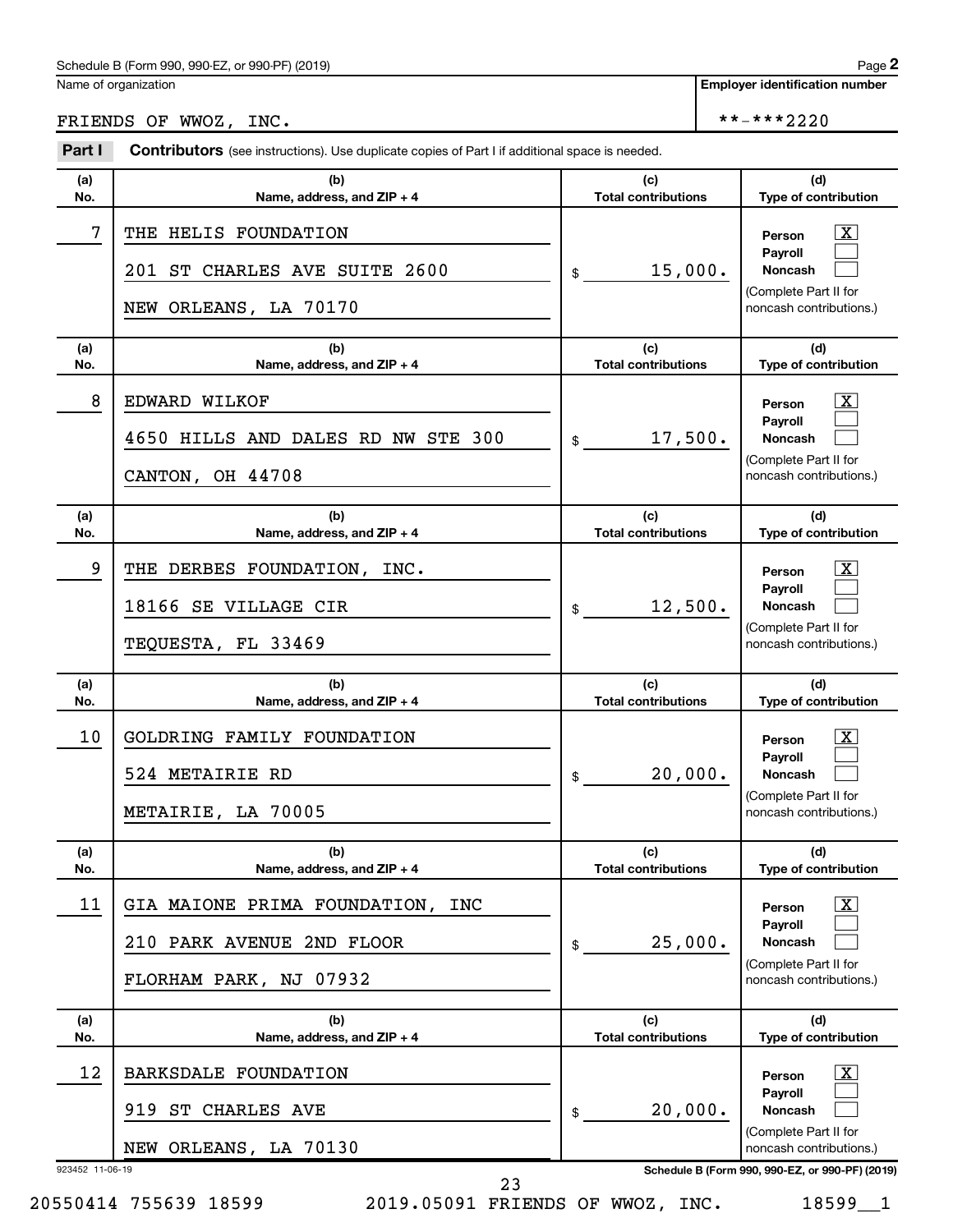**Employer identification number**

# FRIENDS OF WWOZ, INC.  $***2220$

| Part I     | <b>Contributors</b> (see instructions). Use duplicate copies of Part I if additional space is needed. |                                   |                                                                                                                  |
|------------|-------------------------------------------------------------------------------------------------------|-----------------------------------|------------------------------------------------------------------------------------------------------------------|
| (a)<br>No. | (b)<br>Name, address, and ZIP + 4                                                                     | (c)<br><b>Total contributions</b> | (d)<br>Type of contribution                                                                                      |
| 13         | ELLA WEST FREEMAN FOUNDATION<br>1100 POYDRAS ST #1350<br>NEW ORLEANS, LA 70163                        | 12,500.<br>\$                     | $\mathbf{X}$<br>Person<br><b>Payroll</b><br><b>Noncash</b><br>(Complete Part II for<br>noncash contributions.)   |
| (a)<br>No. | (b)<br>Name, address, and $ZIP + 4$                                                                   | (c)<br><b>Total contributions</b> | (d)<br>Type of contribution                                                                                      |
| 14         | WISNER FOUNDATION<br>935 GRAVIER ST # 825<br>NEW ORLEANS, LA 70112                                    | 10,000.<br>\$                     | $\mathbf{X}$<br>Person<br>Payroll<br><b>Noncash</b><br>(Complete Part II for<br>noncash contributions.)          |
| (a)<br>No. | (b)<br>Name, address, and ZIP + 4                                                                     | (c)<br><b>Total contributions</b> | (d)<br>Type of contribution                                                                                      |
| 15         | LOUISIANA DIVISION OF THE ARTS<br>(LDOA)<br>PO BOX 44243<br>BATON ROUGE, LA 70804                     | 9,600.<br>\$                      | $\overline{\text{X}}$<br>Person<br>Payroll<br><b>Noncash</b><br>(Complete Part II for<br>noncash contributions.) |
| (a)<br>No. | (b)<br>Name, address, and $ZIP + 4$                                                                   | (c)<br><b>Total contributions</b> | (d)<br><b>Type of contribution</b>                                                                               |
| 16         | LA ENDOWMENT FOR THE HUMANITIES<br>938 LAFAYETTE STREET, SUITE 300<br>NEW ORLEANS, LA 70113           | 7,500.<br>\$                      | $\mathbf{X}$<br>Person<br>Payroll<br><b>Noncash</b><br>(Complete Part II for<br>noncash contributions.)          |
| (a)<br>No. | (b)<br>Name, address, and ZIP + 4                                                                     | (c)<br><b>Total contributions</b> | (d)<br>Type of contribution                                                                                      |
|            |                                                                                                       | \$                                | Person<br>Payroll<br><b>Noncash</b><br>(Complete Part II for<br>noncash contributions.)                          |
| (a)<br>No. | (b)<br>Name, address, and ZIP + 4                                                                     | (c)<br><b>Total contributions</b> | (d)<br>Type of contribution                                                                                      |
|            |                                                                                                       | \$                                | Person<br><b>Payroll</b><br><b>Noncash</b><br>(Complete Part II for<br>noncash contributions.)                   |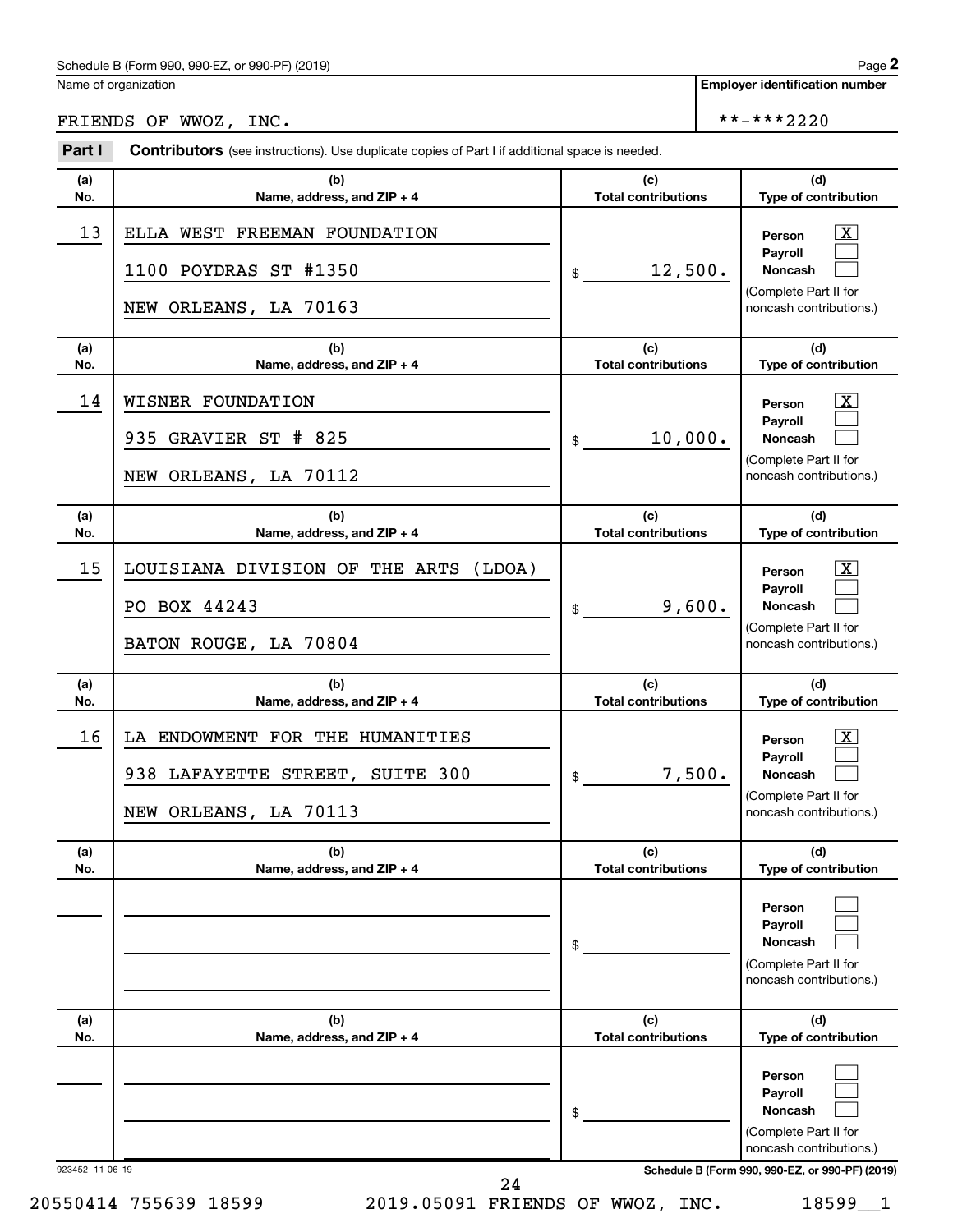**Employer identification number**

FRIENDS OF WWOZ, INC.  $***2220$ 

Part II Noncash Property (see instructions). Use duplicate copies of Part II if additional space is needed.

| No.<br>from<br>Part I        | (b)<br>Description of noncash property given | (c)<br>FMV (or estimate)<br>(See instructions.) | (d)<br>Date received |
|------------------------------|----------------------------------------------|-------------------------------------------------|----------------------|
|                              |                                              | $$\circ$$                                       |                      |
| (a)<br>No.<br>from<br>Part I | (b)<br>Description of noncash property given | (c)<br>FMV (or estimate)<br>(See instructions.) | (d)<br>Date received |
|                              |                                              | $$\circ$$                                       |                      |
| (a)<br>No.<br>from<br>Part I | (b)<br>Description of noncash property given | (c)<br>FMV (or estimate)<br>(See instructions.) | (d)<br>Date received |
|                              |                                              | $$^{\circ}$                                     |                      |
| (a)<br>No.<br>from<br>Part I | (b)<br>Description of noncash property given | (c)<br>FMV (or estimate)<br>(See instructions.) | (d)<br>Date received |
|                              |                                              | $\frac{1}{2}$                                   |                      |
| (a)<br>No.<br>from<br>Part I | (b)<br>Description of noncash property given | (c)<br>FMV (or estimate)<br>(See instructions.) | (d)<br>Date received |
|                              |                                              | \$                                              |                      |
| (a)<br>No.<br>from<br>Part I | (b)<br>Description of noncash property given | (c)<br>FMV (or estimate)<br>(See instructions.) | (d)<br>Date received |
|                              |                                              | \$                                              |                      |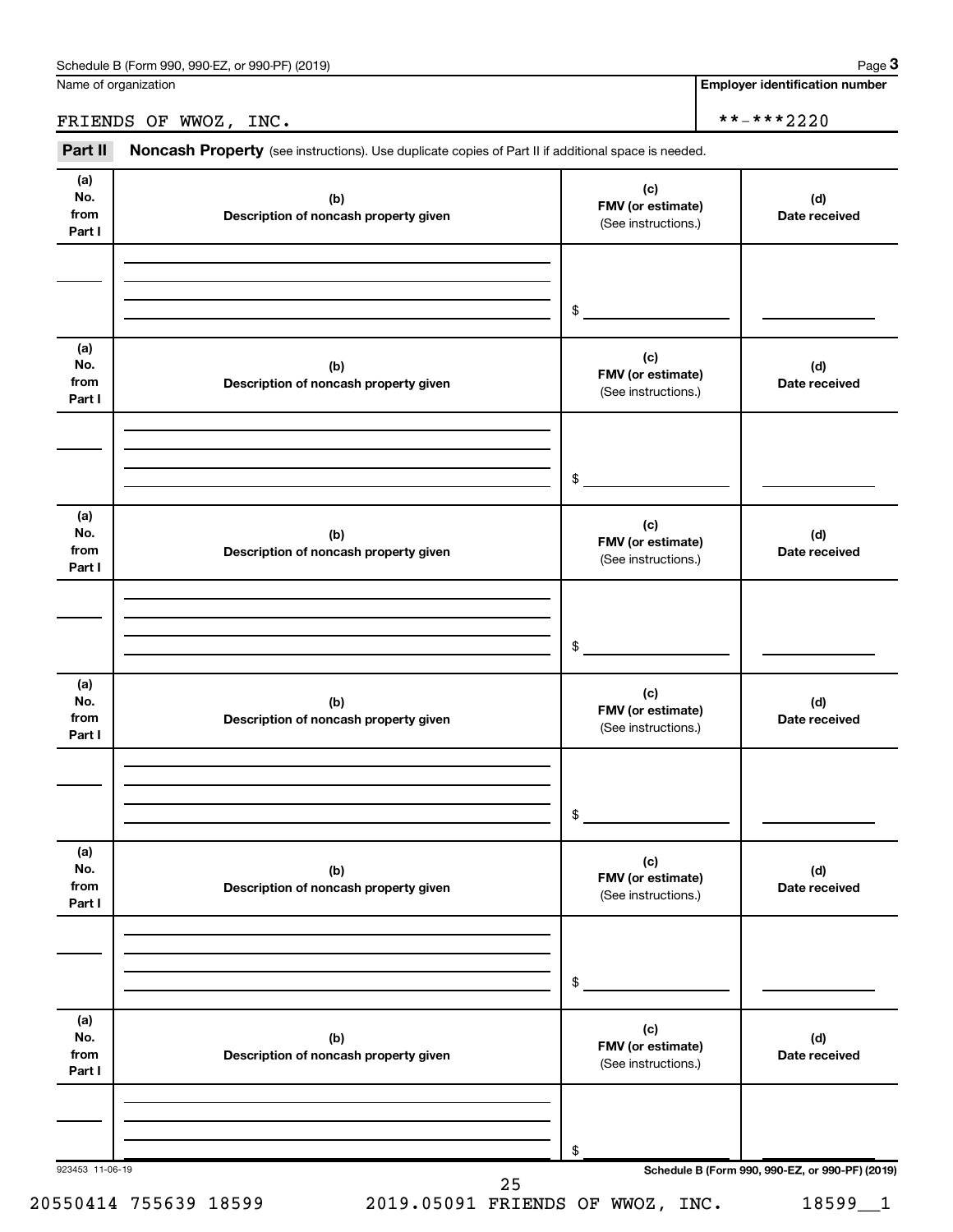**4**

| Name of organization      |                                                                                                                                                                                                                                                                                                 |                      | <b>Employer identification number</b>                                                                                                                          |
|---------------------------|-------------------------------------------------------------------------------------------------------------------------------------------------------------------------------------------------------------------------------------------------------------------------------------------------|----------------------|----------------------------------------------------------------------------------------------------------------------------------------------------------------|
|                           | FRIENDS OF WWOZ, INC.                                                                                                                                                                                                                                                                           |                      | **-***2220                                                                                                                                                     |
| Part III                  |                                                                                                                                                                                                                                                                                                 |                      | Exclusively religious, charitable, etc., contributions to organizations described in section 501(c)(7), (8), or (10) that total more than \$1,000 for the year |
|                           | from any one contributor. Complete columns (a) through (e) and the following line entry. For organizations<br>completing Part III, enter the total of exclusively religious, charitable, etc., contributions of \$1,000 or less for the year. (Enter this info. once.) $\blacktriangleright$ \$ |                      |                                                                                                                                                                |
|                           | Use duplicate copies of Part III if additional space is needed.                                                                                                                                                                                                                                 |                      |                                                                                                                                                                |
| (a) No.<br>from           | (b) Purpose of gift                                                                                                                                                                                                                                                                             | (c) Use of gift      | (d) Description of how gift is held                                                                                                                            |
| Part I                    |                                                                                                                                                                                                                                                                                                 |                      |                                                                                                                                                                |
|                           |                                                                                                                                                                                                                                                                                                 |                      |                                                                                                                                                                |
|                           |                                                                                                                                                                                                                                                                                                 |                      |                                                                                                                                                                |
|                           |                                                                                                                                                                                                                                                                                                 |                      |                                                                                                                                                                |
|                           |                                                                                                                                                                                                                                                                                                 | (e) Transfer of gift |                                                                                                                                                                |
|                           |                                                                                                                                                                                                                                                                                                 |                      |                                                                                                                                                                |
|                           | Transferee's name, address, and $ZIP + 4$                                                                                                                                                                                                                                                       |                      | Relationship of transferor to transferee                                                                                                                       |
|                           |                                                                                                                                                                                                                                                                                                 |                      |                                                                                                                                                                |
|                           |                                                                                                                                                                                                                                                                                                 |                      |                                                                                                                                                                |
|                           |                                                                                                                                                                                                                                                                                                 |                      |                                                                                                                                                                |
| $(a)$ No.<br>from         | (b) Purpose of gift                                                                                                                                                                                                                                                                             | (c) Use of gift      | (d) Description of how gift is held                                                                                                                            |
| Part I                    |                                                                                                                                                                                                                                                                                                 |                      |                                                                                                                                                                |
|                           |                                                                                                                                                                                                                                                                                                 |                      |                                                                                                                                                                |
|                           |                                                                                                                                                                                                                                                                                                 |                      |                                                                                                                                                                |
|                           |                                                                                                                                                                                                                                                                                                 |                      |                                                                                                                                                                |
|                           |                                                                                                                                                                                                                                                                                                 | (e) Transfer of gift |                                                                                                                                                                |
|                           |                                                                                                                                                                                                                                                                                                 |                      |                                                                                                                                                                |
|                           | Transferee's name, address, and ZIP + 4                                                                                                                                                                                                                                                         |                      | Relationship of transferor to transferee                                                                                                                       |
|                           |                                                                                                                                                                                                                                                                                                 |                      |                                                                                                                                                                |
|                           |                                                                                                                                                                                                                                                                                                 |                      |                                                                                                                                                                |
|                           |                                                                                                                                                                                                                                                                                                 |                      |                                                                                                                                                                |
| (a) No.                   |                                                                                                                                                                                                                                                                                                 |                      |                                                                                                                                                                |
| from<br>Part I            | (b) Purpose of gift                                                                                                                                                                                                                                                                             | (c) Use of gift      | (d) Description of how gift is held                                                                                                                            |
|                           |                                                                                                                                                                                                                                                                                                 |                      |                                                                                                                                                                |
|                           |                                                                                                                                                                                                                                                                                                 |                      |                                                                                                                                                                |
|                           |                                                                                                                                                                                                                                                                                                 |                      |                                                                                                                                                                |
|                           |                                                                                                                                                                                                                                                                                                 | (e) Transfer of gift |                                                                                                                                                                |
|                           |                                                                                                                                                                                                                                                                                                 |                      |                                                                                                                                                                |
|                           | Transferee's name, address, and ZIP + 4                                                                                                                                                                                                                                                         |                      | Relationship of transferor to transferee                                                                                                                       |
|                           |                                                                                                                                                                                                                                                                                                 |                      |                                                                                                                                                                |
|                           |                                                                                                                                                                                                                                                                                                 |                      |                                                                                                                                                                |
|                           |                                                                                                                                                                                                                                                                                                 |                      |                                                                                                                                                                |
|                           |                                                                                                                                                                                                                                                                                                 |                      |                                                                                                                                                                |
|                           | (b) Purpose of gift                                                                                                                                                                                                                                                                             | (c) Use of gift      | (d) Description of how gift is held                                                                                                                            |
|                           |                                                                                                                                                                                                                                                                                                 |                      |                                                                                                                                                                |
|                           |                                                                                                                                                                                                                                                                                                 |                      |                                                                                                                                                                |
|                           |                                                                                                                                                                                                                                                                                                 |                      |                                                                                                                                                                |
|                           |                                                                                                                                                                                                                                                                                                 |                      |                                                                                                                                                                |
|                           |                                                                                                                                                                                                                                                                                                 |                      |                                                                                                                                                                |
|                           |                                                                                                                                                                                                                                                                                                 | (e) Transfer of gift |                                                                                                                                                                |
|                           | Transferee's name, address, and ZIP + 4                                                                                                                                                                                                                                                         |                      | Relationship of transferor to transferee                                                                                                                       |
|                           |                                                                                                                                                                                                                                                                                                 |                      |                                                                                                                                                                |
|                           |                                                                                                                                                                                                                                                                                                 |                      |                                                                                                                                                                |
| (a) No.<br>from<br>Part I |                                                                                                                                                                                                                                                                                                 |                      |                                                                                                                                                                |

20550414 755639 18599 2019.05091 FRIENDS OF WWOZ, INC. 18599\_\_1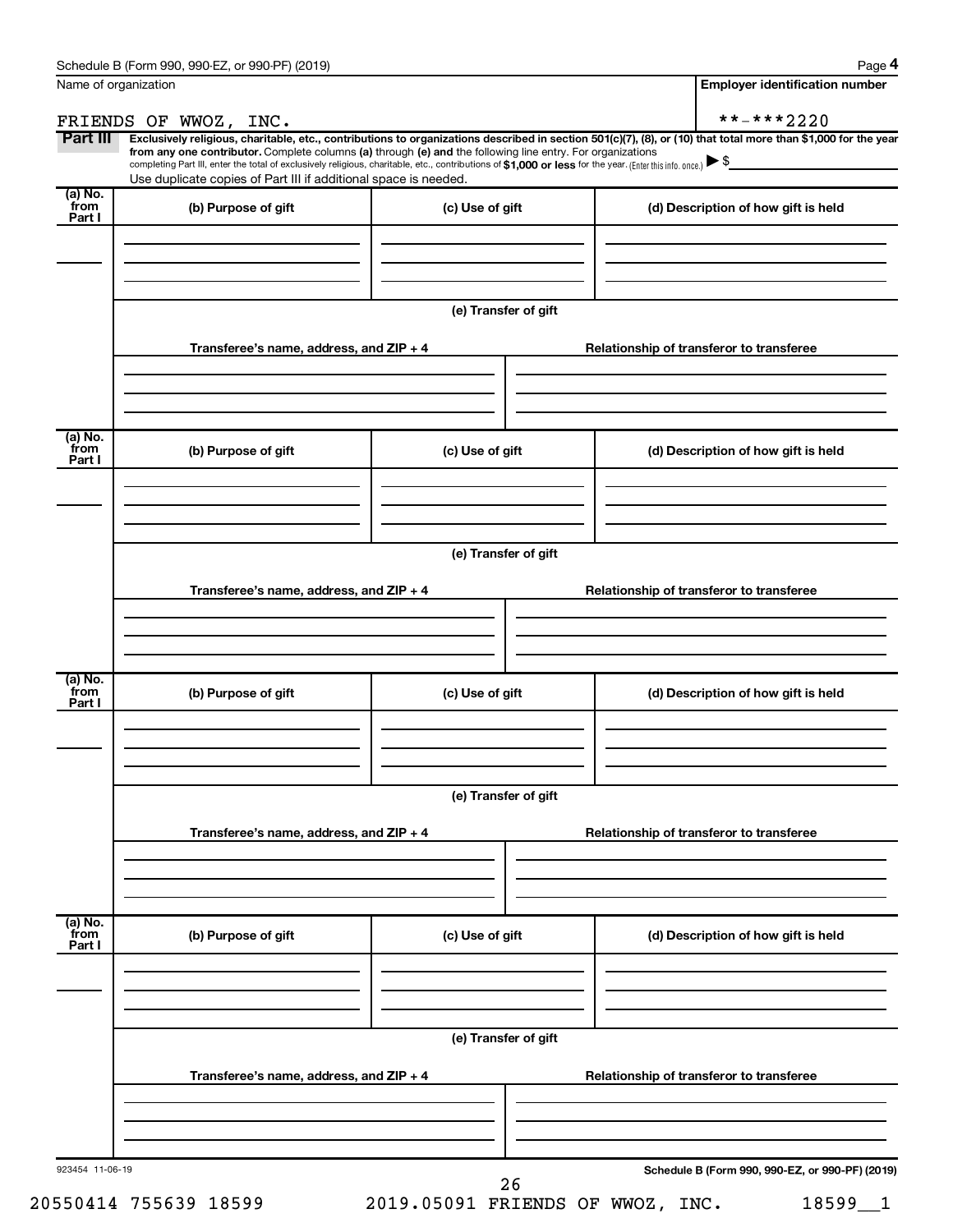|         |                                                        |                                                                                                                                                                                         |                                                                                                                                                | OMB No. 1545-0047                                   |
|---------|--------------------------------------------------------|-----------------------------------------------------------------------------------------------------------------------------------------------------------------------------------------|------------------------------------------------------------------------------------------------------------------------------------------------|-----------------------------------------------------|
|         | <b>SCHEDULE D</b><br>(Form 990)                        |                                                                                                                                                                                         | <b>Supplemental Financial Statements</b><br>Complete if the organization answered "Yes" on Form 990,                                           |                                                     |
|         |                                                        |                                                                                                                                                                                         | Part IV, line 6, 7, 8, 9, 10, 11a, 11b, 11c, 11d, 11e, 11f, 12a, or 12b.<br>Attach to Form 990.                                                | <b>Open to Public</b>                               |
|         | Department of the Treasury<br>Internal Revenue Service |                                                                                                                                                                                         | Go to www.irs.gov/Form990 for instructions and the latest information.                                                                         | Inspection                                          |
|         | Name of the organization                               | FRIENDS OF WWOZ, INC.                                                                                                                                                                   |                                                                                                                                                | <b>Employer identification number</b><br>**-***2220 |
| Part I  |                                                        |                                                                                                                                                                                         | Organizations Maintaining Donor Advised Funds or Other Similar Funds or Accounts. Complete if the                                              |                                                     |
|         |                                                        | organization answered "Yes" on Form 990, Part IV, line 6.                                                                                                                               |                                                                                                                                                |                                                     |
|         |                                                        |                                                                                                                                                                                         | (a) Donor advised funds                                                                                                                        | (b) Funds and other accounts                        |
| 1       |                                                        |                                                                                                                                                                                         |                                                                                                                                                |                                                     |
| 2       |                                                        | Aggregate value of contributions to (during year)                                                                                                                                       |                                                                                                                                                |                                                     |
| з       |                                                        |                                                                                                                                                                                         | <u> 1980 - Johann Barbara, martin amerikan basal dan berasal dalam basal dalam basal dalam basal dalam basal dala</u>                          |                                                     |
| 4       |                                                        |                                                                                                                                                                                         |                                                                                                                                                |                                                     |
| 5       |                                                        |                                                                                                                                                                                         | Did the organization inform all donors and donor advisors in writing that the assets held in donor advised funds                               |                                                     |
|         |                                                        |                                                                                                                                                                                         |                                                                                                                                                | Yes<br>No                                           |
| 6       |                                                        |                                                                                                                                                                                         | Did the organization inform all grantees, donors, and donor advisors in writing that grant funds can be used only                              |                                                     |
|         |                                                        |                                                                                                                                                                                         | for charitable purposes and not for the benefit of the donor or donor advisor, or for any other purpose conferring                             |                                                     |
| Part II | impermissible private benefit?                         |                                                                                                                                                                                         | Conservation Easements. Complete if the organization answered "Yes" on Form 990, Part IV, line 7.                                              | <b>Yes</b><br>No                                    |
| 1.      |                                                        | Purpose(s) of conservation easements held by the organization (check all that apply).                                                                                                   |                                                                                                                                                |                                                     |
|         |                                                        | Preservation of land for public use (for example, recreation or education)                                                                                                              |                                                                                                                                                | Preservation of a historically important land area  |
|         |                                                        | Protection of natural habitat                                                                                                                                                           | Preservation of a certified historic structure                                                                                                 |                                                     |
|         |                                                        | Preservation of open space                                                                                                                                                              |                                                                                                                                                |                                                     |
| 2       |                                                        |                                                                                                                                                                                         | Complete lines 2a through 2d if the organization held a qualified conservation contribution in the form of a conservation easement on the last |                                                     |
|         | day of the tax year.                                   |                                                                                                                                                                                         |                                                                                                                                                | Held at the End of the Tax Year                     |
| а       |                                                        |                                                                                                                                                                                         |                                                                                                                                                | 2a                                                  |
| b       |                                                        | Total acreage restricted by conservation easements                                                                                                                                      |                                                                                                                                                | 2 <sub>b</sub>                                      |
| c       |                                                        |                                                                                                                                                                                         | Number of conservation easements on a certified historic structure included in (a) manufacture included in (a)                                 | 2c                                                  |
|         |                                                        |                                                                                                                                                                                         | d Number of conservation easements included in (c) acquired after 7/25/06, and not on a historic structure                                     |                                                     |
|         |                                                        |                                                                                                                                                                                         |                                                                                                                                                | 2d                                                  |
| 3       |                                                        |                                                                                                                                                                                         | Number of conservation easements modified, transferred, released, extinguished, or terminated by the organization during the tax               |                                                     |
|         | $\gamma$ ear                                           |                                                                                                                                                                                         |                                                                                                                                                |                                                     |
| 4<br>5  |                                                        | Number of states where property subject to conservation easement is located ><br>Does the organization have a written policy regarding the periodic monitoring, inspection, handling of |                                                                                                                                                |                                                     |
|         |                                                        | violations, and enforcement of the conservation easements it holds?                                                                                                                     |                                                                                                                                                | Yes<br><b>No</b>                                    |
| 6       |                                                        |                                                                                                                                                                                         | Staff and volunteer hours devoted to monitoring, inspecting, handling of violations, and enforcing conservation easements during the year      |                                                     |
|         |                                                        |                                                                                                                                                                                         |                                                                                                                                                |                                                     |
| 7       |                                                        |                                                                                                                                                                                         | Amount of expenses incurred in monitoring, inspecting, handling of violations, and enforcing conservation easements during the year            |                                                     |
|         | $\blacktriangleright$ \$                               |                                                                                                                                                                                         |                                                                                                                                                |                                                     |
| 8       |                                                        |                                                                                                                                                                                         | Does each conservation easement reported on line 2(d) above satisfy the requirements of section 170(h)(4)(B)(i)                                |                                                     |
|         |                                                        |                                                                                                                                                                                         |                                                                                                                                                | Yes<br><b>No</b>                                    |
| 9       |                                                        |                                                                                                                                                                                         | In Part XIII, describe how the organization reports conservation easements in its revenue and expense statement and                            |                                                     |
|         |                                                        |                                                                                                                                                                                         | balance sheet, and include, if applicable, the text of the footnote to the organization's financial statements that describes the              |                                                     |
|         |                                                        | organization's accounting for conservation easements.                                                                                                                                   | Part III   Organizations Maintaining Collections of Art, Historical Treasures, or Other Similar Assets.                                        |                                                     |
|         |                                                        | Complete if the organization answered "Yes" on Form 990, Part IV, line 8.                                                                                                               |                                                                                                                                                |                                                     |
|         |                                                        |                                                                                                                                                                                         | 1a If the organization elected, as permitted under FASB ASC 958, not to report in its revenue statement and balance sheet works                |                                                     |
|         |                                                        |                                                                                                                                                                                         | of art, historical treasures, or other similar assets held for public exhibition, education, or research in furtherance of public              |                                                     |
|         |                                                        |                                                                                                                                                                                         | service, provide in Part XIII the text of the footnote to its financial statements that describes these items.                                 |                                                     |
|         |                                                        |                                                                                                                                                                                         | <b>b</b> If the organization elected, as permitted under FASB ASC 958, to report in its revenue statement and balance sheet works of           |                                                     |
|         |                                                        |                                                                                                                                                                                         | art, historical treasures, or other similar assets held for public exhibition, education, or research in furtherance of public service,        |                                                     |
|         |                                                        | provide the following amounts relating to these items:                                                                                                                                  |                                                                                                                                                |                                                     |
|         |                                                        |                                                                                                                                                                                         |                                                                                                                                                | $\triangleright$ \$                                 |
|         |                                                        |                                                                                                                                                                                         |                                                                                                                                                | $\blacktriangleright$ \$                            |
| 2       |                                                        |                                                                                                                                                                                         | If the organization received or held works of art, historical treasures, or other similar assets for financial gain, provide                   |                                                     |
|         |                                                        | the following amounts required to be reported under FASB ASC 958 relating to these items:                                                                                               |                                                                                                                                                |                                                     |
|         |                                                        |                                                                                                                                                                                         | a Revenue included on Form 990, Part VIII, line 1 [2000] [2000] [2000] [2000] [2000] [2000] [2000] [2000] [200                                 | - \$<br>▶                                           |
|         |                                                        |                                                                                                                                                                                         |                                                                                                                                                | $\blacktriangleright$ s                             |
|         |                                                        | LHA For Paperwork Reduction Act Notice, see the Instructions for Form 990.                                                                                                              |                                                                                                                                                | Schedule D (Form 990) 2019                          |

932051 10-02-19

20550414 755639 18599 2019.05091 FRIENDS OF WWOZ, INC. 18599\_\_1 27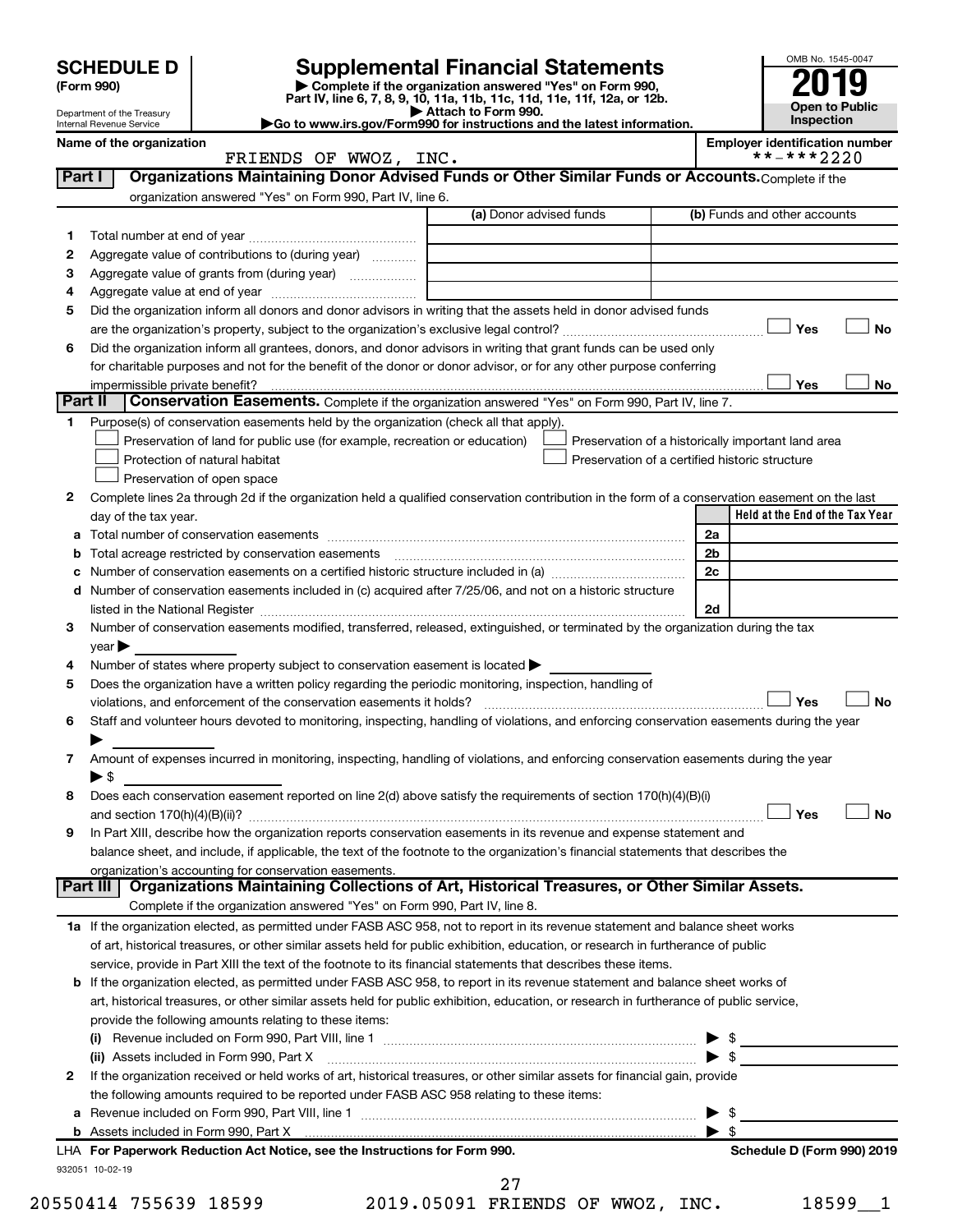|        | Schedule D (Form 990) 2019                                                                                                                                                                                                     | FRIENDS OF WWOZ, INC.                   |   |                |                                                                                                                                                                                                                               |                                 |                | **-***2220 Page 2 |
|--------|--------------------------------------------------------------------------------------------------------------------------------------------------------------------------------------------------------------------------------|-----------------------------------------|---|----------------|-------------------------------------------------------------------------------------------------------------------------------------------------------------------------------------------------------------------------------|---------------------------------|----------------|-------------------|
|        | Part III  <br>Organizations Maintaining Collections of Art, Historical Treasures, or Other Similar Assets (continued)                                                                                                          |                                         |   |                |                                                                                                                                                                                                                               |                                 |                |                   |
| 3      | Using the organization's acquisition, accession, and other records, check any of the following that make significant use of its                                                                                                |                                         |   |                |                                                                                                                                                                                                                               |                                 |                |                   |
|        | collection items (check all that apply):                                                                                                                                                                                       |                                         |   |                |                                                                                                                                                                                                                               |                                 |                |                   |
| a      | Public exhibition                                                                                                                                                                                                              |                                         |   |                | Loan or exchange program                                                                                                                                                                                                      |                                 |                |                   |
| b      | Scholarly research                                                                                                                                                                                                             |                                         |   |                | Other and the contract of the contract of the contract of the contract of the contract of the contract of the contract of the contract of the contract of the contract of the contract of the contract of the contract of the |                                 |                |                   |
| c      | Preservation for future generations                                                                                                                                                                                            |                                         |   |                |                                                                                                                                                                                                                               |                                 |                |                   |
| 4      | Provide a description of the organization's collections and explain how they further the organization's exempt purpose in Part XIII.                                                                                           |                                         |   |                |                                                                                                                                                                                                                               |                                 |                |                   |
| 5      | During the year, did the organization solicit or receive donations of art, historical treasures, or other similar assets                                                                                                       |                                         |   |                |                                                                                                                                                                                                                               |                                 |                |                   |
|        | Part IV<br><b>Escrow and Custodial Arrangements.</b> Complete if the organization answered "Yes" on Form 990, Part IV, line 9, or                                                                                              |                                         |   |                |                                                                                                                                                                                                                               |                                 | Yes            | No                |
|        | reported an amount on Form 990, Part X, line 21.                                                                                                                                                                               |                                         |   |                |                                                                                                                                                                                                                               |                                 |                |                   |
|        | 1a Is the organization an agent, trustee, custodian or other intermediary for contributions or other assets not included                                                                                                       |                                         |   |                |                                                                                                                                                                                                                               |                                 |                |                   |
|        |                                                                                                                                                                                                                                |                                         |   |                |                                                                                                                                                                                                                               |                                 | Yes            | No                |
|        | b If "Yes," explain the arrangement in Part XIII and complete the following table:                                                                                                                                             |                                         |   |                |                                                                                                                                                                                                                               |                                 |                |                   |
|        |                                                                                                                                                                                                                                |                                         |   |                |                                                                                                                                                                                                                               |                                 | Amount         |                   |
|        |                                                                                                                                                                                                                                |                                         |   |                |                                                                                                                                                                                                                               | 1c                              |                |                   |
|        |                                                                                                                                                                                                                                |                                         |   |                |                                                                                                                                                                                                                               | 1d                              |                |                   |
|        | e Distributions during the year manufactured and continuum control of the control of the control of the control of the control of the control of the control of the control of the control of the control of the control of th |                                         |   |                |                                                                                                                                                                                                                               | 1е                              |                |                   |
| Ť.     |                                                                                                                                                                                                                                |                                         |   |                |                                                                                                                                                                                                                               | 1f                              |                |                   |
|        | 2a Did the organization include an amount on Form 990, Part X, line 21, for escrow or custodial account liability?                                                                                                             |                                         |   |                |                                                                                                                                                                                                                               |                                 | Yes            | No                |
|        |                                                                                                                                                                                                                                |                                         |   |                |                                                                                                                                                                                                                               |                                 |                |                   |
| Part V | <b>Endowment Funds.</b> Complete if the organization answered "Yes" on Form 990, Part IV, line 10.                                                                                                                             |                                         |   |                |                                                                                                                                                                                                                               |                                 |                |                   |
|        |                                                                                                                                                                                                                                | (a) Current year                        |   | (b) Prior year | (c) Two years back $\vert$ (d) Three years back $\vert$ (e) Four years back                                                                                                                                                   |                                 |                |                   |
|        | 1a Beginning of year balance                                                                                                                                                                                                   |                                         |   |                |                                                                                                                                                                                                                               |                                 |                |                   |
| b      |                                                                                                                                                                                                                                |                                         |   |                |                                                                                                                                                                                                                               |                                 |                |                   |
|        | Net investment earnings, gains, and losses                                                                                                                                                                                     |                                         |   |                |                                                                                                                                                                                                                               |                                 |                |                   |
| d      | Grants or scholarships                                                                                                                                                                                                         |                                         |   |                |                                                                                                                                                                                                                               |                                 |                |                   |
|        | e Other expenditures for facilities                                                                                                                                                                                            |                                         |   |                |                                                                                                                                                                                                                               |                                 |                |                   |
|        | and programs                                                                                                                                                                                                                   |                                         |   |                |                                                                                                                                                                                                                               |                                 |                |                   |
|        |                                                                                                                                                                                                                                |                                         |   |                |                                                                                                                                                                                                                               |                                 |                |                   |
| g<br>2 | Provide the estimated percentage of the current year end balance (line 1g, column (a)) held as:                                                                                                                                |                                         |   |                |                                                                                                                                                                                                                               |                                 |                |                   |
| а      | Board designated or quasi-endowment >                                                                                                                                                                                          |                                         | % |                |                                                                                                                                                                                                                               |                                 |                |                   |
| b      | Permanent endowment                                                                                                                                                                                                            | %                                       |   |                |                                                                                                                                                                                                                               |                                 |                |                   |
|        | $\mathbf c$ Term endowment $\blacktriangleright$                                                                                                                                                                               | %                                       |   |                |                                                                                                                                                                                                                               |                                 |                |                   |
|        | The percentages on lines 2a, 2b, and 2c should equal 100%.                                                                                                                                                                     |                                         |   |                |                                                                                                                                                                                                                               |                                 |                |                   |
|        | 3a Are there endowment funds not in the possession of the organization that are held and administered for the organization                                                                                                     |                                         |   |                |                                                                                                                                                                                                                               |                                 |                |                   |
|        | by:                                                                                                                                                                                                                            |                                         |   |                |                                                                                                                                                                                                                               |                                 |                | Yes<br>No         |
|        | (i)                                                                                                                                                                                                                            |                                         |   |                |                                                                                                                                                                                                                               |                                 | 3a(i)          |                   |
|        | (ii) Related organizations [11] Related organizations [11] Maximum material contract to the contract of the contract of the contract of the contract of the contract of the contract of the contract of the contract of the co |                                         |   |                |                                                                                                                                                                                                                               |                                 | 3a(ii)         |                   |
|        |                                                                                                                                                                                                                                |                                         |   |                |                                                                                                                                                                                                                               |                                 | 3b             |                   |
| 4      | Describe in Part XIII the intended uses of the organization's endowment funds.                                                                                                                                                 |                                         |   |                |                                                                                                                                                                                                                               |                                 |                |                   |
|        | <b>Land, Buildings, and Equipment.</b><br><b>Part VI</b>                                                                                                                                                                       |                                         |   |                |                                                                                                                                                                                                                               |                                 |                |                   |
|        | Complete if the organization answered "Yes" on Form 990, Part IV, line 11a. See Form 990, Part X, line 10.                                                                                                                     |                                         |   |                |                                                                                                                                                                                                                               |                                 |                |                   |
|        | Description of property                                                                                                                                                                                                        | (a) Cost or other<br>basis (investment) |   |                | (b) Cost or other<br>basis (other)                                                                                                                                                                                            | (c) Accumulated<br>depreciation | (d) Book value |                   |
|        |                                                                                                                                                                                                                                |                                         |   |                |                                                                                                                                                                                                                               |                                 |                |                   |
|        |                                                                                                                                                                                                                                |                                         |   |                |                                                                                                                                                                                                                               |                                 |                |                   |
|        |                                                                                                                                                                                                                                |                                         |   |                | 421,971.                                                                                                                                                                                                                      | 294,526.                        |                | 127,445.          |
|        |                                                                                                                                                                                                                                |                                         |   |                | 1,037,108.                                                                                                                                                                                                                    | 877,950.                        |                | 159,158.          |
|        |                                                                                                                                                                                                                                |                                         |   |                | 173,038.                                                                                                                                                                                                                      | 171,697.                        |                | 1,341.            |
|        | Total. Add lines 1a through 1e. (Column (d) must equal Form 990, Part X, column (B), line 10c.)                                                                                                                                |                                         |   |                |                                                                                                                                                                                                                               |                                 |                | 287,944.          |

**Schedule D (Form 990) 2019**

932052 10-02-19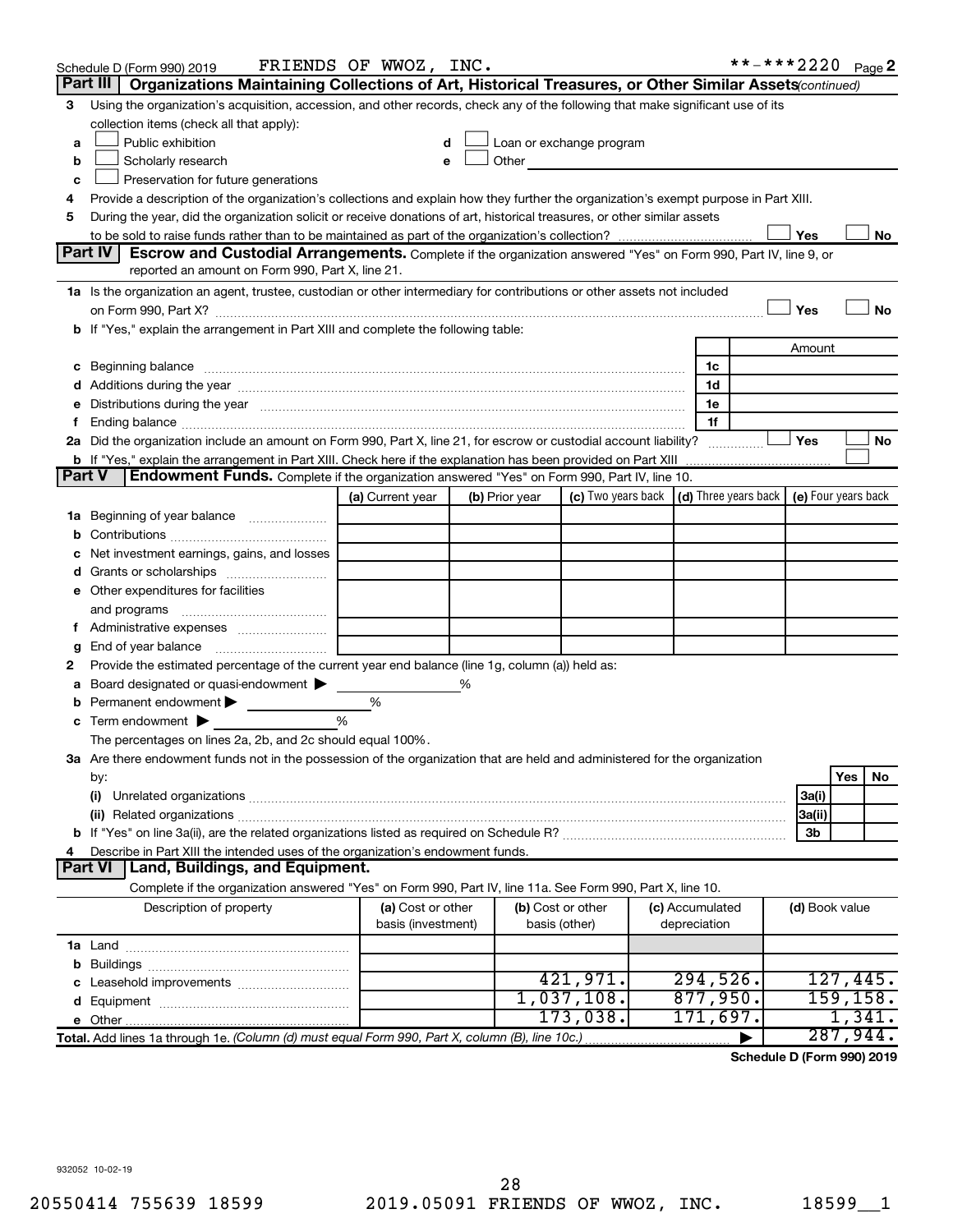| Part VII Investments - Other Securities.                                                                                                                                           |                 |                                                           |                |
|------------------------------------------------------------------------------------------------------------------------------------------------------------------------------------|-----------------|-----------------------------------------------------------|----------------|
| Complete if the organization answered "Yes" on Form 990, Part IV, line 11b. See Form 990, Part X, line 12.<br>(a) Description of security or category (including name of security) | (b) Book value  | (c) Method of valuation: Cost or end-of-year market value |                |
|                                                                                                                                                                                    |                 |                                                           |                |
| (1) Financial derivatives                                                                                                                                                          |                 |                                                           |                |
| $(3)$ Other                                                                                                                                                                        |                 |                                                           |                |
| (A)                                                                                                                                                                                |                 |                                                           |                |
| (B)                                                                                                                                                                                |                 |                                                           |                |
| (C)                                                                                                                                                                                |                 |                                                           |                |
| (D)                                                                                                                                                                                |                 |                                                           |                |
| (E)                                                                                                                                                                                |                 |                                                           |                |
| (F)                                                                                                                                                                                |                 |                                                           |                |
| (G)                                                                                                                                                                                |                 |                                                           |                |
| (H)                                                                                                                                                                                |                 |                                                           |                |
| Total. (Col. (b) must equal Form 990, Part X, col. (B) line 12.)                                                                                                                   |                 |                                                           |                |
| Part VIII Investments - Program Related.                                                                                                                                           |                 |                                                           |                |
| Complete if the organization answered "Yes" on Form 990, Part IV, line 11c. See Form 990, Part X, line 13.                                                                         |                 |                                                           |                |
| (a) Description of investment                                                                                                                                                      | (b) Book value  | (c) Method of valuation: Cost or end-of-year market value |                |
| (1)                                                                                                                                                                                |                 |                                                           |                |
| (2)                                                                                                                                                                                |                 |                                                           |                |
| (3)                                                                                                                                                                                |                 |                                                           |                |
| (4)<br>(5)                                                                                                                                                                         |                 |                                                           |                |
| (6)                                                                                                                                                                                |                 |                                                           |                |
| (7)                                                                                                                                                                                |                 |                                                           |                |
| (8)                                                                                                                                                                                |                 |                                                           |                |
| (9)                                                                                                                                                                                |                 |                                                           |                |
| Total. (Col. (b) must equal Form 990, Part X, col. (B) line 13.) $\blacktriangleright$                                                                                             |                 |                                                           |                |
| Part IX<br><b>Other Assets.</b>                                                                                                                                                    |                 |                                                           |                |
| Complete if the organization answered "Yes" on Form 990, Part IV, line 11d. See Form 990, Part X, line 15.                                                                         |                 |                                                           |                |
|                                                                                                                                                                                    | (a) Description |                                                           | (b) Book value |
| (1)                                                                                                                                                                                |                 |                                                           |                |
| (2)                                                                                                                                                                                |                 |                                                           |                |
| (3)                                                                                                                                                                                |                 |                                                           |                |
| (4)                                                                                                                                                                                |                 |                                                           |                |
| (5)                                                                                                                                                                                |                 |                                                           |                |
| (6)                                                                                                                                                                                |                 |                                                           |                |
| (7)<br>(8)                                                                                                                                                                         |                 |                                                           |                |
| (9)                                                                                                                                                                                |                 |                                                           |                |
| Total. (Column (b) must equal Form 990, Part X, col. (B) line 15.)                                                                                                                 |                 |                                                           |                |
| <b>Other Liabilities.</b><br>Part X                                                                                                                                                |                 |                                                           |                |
| Complete if the organization answered "Yes" on Form 990, Part IV, line 11e or 11f. See Form 990, Part X, line 25.                                                                  |                 |                                                           |                |
| (a) Description of liability<br>1.                                                                                                                                                 |                 |                                                           | (b) Book value |
| Federal income taxes<br>(1)                                                                                                                                                        |                 |                                                           |                |
| PPP LOAN RESERVE<br>(2)                                                                                                                                                            |                 |                                                           | 323,700.       |
| (3)                                                                                                                                                                                |                 |                                                           |                |
| (4)                                                                                                                                                                                |                 |                                                           |                |
| (5)                                                                                                                                                                                |                 |                                                           |                |
| (6)                                                                                                                                                                                |                 |                                                           |                |
| (7)                                                                                                                                                                                |                 |                                                           |                |
| (8)                                                                                                                                                                                |                 |                                                           |                |
| (9)                                                                                                                                                                                |                 |                                                           |                |
| Total. (Column (b) must equal Form 990, Part X, col. (B) line 25.)                                                                                                                 |                 |                                                           | 323,700.       |

**Total.**  *(Column (b) must equal Form 990, Part X, col. (B) line 25.)* |

**2.** Liability for uncertain tax positions. In Part XIII, provide the text of the footnote to the organization's financial statements that reports the organization's liability for uncertain tax positions under FASB ASC 740. Check here if the text of the footnote has been provided in Part XIII ...  $\fbox{\bf X}$ 

**Schedule D (Form 990) 2019**

932053 10-02-19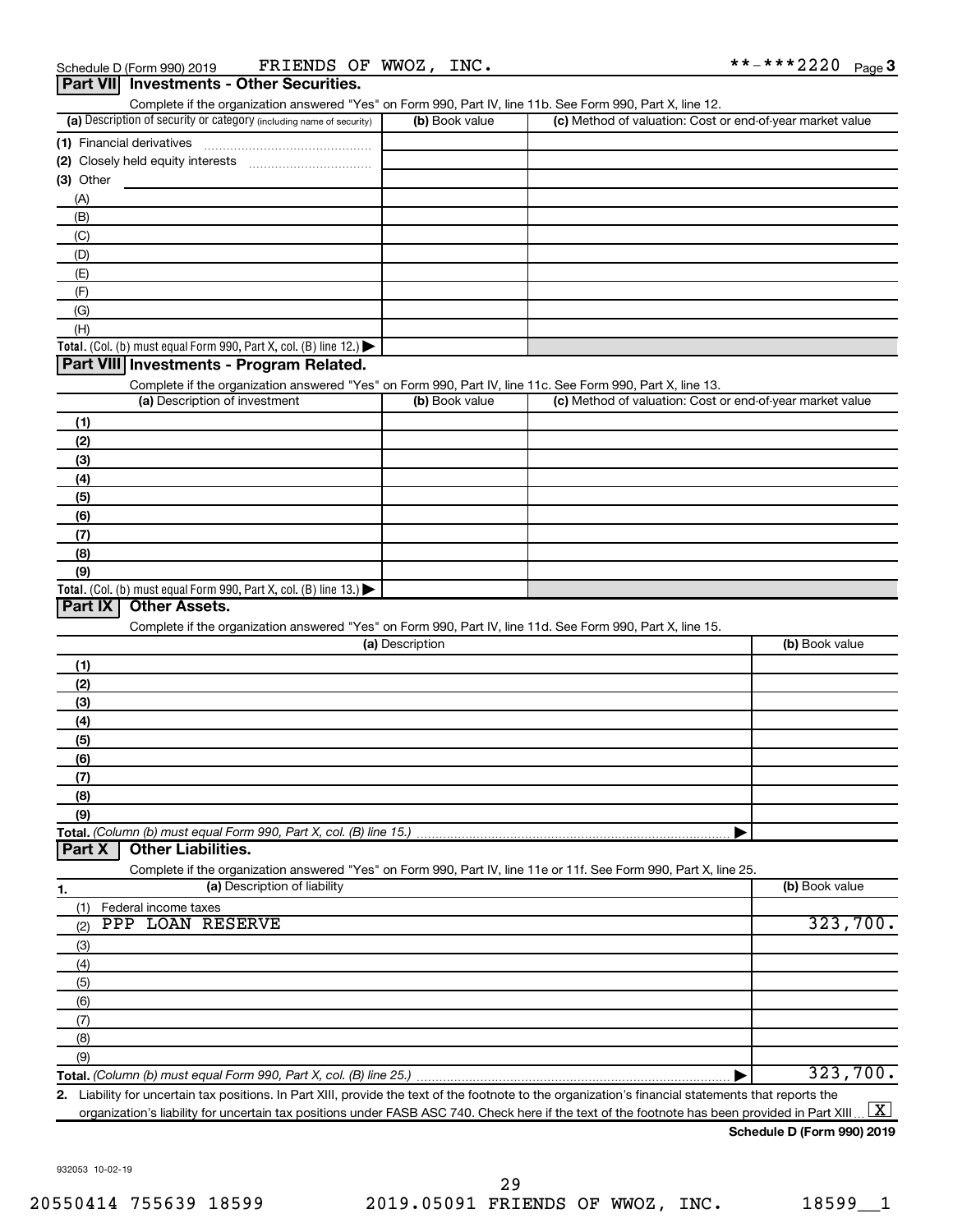|    | FRIENDS OF WWOZ, INC.<br>Schedule D (Form 990) 2019                                                                                                                                                                                                                          |         | **-***2220 Page 4 |            |
|----|------------------------------------------------------------------------------------------------------------------------------------------------------------------------------------------------------------------------------------------------------------------------------|---------|-------------------|------------|
|    | Reconciliation of Revenue per Audited Financial Statements With Revenue per Return.<br><b>Part XI</b>                                                                                                                                                                        |         |                   |            |
|    | Complete if the organization answered "Yes" on Form 990, Part IV, line 12a.                                                                                                                                                                                                  |         |                   |            |
| 1  | Total revenue, gains, and other support per audited financial statements [11] [11] Total revenue, gains, and other support per audited financial statements                                                                                                                  |         | $\mathbf 1$       | 3,420,918. |
| 2  | Amounts included on line 1 but not on Form 990, Part VIII, line 12:                                                                                                                                                                                                          |         |                   |            |
| a  | 2a                                                                                                                                                                                                                                                                           |         |                   |            |
| b  | 2 <sub>b</sub>                                                                                                                                                                                                                                                               |         |                   |            |
| с  | 2 <sub>c</sub>                                                                                                                                                                                                                                                               |         |                   |            |
| d  | 2d                                                                                                                                                                                                                                                                           | 32,762. |                   |            |
| e  |                                                                                                                                                                                                                                                                              | 2е      |                   | 32,762.    |
| З  |                                                                                                                                                                                                                                                                              | 3       |                   | 3,388,156. |
|    | Amounts included on Form 990, Part VIII, line 12, but not on line 1:                                                                                                                                                                                                         |         |                   |            |
| a  | 4a                                                                                                                                                                                                                                                                           |         |                   |            |
| b  |                                                                                                                                                                                                                                                                              |         |                   |            |
| c. | Add lines 4a and 4b                                                                                                                                                                                                                                                          | 4c      |                   | υ.         |
| 5  |                                                                                                                                                                                                                                                                              | 5       |                   | 3,388,156. |
|    | Part XII   Reconciliation of Expenses per Audited Financial Statements With Expenses per Return.                                                                                                                                                                             |         |                   |            |
|    | Complete if the organization answered "Yes" on Form 990, Part IV, line 12a.                                                                                                                                                                                                  |         |                   |            |
| 1  |                                                                                                                                                                                                                                                                              |         | $\blacksquare$    | 2,869,706. |
| 2  | Amounts included on line 1 but not on Form 990, Part IX, line 25:                                                                                                                                                                                                            |         |                   |            |
| a  | 2a                                                                                                                                                                                                                                                                           |         |                   |            |
| b  | 2 <sub>b</sub>                                                                                                                                                                                                                                                               |         |                   |            |
| c. | 2 <sub>c</sub>                                                                                                                                                                                                                                                               |         |                   |            |
| d  | 2d                                                                                                                                                                                                                                                                           | 32,762. |                   |            |
|    | e Add lines 2a through 2d <b>[10]</b> [20] <b>All and Provide 20</b> [10] <b>All and Provide 20</b> [10] <b>All and Provide 20</b> [10] <b>All and Provide 20</b> [10] <b>All and Provide 20</b> [10] <b>All and Provide 20</b> [10] <b>All and Provide 20</b> [10] <b>A</b> | 2e      |                   | 32,762.    |
| З  |                                                                                                                                                                                                                                                                              | 3       |                   | 2,836,944. |
| 4  | Amounts included on Form 990, Part IX, line 25, but not on line 1:                                                                                                                                                                                                           |         |                   |            |
| a  | 4a                                                                                                                                                                                                                                                                           |         |                   |            |
| b  | 4h                                                                                                                                                                                                                                                                           |         |                   |            |
|    | Add lines 4a and 4b                                                                                                                                                                                                                                                          | 4с      |                   |            |
|    |                                                                                                                                                                                                                                                                              | 5       |                   | 2,836,944  |
|    | Part XIII Supplemental Information.                                                                                                                                                                                                                                          |         |                   |            |

Provide the descriptions required for Part II, lines 3, 5, and 9; Part III, lines 1a and 4; Part IV, lines 1b and 2b; Part V, line 4; Part X, line 2; Part XI, lines 2d and 4b; and Part XII, lines 2d and 4b. Also complete this part to provide any additional information.

PART X, LINE 2:

| THE STATION'S ACTIVITIES RELATING TO THE OPERATION OF<br>TTS RADIO<br>STATION              |
|--------------------------------------------------------------------------------------------|
| ARE EXEMPT FROM FEDERAL INCOME TAX UNDER SECTION $501(C)(3)$<br>OF THE<br>INTERNAL         |
| REVENUE CODE (IRC). THE STATION QUALIFIES AS AN ORGANIZATION THAT IS<br>NOT A              |
| PRIVATE FOUNDATION AS DEFINED IN SECTION 509(A) OF THE IRC. HOWEVER,                       |
| CERTAIN ACTIVITIES NOT DIRECTLY RELATED TO<br>THE STATION'S<br>INCOME<br>FROM              |
| TAX-EXEMPT PURPOSE IS SUBJECT TO TAXATION AS UNRELATED BUSINESS<br>INCOME.                 |
|                                                                                            |
| ACCOUNTING PRINCIPLES GENERALLY ACCEPTED<br>AMERICA<br>IN<br>THE<br>UNITED<br>STATES<br>OF |
| PROVIDE ACCOUNTING AND DISCLOSURE GUIDANCE ABOUT POSITIONS TAKEN<br>BY AN                  |
| ITS TAX RETURNS THAT MIGHT BE UNCERTAIN.<br>ENTITY<br>ΙN<br>THE STATION BELIEVES           |
| THAT IT HAS APPROPRIATE SUPPORT FOR ANY TAX POSITIONS TAKEN, AND                           |
| Schedule D (Form 990) 2019<br>932054 10-02-19<br>30                                        |
| 2019.05091 FRIENDS OF WWOZ, INC.<br>20550414 755639 18599<br>18599 1                       |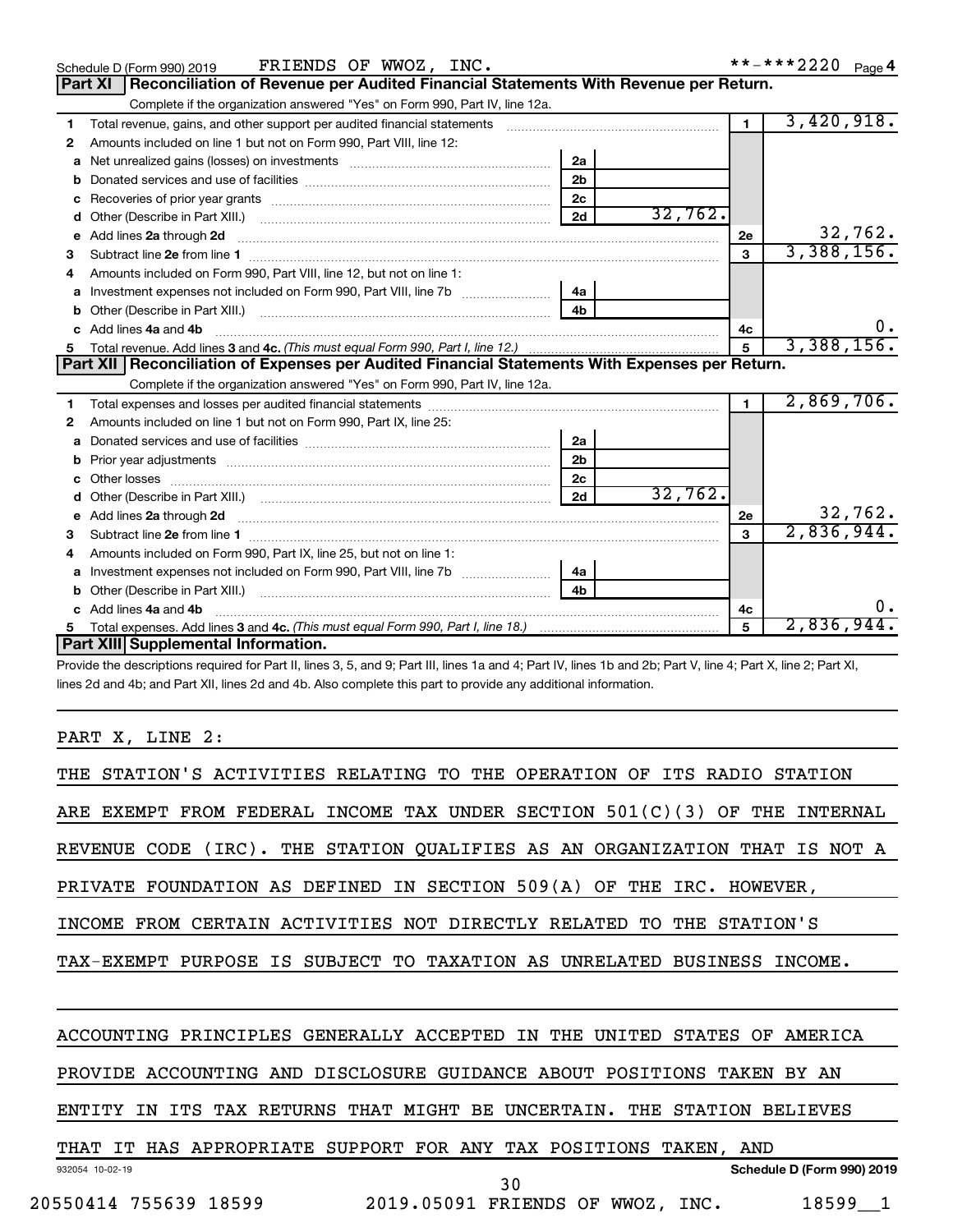MANAGEMENT HAS DETERMINED THAT THERE ARE NO UNCERTAIN TAX POSITIONS THAT

ARE MATERIAL TO THE FINANCIAL STATEMENTS.

PENALTIES AND INTEREST ASSESSED BY INCOME TAXING AUTHORITIES, IF ANY,

WOULD BE INCLUDED IN INCOME TAX EXPENSE.

PART XI, LINE 2D - OTHER ADJUSTMENTS:

PIANO NIGHT EXPENSES 24,705.

LOSS ON SALE OF INVESTMENTS **8,057.** SALE OF INVESTMENTS

TOTAL TO SCHEDULE D, PART XI, LINE 2D 32,762.

PART XII, LINE 2D - OTHER ADJUSTMENTS:

PIANO NIGHT EXPENSES 24,705.

LOSS ON SALE OF INVESTMENTS **8,057.** SALE OF INVESTMENTS

TOTAL TO SCHEDULE D, PART XII, LINE 2D 32,762.

**Schedule D (Form 990) 2019**

932055 10-02-19

20550414 755639 18599 2019.05091 FRIENDS OF WWOZ, INC. 18599\_\_1 31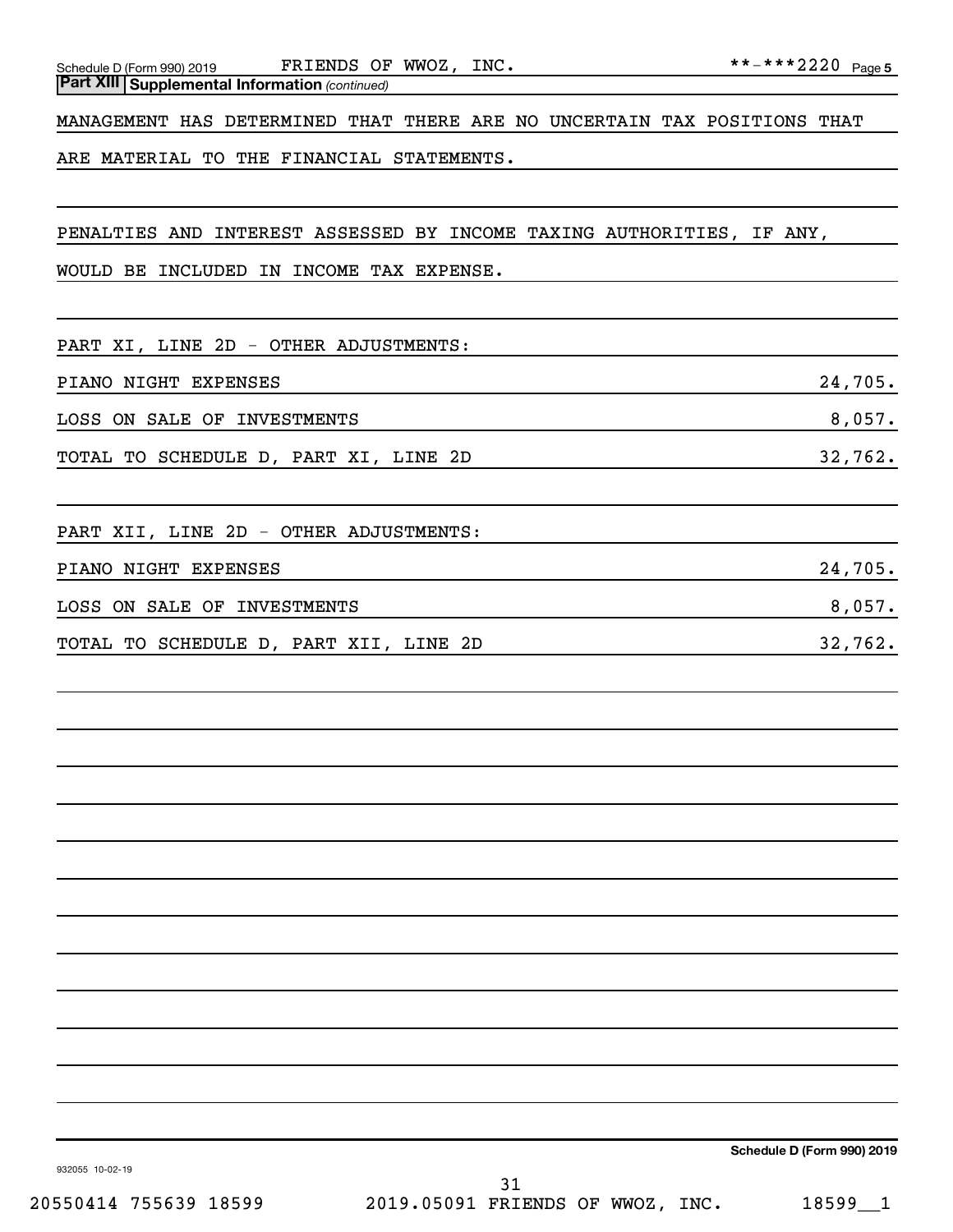| <b>SCHEDULE G</b>                                                                        |                                  | <b>Supplemental Information Regarding Fundraising or Gaming Activities</b>                                                                                                                                                                                                                                                                                                                                                                                                                                                                         |                                         |                                 |                                                                            |                                                                            | OMB No. 1545-0047                                       |
|------------------------------------------------------------------------------------------|----------------------------------|----------------------------------------------------------------------------------------------------------------------------------------------------------------------------------------------------------------------------------------------------------------------------------------------------------------------------------------------------------------------------------------------------------------------------------------------------------------------------------------------------------------------------------------------------|-----------------------------------------|---------------------------------|----------------------------------------------------------------------------|----------------------------------------------------------------------------|---------------------------------------------------------|
| (Form 990 or 990-EZ)                                                                     |                                  | Complete if the organization answered "Yes" on Form 990, Part IV, line 17, 18, or 19, or if the<br>organization entered more than \$15,000 on Form 990-EZ, line 6a.                                                                                                                                                                                                                                                                                                                                                                                |                                         |                                 |                                                                            |                                                                            | 119                                                     |
| Department of the Treasury                                                               |                                  | Attach to Form 990 or Form 990-EZ.                                                                                                                                                                                                                                                                                                                                                                                                                                                                                                                 |                                         |                                 |                                                                            |                                                                            | <b>Open to Public</b>                                   |
| Internal Revenue Service                                                                 |                                  | ► Go to www.irs.gov/Form990 for instructions and the latest information.                                                                                                                                                                                                                                                                                                                                                                                                                                                                           |                                         |                                 |                                                                            |                                                                            | Inspection                                              |
| Name of the organization                                                                 |                                  | FRIENDS OF WWOZ, INC.                                                                                                                                                                                                                                                                                                                                                                                                                                                                                                                              |                                         |                                 |                                                                            | **-***2220                                                                 | <b>Employer identification number</b>                   |
| Part I                                                                                   | required to complete this part.  | Fundraising Activities. Complete if the organization answered "Yes" on Form 990, Part IV, line 17. Form 990-EZ filers are not                                                                                                                                                                                                                                                                                                                                                                                                                      |                                         |                                 |                                                                            |                                                                            |                                                         |
| Mail solicitations<br>a<br>b<br>Phone solicitations<br>с<br>In-person solicitations<br>d | Internet and email solicitations | 1 Indicate whether the organization raised funds through any of the following activities. Check all that apply.<br>е<br>f<br>Special fundraising events<br>g<br>2 a Did the organization have a written or oral agreement with any individual (including officers, directors, trustees, or<br>key employees listed in Form 990, Part VII) or entity in connection with professional fundraising services?<br>b If "Yes," list the 10 highest paid individuals or entities (fundraisers) pursuant to agreements under which the fundraiser is to be |                                         |                                 | Solicitation of non-government grants<br>Solicitation of government grants | Yes                                                                        | <b>No</b>                                               |
| compensated at least \$5,000 by the organization.                                        |                                  |                                                                                                                                                                                                                                                                                                                                                                                                                                                                                                                                                    |                                         |                                 |                                                                            |                                                                            |                                                         |
| (i) Name and address of individual<br>or entity (fundraiser)                             |                                  | (ii) Activity                                                                                                                                                                                                                                                                                                                                                                                                                                                                                                                                      | (iii) Did<br>fundraiser<br>have custody | or control of<br>contributions? | (iv) Gross receipts<br>from activity                                       | (v) Amount paid<br>to (or retained by)<br>fundraiser<br>listed in col. (i) | (vi) Amount paid<br>to (or retained by)<br>organization |
|                                                                                          |                                  |                                                                                                                                                                                                                                                                                                                                                                                                                                                                                                                                                    | Yes                                     | <b>No</b>                       |                                                                            |                                                                            |                                                         |
|                                                                                          |                                  |                                                                                                                                                                                                                                                                                                                                                                                                                                                                                                                                                    |                                         |                                 |                                                                            |                                                                            |                                                         |
|                                                                                          |                                  |                                                                                                                                                                                                                                                                                                                                                                                                                                                                                                                                                    |                                         |                                 |                                                                            |                                                                            |                                                         |
|                                                                                          |                                  |                                                                                                                                                                                                                                                                                                                                                                                                                                                                                                                                                    |                                         |                                 |                                                                            |                                                                            |                                                         |
|                                                                                          |                                  |                                                                                                                                                                                                                                                                                                                                                                                                                                                                                                                                                    |                                         |                                 |                                                                            |                                                                            |                                                         |
|                                                                                          |                                  |                                                                                                                                                                                                                                                                                                                                                                                                                                                                                                                                                    |                                         |                                 |                                                                            |                                                                            |                                                         |
|                                                                                          |                                  |                                                                                                                                                                                                                                                                                                                                                                                                                                                                                                                                                    |                                         |                                 |                                                                            |                                                                            |                                                         |
|                                                                                          |                                  |                                                                                                                                                                                                                                                                                                                                                                                                                                                                                                                                                    |                                         |                                 |                                                                            |                                                                            |                                                         |
|                                                                                          |                                  |                                                                                                                                                                                                                                                                                                                                                                                                                                                                                                                                                    |                                         |                                 |                                                                            |                                                                            |                                                         |
|                                                                                          |                                  |                                                                                                                                                                                                                                                                                                                                                                                                                                                                                                                                                    |                                         |                                 |                                                                            |                                                                            |                                                         |
| Total                                                                                    |                                  |                                                                                                                                                                                                                                                                                                                                                                                                                                                                                                                                                    |                                         |                                 |                                                                            |                                                                            |                                                         |
| or licensing.                                                                            |                                  | 3 List all states in which the organization is registered or licensed to solicit contributions or has been notified it is exempt from registration                                                                                                                                                                                                                                                                                                                                                                                                 |                                         |                                 |                                                                            |                                                                            |                                                         |
|                                                                                          |                                  |                                                                                                                                                                                                                                                                                                                                                                                                                                                                                                                                                    |                                         |                                 |                                                                            |                                                                            |                                                         |
|                                                                                          |                                  |                                                                                                                                                                                                                                                                                                                                                                                                                                                                                                                                                    |                                         |                                 |                                                                            |                                                                            |                                                         |
|                                                                                          |                                  |                                                                                                                                                                                                                                                                                                                                                                                                                                                                                                                                                    |                                         |                                 |                                                                            |                                                                            |                                                         |
|                                                                                          |                                  |                                                                                                                                                                                                                                                                                                                                                                                                                                                                                                                                                    |                                         |                                 |                                                                            |                                                                            |                                                         |
|                                                                                          |                                  |                                                                                                                                                                                                                                                                                                                                                                                                                                                                                                                                                    |                                         |                                 |                                                                            |                                                                            |                                                         |
|                                                                                          |                                  |                                                                                                                                                                                                                                                                                                                                                                                                                                                                                                                                                    |                                         |                                 |                                                                            |                                                                            |                                                         |
|                                                                                          |                                  |                                                                                                                                                                                                                                                                                                                                                                                                                                                                                                                                                    |                                         |                                 |                                                                            |                                                                            |                                                         |
|                                                                                          |                                  |                                                                                                                                                                                                                                                                                                                                                                                                                                                                                                                                                    |                                         |                                 |                                                                            |                                                                            |                                                         |

**For Paperwork Reduction Act Notice, see the Instructions for Form 990 or 990-EZ. Schedule G (Form 990 or 990-EZ) 2019** LHA

932081 09-11-19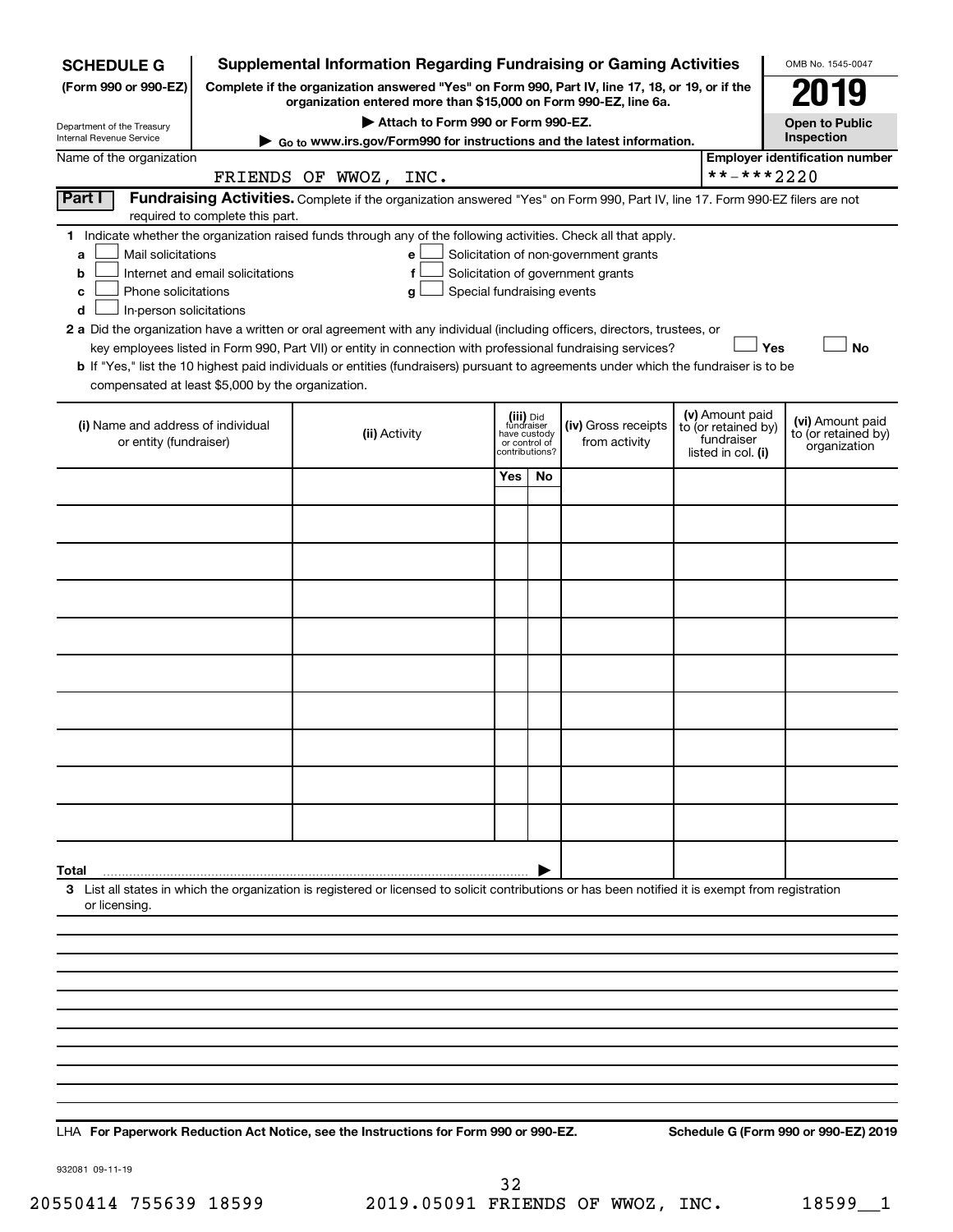Part II | Fundraising Events. Complete if the organization answered "Yes" on Form 990, Part IV, line 18, or reported more than \$15,000 of fundraising event contributions and gross income on Form 990-FZ. lines 1 and 6b. List events with gross receipts greater than \$5,000.

|                        |              | or fundraising event contributions and gross income on Form 990-EZ, lines T and 6D. List events with gross receipts greater than \$5,000.            |                |                                                  |                  |                                                     |
|------------------------|--------------|------------------------------------------------------------------------------------------------------------------------------------------------------|----------------|--------------------------------------------------|------------------|-----------------------------------------------------|
|                        |              |                                                                                                                                                      | (a) Event $#1$ | $(b)$ Event #2                                   | (c) Other events | (d) Total events                                    |
|                        |              |                                                                                                                                                      | FESTING IN     |                                                  | <b>NONE</b>      | (add col. (a) through                               |
|                        |              |                                                                                                                                                      | PLACE          | PIANO NIGHT                                      |                  | col. (c)                                            |
|                        |              |                                                                                                                                                      | (event type)   | (event type)                                     | (total number)   |                                                     |
| Revenue                | 1.           |                                                                                                                                                      | 70,365.        | 207,118.                                         |                  | 277,483.                                            |
|                        | 2            |                                                                                                                                                      |                | 35,280.                                          |                  | 35,280.                                             |
|                        | 3            | Gross income (line 1 minus line 2)                                                                                                                   | 70,365.        | 171,838.                                         |                  | 242,203.                                            |
|                        |              |                                                                                                                                                      |                |                                                  |                  |                                                     |
|                        | 5            |                                                                                                                                                      |                |                                                  |                  |                                                     |
|                        | 6            |                                                                                                                                                      |                |                                                  |                  |                                                     |
| Direct Expenses        | $\mathbf{7}$ |                                                                                                                                                      |                |                                                  |                  |                                                     |
|                        | 8            |                                                                                                                                                      |                |                                                  |                  |                                                     |
|                        | 9            |                                                                                                                                                      |                | 24,705.                                          |                  | 24,705.                                             |
|                        |              | 10 Direct expense summary. Add lines 4 through 9 in column (d)                                                                                       |                |                                                  |                  | 24,705.                                             |
|                        |              | 11 Net income summary. Subtract line 10 from line 3, column (d)                                                                                      |                |                                                  |                  | 217,498.                                            |
| Part III               |              | Gaming. Complete if the organization answered "Yes" on Form 990, Part IV, line 19, or reported more than                                             |                |                                                  |                  |                                                     |
|                        |              | \$15,000 on Form 990-EZ, line 6a.                                                                                                                    |                |                                                  |                  |                                                     |
| Revenue                |              |                                                                                                                                                      | (a) Bingo      | (b) Pull tabs/instant<br>bingo/progressive bingo | (c) Other gaming | (d) Total gaming (add<br>col. (a) through col. (c)) |
|                        |              |                                                                                                                                                      |                |                                                  |                  |                                                     |
|                        | 1.           |                                                                                                                                                      |                |                                                  |                  |                                                     |
|                        |              |                                                                                                                                                      |                |                                                  |                  |                                                     |
|                        |              |                                                                                                                                                      |                |                                                  |                  |                                                     |
| <b>Direct Expenses</b> | 3            |                                                                                                                                                      |                |                                                  |                  |                                                     |
|                        | 4            |                                                                                                                                                      |                |                                                  |                  |                                                     |
|                        |              |                                                                                                                                                      |                |                                                  |                  |                                                     |
|                        |              | 6 Volunteer labor                                                                                                                                    | Yes<br>%<br>No | %<br>Yes<br>No                                   | Yes<br>%<br>No   |                                                     |
|                        | 7            | Direct expense summary. Add lines 2 through 5 in column (d)                                                                                          |                |                                                  |                  |                                                     |
|                        | 8            |                                                                                                                                                      |                |                                                  |                  |                                                     |
|                        |              |                                                                                                                                                      |                |                                                  |                  |                                                     |
| 9                      |              | Enter the state(s) in which the organization conducts gaming activities:                                                                             |                |                                                  |                  |                                                     |
|                        |              |                                                                                                                                                      |                |                                                  |                  | Yes<br>No                                           |
|                        |              | <b>b</b> If "No," explain:                                                                                                                           |                |                                                  |                  |                                                     |
|                        |              |                                                                                                                                                      |                |                                                  |                  |                                                     |
|                        |              |                                                                                                                                                      |                |                                                  |                  |                                                     |
|                        |              | <b>b</b> If "Yes," explain:<br><u> 1989 - Johann Stein, september 1989 - Johann Stein, september 1989 - Johann Stein, september 1989 - Johann St</u> |                |                                                  |                  | Yes<br>No                                           |
|                        |              |                                                                                                                                                      |                |                                                  |                  |                                                     |
|                        |              |                                                                                                                                                      |                |                                                  |                  |                                                     |
|                        |              | 932082 09-11-19                                                                                                                                      |                |                                                  |                  | Schedule G (Form 990 or 990-EZ) 2019                |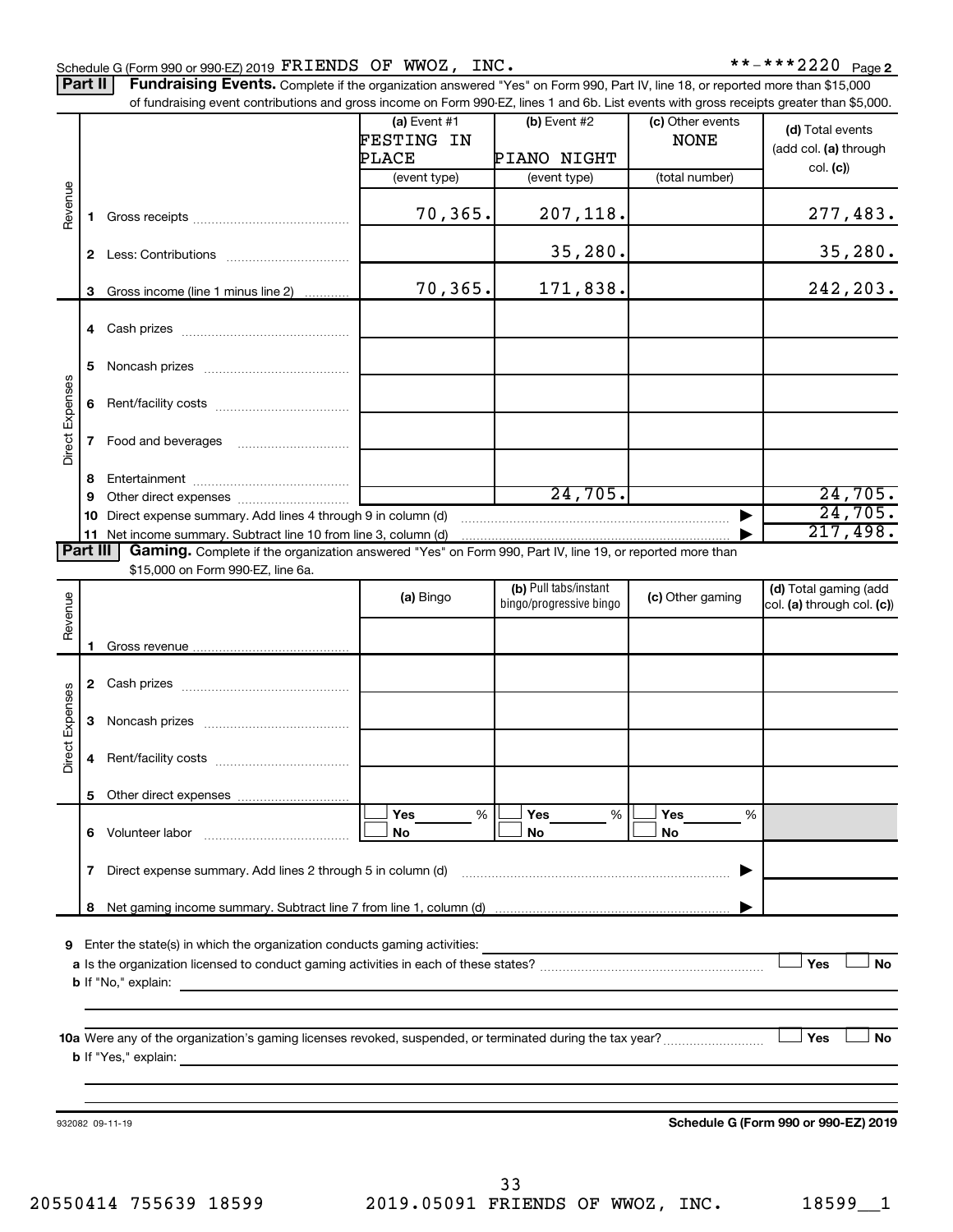| Yes<br>12 Is the organization a grantor, beneficiary or trustee of a trust, or a member of a partnership or other entity formed<br>Yes<br><b>13</b> Indicate the percentage of gaming activity conducted in:<br>1За<br>13 <sub>b</sub><br><b>b</b> An outside facility <i>www.communicality www.communicality.communicality www.communicality www.communicality.communicality www.communicality.com</i><br>Name $\blacktriangleright$<br><u> 1989 - Johann Barnett, fransk politik (d. 1989)</u><br>Yes<br>of gaming revenue retained by the third party $\triangleright$ \$<br>c If "Yes," enter name and address of the third party:<br><u>and the contract of the contract of the contract of the contract of the contract of the contract of the contract of</u><br>Name $\blacktriangleright$<br>Address $\blacktriangleright$<br><u>and the contract of the contract of the contract of the contract of the contract of the contract of the contract of</u><br>Gaming manager information:<br><u> 1989 - Johann Harry Harry Harry Harry Harry Harry Harry Harry Harry Harry Harry Harry Harry Harry Harry Harry</u><br>Name $\blacktriangleright$<br>Gaming manager compensation > \$<br>Director/officer<br>Employee<br>Independent contractor<br>a Is the organization required under state law to make charitable distributions from the gaming proceeds to<br>$\Box$ Yes $\Box$ No<br>retain the state gaming license?<br><b>b</b> Enter the amount of distributions required under state law to be distributed to other exempt organizations or spent in the<br>organization's own exempt activities during the tax year $\triangleright$ \$<br>Supplemental Information. Provide the explanations required by Part I, line 2b, columns (iii) and (v); and Part III, lines 9, 9b, 10b,<br>15b, 15c, 16, and 17b, as applicable. Also provide any additional information. See instructions.<br>Schedule G (Form 990 or 990-EZ) 2019 | Schedule G (Form 990 or 990-EZ) 2019 FRIENDS OF WWOZ, INC. | **-***2220 | Page 3    |
|-----------------------------------------------------------------------------------------------------------------------------------------------------------------------------------------------------------------------------------------------------------------------------------------------------------------------------------------------------------------------------------------------------------------------------------------------------------------------------------------------------------------------------------------------------------------------------------------------------------------------------------------------------------------------------------------------------------------------------------------------------------------------------------------------------------------------------------------------------------------------------------------------------------------------------------------------------------------------------------------------------------------------------------------------------------------------------------------------------------------------------------------------------------------------------------------------------------------------------------------------------------------------------------------------------------------------------------------------------------------------------------------------------------------------------------------------------------------------------------------------------------------------------------------------------------------------------------------------------------------------------------------------------------------------------------------------------------------------------------------------------------------------------------------------------------------------------------------------------------------------------------------------------------------------------------------------|------------------------------------------------------------|------------|-----------|
|                                                                                                                                                                                                                                                                                                                                                                                                                                                                                                                                                                                                                                                                                                                                                                                                                                                                                                                                                                                                                                                                                                                                                                                                                                                                                                                                                                                                                                                                                                                                                                                                                                                                                                                                                                                                                                                                                                                                               |                                                            |            | <b>No</b> |
|                                                                                                                                                                                                                                                                                                                                                                                                                                                                                                                                                                                                                                                                                                                                                                                                                                                                                                                                                                                                                                                                                                                                                                                                                                                                                                                                                                                                                                                                                                                                                                                                                                                                                                                                                                                                                                                                                                                                               |                                                            |            |           |
|                                                                                                                                                                                                                                                                                                                                                                                                                                                                                                                                                                                                                                                                                                                                                                                                                                                                                                                                                                                                                                                                                                                                                                                                                                                                                                                                                                                                                                                                                                                                                                                                                                                                                                                                                                                                                                                                                                                                               |                                                            |            | <b>No</b> |
|                                                                                                                                                                                                                                                                                                                                                                                                                                                                                                                                                                                                                                                                                                                                                                                                                                                                                                                                                                                                                                                                                                                                                                                                                                                                                                                                                                                                                                                                                                                                                                                                                                                                                                                                                                                                                                                                                                                                               |                                                            |            |           |
|                                                                                                                                                                                                                                                                                                                                                                                                                                                                                                                                                                                                                                                                                                                                                                                                                                                                                                                                                                                                                                                                                                                                                                                                                                                                                                                                                                                                                                                                                                                                                                                                                                                                                                                                                                                                                                                                                                                                               |                                                            |            |           |
| 14 Enter the name and address of the person who prepares the organization's gaming/special events books and records:                                                                                                                                                                                                                                                                                                                                                                                                                                                                                                                                                                                                                                                                                                                                                                                                                                                                                                                                                                                                                                                                                                                                                                                                                                                                                                                                                                                                                                                                                                                                                                                                                                                                                                                                                                                                                          |                                                            |            | %         |
|                                                                                                                                                                                                                                                                                                                                                                                                                                                                                                                                                                                                                                                                                                                                                                                                                                                                                                                                                                                                                                                                                                                                                                                                                                                                                                                                                                                                                                                                                                                                                                                                                                                                                                                                                                                                                                                                                                                                               |                                                            |            | %         |
|                                                                                                                                                                                                                                                                                                                                                                                                                                                                                                                                                                                                                                                                                                                                                                                                                                                                                                                                                                                                                                                                                                                                                                                                                                                                                                                                                                                                                                                                                                                                                                                                                                                                                                                                                                                                                                                                                                                                               |                                                            |            |           |
| 16<br><b>17</b> Mandatory distributions:                                                                                                                                                                                                                                                                                                                                                                                                                                                                                                                                                                                                                                                                                                                                                                                                                                                                                                                                                                                                                                                                                                                                                                                                                                                                                                                                                                                                                                                                                                                                                                                                                                                                                                                                                                                                                                                                                                      |                                                            |            |           |
| <b>Part IV</b>                                                                                                                                                                                                                                                                                                                                                                                                                                                                                                                                                                                                                                                                                                                                                                                                                                                                                                                                                                                                                                                                                                                                                                                                                                                                                                                                                                                                                                                                                                                                                                                                                                                                                                                                                                                                                                                                                                                                |                                                            |            |           |
|                                                                                                                                                                                                                                                                                                                                                                                                                                                                                                                                                                                                                                                                                                                                                                                                                                                                                                                                                                                                                                                                                                                                                                                                                                                                                                                                                                                                                                                                                                                                                                                                                                                                                                                                                                                                                                                                                                                                               |                                                            |            |           |
|                                                                                                                                                                                                                                                                                                                                                                                                                                                                                                                                                                                                                                                                                                                                                                                                                                                                                                                                                                                                                                                                                                                                                                                                                                                                                                                                                                                                                                                                                                                                                                                                                                                                                                                                                                                                                                                                                                                                               |                                                            |            |           |
|                                                                                                                                                                                                                                                                                                                                                                                                                                                                                                                                                                                                                                                                                                                                                                                                                                                                                                                                                                                                                                                                                                                                                                                                                                                                                                                                                                                                                                                                                                                                                                                                                                                                                                                                                                                                                                                                                                                                               |                                                            |            |           |
|                                                                                                                                                                                                                                                                                                                                                                                                                                                                                                                                                                                                                                                                                                                                                                                                                                                                                                                                                                                                                                                                                                                                                                                                                                                                                                                                                                                                                                                                                                                                                                                                                                                                                                                                                                                                                                                                                                                                               |                                                            |            | No        |
|                                                                                                                                                                                                                                                                                                                                                                                                                                                                                                                                                                                                                                                                                                                                                                                                                                                                                                                                                                                                                                                                                                                                                                                                                                                                                                                                                                                                                                                                                                                                                                                                                                                                                                                                                                                                                                                                                                                                               |                                                            |            |           |
|                                                                                                                                                                                                                                                                                                                                                                                                                                                                                                                                                                                                                                                                                                                                                                                                                                                                                                                                                                                                                                                                                                                                                                                                                                                                                                                                                                                                                                                                                                                                                                                                                                                                                                                                                                                                                                                                                                                                               |                                                            |            |           |
|                                                                                                                                                                                                                                                                                                                                                                                                                                                                                                                                                                                                                                                                                                                                                                                                                                                                                                                                                                                                                                                                                                                                                                                                                                                                                                                                                                                                                                                                                                                                                                                                                                                                                                                                                                                                                                                                                                                                               |                                                            |            |           |
|                                                                                                                                                                                                                                                                                                                                                                                                                                                                                                                                                                                                                                                                                                                                                                                                                                                                                                                                                                                                                                                                                                                                                                                                                                                                                                                                                                                                                                                                                                                                                                                                                                                                                                                                                                                                                                                                                                                                               |                                                            |            |           |
|                                                                                                                                                                                                                                                                                                                                                                                                                                                                                                                                                                                                                                                                                                                                                                                                                                                                                                                                                                                                                                                                                                                                                                                                                                                                                                                                                                                                                                                                                                                                                                                                                                                                                                                                                                                                                                                                                                                                               |                                                            |            |           |
|                                                                                                                                                                                                                                                                                                                                                                                                                                                                                                                                                                                                                                                                                                                                                                                                                                                                                                                                                                                                                                                                                                                                                                                                                                                                                                                                                                                                                                                                                                                                                                                                                                                                                                                                                                                                                                                                                                                                               |                                                            |            |           |
|                                                                                                                                                                                                                                                                                                                                                                                                                                                                                                                                                                                                                                                                                                                                                                                                                                                                                                                                                                                                                                                                                                                                                                                                                                                                                                                                                                                                                                                                                                                                                                                                                                                                                                                                                                                                                                                                                                                                               |                                                            |            |           |
|                                                                                                                                                                                                                                                                                                                                                                                                                                                                                                                                                                                                                                                                                                                                                                                                                                                                                                                                                                                                                                                                                                                                                                                                                                                                                                                                                                                                                                                                                                                                                                                                                                                                                                                                                                                                                                                                                                                                               |                                                            |            |           |
|                                                                                                                                                                                                                                                                                                                                                                                                                                                                                                                                                                                                                                                                                                                                                                                                                                                                                                                                                                                                                                                                                                                                                                                                                                                                                                                                                                                                                                                                                                                                                                                                                                                                                                                                                                                                                                                                                                                                               |                                                            |            |           |
|                                                                                                                                                                                                                                                                                                                                                                                                                                                                                                                                                                                                                                                                                                                                                                                                                                                                                                                                                                                                                                                                                                                                                                                                                                                                                                                                                                                                                                                                                                                                                                                                                                                                                                                                                                                                                                                                                                                                               |                                                            |            |           |
|                                                                                                                                                                                                                                                                                                                                                                                                                                                                                                                                                                                                                                                                                                                                                                                                                                                                                                                                                                                                                                                                                                                                                                                                                                                                                                                                                                                                                                                                                                                                                                                                                                                                                                                                                                                                                                                                                                                                               |                                                            |            |           |
|                                                                                                                                                                                                                                                                                                                                                                                                                                                                                                                                                                                                                                                                                                                                                                                                                                                                                                                                                                                                                                                                                                                                                                                                                                                                                                                                                                                                                                                                                                                                                                                                                                                                                                                                                                                                                                                                                                                                               |                                                            |            |           |
|                                                                                                                                                                                                                                                                                                                                                                                                                                                                                                                                                                                                                                                                                                                                                                                                                                                                                                                                                                                                                                                                                                                                                                                                                                                                                                                                                                                                                                                                                                                                                                                                                                                                                                                                                                                                                                                                                                                                               |                                                            |            |           |
|                                                                                                                                                                                                                                                                                                                                                                                                                                                                                                                                                                                                                                                                                                                                                                                                                                                                                                                                                                                                                                                                                                                                                                                                                                                                                                                                                                                                                                                                                                                                                                                                                                                                                                                                                                                                                                                                                                                                               |                                                            |            |           |
|                                                                                                                                                                                                                                                                                                                                                                                                                                                                                                                                                                                                                                                                                                                                                                                                                                                                                                                                                                                                                                                                                                                                                                                                                                                                                                                                                                                                                                                                                                                                                                                                                                                                                                                                                                                                                                                                                                                                               |                                                            |            |           |
|                                                                                                                                                                                                                                                                                                                                                                                                                                                                                                                                                                                                                                                                                                                                                                                                                                                                                                                                                                                                                                                                                                                                                                                                                                                                                                                                                                                                                                                                                                                                                                                                                                                                                                                                                                                                                                                                                                                                               |                                                            |            |           |
|                                                                                                                                                                                                                                                                                                                                                                                                                                                                                                                                                                                                                                                                                                                                                                                                                                                                                                                                                                                                                                                                                                                                                                                                                                                                                                                                                                                                                                                                                                                                                                                                                                                                                                                                                                                                                                                                                                                                               |                                                            |            |           |
|                                                                                                                                                                                                                                                                                                                                                                                                                                                                                                                                                                                                                                                                                                                                                                                                                                                                                                                                                                                                                                                                                                                                                                                                                                                                                                                                                                                                                                                                                                                                                                                                                                                                                                                                                                                                                                                                                                                                               |                                                            |            |           |
|                                                                                                                                                                                                                                                                                                                                                                                                                                                                                                                                                                                                                                                                                                                                                                                                                                                                                                                                                                                                                                                                                                                                                                                                                                                                                                                                                                                                                                                                                                                                                                                                                                                                                                                                                                                                                                                                                                                                               |                                                            |            |           |
|                                                                                                                                                                                                                                                                                                                                                                                                                                                                                                                                                                                                                                                                                                                                                                                                                                                                                                                                                                                                                                                                                                                                                                                                                                                                                                                                                                                                                                                                                                                                                                                                                                                                                                                                                                                                                                                                                                                                               |                                                            |            |           |
|                                                                                                                                                                                                                                                                                                                                                                                                                                                                                                                                                                                                                                                                                                                                                                                                                                                                                                                                                                                                                                                                                                                                                                                                                                                                                                                                                                                                                                                                                                                                                                                                                                                                                                                                                                                                                                                                                                                                               |                                                            |            |           |
|                                                                                                                                                                                                                                                                                                                                                                                                                                                                                                                                                                                                                                                                                                                                                                                                                                                                                                                                                                                                                                                                                                                                                                                                                                                                                                                                                                                                                                                                                                                                                                                                                                                                                                                                                                                                                                                                                                                                               |                                                            |            |           |
|                                                                                                                                                                                                                                                                                                                                                                                                                                                                                                                                                                                                                                                                                                                                                                                                                                                                                                                                                                                                                                                                                                                                                                                                                                                                                                                                                                                                                                                                                                                                                                                                                                                                                                                                                                                                                                                                                                                                               |                                                            |            |           |
|                                                                                                                                                                                                                                                                                                                                                                                                                                                                                                                                                                                                                                                                                                                                                                                                                                                                                                                                                                                                                                                                                                                                                                                                                                                                                                                                                                                                                                                                                                                                                                                                                                                                                                                                                                                                                                                                                                                                               |                                                            |            |           |
|                                                                                                                                                                                                                                                                                                                                                                                                                                                                                                                                                                                                                                                                                                                                                                                                                                                                                                                                                                                                                                                                                                                                                                                                                                                                                                                                                                                                                                                                                                                                                                                                                                                                                                                                                                                                                                                                                                                                               |                                                            |            |           |
|                                                                                                                                                                                                                                                                                                                                                                                                                                                                                                                                                                                                                                                                                                                                                                                                                                                                                                                                                                                                                                                                                                                                                                                                                                                                                                                                                                                                                                                                                                                                                                                                                                                                                                                                                                                                                                                                                                                                               |                                                            |            |           |
|                                                                                                                                                                                                                                                                                                                                                                                                                                                                                                                                                                                                                                                                                                                                                                                                                                                                                                                                                                                                                                                                                                                                                                                                                                                                                                                                                                                                                                                                                                                                                                                                                                                                                                                                                                                                                                                                                                                                               |                                                            |            |           |
|                                                                                                                                                                                                                                                                                                                                                                                                                                                                                                                                                                                                                                                                                                                                                                                                                                                                                                                                                                                                                                                                                                                                                                                                                                                                                                                                                                                                                                                                                                                                                                                                                                                                                                                                                                                                                                                                                                                                               |                                                            |            |           |
|                                                                                                                                                                                                                                                                                                                                                                                                                                                                                                                                                                                                                                                                                                                                                                                                                                                                                                                                                                                                                                                                                                                                                                                                                                                                                                                                                                                                                                                                                                                                                                                                                                                                                                                                                                                                                                                                                                                                               |                                                            |            |           |
|                                                                                                                                                                                                                                                                                                                                                                                                                                                                                                                                                                                                                                                                                                                                                                                                                                                                                                                                                                                                                                                                                                                                                                                                                                                                                                                                                                                                                                                                                                                                                                                                                                                                                                                                                                                                                                                                                                                                               |                                                            |            |           |
|                                                                                                                                                                                                                                                                                                                                                                                                                                                                                                                                                                                                                                                                                                                                                                                                                                                                                                                                                                                                                                                                                                                                                                                                                                                                                                                                                                                                                                                                                                                                                                                                                                                                                                                                                                                                                                                                                                                                               |                                                            |            |           |
|                                                                                                                                                                                                                                                                                                                                                                                                                                                                                                                                                                                                                                                                                                                                                                                                                                                                                                                                                                                                                                                                                                                                                                                                                                                                                                                                                                                                                                                                                                                                                                                                                                                                                                                                                                                                                                                                                                                                               |                                                            |            |           |
|                                                                                                                                                                                                                                                                                                                                                                                                                                                                                                                                                                                                                                                                                                                                                                                                                                                                                                                                                                                                                                                                                                                                                                                                                                                                                                                                                                                                                                                                                                                                                                                                                                                                                                                                                                                                                                                                                                                                               |                                                            |            |           |
|                                                                                                                                                                                                                                                                                                                                                                                                                                                                                                                                                                                                                                                                                                                                                                                                                                                                                                                                                                                                                                                                                                                                                                                                                                                                                                                                                                                                                                                                                                                                                                                                                                                                                                                                                                                                                                                                                                                                               |                                                            |            |           |
|                                                                                                                                                                                                                                                                                                                                                                                                                                                                                                                                                                                                                                                                                                                                                                                                                                                                                                                                                                                                                                                                                                                                                                                                                                                                                                                                                                                                                                                                                                                                                                                                                                                                                                                                                                                                                                                                                                                                               |                                                            |            |           |
|                                                                                                                                                                                                                                                                                                                                                                                                                                                                                                                                                                                                                                                                                                                                                                                                                                                                                                                                                                                                                                                                                                                                                                                                                                                                                                                                                                                                                                                                                                                                                                                                                                                                                                                                                                                                                                                                                                                                               |                                                            |            |           |
|                                                                                                                                                                                                                                                                                                                                                                                                                                                                                                                                                                                                                                                                                                                                                                                                                                                                                                                                                                                                                                                                                                                                                                                                                                                                                                                                                                                                                                                                                                                                                                                                                                                                                                                                                                                                                                                                                                                                               |                                                            |            |           |
|                                                                                                                                                                                                                                                                                                                                                                                                                                                                                                                                                                                                                                                                                                                                                                                                                                                                                                                                                                                                                                                                                                                                                                                                                                                                                                                                                                                                                                                                                                                                                                                                                                                                                                                                                                                                                                                                                                                                               |                                                            |            |           |
|                                                                                                                                                                                                                                                                                                                                                                                                                                                                                                                                                                                                                                                                                                                                                                                                                                                                                                                                                                                                                                                                                                                                                                                                                                                                                                                                                                                                                                                                                                                                                                                                                                                                                                                                                                                                                                                                                                                                               |                                                            |            |           |
|                                                                                                                                                                                                                                                                                                                                                                                                                                                                                                                                                                                                                                                                                                                                                                                                                                                                                                                                                                                                                                                                                                                                                                                                                                                                                                                                                                                                                                                                                                                                                                                                                                                                                                                                                                                                                                                                                                                                               |                                                            |            |           |
|                                                                                                                                                                                                                                                                                                                                                                                                                                                                                                                                                                                                                                                                                                                                                                                                                                                                                                                                                                                                                                                                                                                                                                                                                                                                                                                                                                                                                                                                                                                                                                                                                                                                                                                                                                                                                                                                                                                                               |                                                            |            |           |
|                                                                                                                                                                                                                                                                                                                                                                                                                                                                                                                                                                                                                                                                                                                                                                                                                                                                                                                                                                                                                                                                                                                                                                                                                                                                                                                                                                                                                                                                                                                                                                                                                                                                                                                                                                                                                                                                                                                                               |                                                            |            |           |
|                                                                                                                                                                                                                                                                                                                                                                                                                                                                                                                                                                                                                                                                                                                                                                                                                                                                                                                                                                                                                                                                                                                                                                                                                                                                                                                                                                                                                                                                                                                                                                                                                                                                                                                                                                                                                                                                                                                                               |                                                            |            |           |
|                                                                                                                                                                                                                                                                                                                                                                                                                                                                                                                                                                                                                                                                                                                                                                                                                                                                                                                                                                                                                                                                                                                                                                                                                                                                                                                                                                                                                                                                                                                                                                                                                                                                                                                                                                                                                                                                                                                                               |                                                            |            |           |
|                                                                                                                                                                                                                                                                                                                                                                                                                                                                                                                                                                                                                                                                                                                                                                                                                                                                                                                                                                                                                                                                                                                                                                                                                                                                                                                                                                                                                                                                                                                                                                                                                                                                                                                                                                                                                                                                                                                                               |                                                            |            |           |
|                                                                                                                                                                                                                                                                                                                                                                                                                                                                                                                                                                                                                                                                                                                                                                                                                                                                                                                                                                                                                                                                                                                                                                                                                                                                                                                                                                                                                                                                                                                                                                                                                                                                                                                                                                                                                                                                                                                                               |                                                            |            |           |
|                                                                                                                                                                                                                                                                                                                                                                                                                                                                                                                                                                                                                                                                                                                                                                                                                                                                                                                                                                                                                                                                                                                                                                                                                                                                                                                                                                                                                                                                                                                                                                                                                                                                                                                                                                                                                                                                                                                                               |                                                            |            |           |
|                                                                                                                                                                                                                                                                                                                                                                                                                                                                                                                                                                                                                                                                                                                                                                                                                                                                                                                                                                                                                                                                                                                                                                                                                                                                                                                                                                                                                                                                                                                                                                                                                                                                                                                                                                                                                                                                                                                                               |                                                            |            |           |
|                                                                                                                                                                                                                                                                                                                                                                                                                                                                                                                                                                                                                                                                                                                                                                                                                                                                                                                                                                                                                                                                                                                                                                                                                                                                                                                                                                                                                                                                                                                                                                                                                                                                                                                                                                                                                                                                                                                                               |                                                            |            |           |
|                                                                                                                                                                                                                                                                                                                                                                                                                                                                                                                                                                                                                                                                                                                                                                                                                                                                                                                                                                                                                                                                                                                                                                                                                                                                                                                                                                                                                                                                                                                                                                                                                                                                                                                                                                                                                                                                                                                                               |                                                            |            |           |
| 34                                                                                                                                                                                                                                                                                                                                                                                                                                                                                                                                                                                                                                                                                                                                                                                                                                                                                                                                                                                                                                                                                                                                                                                                                                                                                                                                                                                                                                                                                                                                                                                                                                                                                                                                                                                                                                                                                                                                            | 932083 09-11-19                                            |            |           |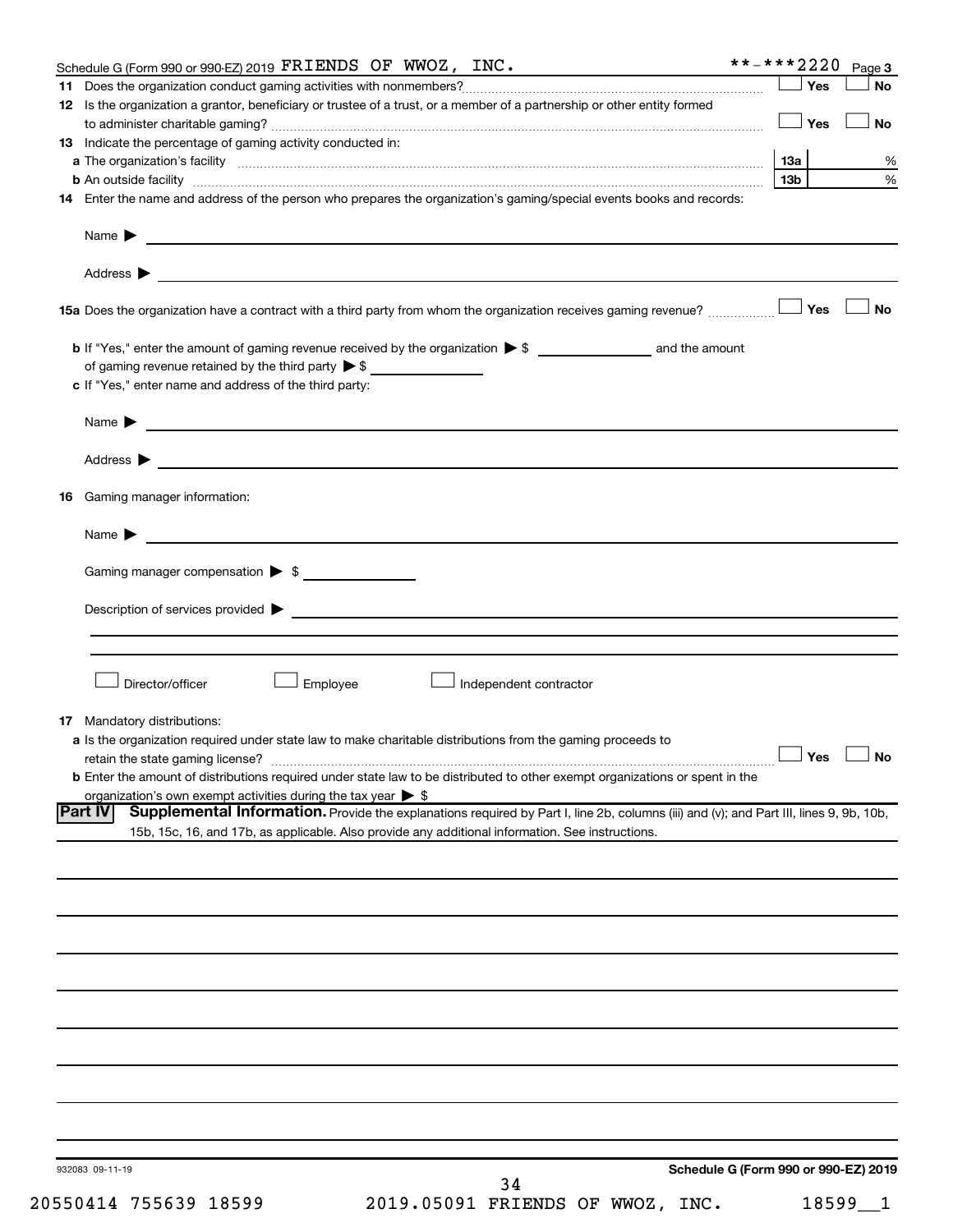|                 |                   | Schedule G (Form 990 or 990-EZ) |
|-----------------|-------------------|---------------------------------|
| 932084 04-01-19 | $\Omega$ $\Gamma$ |                                 |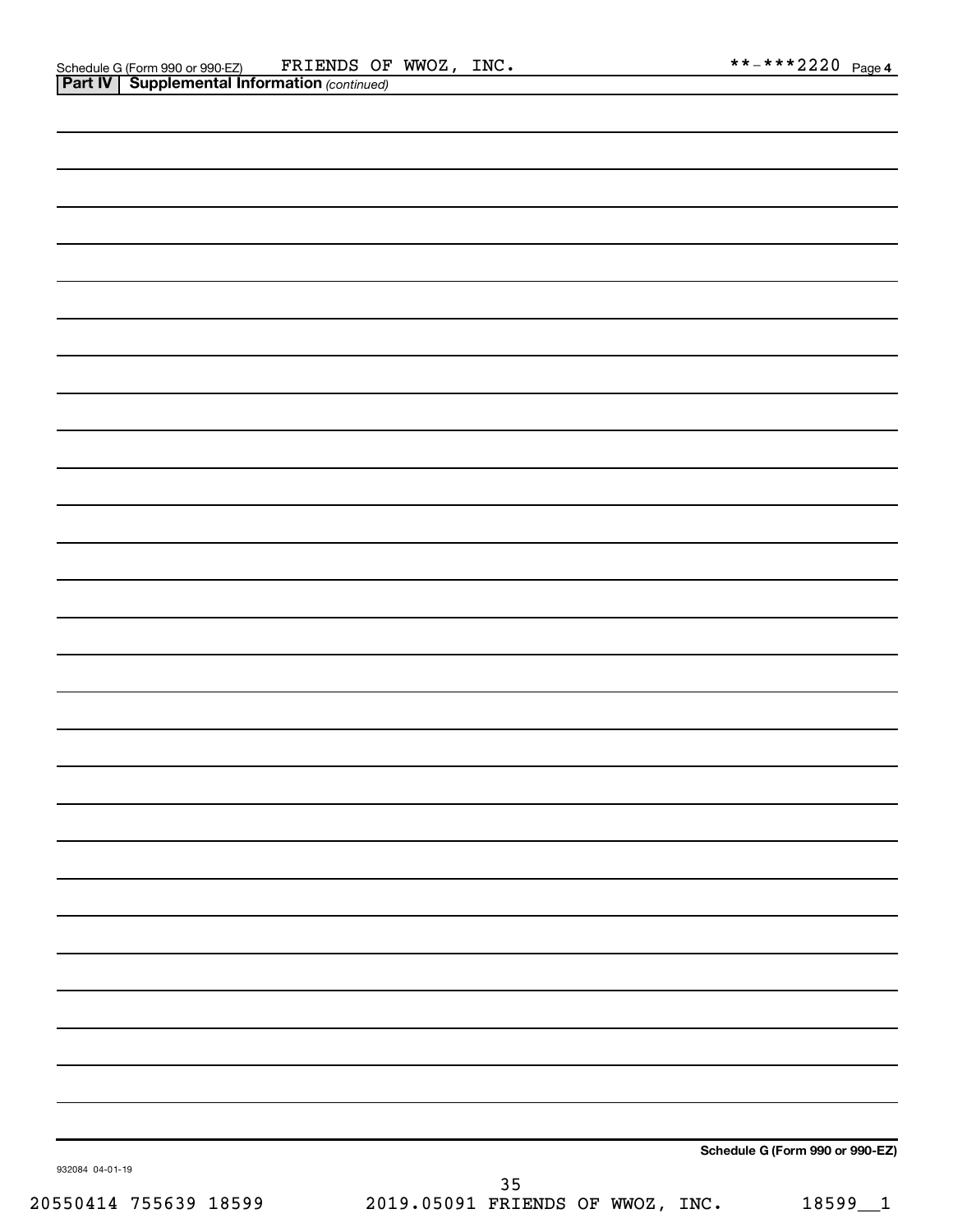**(Form 990 or 990-EZ)**

Department of the Treasury Internal Revenue Service

Name of the organization

**Complete to provide information for responses to specific questions on Form 990 or 990-EZ or to provide any additional information. | Attach to Form 990 or 990-EZ. | Go to www.irs.gov/Form990 for the latest information. SCHEDULE O Supplemental Information to Form 990 or 990-EZ 2019** 



FRIENDS OF WWOZ, INC.

FORM 990, PART I, LINE 1, DESCRIPTION OF ORGANIZATION MISSION:

LICENSED TO OPERATE BY THE FEDERAL COMMMUNICATIONS COMMISSION ON

OCTOBER 29, 1981. THE STATION'S CALL LETTERS ARE WWOZ-FM THE MISSION

OF THE STATION IS TO CELEBRATE THE CULTURAL DIVERSITY OF NEW ORLEANS

AND ITS SURROUNDING REGIONS THROUGH MUSIC AND INFORMATION. THE STATION

IS FUNDED MAINLY BY FEDERAL AND STATE GRANTS, SUPPORT FROM THE NEW

ORLEANS JAZZ AND HERITAGE FOUNDATION, COMMUNITY FUNDRAISING AND

UNDERWRITING CONTRIBUTIONS. THE BROADCAST HOURS OF THE RADIO STATION

WERE 8,784 FOR 2020.

FORM 990, PART III, LINE 1, DESCRIPTION OF ORGANIZATION MISSION:

THE CULTURAL DIVERSITY OF NEW ORLEANS AND ITS SURROUNDING REGIONS

THROUGH MUSIC AND INFORMATION. THE STATION IS FUNDED MAINLY BY FEDERAL

AND STATE GRANTS, SUPPORT FROM THE NEW ORLEANS JAZZ AND HERITAGE

FOUNDATION, COMMUNITY FUNDRAISING AND UNDERWRITING CONTRIBUTIONS. THE

BROADCAST HOURS OF THE RADIO STATION WERE 8,784 FOR 2020.

FORM 990, PART VI, SECTION A, LINE 6:

THE ORGANIZATION HAS ONE MEMBER, THE NEW ORLEANS JAZZ AND HERITAGE

FOUNDATION.

FORM 990, PART VI, SECTION A, LINE 7A:

THE NEW ORLEANS JAZZ AND HERITAGE FOUNDATION SHALL APPOINT ALL REGULAR

MEMBERS OF THE BOARD OF DIRECTORS WHENEVER A VACANCY OR NEWLY CREATED

DIRECTORSHIP OCCURS.

932211 09-06-19 LHA For Paperwork Reduction Act Notice, see the Instructions for Form 990 or 990-EZ. Schedule O (Form 990 or 990-EZ) (2019)

20550414 755639 18599 2019.05091 FRIENDS OF WWOZ, INC. 18599\_\_1 36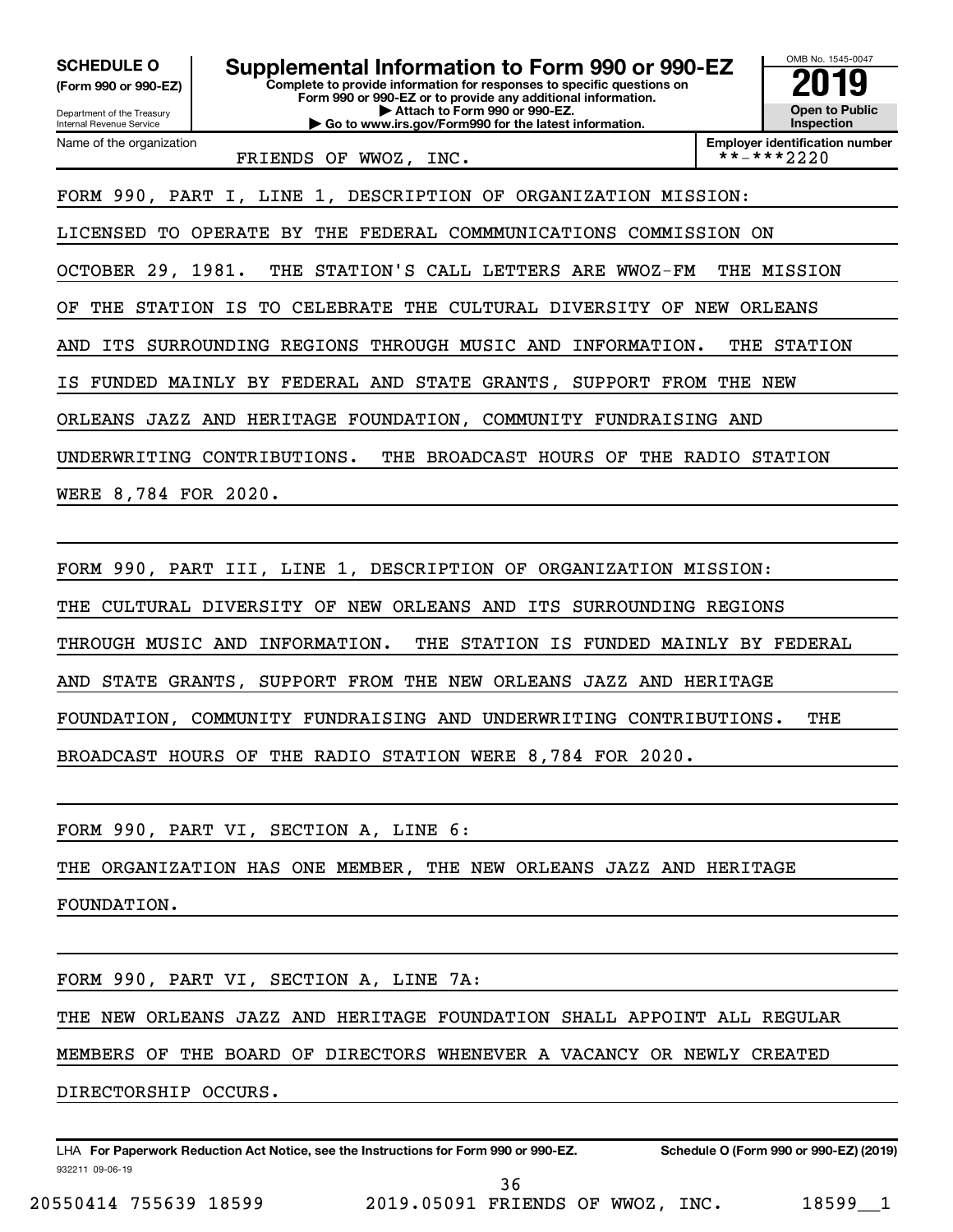FRIENDS OF WWOZ, INC. \*\*-\*\*\*2220

FORM 990, PART VI, SECTION A, LINE 7B:

THE NEW ORLEANS JAZZ AND HERTIAGE FOUNDATION HAS THE RIGHT TO APPROVE OR

RATIFY DECISIONS OF THE ORGANIZATION'S GOVERNING BODY.

FORM 990, PART VI, SECTION B, LINE 11B:

THE FORM 990 WILL BE REVIEWED BY THE FINANCE COMMITTEE AND THEN THE

PRESIDENT OF THE BOARD. THE ENTIRE BOARD IS GIVEN THE OPPORTUNITY TO

REVIEW THE FORM 990. UPON APPROVAL BY THE BOARD, IT WILL BE RELEASED FOR

SUBMISSION TO THE INTERNAL REVENUE SERVICE.

FORM 990, PART VI, SECTION B, LINE 12C:

THE CEO, CFO, AND THE BOARD REVIEWS THE CONFLICT OF INTEREST POLICY ANNUALLY.

FORM 990, PART VI, SECTION B, LINE 15:

THE PROCESS FOR DETERMINING COMPENSATION IS AS FOLLOWS: THE COMPENSATION IS REVIEWED AND APPROVED BY THE BOARD OF DIRECTORS OF THE ORGANIZATION. THE COMPENSATION IS REVIEWED AND APPROVED USING DATA AS TO COMPARABLE COMPENSATION FOR SIMILAR QUALIFIED PERSONS IN SIMILAR SITUATED ORGANIZATIONS. ALL DELIBERATION AND DECISIONS REGARDING THE DETERMINATION OF COMPENSATION ARE DOCUMENTED IN THE MINUTES.

FORM 990, PART VI, SECTION C, LINE 19:

THE ORGANIZATION'S GOVERNING DOCUMENTS, CONFLICT OF INTEREST POLICY, AND

FINANCIAL STATEMENTS ARE AVAILABLE UPON REQUEST.

FORM 990, PART XI, LINE 2C

932212 09-06-19 **Schedule O (Form 990 or 990-EZ) (2019)** THE FINANCE COMMITTEE AND BOARD MEMBERS ARE RESPONSIBLE FOR OVERSIGHT 20550414 755639 18599 2019.05091 FRIENDS OF WWOZ, INC. 18599\_\_1 37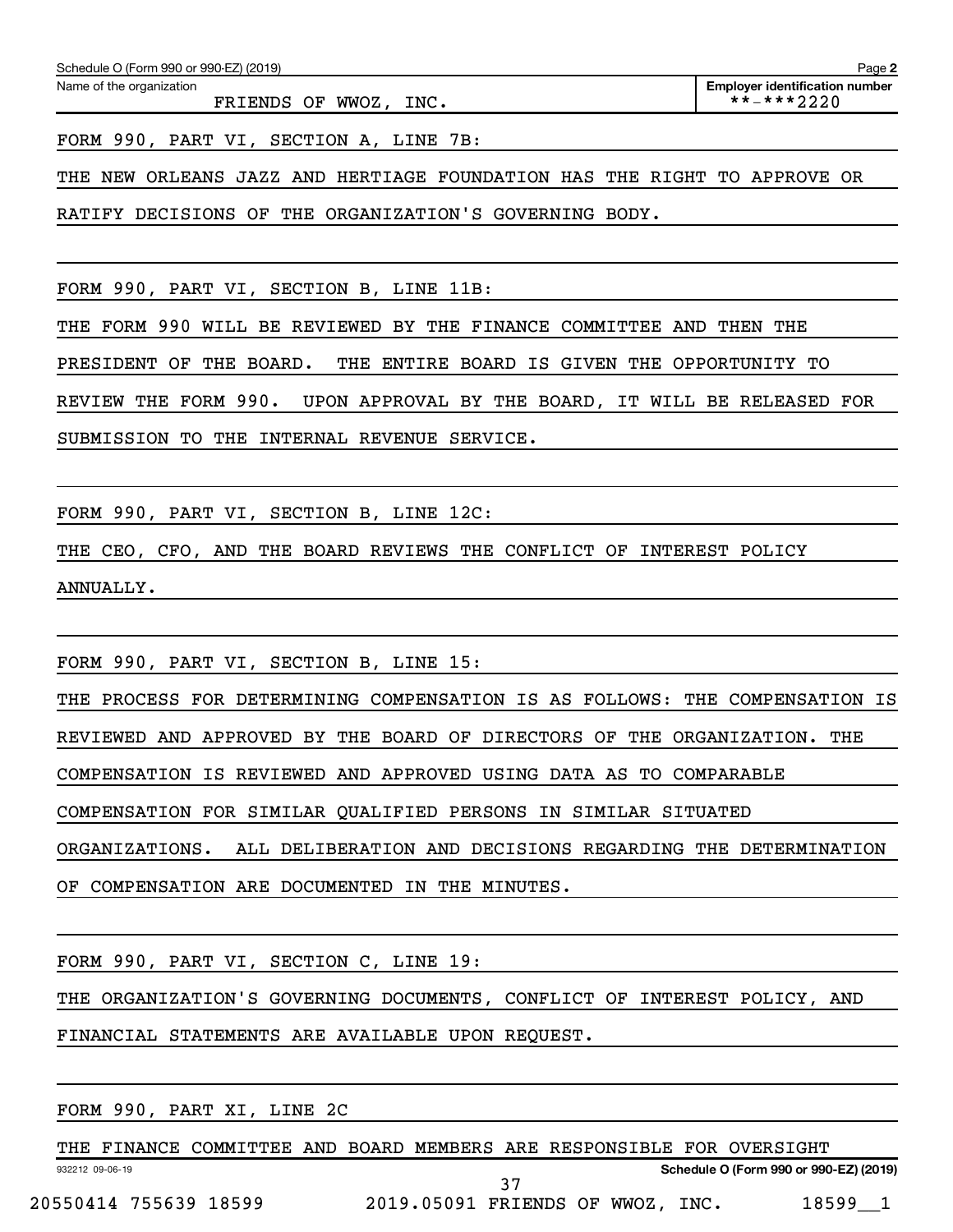| Name of the organization | FRIENDS OF WWOZ, INC.                     | Employer identification number<br>$\star\star$ - $\star\star\star$ 2220 |
|--------------------------|-------------------------------------------|-------------------------------------------------------------------------|
| THE AUDIT.<br>OF         | THIS HAS NOT CHANGED FROM THE PRIOR YEAR. |                                                                         |
|                          |                                           |                                                                         |
|                          |                                           |                                                                         |
|                          |                                           |                                                                         |
|                          |                                           |                                                                         |
|                          |                                           |                                                                         |
|                          |                                           |                                                                         |
|                          |                                           |                                                                         |
|                          |                                           |                                                                         |
|                          |                                           |                                                                         |
|                          |                                           |                                                                         |
|                          |                                           |                                                                         |
|                          |                                           |                                                                         |
|                          |                                           |                                                                         |
|                          |                                           |                                                                         |
|                          |                                           |                                                                         |
|                          |                                           |                                                                         |
|                          |                                           |                                                                         |
|                          |                                           |                                                                         |
|                          |                                           |                                                                         |
|                          |                                           |                                                                         |
|                          |                                           |                                                                         |
|                          |                                           |                                                                         |
|                          |                                           |                                                                         |
|                          |                                           |                                                                         |
|                          |                                           |                                                                         |
|                          |                                           |                                                                         |
|                          |                                           |                                                                         |
|                          |                                           |                                                                         |
|                          |                                           |                                                                         |
|                          |                                           |                                                                         |
|                          |                                           |                                                                         |
|                          |                                           |                                                                         |
|                          |                                           |                                                                         |
|                          |                                           |                                                                         |
|                          |                                           |                                                                         |
| 932212 09-06-19          |                                           | Schedule O (Form 990 or 990-EZ) (2019)                                  |
| 20550414 755639 18599    | $38$<br>2019.05091 FRIENDS OF WWOZ, INC.  | 18599_1                                                                 |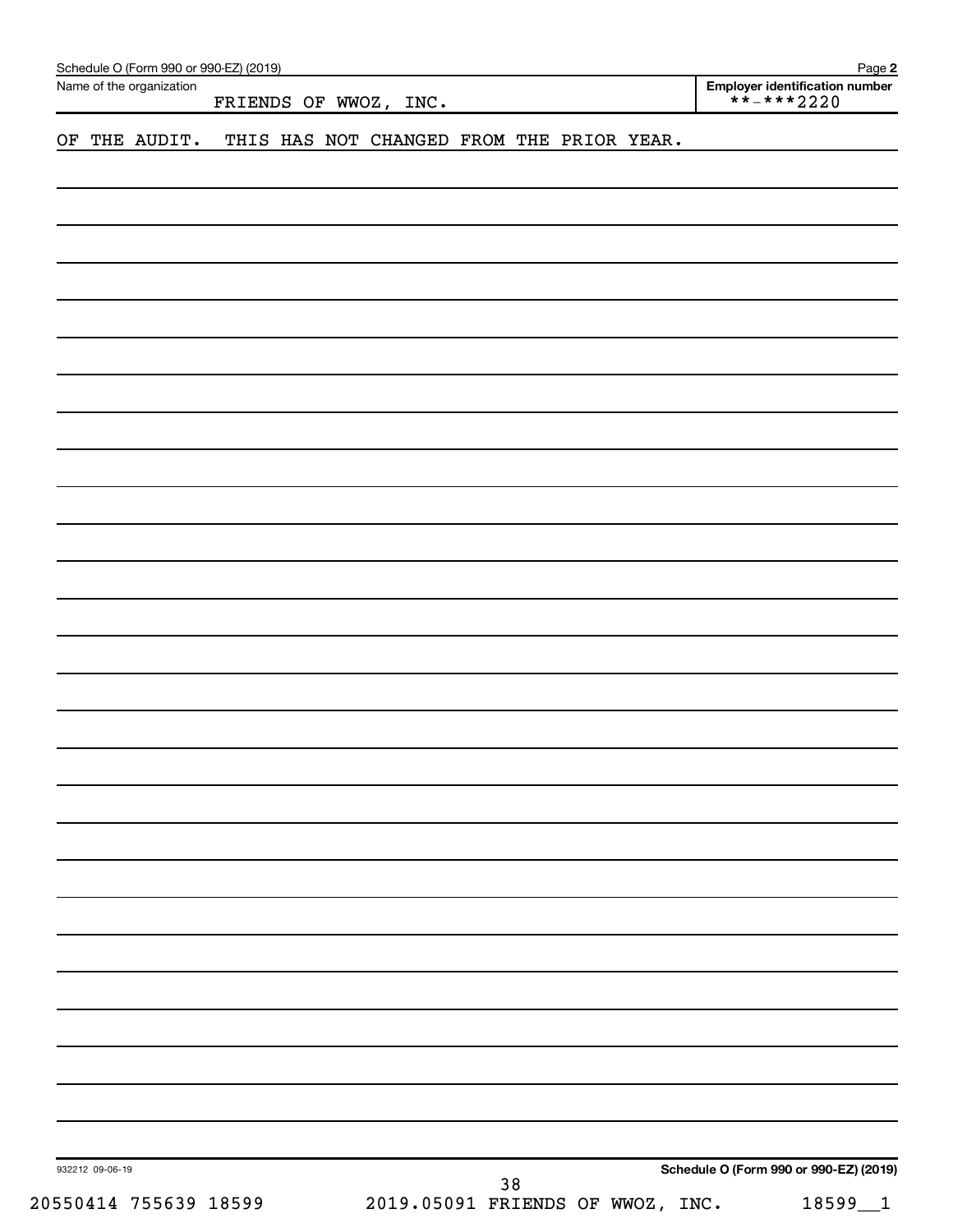| <b>SCHEDULE R</b><br>(Form 990)<br>Department of the Treasury<br>Internal Revenue Service                 |                                                                                                                                                                                                                    | OMB No. 1545-0047<br>2019<br><b>Open to Public</b><br>Inspection               |                                                     |                                      |                                                          |                                                     |     |                                                            |  |
|-----------------------------------------------------------------------------------------------------------|--------------------------------------------------------------------------------------------------------------------------------------------------------------------------------------------------------------------|--------------------------------------------------------------------------------|-----------------------------------------------------|--------------------------------------|----------------------------------------------------------|-----------------------------------------------------|-----|------------------------------------------------------------|--|
| Name of the organization                                                                                  | FRIENDS OF WWOZ, INC.                                                                                                                                                                                              | Go to www.irs.gov/Form990 for instructions and the latest information.         |                                                     |                                      |                                                          | <b>Employer identification number</b><br>**-***2220 |     |                                                            |  |
| Part I                                                                                                    | Identification of Disregarded Entities. Complete if the organization answered "Yes" on Form 990, Part IV, line 33.                                                                                                 |                                                                                |                                                     |                                      |                                                          |                                                     |     |                                                            |  |
| (a)<br>Name, address, and EIN (if applicable)<br>of disregarded entity                                    |                                                                                                                                                                                                                    | (b)<br>(c)<br>Primary activity<br>Legal domicile (state or<br>foreign country) |                                                     | (d)<br>Total income                  | (e)<br>End-of-year assets                                | Direct controlling<br>entity                        |     |                                                            |  |
|                                                                                                           |                                                                                                                                                                                                                    |                                                                                |                                                     |                                      |                                                          |                                                     |     |                                                            |  |
|                                                                                                           |                                                                                                                                                                                                                    |                                                                                |                                                     |                                      |                                                          |                                                     |     |                                                            |  |
| Part II                                                                                                   | Identification of Related Tax-Exempt Organizations. Complete if the organization answered "Yes" on Form 990, Part IV, line 34, because it had one or more related tax-exempt<br>organizations during the tax year. |                                                                                |                                                     |                                      |                                                          |                                                     |     |                                                            |  |
| (a)<br>Name, address, and EIN<br>of related organization                                                  |                                                                                                                                                                                                                    | (b)<br>Primary activity                                                        | (c)<br>Legal domicile (state or<br>foreign country) | (d)<br><b>Exempt Code</b><br>section | (e)<br>Public charity<br>status (if section<br>501(c)(3) | (f)<br>Direct controlling<br>entity                 | Yes | $(g)$<br>Section 512(b)(13)<br>controlled<br>entity?<br>No |  |
| NEW ORLEANS JAZZ AND HERITAGE FOUNDATION -<br>72-0692744, 1205 N RAMPART STREET, NEW<br>ORLEANS, LA 70116 |                                                                                                                                                                                                                    | PROMOTE NEW ORLEANS JAZZ<br>AND HERITAGE                                       | LOUISIANA                                           | 501(C)(3)                            | 10                                                       |                                                     |     | X                                                          |  |
|                                                                                                           |                                                                                                                                                                                                                    |                                                                                |                                                     |                                      |                                                          |                                                     |     |                                                            |  |
|                                                                                                           |                                                                                                                                                                                                                    |                                                                                |                                                     |                                      |                                                          |                                                     |     |                                                            |  |
|                                                                                                           |                                                                                                                                                                                                                    |                                                                                |                                                     |                                      |                                                          |                                                     |     |                                                            |  |

**For Paperwork Reduction Act Notice, see the Instructions for Form 990. Schedule R (Form 990) 2019**

OMB No. 1545-0047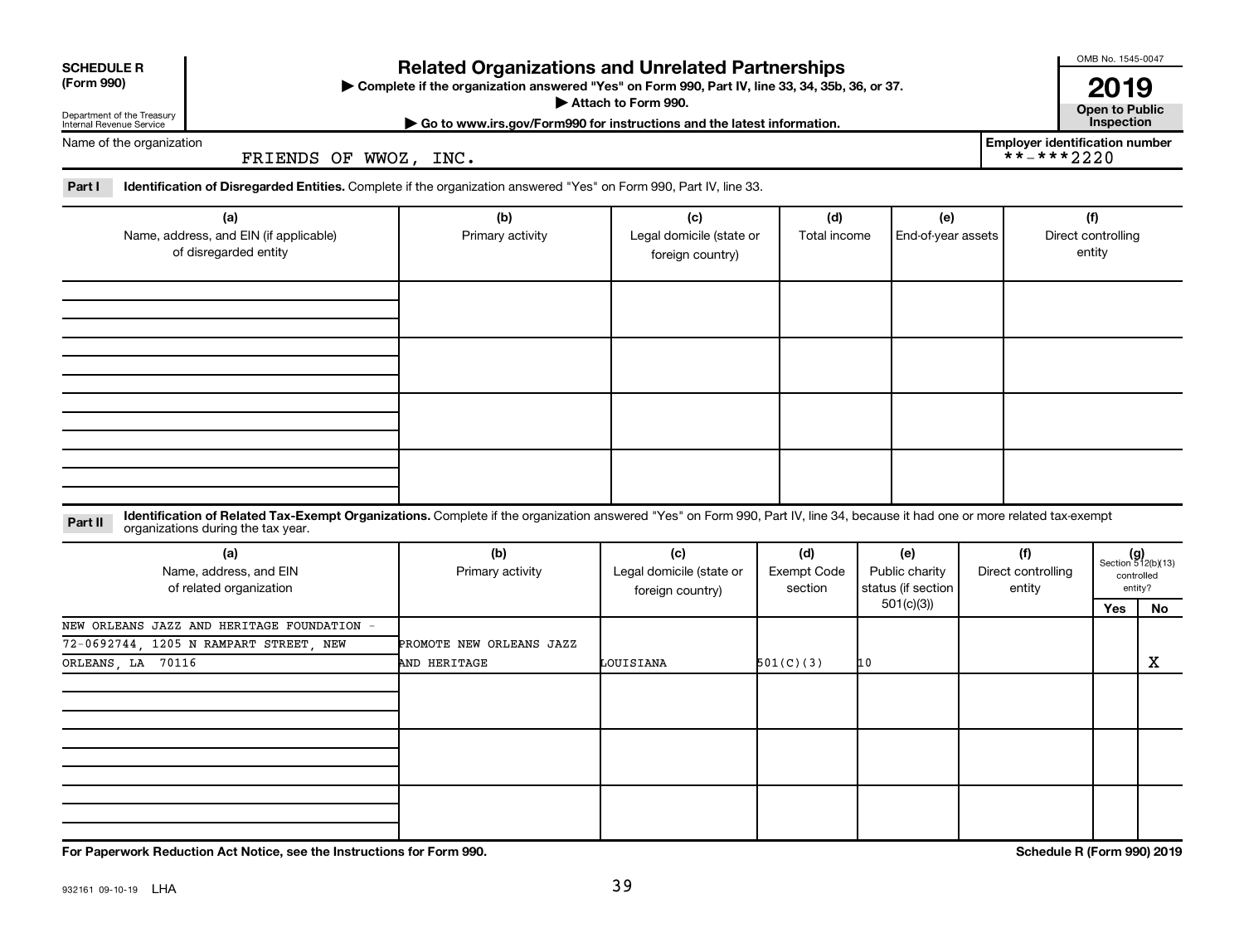### Schedule R (Form 990) 2019  $\,$  FRIENDS OF WWOZ, INC.  $\,$

Part III Identification of Related Organizations Taxable as a Partnership. Complete if the organization answered "Yes" on Form 990, Part IV, line 34, because it had one or more related<br>Read to the organizations tracted as organizations treated as a partnership during the tax year.

| organizations treated as a partnership during the tax year.                                                                                                                                                                                                                 |                  |                                           |                              |                                       |                                                                                           |  |                                                 |  |                                   |                                  |     |                                               |     |                         |                                             |    |
|-----------------------------------------------------------------------------------------------------------------------------------------------------------------------------------------------------------------------------------------------------------------------------|------------------|-------------------------------------------|------------------------------|---------------------------------------|-------------------------------------------------------------------------------------------|--|-------------------------------------------------|--|-----------------------------------|----------------------------------|-----|-----------------------------------------------|-----|-------------------------|---------------------------------------------|----|
| (a)                                                                                                                                                                                                                                                                         | (b)              | (c)                                       | (d)                          |                                       | (e)                                                                                       |  | (f)                                             |  | (g)                               |                                  | (h) | (i)                                           |     | (i)                     | (k)                                         |    |
| Name, address, and EIN<br>of related organization                                                                                                                                                                                                                           | Primary activity | Legal<br>domicile<br>(state or<br>foreign | Direct controlling<br>entity |                                       | Predominant income<br>related, unrelated,<br>excluded from tax under<br>sections 512-514) |  | Share of total<br>income                        |  | Share of<br>end-of-year<br>assets | Disproportionate<br>allocations? |     | Code V-UBI<br>amount in box<br>20 of Schedule |     |                         | General or Percentage<br>managing ownership |    |
|                                                                                                                                                                                                                                                                             |                  | country)                                  |                              |                                       |                                                                                           |  |                                                 |  |                                   | Yes                              | No  | K-1 (Form 1065) Yes No                        |     |                         |                                             |    |
|                                                                                                                                                                                                                                                                             |                  |                                           |                              |                                       |                                                                                           |  |                                                 |  |                                   |                                  |     |                                               |     |                         |                                             |    |
|                                                                                                                                                                                                                                                                             |                  |                                           |                              |                                       |                                                                                           |  |                                                 |  |                                   |                                  |     |                                               |     |                         |                                             |    |
|                                                                                                                                                                                                                                                                             |                  |                                           |                              |                                       |                                                                                           |  |                                                 |  |                                   |                                  |     |                                               |     |                         |                                             |    |
|                                                                                                                                                                                                                                                                             |                  |                                           |                              |                                       |                                                                                           |  |                                                 |  |                                   |                                  |     |                                               |     |                         |                                             |    |
|                                                                                                                                                                                                                                                                             |                  |                                           |                              |                                       |                                                                                           |  |                                                 |  |                                   |                                  |     |                                               |     |                         |                                             |    |
|                                                                                                                                                                                                                                                                             |                  |                                           |                              |                                       |                                                                                           |  |                                                 |  |                                   |                                  |     |                                               |     |                         |                                             |    |
|                                                                                                                                                                                                                                                                             |                  |                                           |                              |                                       |                                                                                           |  |                                                 |  |                                   |                                  |     |                                               |     |                         |                                             |    |
|                                                                                                                                                                                                                                                                             |                  |                                           |                              |                                       |                                                                                           |  |                                                 |  |                                   |                                  |     |                                               |     |                         |                                             |    |
|                                                                                                                                                                                                                                                                             |                  |                                           |                              |                                       |                                                                                           |  |                                                 |  |                                   |                                  |     |                                               |     |                         |                                             |    |
|                                                                                                                                                                                                                                                                             |                  |                                           |                              |                                       |                                                                                           |  |                                                 |  |                                   |                                  |     |                                               |     |                         |                                             |    |
|                                                                                                                                                                                                                                                                             |                  |                                           |                              |                                       |                                                                                           |  |                                                 |  |                                   |                                  |     |                                               |     |                         |                                             |    |
|                                                                                                                                                                                                                                                                             |                  |                                           |                              |                                       |                                                                                           |  |                                                 |  |                                   |                                  |     |                                               |     |                         |                                             |    |
|                                                                                                                                                                                                                                                                             |                  |                                           |                              |                                       |                                                                                           |  |                                                 |  |                                   |                                  |     |                                               |     |                         |                                             |    |
|                                                                                                                                                                                                                                                                             |                  |                                           |                              |                                       |                                                                                           |  |                                                 |  |                                   |                                  |     |                                               |     |                         |                                             |    |
| Identification of Related Organizations Taxable as a Corporation or Trust. Complete if the organization answered "Yes" on Form 990, Part IV, line 34, because it had one or more related<br>Part IV<br>organizations treated as a corporation or trust during the tax year. |                  |                                           |                              |                                       |                                                                                           |  |                                                 |  |                                   |                                  |     |                                               |     |                         |                                             |    |
| (a)                                                                                                                                                                                                                                                                         |                  |                                           | (b)                          | (c)                                   | (d)                                                                                       |  | (e)                                             |  | (f)                               |                                  |     | (g)                                           | (h) |                         | (i)<br>Section                              |    |
| Name, address, and EIN<br>of related organization                                                                                                                                                                                                                           |                  |                                           | Primary activity             | Legal domicile<br>state or<br>foreign | Direct controlling<br>entity                                                              |  | Type of entity<br>(C corp, S corp,<br>or trust) |  | Share of total<br>income          |                                  |     | Share of<br>end-of-year<br>assets             |     | Percentage<br>ownership | 512(b)(13)<br>controlled<br>entity?         |    |
|                                                                                                                                                                                                                                                                             |                  |                                           |                              | country)                              |                                                                                           |  |                                                 |  |                                   |                                  |     |                                               |     |                         | Yes                                         | No |
|                                                                                                                                                                                                                                                                             |                  |                                           |                              |                                       |                                                                                           |  |                                                 |  |                                   |                                  |     |                                               |     |                         |                                             |    |
|                                                                                                                                                                                                                                                                             |                  |                                           |                              |                                       |                                                                                           |  |                                                 |  |                                   |                                  |     |                                               |     |                         |                                             |    |
|                                                                                                                                                                                                                                                                             |                  |                                           |                              |                                       |                                                                                           |  |                                                 |  |                                   |                                  |     |                                               |     |                         |                                             |    |
|                                                                                                                                                                                                                                                                             |                  |                                           |                              |                                       |                                                                                           |  |                                                 |  |                                   |                                  |     |                                               |     |                         |                                             |    |
|                                                                                                                                                                                                                                                                             |                  |                                           |                              |                                       |                                                                                           |  |                                                 |  |                                   |                                  |     |                                               |     |                         |                                             |    |
|                                                                                                                                                                                                                                                                             |                  |                                           |                              |                                       |                                                                                           |  |                                                 |  |                                   |                                  |     |                                               |     |                         |                                             |    |
|                                                                                                                                                                                                                                                                             |                  |                                           |                              |                                       |                                                                                           |  |                                                 |  |                                   |                                  |     |                                               |     |                         |                                             |    |
|                                                                                                                                                                                                                                                                             |                  |                                           |                              |                                       |                                                                                           |  |                                                 |  |                                   |                                  |     |                                               |     |                         |                                             |    |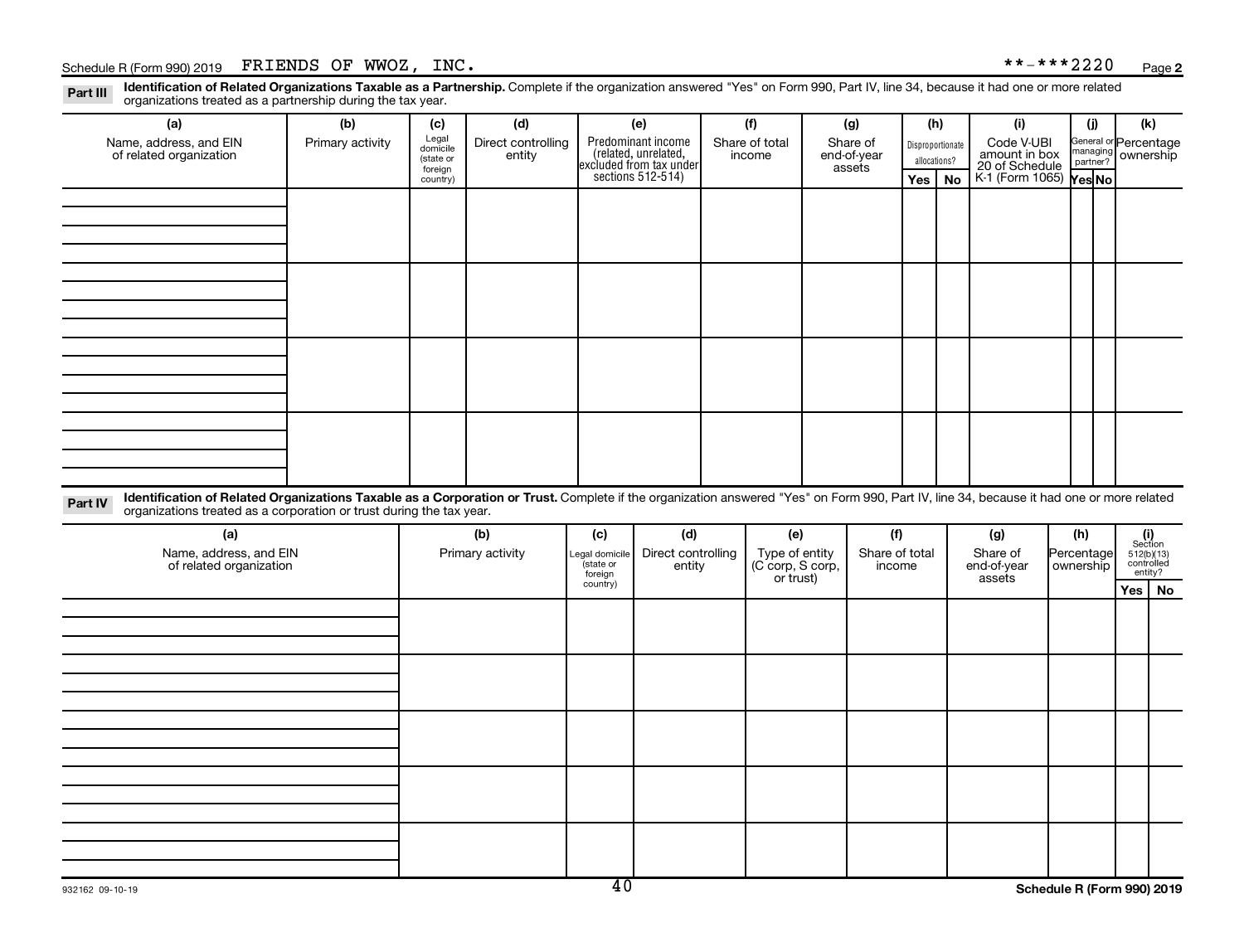|   | Note: Complete line 1 if any entity is listed in Parts II, III, or IV of this schedule.                                                                                                                                        |                 | Yes   No |                             |
|---|--------------------------------------------------------------------------------------------------------------------------------------------------------------------------------------------------------------------------------|-----------------|----------|-----------------------------|
|   | During the tax year, did the organization engage in any of the following transactions with one or more related organizations listed in Parts II-IV?                                                                            |                 |          |                             |
|   |                                                                                                                                                                                                                                | 1a              |          | $\overline{\mathbf{x}}$     |
|   |                                                                                                                                                                                                                                | 1 <sub>b</sub>  |          | $\mathbf x$                 |
|   |                                                                                                                                                                                                                                | 1 <sub>c</sub>  | x        |                             |
|   | d Loans or loan guarantees to or for related organization(s) www.communically.communically content to an analyzing content of the content of the content of the content of the content of the content of the content of the co | 1 <sub>d</sub>  |          | X                           |
|   |                                                                                                                                                                                                                                | 1e              |          | X                           |
|   |                                                                                                                                                                                                                                |                 |          |                             |
|   |                                                                                                                                                                                                                                | 1f              |          | х                           |
| a | Sale of assets to related organization(s) macrocommunically contained and contained and contained and contained and contained and contained and contained and contained and contained and contained and contained and containe | 1g              |          | $\overline{\textbf{x}}$     |
|   | h Purchase of assets from related organization(s) manufactured content to the content of the content of the content of the content of the content of the content of the content of the content of the content of the content o | 1 <sub>h</sub>  |          | $\overline{\textnormal{x}}$ |
|   |                                                                                                                                                                                                                                | 11              |          | $\overline{\text{x}}$       |
|   |                                                                                                                                                                                                                                | 1j              |          | $\mathbf x$                 |
|   |                                                                                                                                                                                                                                |                 |          |                             |
|   |                                                                                                                                                                                                                                | 1k              |          | х                           |
|   |                                                                                                                                                                                                                                | 11              |          | $\overline{\textbf{x}}$     |
|   |                                                                                                                                                                                                                                | 1 <sub>m</sub>  |          | $\overline{\textbf{x}}$     |
|   |                                                                                                                                                                                                                                | 1n              |          | $\overline{\textbf{X}}$     |
|   | o Sharing of paid employees with related organization(s) manufaction(s) and contain a substitution of the state or state or state or state or state or state or state or state or state or state or state or state or state or | 10 <sub>o</sub> |          | X                           |
|   |                                                                                                                                                                                                                                |                 |          |                             |
| D |                                                                                                                                                                                                                                | 1p              |          | х                           |
|   |                                                                                                                                                                                                                                | 1q              |          | $\mathbf{x}$                |
|   |                                                                                                                                                                                                                                |                 |          |                             |
|   |                                                                                                                                                                                                                                | 1r              |          | х                           |
|   |                                                                                                                                                                                                                                | 1s              |          | X                           |
|   | 2 If the answer to any of the above is "Yes," see the instructions for information on who must complete this line, including covered relationships and transaction thresholds.                                                 |                 |          |                             |

| (a)<br>Name of related organization          | (b)<br>Transaction<br>type (a-s) | (c)<br>Amount involved | (d)<br>Method of determining amount involved |
|----------------------------------------------|----------------------------------|------------------------|----------------------------------------------|
| (1) NEW ORLEANS JAZZ AND HERITAGE FOUNDATION | C                                | 730,000.CASH           |                                              |
| (2)                                          |                                  |                        |                                              |
| (3)                                          |                                  |                        |                                              |
| (4)                                          |                                  |                        |                                              |
| (5)                                          |                                  |                        |                                              |
| (6)<br>0.001000000000000                     | ⊿ "                              |                        | Cahadula D (Faum 000) 0040                   |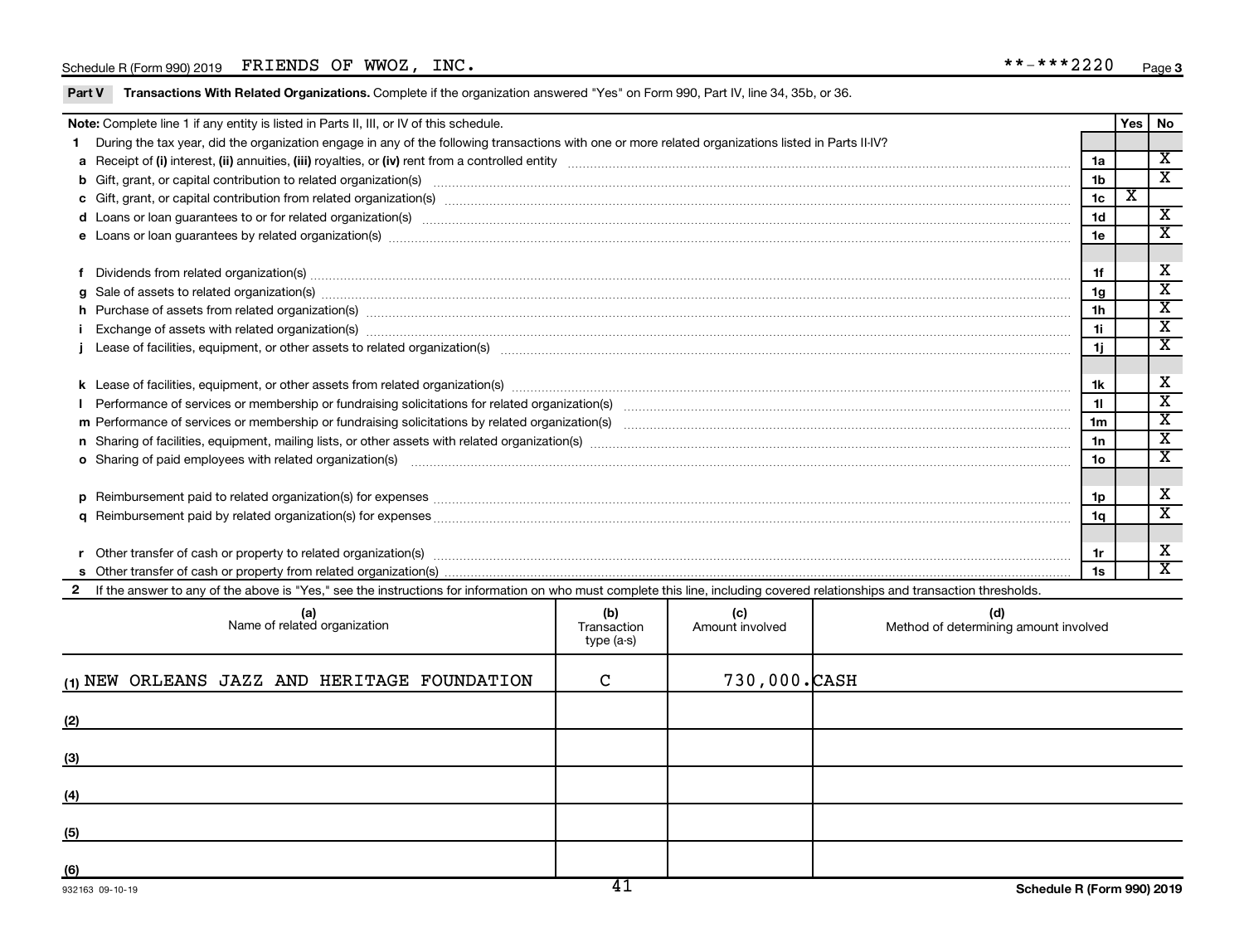### Schedule R (Form 990) 2019  $\,$  FRIENDS OF WWOZ, INC.  $\,$

Part VI Unrelated Organizations Taxable as a Partnership. Complete if the organization answered "Yes" on Form 990, Part IV, line 37.

Provide the following information for each entity taxed as a partnership through which the organization conducted more than five percent of its activities (measured by total assets or gross revenue) that was not a related organization. See instructions regarding exclusion for certain investment partnerships.

| <br>(a)                | (b)              | (c)               | . <b>. .</b><br><br>(d)                                                                    |                                                          |  | (f)      | (g)         | (h)                    | (i)                                                                                              | (i)    |  | (k) |  |  |  |  |  |  |  |  |  |  |  |  |  |
|------------------------|------------------|-------------------|--------------------------------------------------------------------------------------------|----------------------------------------------------------|--|----------|-------------|------------------------|--------------------------------------------------------------------------------------------------|--------|--|-----|--|--|--|--|--|--|--|--|--|--|--|--|--|
| Name, address, and EIN | Primary activity | Legal domicile    |                                                                                            | (e)<br>Are all<br>partners sec.<br>$501(c)(3)$<br>orgs.? |  | Share of | Share of    |                        |                                                                                                  |        |  |     |  |  |  |  |  |  |  |  |  |  |  |  |  |
| of entity              |                  | (state or foreign |                                                                                            |                                                          |  | total    | end-of-year | Dispropor-<br>tionate  |                                                                                                  |        |  |     |  |  |  |  |  |  |  |  |  |  |  |  |  |
|                        |                  | country)          | Predominant income<br>(related, unrelated,<br>excluded from tax under<br>sections 512-514) |                                                          |  | income   | assets      | allocations?<br>Yes No | Code V-UBI<br>amount in box 20 managing<br>of Schedule K-1<br>(Form 1065)<br>$\overline{Yes}$ No |        |  |     |  |  |  |  |  |  |  |  |  |  |  |  |  |
|                        |                  |                   |                                                                                            | Yes No                                                   |  |          |             |                        |                                                                                                  | Yes NO |  |     |  |  |  |  |  |  |  |  |  |  |  |  |  |
|                        |                  |                   |                                                                                            |                                                          |  |          |             |                        |                                                                                                  |        |  |     |  |  |  |  |  |  |  |  |  |  |  |  |  |
|                        |                  |                   |                                                                                            |                                                          |  |          |             |                        |                                                                                                  |        |  |     |  |  |  |  |  |  |  |  |  |  |  |  |  |
|                        |                  |                   |                                                                                            |                                                          |  |          |             |                        |                                                                                                  |        |  |     |  |  |  |  |  |  |  |  |  |  |  |  |  |
|                        |                  |                   |                                                                                            |                                                          |  |          |             |                        |                                                                                                  |        |  |     |  |  |  |  |  |  |  |  |  |  |  |  |  |
|                        |                  |                   |                                                                                            |                                                          |  |          |             |                        |                                                                                                  |        |  |     |  |  |  |  |  |  |  |  |  |  |  |  |  |
|                        |                  |                   |                                                                                            |                                                          |  |          |             |                        |                                                                                                  |        |  |     |  |  |  |  |  |  |  |  |  |  |  |  |  |
|                        |                  |                   |                                                                                            |                                                          |  |          |             |                        |                                                                                                  |        |  |     |  |  |  |  |  |  |  |  |  |  |  |  |  |
|                        |                  |                   |                                                                                            |                                                          |  |          |             |                        |                                                                                                  |        |  |     |  |  |  |  |  |  |  |  |  |  |  |  |  |
|                        |                  |                   |                                                                                            |                                                          |  |          |             |                        |                                                                                                  |        |  |     |  |  |  |  |  |  |  |  |  |  |  |  |  |
|                        |                  |                   |                                                                                            |                                                          |  |          |             |                        |                                                                                                  |        |  |     |  |  |  |  |  |  |  |  |  |  |  |  |  |
|                        |                  |                   |                                                                                            |                                                          |  |          |             |                        |                                                                                                  |        |  |     |  |  |  |  |  |  |  |  |  |  |  |  |  |
|                        |                  |                   |                                                                                            |                                                          |  |          |             |                        |                                                                                                  |        |  |     |  |  |  |  |  |  |  |  |  |  |  |  |  |
|                        |                  |                   |                                                                                            |                                                          |  |          |             |                        |                                                                                                  |        |  |     |  |  |  |  |  |  |  |  |  |  |  |  |  |
|                        |                  |                   |                                                                                            |                                                          |  |          |             |                        |                                                                                                  |        |  |     |  |  |  |  |  |  |  |  |  |  |  |  |  |
|                        |                  |                   |                                                                                            |                                                          |  |          |             |                        |                                                                                                  |        |  |     |  |  |  |  |  |  |  |  |  |  |  |  |  |
|                        |                  |                   |                                                                                            |                                                          |  |          |             |                        |                                                                                                  |        |  |     |  |  |  |  |  |  |  |  |  |  |  |  |  |
|                        |                  |                   |                                                                                            |                                                          |  |          |             |                        |                                                                                                  |        |  |     |  |  |  |  |  |  |  |  |  |  |  |  |  |
|                        |                  |                   |                                                                                            |                                                          |  |          |             |                        |                                                                                                  |        |  |     |  |  |  |  |  |  |  |  |  |  |  |  |  |
|                        |                  |                   |                                                                                            |                                                          |  |          |             |                        |                                                                                                  |        |  |     |  |  |  |  |  |  |  |  |  |  |  |  |  |
|                        |                  |                   |                                                                                            |                                                          |  |          |             |                        |                                                                                                  |        |  |     |  |  |  |  |  |  |  |  |  |  |  |  |  |
|                        |                  |                   |                                                                                            |                                                          |  |          |             |                        |                                                                                                  |        |  |     |  |  |  |  |  |  |  |  |  |  |  |  |  |
|                        |                  |                   |                                                                                            |                                                          |  |          |             |                        |                                                                                                  |        |  |     |  |  |  |  |  |  |  |  |  |  |  |  |  |
|                        |                  |                   |                                                                                            |                                                          |  |          |             |                        |                                                                                                  |        |  |     |  |  |  |  |  |  |  |  |  |  |  |  |  |
|                        |                  |                   |                                                                                            |                                                          |  |          |             |                        |                                                                                                  |        |  |     |  |  |  |  |  |  |  |  |  |  |  |  |  |
|                        |                  |                   |                                                                                            |                                                          |  |          |             |                        |                                                                                                  |        |  |     |  |  |  |  |  |  |  |  |  |  |  |  |  |
|                        |                  |                   |                                                                                            |                                                          |  |          |             |                        |                                                                                                  |        |  |     |  |  |  |  |  |  |  |  |  |  |  |  |  |
|                        |                  |                   |                                                                                            |                                                          |  |          |             |                        |                                                                                                  |        |  |     |  |  |  |  |  |  |  |  |  |  |  |  |  |
|                        |                  |                   |                                                                                            |                                                          |  |          |             |                        |                                                                                                  |        |  |     |  |  |  |  |  |  |  |  |  |  |  |  |  |
|                        |                  |                   |                                                                                            |                                                          |  |          |             |                        |                                                                                                  |        |  |     |  |  |  |  |  |  |  |  |  |  |  |  |  |
|                        |                  |                   |                                                                                            |                                                          |  |          |             |                        |                                                                                                  |        |  |     |  |  |  |  |  |  |  |  |  |  |  |  |  |
|                        |                  |                   |                                                                                            |                                                          |  |          |             |                        |                                                                                                  |        |  |     |  |  |  |  |  |  |  |  |  |  |  |  |  |
|                        |                  |                   |                                                                                            |                                                          |  |          |             |                        |                                                                                                  |        |  |     |  |  |  |  |  |  |  |  |  |  |  |  |  |
|                        |                  |                   |                                                                                            |                                                          |  |          |             |                        |                                                                                                  |        |  |     |  |  |  |  |  |  |  |  |  |  |  |  |  |
|                        |                  |                   |                                                                                            |                                                          |  |          |             |                        |                                                                                                  |        |  |     |  |  |  |  |  |  |  |  |  |  |  |  |  |
|                        |                  |                   |                                                                                            |                                                          |  |          |             |                        |                                                                                                  |        |  |     |  |  |  |  |  |  |  |  |  |  |  |  |  |

**Schedule R (Form 990) 2019**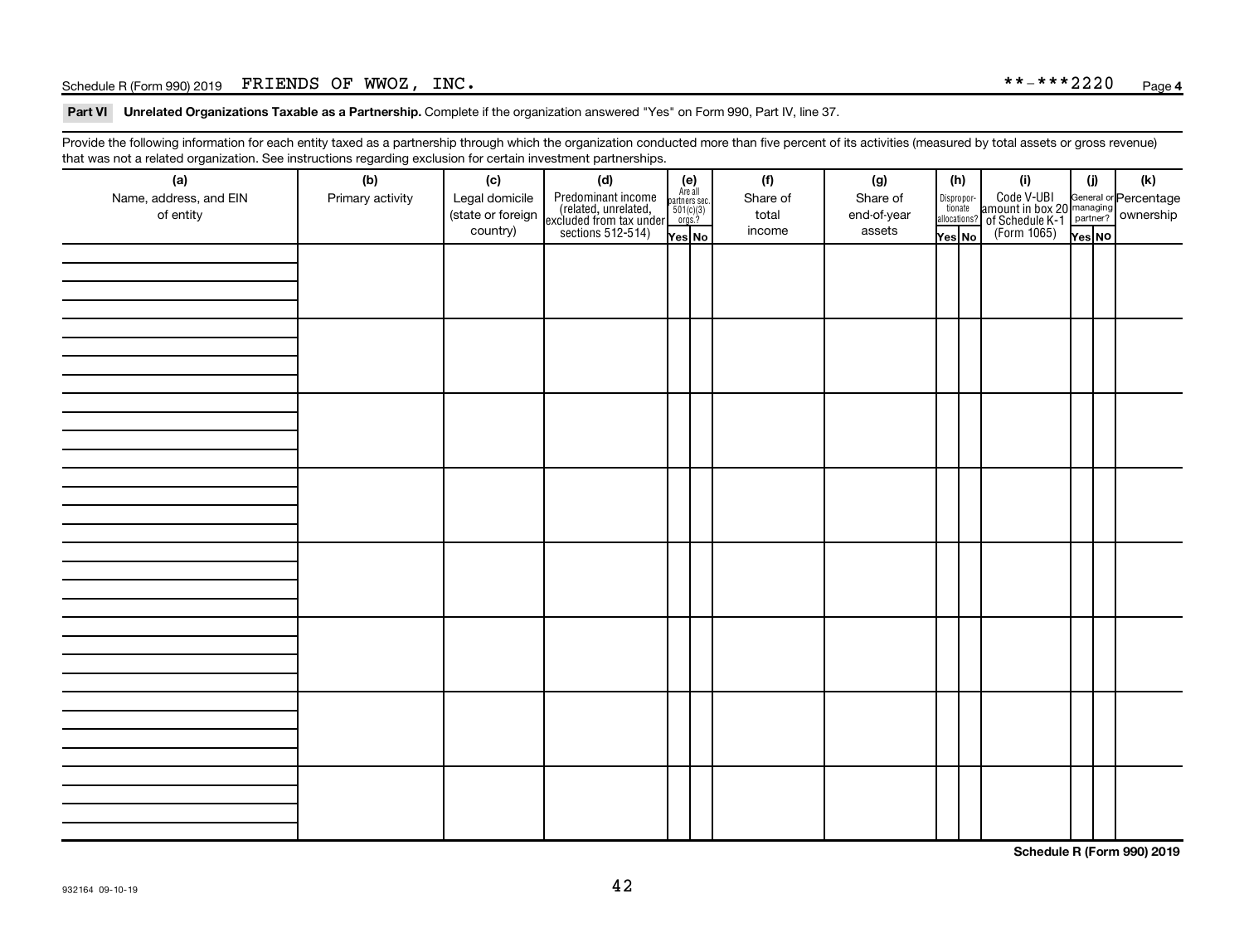### Schedule R (Form 990) 2019  $\qquad \qquad$  FRIENDS OF WWOZ, INC.  $\qquad \qquad \qquad \ast \ast \ast \ast 2220$  Page

**Part VII Schedule R (Form 990) 2019** FRIE

Provide additional information for responses to questions on Schedule R. See instructions.

932165 09-10-19

20550414 755639 18599 2019.05091 FRIENDS OF WWOZ, INC. 18599\_\_1 43

**Schedule R (Form 990) 2019**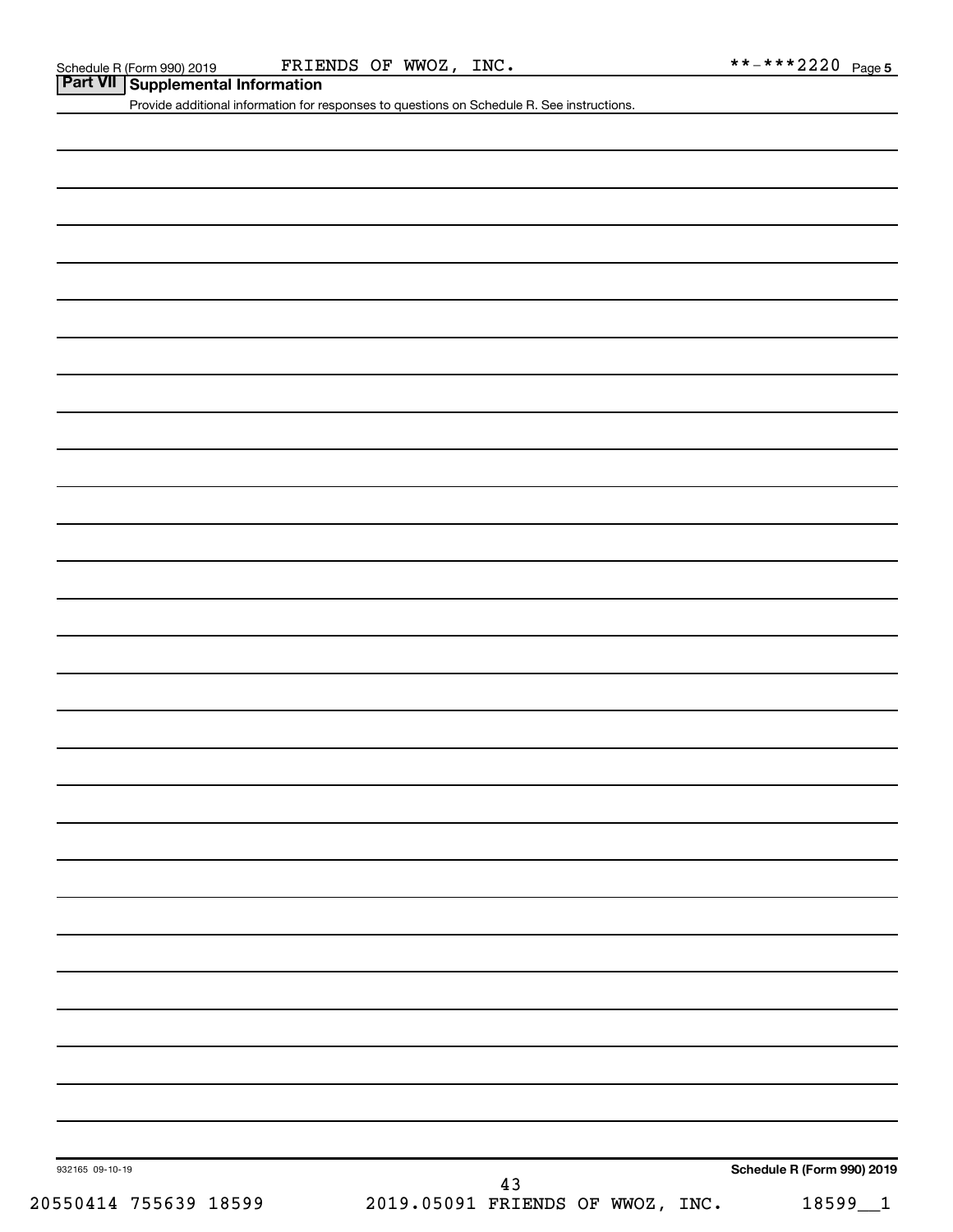|             |                                                                                                                                                                                                                                                         | FRIENDS OF WWOZ, INC. |    |                                                                                                                                                                   |     | **-***2220 |                |                   |
|-------------|---------------------------------------------------------------------------------------------------------------------------------------------------------------------------------------------------------------------------------------------------------|-----------------------|----|-------------------------------------------------------------------------------------------------------------------------------------------------------------------|-----|------------|----------------|-------------------|
| Form        | 990-W                                                                                                                                                                                                                                                   |                       |    | <b>Estimated Tax on Unrelated Business Taxable</b><br><b>Income for Tax-Exempt Organizations</b><br>(and on Investment Income for Private Foundations) FORM 990-T |     |            |                | OMB No. 1545-0047 |
| (Worksheet) | Department of the Treasury<br>Internal Revenue Service                                                                                                                                                                                                  |                       |    | Go to www.irs.gov/Form990W for instructions and the latest information.<br>Keep for your records. Do not send to the Internal Revenue Service.                    |     |            |                | 2020              |
| 1.          | Unrelated business taxable income expected in the tax year [11] matter incontinuum matter is the state income expected in the tax year [11] matter incommutation income state in the state of the state of the state in the st                          |                       |    |                                                                                                                                                                   |     |            | 1              |                   |
| 2           |                                                                                                                                                                                                                                                         |                       |    |                                                                                                                                                                   |     |            | $\overline{2}$ |                   |
| 3           | Alternative minimum tax for trusts. See instructions entitled and contain an according to the set of the set of the set of the set of the set of the set of the set of the set of the set of the set of the set of the set of                           |                       | 3  |                                                                                                                                                                   |     |            |                |                   |
|             |                                                                                                                                                                                                                                                         |                       |    |                                                                                                                                                                   |     |            | 4              |                   |
| 5           | Estimated tax credits. See instructions with an according contract to the set in the set in the set of the set of the set of the set of the set of the set of the set of the set of the set of the set of the set of the set o                          |                       |    |                                                                                                                                                                   |     |            | 5              |                   |
| 6           |                                                                                                                                                                                                                                                         |                       |    |                                                                                                                                                                   |     |            | 6              |                   |
| 7           |                                                                                                                                                                                                                                                         |                       | 7  |                                                                                                                                                                   |     |            |                |                   |
| 8           | Total. Add lines 6 and 7 [11] matter contract the contract of the contract of the contract of the contract of the contract of the contract of the contract of the contract of the contract of the contract of the contract of                           |                       | 8  |                                                                                                                                                                   |     |            |                |                   |
| 9           |                                                                                                                                                                                                                                                         |                       |    |                                                                                                                                                                   |     |            | 9              |                   |
|             | 10a Subtract line 9 from line 8. Note: If less than \$500, the organization is not required to make                                                                                                                                                     |                       |    |                                                                                                                                                                   | 10a |            |                |                   |
|             | <b>b</b> Enter the tax shown on the 2019 return. See instructions. Caution: If<br>zero or the tax year was for less than 12 months, skip this line<br>and enter the amount from line 10a on line 10c                                                    |                       |    |                                                                                                                                                                   |     |            |                |                   |
|             | c 2020 Estimated Tax. Enter the smaller of line 10a or line 10b. If the organization is required to skip line 10b, enter the amount                                                                                                                     |                       |    |                                                                                                                                                                   |     |            | 10c            |                   |
|             |                                                                                                                                                                                                                                                         |                       |    | (a)                                                                                                                                                               | (b) | (c)        |                | (d)               |
| 11          | Installment due dates. See instructions                                                                                                                                                                                                                 |                       | 11 |                                                                                                                                                                   |     |            |                |                   |
|             | 12 Required installments. Enter 25% of line 10c in<br>columns (a) through (d). But see instructions if<br>the organization uses the annualized income<br>installment method, the adjusted seasonal<br>installment method, or is a "large organization." | .                     | 12 |                                                                                                                                                                   |     |            |                |                   |
| 13          | 2019 Overpayment. See instructions                                                                                                                                                                                                                      |                       | 13 |                                                                                                                                                                   |     |            |                |                   |
| 14<br>LHA   | Payment due (Subtract line 13 from line 12)<br>For Paperwork Reduction Act Notice, see instructions.                                                                                                                                                    |                       | 14 |                                                                                                                                                                   |     |            |                | Form 990-W (2020) |

923801 01-20-20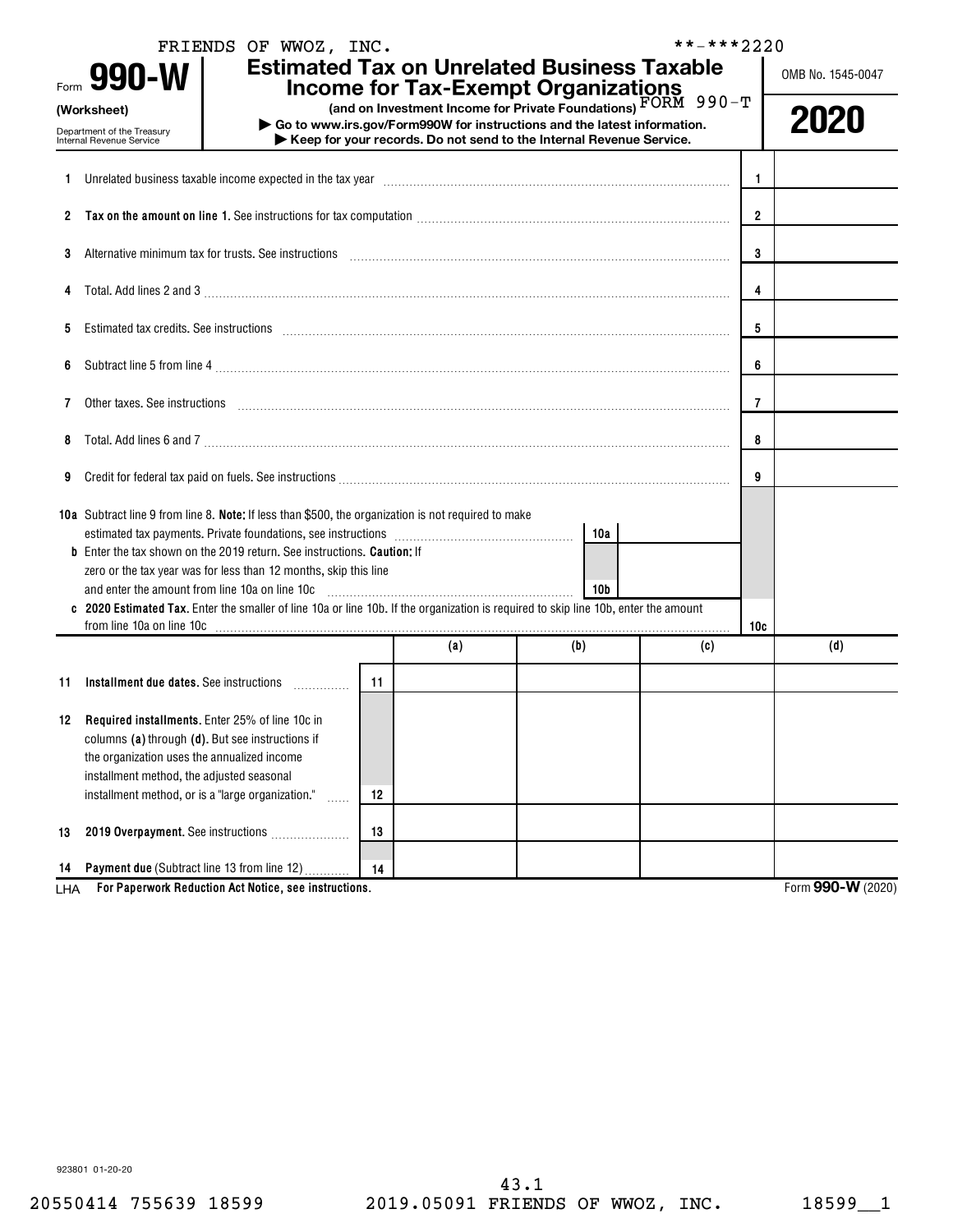# **TAX RETURN FILING INSTRUCTIONS**

# FORM 990-T

# **FOR THE YEAR ENDING**

~~~~~~~~~~~~~~~~~ AUGUST 31, 2020

| <b>Prepared for</b>                                |                                                                                       |
|----------------------------------------------------|---------------------------------------------------------------------------------------|
|                                                    | FRIENDS OF WWOZ, INC.<br>P.O. BOX 51840<br>NEW ORLEANS, LA<br>70151                   |
| <b>Prepared by</b>                                 | LAPORTE, APAC<br>111 VETERANS MEMORIAL BLVD., #600<br>METAIRIE, LA 70005-4958         |
| <b>Amount due</b><br>or refund                     | NO AMOUNT IS DUE.                                                                     |
| <b>Make check</b><br>payable to                    | NO AMOUNT IS DUE.                                                                     |
| Mail tax return<br>and check (if<br>applicable) to | DEPARTMENT OF THE TREASURY<br>INTERNAL REVENUE SERVICE CENTER<br>OGDEN, UT 84201-0027 |
| Return must be<br>mailed on<br>or before           | <b>JULY 15, 2021</b>                                                                  |
| <b>Special</b><br><b>Instructions</b>              | THE RETURN SHOULD BE SIGNED AND DATED.                                                |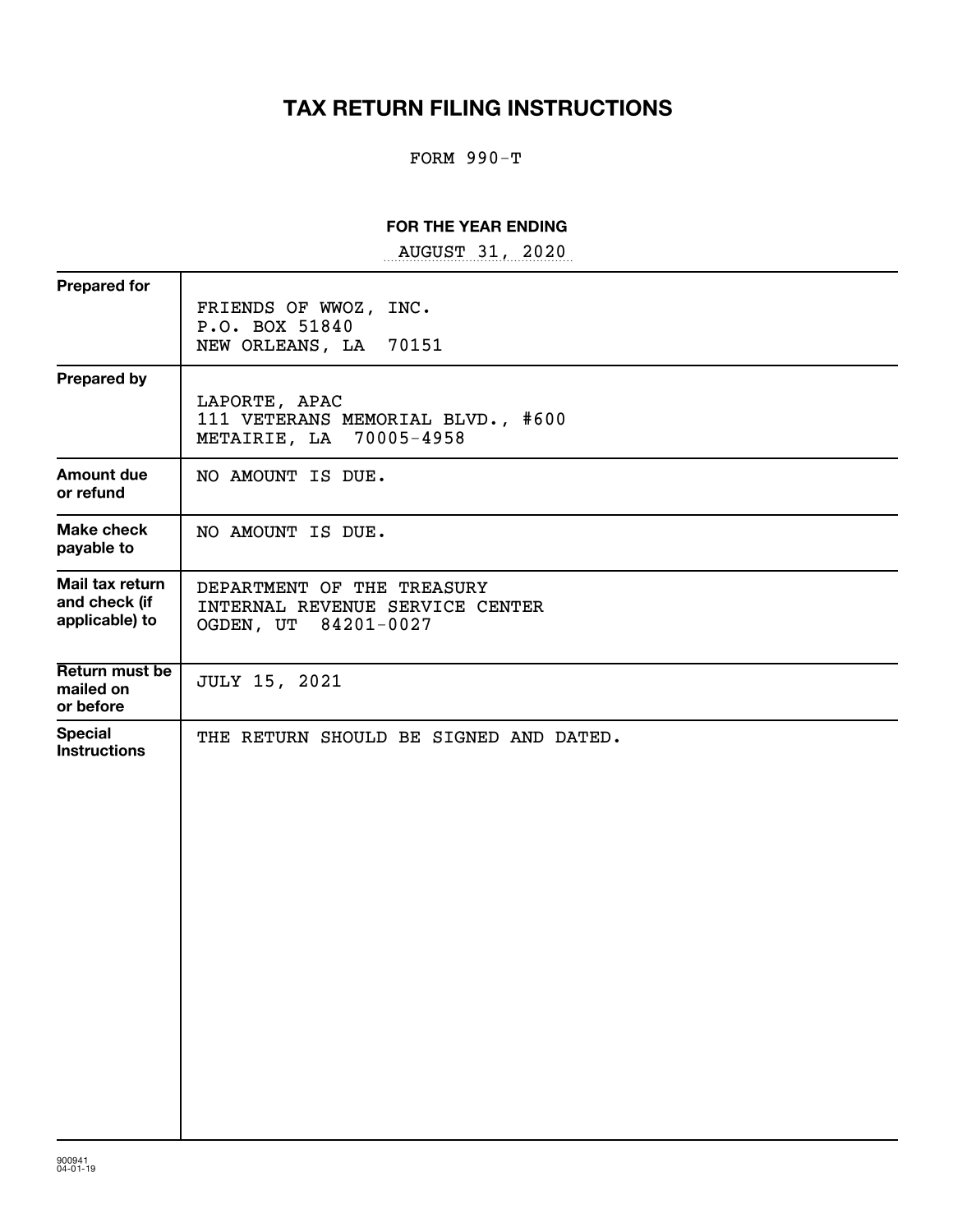|                                                                 | EXTENDED TO JULY 15, 2021                                                                                                                                                                                                           |                     |                  |                                                      |                                                            |
|-----------------------------------------------------------------|-------------------------------------------------------------------------------------------------------------------------------------------------------------------------------------------------------------------------------------|---------------------|------------------|------------------------------------------------------|------------------------------------------------------------|
| Form 990-T                                                      | <b>Exempt Organization Business Income Tax Return</b>                                                                                                                                                                               |                     |                  |                                                      | OMB No. 1545-0047                                          |
|                                                                 | (and proxy tax under section 6033(e))                                                                                                                                                                                               |                     |                  |                                                      |                                                            |
|                                                                 | For calendar year 2019 or other tax year beginning ${\tt SEP}$ 1, 2019 , and ending ${\tt AUG}$ 31, 2020 .                                                                                                                          |                     |                  |                                                      | 2019                                                       |
| Department of the Treasury                                      | Go to www.irs.gov/Form990T for instructions and the latest information.                                                                                                                                                             |                     |                  |                                                      | Open to Public Inspection for                              |
| Internal Revenue Service                                        | bo not enter SSN numbers on this form as it may be made public if your organization is a $501(c)(3)$ .                                                                                                                              |                     |                  |                                                      | 501(c)(3) Organizations Only                               |
| Check box if<br>A<br>address changed                            | Name of organization ( $\Box$ Check box if name changed and see instructions.)                                                                                                                                                      |                     |                  |                                                      | D Employer identification number<br>(Employees' trust, see |
|                                                                 |                                                                                                                                                                                                                                     |                     |                  |                                                      | instructions.)<br>**-***2220                               |
| <b>B</b> Exempt under section<br>$X$ 501(c)(3)<br>$\rightarrow$ | Print   FRIENDS OF WWOZ, INC.<br>or<br>Number, street, and room or suite no. If a P.O. box, see instructions.                                                                                                                       |                     |                  |                                                      | E Unrelated business activity code                         |
| 220(e) <br>408(e)                                               | Type<br>P.O. BOX 51840                                                                                                                                                                                                              |                     |                  |                                                      | (See instructions.)                                        |
| 408A $\Box$ 530(a)                                              | City or town, state or province, country, and ZIP or foreign postal code                                                                                                                                                            |                     |                  |                                                      |                                                            |
| 529(a)                                                          | NEW ORLEANS, LA 70151                                                                                                                                                                                                               |                     |                  |                                                      | 722210                                                     |
|                                                                 | $\overline{c}$ Book value of all assets<br>$\overline{c}$ at end of year<br>$\overline{3}$ , 303, 679. G Check organization type $\overline{X}$ 501(c) corporation                                                                  |                     |                  |                                                      |                                                            |
|                                                                 |                                                                                                                                                                                                                                     |                     | $501(c)$ trust   | 401(a) trust                                         | Other trust                                                |
|                                                                 | $H$ Enter the number of the organization's unrelated trades or businesses. $\blacktriangleright$                                                                                                                                    | $\mathbf{1}$        |                  | Describe the only (or first) unrelated               |                                                            |
|                                                                 | trade or business here $\triangleright$ SEE STATEMENT 1                                                                                                                                                                             |                     |                  | . If only one, complete Parts I-V. If more than one, |                                                            |
|                                                                 | describe the first in the blank space at the end of the previous sentence, complete Parts I and II, complete a Schedule M for each additional trade or                                                                              |                     |                  |                                                      |                                                            |
| business, then complete Parts III-V.                            |                                                                                                                                                                                                                                     |                     |                  |                                                      |                                                            |
|                                                                 |                                                                                                                                                                                                                                     |                     |                  |                                                      | $X$ No<br>  Yes                                            |
|                                                                 | If "Yes," enter the name and identifying number of the parent corporation.<br>J The books are in care of BEAU ROYSTER                                                                                                               |                     |                  | Telephone number $\triangleright$ 504-568-1239       |                                                            |
|                                                                 | Part I   Unrelated Trade or Business Income                                                                                                                                                                                         |                     | (A) Income       | (B) Expenses                                         | (C) Net                                                    |
| 1a Gross receipts or sales                                      |                                                                                                                                                                                                                                     |                     |                  |                                                      |                                                            |
| <b>b</b> Less returns and allowances                            | c Balance                                                                                                                                                                                                                           | 1c                  |                  |                                                      |                                                            |
| 2                                                               |                                                                                                                                                                                                                                     | $\overline{2}$      |                  |                                                      |                                                            |
| 3                                                               | Gross profit. Subtract line 2 from line 1c [11] [11] [12] [12] [13] [14] [15] [15] [15] [15] [15] [15] [15] [1                                                                                                                      | 3                   |                  |                                                      |                                                            |
|                                                                 |                                                                                                                                                                                                                                     | 4a                  |                  |                                                      |                                                            |
|                                                                 | <b>b</b> Net gain (loss) (Form 4797, Part II, line 17) (attach Form 4797)                                                                                                                                                           | 4 <sub>b</sub>      |                  |                                                      |                                                            |
| C                                                               |                                                                                                                                                                                                                                     | 4c                  |                  |                                                      |                                                            |
| 5                                                               | Income (loss) from a partnership or an S corporation (attach statement)                                                                                                                                                             | 5                   |                  |                                                      |                                                            |
| Rent income (Schedule C)<br>6                                   |                                                                                                                                                                                                                                     | 6<br>$\overline{7}$ |                  |                                                      |                                                            |
| 7<br>8                                                          | Interest, annuities, royalties, and rents from a controlled organization (Schedule F)                                                                                                                                               | 8                   |                  |                                                      |                                                            |
| 9                                                               | Investment income of a section $501(c)(7)$ , (9), or (17) organization (Schedule G)                                                                                                                                                 | 9                   |                  |                                                      |                                                            |
| 10                                                              |                                                                                                                                                                                                                                     | 10                  |                  |                                                      |                                                            |
| 11                                                              |                                                                                                                                                                                                                                     | 11                  |                  |                                                      |                                                            |
| 12                                                              |                                                                                                                                                                                                                                     | 12                  |                  |                                                      |                                                            |
| 13                                                              |                                                                                                                                                                                                                                     |                     | $\overline{0}$ . |                                                      |                                                            |
| Part II                                                         | <b>Deductions Not Taken Elsewhere</b> (See instructions for limitations on deductions.)                                                                                                                                             |                     |                  |                                                      |                                                            |
|                                                                 | (Deductions must be directly connected with the unrelated business income.)                                                                                                                                                         |                     |                  |                                                      |                                                            |
| 14                                                              |                                                                                                                                                                                                                                     |                     |                  | 14                                                   |                                                            |
| 15                                                              | Salaries and wages <b>construes and wages</b> construction and account of the construction of the construction of the construction of the construction of the construction of the construction of the construction of the construct |                     |                  | 15                                                   |                                                            |
| 16<br>17                                                        | Repairs and maintenance <i>[1] [1] [1] [1] [1] [1] [1] [1] [1] [1]</i> [1] <b>[1]</b> [1] <b>[1]</b> [1] <b>[1] [1] [1] [1] [1] [1] [1] [1] [1] [1] [1] [1] [1] [1] [1] [1] [1] [1] [1] [1] [1] [1]</b>                             |                     |                  | 16<br>17                                             |                                                            |
| 18                                                              | Interest (attach schedule) (see instructions) www.communications.communications.communications.com                                                                                                                                  |                     |                  | 18                                                   |                                                            |
| 19                                                              | Taxes and licenses <b>construction and construction of the construction</b> and construction of the construction of the                                                                                                             |                     |                  | 19                                                   |                                                            |
| 20                                                              |                                                                                                                                                                                                                                     |                     |                  |                                                      |                                                            |
| 21                                                              |                                                                                                                                                                                                                                     |                     |                  | 21 <sub>b</sub>                                      |                                                            |
| 22                                                              |                                                                                                                                                                                                                                     |                     |                  | 22                                                   |                                                            |
| 23                                                              | Contributions to deferred compensation plans [11] manufactured contributions to deferred compensation plans [1                                                                                                                      |                     |                  | 23                                                   |                                                            |
| 24                                                              |                                                                                                                                                                                                                                     |                     |                  | 24                                                   |                                                            |
| 25                                                              |                                                                                                                                                                                                                                     |                     |                  | 25                                                   |                                                            |
| 26                                                              |                                                                                                                                                                                                                                     |                     |                  | 26                                                   |                                                            |
| 27                                                              | Other deductions (attach schedule) manufacture and content to the content of the content of the content of the                                                                                                                      |                     |                  | 27<br>28                                             | $\overline{0}$ .                                           |
| 28<br>29                                                        | Total deductions. Add lines 14 through 27 [11] Martin Martin Martin Martin Martin Martin Martin Martin Martin Martin Martin Martin Martin Martin Martin Martin Martin Martin Martin Martin Martin Martin Martin Martin Martin       |                     |                  | 29                                                   | $\overline{0}$ .                                           |
| 30                                                              | Deduction for net operating loss arising in tax years beginning on or after January 1, 2018                                                                                                                                         |                     |                  |                                                      |                                                            |
|                                                                 | (see instructions) www.communications.com/inductions.com/inductions.com/inductions.com/inductions.com/inductions.com/inductions.com/inductions.com/inductions.com/inductions.com/inductions.com/inductions.com/inductions.com/      |                     |                  | 30                                                   | 0.                                                         |
| 31                                                              | Unrelated business taxable income. Subtract line 30 from line 29 manufacture containsation and contained business taxable income. Subtract line 30 from line 29 manufacture containsation and the US and the US and the US and      |                     |                  | 31                                                   | $\overline{\mathfrak{o}}$ .                                |
|                                                                 | 923701 01-27-20 LHA For Paperwork Reduction Act Notice, see instructions.                                                                                                                                                           |                     |                  |                                                      | Form 990-T (2019)                                          |
|                                                                 |                                                                                                                                                                                                                                     | 44                  |                  |                                                      |                                                            |

20550414 755639 18599 2019.05091 FRIENDS OF WWOZ, INC. 18599 1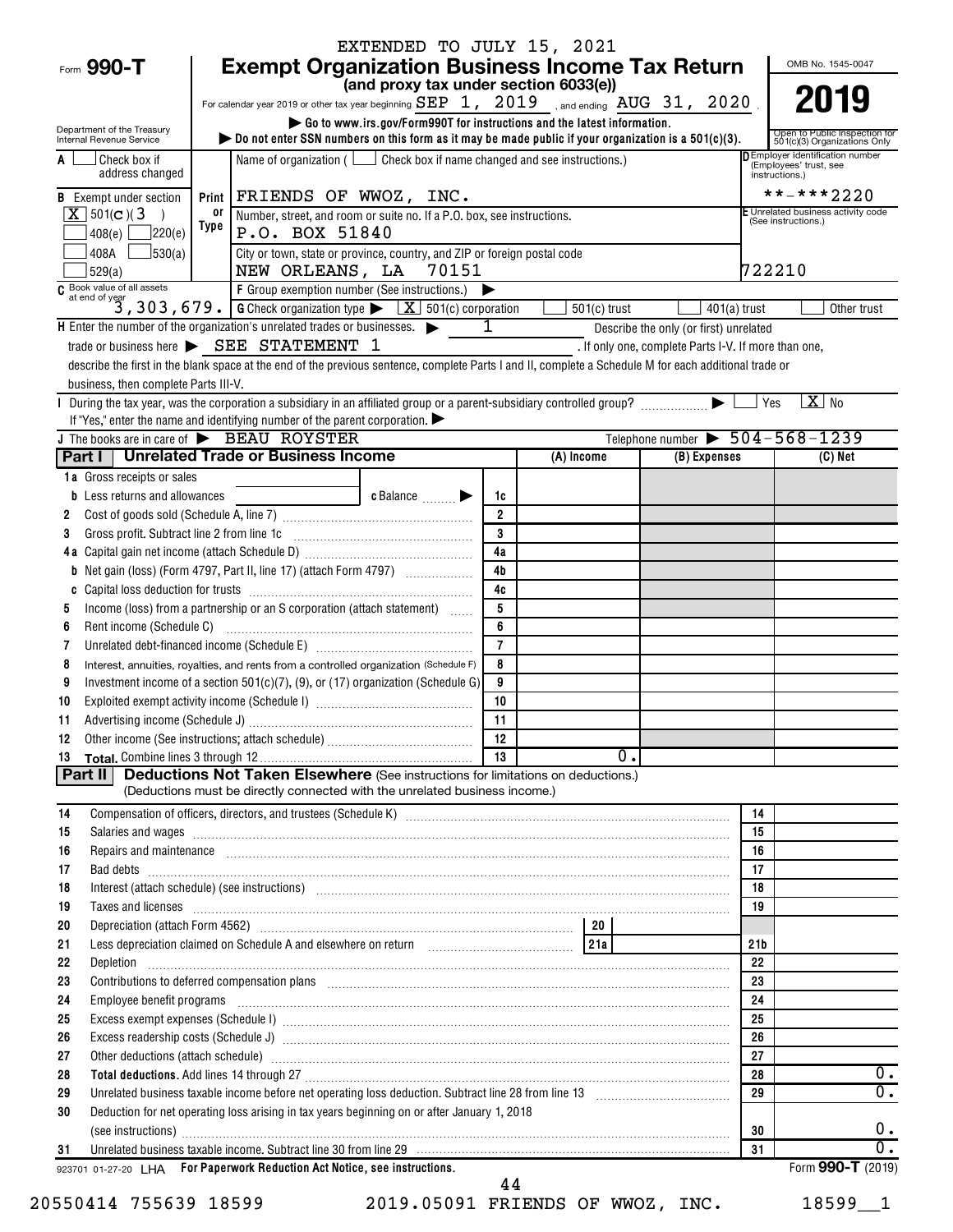# Form 990-T (2019) Page FRIENDS OF WWOZ, INC. \*\*-\*\*\*2220

|                                                     | Part III   Total Unrelated Business Taxable Income                                                                                    |                                                                                                                                                                                                                                                                                                                           |                                    |               |                                  |                                            |
|-----------------------------------------------------|---------------------------------------------------------------------------------------------------------------------------------------|---------------------------------------------------------------------------------------------------------------------------------------------------------------------------------------------------------------------------------------------------------------------------------------------------------------------------|------------------------------------|---------------|----------------------------------|--------------------------------------------|
| 32                                                  |                                                                                                                                       |                                                                                                                                                                                                                                                                                                                           |                                    |               | 32                               | $\overline{0}$ .                           |
| 33                                                  | Amounts paid for disallowed fringes                                                                                                   |                                                                                                                                                                                                                                                                                                                           |                                    |               | 33                               |                                            |
| 34                                                  |                                                                                                                                       |                                                                                                                                                                                                                                                                                                                           |                                    |               | 34                               | 0.                                         |
| 35                                                  | Total unrelated business taxable income before pre-2018 NOLs and specific deduction. Subtract line 34 from the sum of lines 32 and 33 | 35                                                                                                                                                                                                                                                                                                                        |                                    |               |                                  |                                            |
| 36                                                  |                                                                                                                                       |                                                                                                                                                                                                                                                                                                                           |                                    |               | 36                               |                                            |
| 37                                                  |                                                                                                                                       | 37                                                                                                                                                                                                                                                                                                                        |                                    |               |                                  |                                            |
| 38                                                  | Specific deduction (Generally \$1,000, but see line 38 instructions for exceptions)                                                   | 38                                                                                                                                                                                                                                                                                                                        | 1,000.                             |               |                                  |                                            |
| 39                                                  |                                                                                                                                       | Unrelated business taxable income. Subtract line 38 from line 37. If line 38 is greater than line 37,                                                                                                                                                                                                                     |                                    |               |                                  |                                            |
|                                                     | enter the smaller of zero or line 37                                                                                                  |                                                                                                                                                                                                                                                                                                                           |                                    |               | 39                               | 0.                                         |
|                                                     | Part IV   Tax Computation                                                                                                             |                                                                                                                                                                                                                                                                                                                           |                                    |               |                                  |                                            |
| 40                                                  |                                                                                                                                       |                                                                                                                                                                                                                                                                                                                           |                                    |               | 40<br>▶                          | $\overline{0}$ .                           |
| 41                                                  |                                                                                                                                       | Trusts Taxable at Trust Rates. See instructions for tax computation. Income tax on the amount on line 39 from:                                                                                                                                                                                                            |                                    |               |                                  |                                            |
|                                                     |                                                                                                                                       |                                                                                                                                                                                                                                                                                                                           |                                    |               | 41                               |                                            |
| 42                                                  |                                                                                                                                       | <b>Proxy tax.</b> See instructions <b>contained a contained a contained a contained a contained a contained a contained a contained a contained a contact of the contact of the contact of the contact of the contact of the contact </b>                                                                                 |                                    |               | 42                               |                                            |
| 43                                                  |                                                                                                                                       |                                                                                                                                                                                                                                                                                                                           |                                    |               | 43                               |                                            |
| 44                                                  |                                                                                                                                       | Tax on Noncompliant Facility Income. See instructions [11] The manufacture in the contract on Noncompliant Facility Income. See instructions [11] The manufacture in the set of the set of the set of the set of the set of th                                                                                            |                                    |               | 44                               |                                            |
| 45                                                  |                                                                                                                                       |                                                                                                                                                                                                                                                                                                                           |                                    |               | 45                               | 0.                                         |
|                                                     | Part V   Tax and Payments                                                                                                             |                                                                                                                                                                                                                                                                                                                           |                                    |               |                                  |                                            |
|                                                     |                                                                                                                                       | 46a Foreign tax credit (corporations attach Form 1118; trusts attach Form 1116)                                                                                                                                                                                                                                           | 46a                                |               |                                  |                                            |
|                                                     |                                                                                                                                       |                                                                                                                                                                                                                                                                                                                           | 46b                                |               |                                  |                                            |
|                                                     |                                                                                                                                       | General business credit. Attach Form 3800 [11] [11] Contract Contract Discover and Scheral Muslim Contract Discover and Scheral Muslim Contract Discover and Scheral Muslim Contract Discover and Scheral Muslim Contract Disc                                                                                            | 46c                                |               |                                  |                                            |
|                                                     |                                                                                                                                       |                                                                                                                                                                                                                                                                                                                           |                                    |               |                                  |                                            |
|                                                     |                                                                                                                                       | e Total credits. Add lines 46a through 46d [11] manufactures in the contract of the contract of the contract of the contract of the contract of the contract of the contract of the contract of the contract of the contract o                                                                                            |                                    |               | 46c                              |                                            |
| 47                                                  |                                                                                                                                       |                                                                                                                                                                                                                                                                                                                           |                                    |               | 47                               | 0.                                         |
| 48                                                  |                                                                                                                                       | Other taxes. Check if from: Form 4255 Form 8611 Form 8697 Form 8866 Other (attach schedule)                                                                                                                                                                                                                               |                                    |               | 48                               |                                            |
| 49                                                  |                                                                                                                                       |                                                                                                                                                                                                                                                                                                                           |                                    |               | 49                               | $0$ .                                      |
| 50                                                  |                                                                                                                                       |                                                                                                                                                                                                                                                                                                                           |                                    |               | 50                               | $\overline{0}$ .                           |
|                                                     |                                                                                                                                       |                                                                                                                                                                                                                                                                                                                           | 51a                                |               |                                  |                                            |
|                                                     |                                                                                                                                       |                                                                                                                                                                                                                                                                                                                           | 51 <sub>b</sub>                    |               |                                  |                                            |
|                                                     |                                                                                                                                       |                                                                                                                                                                                                                                                                                                                           | 51c                                |               |                                  |                                            |
|                                                     |                                                                                                                                       |                                                                                                                                                                                                                                                                                                                           | 51d                                |               |                                  |                                            |
|                                                     |                                                                                                                                       |                                                                                                                                                                                                                                                                                                                           | 51c                                |               |                                  |                                            |
|                                                     |                                                                                                                                       |                                                                                                                                                                                                                                                                                                                           | 51f                                |               |                                  |                                            |
|                                                     | <b>g</b> Other credits, adjustments, and payments: $\Box$ Form 2439                                                                   |                                                                                                                                                                                                                                                                                                                           |                                    |               |                                  |                                            |
|                                                     | Form 4136                                                                                                                             | Other                                                                                                                                                                                                                                                                                                                     | Total $\blacktriangleright$<br>51g |               |                                  |                                            |
|                                                     |                                                                                                                                       |                                                                                                                                                                                                                                                                                                                           |                                    |               | 52                               |                                            |
|                                                     |                                                                                                                                       |                                                                                                                                                                                                                                                                                                                           |                                    |               | 53                               |                                            |
| 54                                                  | Tax due. If line 52 is less than the total of lines 49, 50, and 53, enter amount owed                                                 |                                                                                                                                                                                                                                                                                                                           |                                    |               | 54                               |                                            |
| 55                                                  |                                                                                                                                       |                                                                                                                                                                                                                                                                                                                           |                                    |               | 55                               |                                            |
| 56<br>Part VI                                       | Enter the amount of line 55 you want: Credited to 2020 estimated tax                                                                  | <b>Statements Regarding Certain Activities and Other Information (see instructions)</b>                                                                                                                                                                                                                                   |                                    | Refunded      | 56                               |                                            |
|                                                     |                                                                                                                                       |                                                                                                                                                                                                                                                                                                                           |                                    |               |                                  |                                            |
| 57                                                  |                                                                                                                                       | At any time during the 2019 calendar year, did the organization have an interest in or a signature or other authority                                                                                                                                                                                                     |                                    |               |                                  | Yes<br>No                                  |
|                                                     |                                                                                                                                       | over a financial account (bank, securities, or other) in a foreign country? If "Yes," the organization may have to file                                                                                                                                                                                                   |                                    |               |                                  |                                            |
|                                                     |                                                                                                                                       | FinCEN Form 114, Report of Foreign Bank and Financial Accounts. If "Yes," enter the name of the foreign country                                                                                                                                                                                                           |                                    |               |                                  | х                                          |
| here<br>58                                          |                                                                                                                                       | During the tax year, did the organization receive a distribution from, or was it the grantor of, or transferor to, a foreign trust?                                                                                                                                                                                       |                                    |               |                                  | $\overline{\texttt{x}}$                    |
|                                                     | If "Yes," see instructions for other forms the organization may have to file.                                                         |                                                                                                                                                                                                                                                                                                                           |                                    |               |                                  |                                            |
|                                                     |                                                                                                                                       |                                                                                                                                                                                                                                                                                                                           |                                    |               |                                  |                                            |
|                                                     |                                                                                                                                       |                                                                                                                                                                                                                                                                                                                           |                                    |               |                                  |                                            |
| 59                                                  | Enter the amount of tax-exempt interest received or accrued during the tax year $\triangleright$ \$                                   |                                                                                                                                                                                                                                                                                                                           |                                    |               |                                  |                                            |
|                                                     |                                                                                                                                       | Under penalties of perjury, I declare that I have examined this return, including accompanying schedules and statements, and to the best of my knowledge and belief, it is true,<br>correct, and complete. Declaration of preparer (other than taxpayer) is based on all information of which preparer has any knowledge. |                                    |               |                                  |                                            |
|                                                     |                                                                                                                                       |                                                                                                                                                                                                                                                                                                                           |                                    |               |                                  |                                            |
|                                                     |                                                                                                                                       | CFO<br>Date                                                                                                                                                                                                                                                                                                               |                                    |               | the preparer shown below (see    |                                            |
|                                                     | Signature of officer                                                                                                                  |                                                                                                                                                                                                                                                                                                                           |                                    |               | instructions)? $\mid X \mid Yes$ |                                            |
|                                                     | Print/Type preparer's name                                                                                                            | Preparer's signature                                                                                                                                                                                                                                                                                                      | Date                               | Check         | <b>PTIN</b><br>if                |                                            |
|                                                     |                                                                                                                                       |                                                                                                                                                                                                                                                                                                                           |                                    | self-employed |                                  |                                            |
|                                                     | JOHN S. WILES, CPA                                                                                                                    |                                                                                                                                                                                                                                                                                                                           |                                    |               |                                  | P01222673                                  |
|                                                     | Firm's name > LAPORTE, APAC                                                                                                           |                                                                                                                                                                                                                                                                                                                           |                                    | Firm's EIN    |                                  | **-***8864                                 |
| Sign<br>Here<br>Paid<br>Preparer<br><b>Use Only</b> |                                                                                                                                       | 111 VETERANS MEMORIAL BLVD., #600                                                                                                                                                                                                                                                                                         |                                    |               |                                  | May the IRS discuss this return with<br>No |
| 923711 01-27-20                                     |                                                                                                                                       | Firm's address > METAIRIE, LA 70005-4958                                                                                                                                                                                                                                                                                  |                                    | Phone no.     | $504 - 835 - 5522$               | Form 990-T (2019)                          |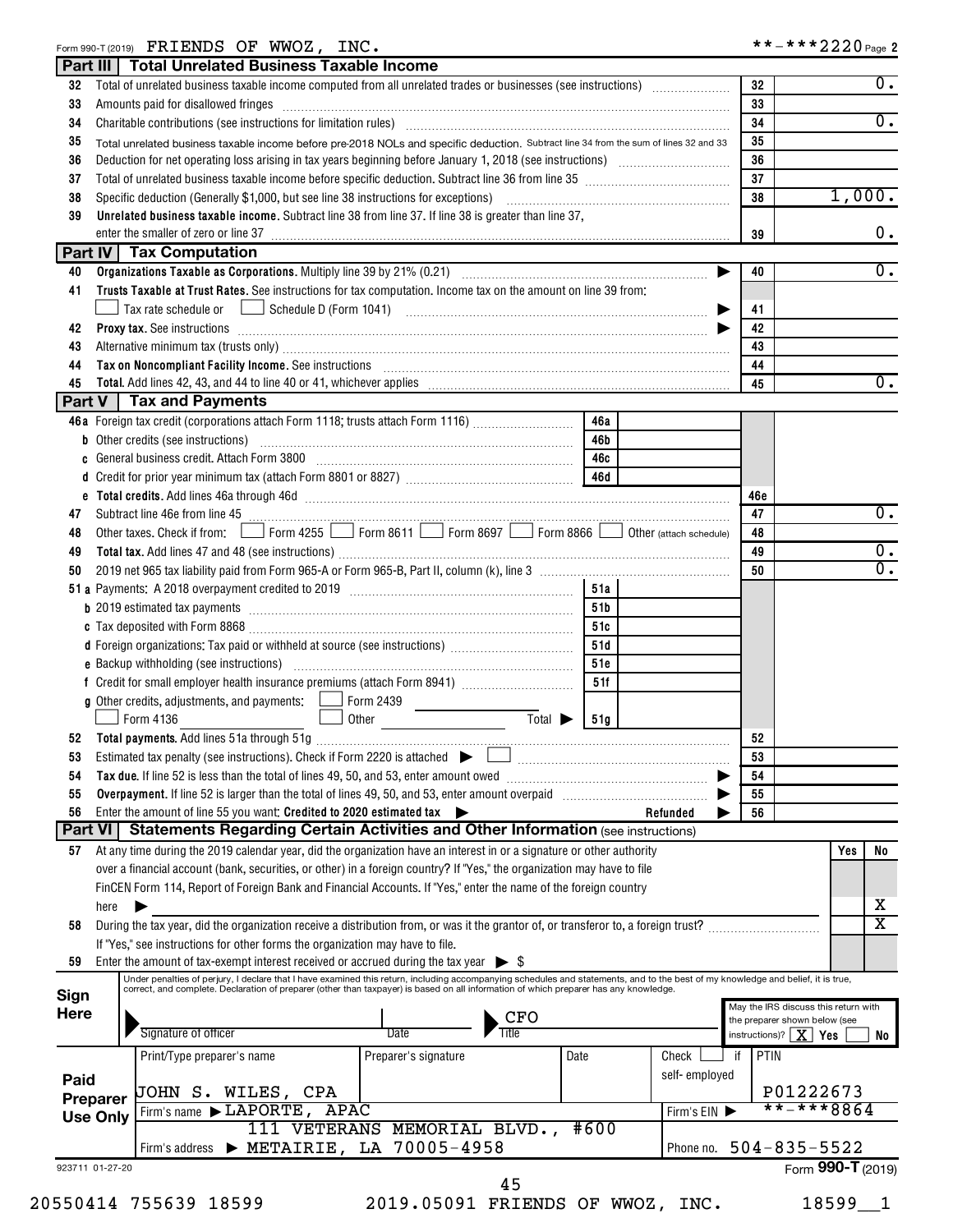| Schedule A - Cost of Goods Sold. Enter method of inventory valuation $\triangleright$ N/A                                 |                                                                                                                                                     |                                                                                                |                                                                                                  |    |                                                                                  |                |                                                                               |    |
|---------------------------------------------------------------------------------------------------------------------------|-----------------------------------------------------------------------------------------------------------------------------------------------------|------------------------------------------------------------------------------------------------|--------------------------------------------------------------------------------------------------|----|----------------------------------------------------------------------------------|----------------|-------------------------------------------------------------------------------|----|
| Inventory at beginning of year<br>1                                                                                       | 1                                                                                                                                                   |                                                                                                |                                                                                                  |    |                                                                                  | 6              |                                                                               |    |
| 2                                                                                                                         | $\overline{2}$                                                                                                                                      |                                                                                                | 7 Cost of goods sold. Subtract line 6                                                            |    |                                                                                  |                |                                                                               |    |
| 3                                                                                                                         | 3                                                                                                                                                   |                                                                                                | from line 5. Enter here and in Part I,                                                           |    |                                                                                  |                |                                                                               |    |
| 4a Additional section 263A costs                                                                                          |                                                                                                                                                     |                                                                                                |                                                                                                  |    |                                                                                  | $\overline{7}$ |                                                                               |    |
|                                                                                                                           | 4a                                                                                                                                                  |                                                                                                | 8 Do the rules of section 263A (with respect to                                                  |    |                                                                                  |                | Yes                                                                           | No |
| <b>b</b> Other costs (attach schedule)                                                                                    | 4b                                                                                                                                                  |                                                                                                | property produced or acquired for resale) apply to                                               |    |                                                                                  |                |                                                                               |    |
| 5 Total. Add lines 1 through 4b                                                                                           | $5\phantom{.0}$                                                                                                                                     |                                                                                                |                                                                                                  |    |                                                                                  |                |                                                                               |    |
| Schedule C - Rent Income (From Real Property and Personal Property Leased With Real Property)<br>(see instructions)       |                                                                                                                                                     |                                                                                                |                                                                                                  |    |                                                                                  |                |                                                                               |    |
| 1. Description of property                                                                                                |                                                                                                                                                     |                                                                                                |                                                                                                  |    |                                                                                  |                |                                                                               |    |
| (1)                                                                                                                       |                                                                                                                                                     |                                                                                                |                                                                                                  |    |                                                                                  |                |                                                                               |    |
| (2)                                                                                                                       |                                                                                                                                                     |                                                                                                |                                                                                                  |    |                                                                                  |                |                                                                               |    |
| (3)                                                                                                                       |                                                                                                                                                     |                                                                                                |                                                                                                  |    |                                                                                  |                |                                                                               |    |
| (4)                                                                                                                       |                                                                                                                                                     |                                                                                                |                                                                                                  |    |                                                                                  |                |                                                                               |    |
|                                                                                                                           | 2.                                                                                                                                                  | Rent received or accrued                                                                       |                                                                                                  |    |                                                                                  |                |                                                                               |    |
| (a) From personal property (if the percentage of<br>rent for personal property is more than<br>10% but not more than 50%) | (b) From real and personal property (if the percentage<br>of rent for personal property exceeds 50% or if<br>the rent is based on profit or income) |                                                                                                | 3(a) Deductions directly connected with the income in<br>columns 2(a) and 2(b) (attach schedule) |    |                                                                                  |                |                                                                               |    |
| (1)                                                                                                                       |                                                                                                                                                     |                                                                                                |                                                                                                  |    |                                                                                  |                |                                                                               |    |
| (2)                                                                                                                       |                                                                                                                                                     |                                                                                                |                                                                                                  |    |                                                                                  |                |                                                                               |    |
| (3)                                                                                                                       |                                                                                                                                                     |                                                                                                |                                                                                                  |    |                                                                                  |                |                                                                               |    |
| (4)                                                                                                                       |                                                                                                                                                     |                                                                                                |                                                                                                  |    |                                                                                  |                |                                                                               |    |
| Total                                                                                                                     | $0$ .                                                                                                                                               | Total                                                                                          |                                                                                                  | О. |                                                                                  |                |                                                                               |    |
| (c) Total income. Add totals of columns 2(a) and 2(b). Enter                                                              |                                                                                                                                                     |                                                                                                |                                                                                                  | О. | (b) Total deductions.<br>Enter here and on page 1,<br>Part I, line 6, column (B) |                |                                                                               | 0. |
| Schedule E - Unrelated Debt-Financed Income (see instructions)                                                            |                                                                                                                                                     |                                                                                                |                                                                                                  |    |                                                                                  |                |                                                                               |    |
|                                                                                                                           |                                                                                                                                                     |                                                                                                | 2. Gross income from                                                                             |    | 3. Deductions directly connected with or allocable<br>to debt-financed property  |                |                                                                               |    |
| 1. Description of debt-financed property                                                                                  |                                                                                                                                                     |                                                                                                | or allocable to debt-<br>financed property                                                       |    | (a) Straight line depreciation<br>(attach schedule)                              |                | (b) Other deductions<br>(attach schedule)                                     |    |
| (1)                                                                                                                       |                                                                                                                                                     |                                                                                                |                                                                                                  |    |                                                                                  |                |                                                                               |    |
| (2)                                                                                                                       |                                                                                                                                                     |                                                                                                |                                                                                                  |    |                                                                                  |                |                                                                               |    |
| (3)                                                                                                                       |                                                                                                                                                     |                                                                                                |                                                                                                  |    |                                                                                  |                |                                                                               |    |
| (4)                                                                                                                       |                                                                                                                                                     |                                                                                                |                                                                                                  |    |                                                                                  |                |                                                                               |    |
| 4. Amount of average acquisition<br>debt on or allocable to debt-financed<br>property (attach schedule)                   |                                                                                                                                                     | 5. Average adjusted basis<br>of or allocable to<br>debt-financed property<br>(attach schedule) | 6. Column 4 divided<br>by column 5                                                               |    | 7. Gross income<br>reportable (column<br>2 x column 6)                           |                | 8. Allocable deductions<br>(column 6 x total of columns)<br>$3(a)$ and $3(b)$ |    |
| (1)                                                                                                                       |                                                                                                                                                     |                                                                                                | $\frac{0}{0}$                                                                                    |    |                                                                                  |                |                                                                               |    |
| (2)                                                                                                                       |                                                                                                                                                     |                                                                                                | $\%$                                                                                             |    |                                                                                  |                |                                                                               |    |
| (3)                                                                                                                       |                                                                                                                                                     |                                                                                                | $\%$                                                                                             |    |                                                                                  |                |                                                                               |    |
| (4)                                                                                                                       |                                                                                                                                                     |                                                                                                | $\frac{0}{0}$                                                                                    |    |                                                                                  |                |                                                                               |    |
|                                                                                                                           |                                                                                                                                                     |                                                                                                |                                                                                                  |    | Enter here and on page 1,<br>Part I, line 7, column (A).                         |                | Enter here and on page 1,<br>Part I, line 7, column (B).                      |    |
| Totals                                                                                                                    |                                                                                                                                                     |                                                                                                |                                                                                                  |    | ο.                                                                               |                |                                                                               | 0. |
|                                                                                                                           |                                                                                                                                                     |                                                                                                |                                                                                                  |    |                                                                                  |                |                                                                               | О. |
|                                                                                                                           |                                                                                                                                                     |                                                                                                |                                                                                                  |    |                                                                                  |                | Form 990-T (2019)                                                             |    |

923721 01-27-20

 $***$   $***$  2220 Page 3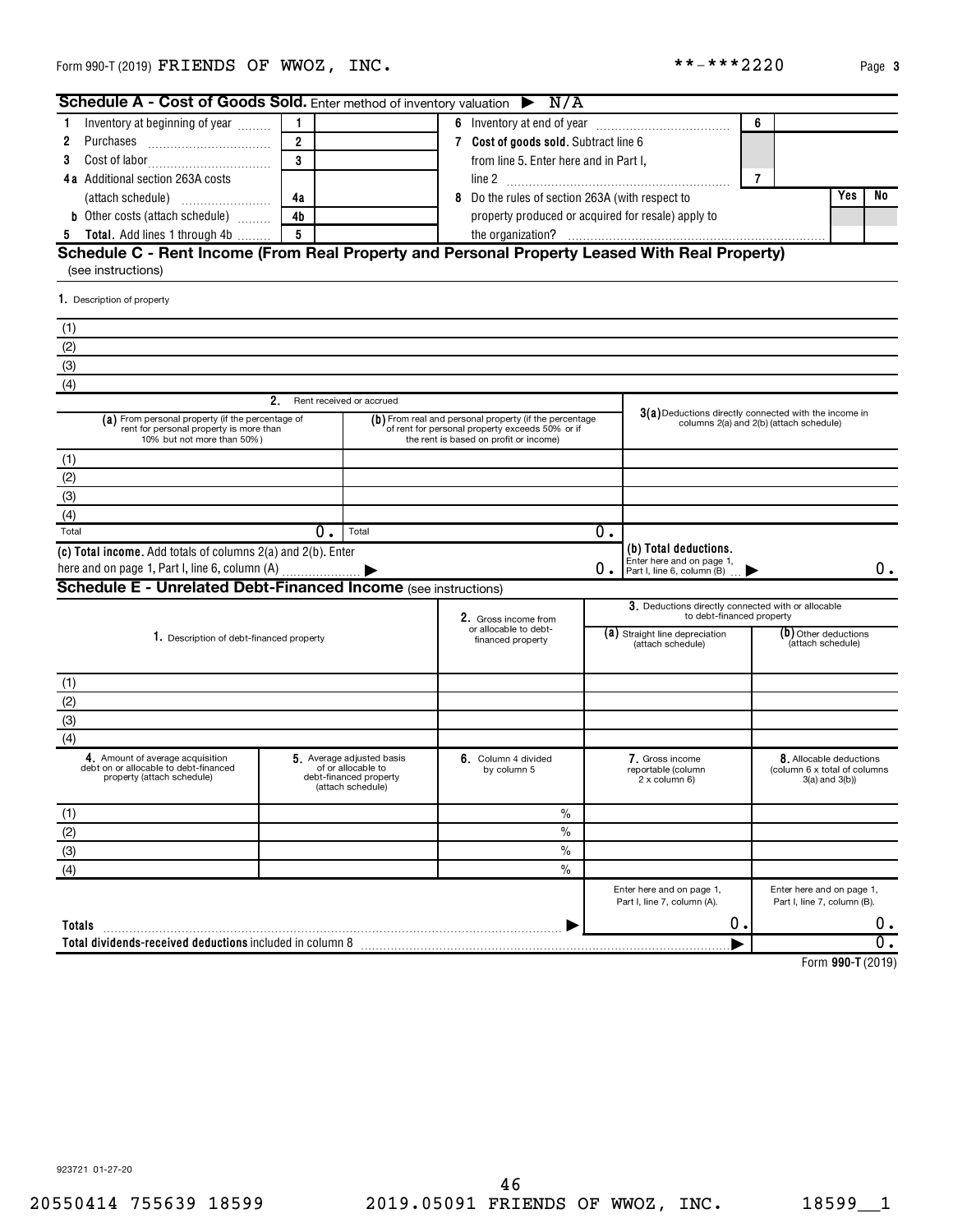|                                                                                                    |                          |                                                      |                                                                                         | <b>Exempt Controlled Organizations</b>                                                                                                |                                                                      |                                                                              |                                                                                           |                        |                                                                |                                                                                              |
|----------------------------------------------------------------------------------------------------|--------------------------|------------------------------------------------------|-----------------------------------------------------------------------------------------|---------------------------------------------------------------------------------------------------------------------------------------|----------------------------------------------------------------------|------------------------------------------------------------------------------|-------------------------------------------------------------------------------------------|------------------------|----------------------------------------------------------------|----------------------------------------------------------------------------------------------|
| 1. Name of controlled organization                                                                 |                          | 2. Employer<br>identification<br>number              |                                                                                         | 3. Net unrelated income<br>(loss) (see instructions)                                                                                  | 4. Total of specified<br>payments made                               |                                                                              | 5. Part of column 4 that is<br>included in the controlling<br>organization's gross income |                        | 6. Deductions directly<br>connected with income<br>in column 5 |                                                                                              |
|                                                                                                    |                          |                                                      |                                                                                         |                                                                                                                                       |                                                                      |                                                                              |                                                                                           |                        |                                                                |                                                                                              |
| (1)                                                                                                |                          |                                                      |                                                                                         |                                                                                                                                       |                                                                      |                                                                              |                                                                                           |                        |                                                                |                                                                                              |
| (2)                                                                                                |                          |                                                      |                                                                                         |                                                                                                                                       |                                                                      |                                                                              |                                                                                           |                        |                                                                |                                                                                              |
| (3)                                                                                                |                          |                                                      |                                                                                         |                                                                                                                                       |                                                                      |                                                                              |                                                                                           |                        |                                                                |                                                                                              |
| (4)                                                                                                |                          |                                                      |                                                                                         |                                                                                                                                       |                                                                      |                                                                              |                                                                                           |                        |                                                                |                                                                                              |
| Nonexempt Controlled Organizations                                                                 |                          |                                                      |                                                                                         |                                                                                                                                       |                                                                      |                                                                              |                                                                                           |                        |                                                                |                                                                                              |
| 7. Taxable Income                                                                                  |                          | 8. Net unrelated income (loss)<br>(see instructions) |                                                                                         | 9. Total of specified payments<br>made                                                                                                |                                                                      | 10. Part of column 9 that is included<br>in the controlling organization's   | gross income                                                                              |                        | 11.                                                            | Deductions directly connected<br>with income in column 10                                    |
| (1)                                                                                                |                          |                                                      |                                                                                         |                                                                                                                                       |                                                                      |                                                                              |                                                                                           |                        |                                                                |                                                                                              |
| (2)                                                                                                |                          |                                                      |                                                                                         |                                                                                                                                       |                                                                      |                                                                              |                                                                                           |                        |                                                                |                                                                                              |
| (3)                                                                                                |                          |                                                      |                                                                                         |                                                                                                                                       |                                                                      |                                                                              |                                                                                           |                        |                                                                |                                                                                              |
|                                                                                                    |                          |                                                      |                                                                                         |                                                                                                                                       |                                                                      |                                                                              |                                                                                           |                        |                                                                |                                                                                              |
| (4)                                                                                                |                          |                                                      |                                                                                         |                                                                                                                                       |                                                                      |                                                                              |                                                                                           |                        |                                                                |                                                                                              |
|                                                                                                    |                          |                                                      |                                                                                         |                                                                                                                                       |                                                                      | Add columns 5 and 10.<br>Enter here and on page 1, Part I,                   | line 8, column (A).                                                                       |                        |                                                                | Add columns 6 and 11.<br>Enter here and on page 1, Part I,<br>line 8, column (B).            |
|                                                                                                    |                          |                                                      |                                                                                         |                                                                                                                                       |                                                                      |                                                                              |                                                                                           | 0.                     |                                                                | О.                                                                                           |
| Schedule G - Investment Income of a Section 501(c)(7), (9), or (17) Organization                   |                          |                                                      |                                                                                         |                                                                                                                                       |                                                                      |                                                                              |                                                                                           |                        |                                                                |                                                                                              |
|                                                                                                    | (see instructions)       |                                                      |                                                                                         |                                                                                                                                       |                                                                      |                                                                              |                                                                                           |                        |                                                                |                                                                                              |
|                                                                                                    |                          |                                                      |                                                                                         |                                                                                                                                       |                                                                      |                                                                              |                                                                                           |                        |                                                                |                                                                                              |
|                                                                                                    | 1. Description of income |                                                      |                                                                                         | 2. Amount of income                                                                                                                   |                                                                      | 3. Deductions                                                                | directly connected<br>(attach schedule)                                                   |                        | 4. Set-asides<br>(attach schedule)                             | 5. Total deductions<br>and set-asides<br>(col. 3 plus col. 4)                                |
| (1)                                                                                                |                          |                                                      |                                                                                         |                                                                                                                                       |                                                                      |                                                                              |                                                                                           |                        |                                                                |                                                                                              |
| (2)                                                                                                |                          |                                                      |                                                                                         |                                                                                                                                       |                                                                      |                                                                              |                                                                                           |                        |                                                                |                                                                                              |
| $\overline{3}$                                                                                     |                          |                                                      |                                                                                         |                                                                                                                                       |                                                                      |                                                                              |                                                                                           |                        |                                                                |                                                                                              |
| (4)                                                                                                |                          |                                                      |                                                                                         |                                                                                                                                       |                                                                      |                                                                              |                                                                                           |                        |                                                                |                                                                                              |
|                                                                                                    |                          |                                                      |                                                                                         | Enter here and on page 1<br>Part I, line 9, column (A).                                                                               |                                                                      |                                                                              |                                                                                           |                        |                                                                | Enter here and on page 1,<br>Part I, line 9, column (B).                                     |
|                                                                                                    |                          |                                                      |                                                                                         |                                                                                                                                       | 0.                                                                   |                                                                              |                                                                                           |                        |                                                                | О.                                                                                           |
| Schedule I - Exploited Exempt Activity Income, Other Than Advertising Income<br>(see instructions) |                          |                                                      |                                                                                         |                                                                                                                                       |                                                                      |                                                                              |                                                                                           |                        |                                                                |                                                                                              |
| 1. Description of<br>exploited activity                                                            | trade or business        | 2. Gross<br>unrelated business<br>income from        | 3. Expenses<br>directly connected<br>with production<br>of unrelated<br>business income | 4. Net income (loss)<br>from unrelated trade or<br>business (column 2<br>minus column 3). If a<br>gain, compute cols. 5<br>through 7. |                                                                      | 5. Gross income<br>from activity that<br>is not unrelated<br>business income |                                                                                           |                        | 6. Expenses<br>attributable to<br>column 5                     | 7. Excess exempt<br>expenses (column<br>6 minus column 5,<br>but not more than<br>column 4). |
| (1)                                                                                                |                          |                                                      |                                                                                         |                                                                                                                                       |                                                                      |                                                                              |                                                                                           |                        |                                                                |                                                                                              |
| (2)                                                                                                |                          |                                                      |                                                                                         |                                                                                                                                       |                                                                      |                                                                              |                                                                                           |                        |                                                                |                                                                                              |
| $\overline{3}$                                                                                     |                          |                                                      |                                                                                         |                                                                                                                                       |                                                                      |                                                                              |                                                                                           |                        |                                                                |                                                                                              |
|                                                                                                    |                          |                                                      |                                                                                         |                                                                                                                                       |                                                                      |                                                                              |                                                                                           |                        |                                                                |                                                                                              |
| $\overline{(4)}$                                                                                   | Enter here and on        |                                                      | Enter here and on                                                                       |                                                                                                                                       |                                                                      |                                                                              |                                                                                           |                        |                                                                | Enter here and                                                                               |
|                                                                                                    | line 10, col. (A).       | page 1, Part I,                                      | page 1, Part I,<br>line 10, col. (B).                                                   |                                                                                                                                       |                                                                      |                                                                              |                                                                                           |                        |                                                                | on page 1,<br>Part II, line 25.                                                              |
| Totals                                                                                             |                          | 0.                                                   | 0.                                                                                      |                                                                                                                                       |                                                                      |                                                                              |                                                                                           |                        |                                                                | 0.                                                                                           |
| <b>Schedule J - Advertising Income</b> (see instructions)                                          |                          |                                                      |                                                                                         |                                                                                                                                       |                                                                      |                                                                              |                                                                                           |                        |                                                                |                                                                                              |
| Income From Periodicals Reported on a Consolidated Basis<br>Part I                                 |                          |                                                      |                                                                                         |                                                                                                                                       |                                                                      |                                                                              |                                                                                           |                        |                                                                |                                                                                              |
| 1. Name of periodical                                                                              |                          | 2. Gross<br>advertising<br>income                    | 3. Direct<br>advertising costs                                                          | col. 3). If a gain, compute                                                                                                           | 4. Advertising gain<br>or (loss) (col. 2 minus<br>cols. 5 through 7. | 5. Circulation<br>income                                                     |                                                                                           | 6. Readership<br>costs |                                                                | 7. Excess readership<br>costs (column 6 minus<br>column 5, but not more<br>than column 4).   |
| (1)                                                                                                |                          |                                                      |                                                                                         |                                                                                                                                       |                                                                      |                                                                              |                                                                                           |                        |                                                                |                                                                                              |
|                                                                                                    |                          |                                                      |                                                                                         |                                                                                                                                       |                                                                      |                                                                              |                                                                                           |                        |                                                                |                                                                                              |
| $\overline{(2)}$                                                                                   |                          |                                                      |                                                                                         |                                                                                                                                       |                                                                      |                                                                              |                                                                                           |                        |                                                                |                                                                                              |
| $\overline{(3)}$                                                                                   |                          |                                                      |                                                                                         |                                                                                                                                       |                                                                      |                                                                              |                                                                                           |                        |                                                                |                                                                                              |
| $\overline{(4)}$                                                                                   |                          |                                                      |                                                                                         |                                                                                                                                       |                                                                      |                                                                              |                                                                                           |                        |                                                                |                                                                                              |

Form (2019) **990-T** 0. 0. 0. 0.

923731 01-27-20

**Totals** (carry to Part II, line  $(5)$ )  $\ldots$ .

 $\blacktriangleright$ 

|--|--|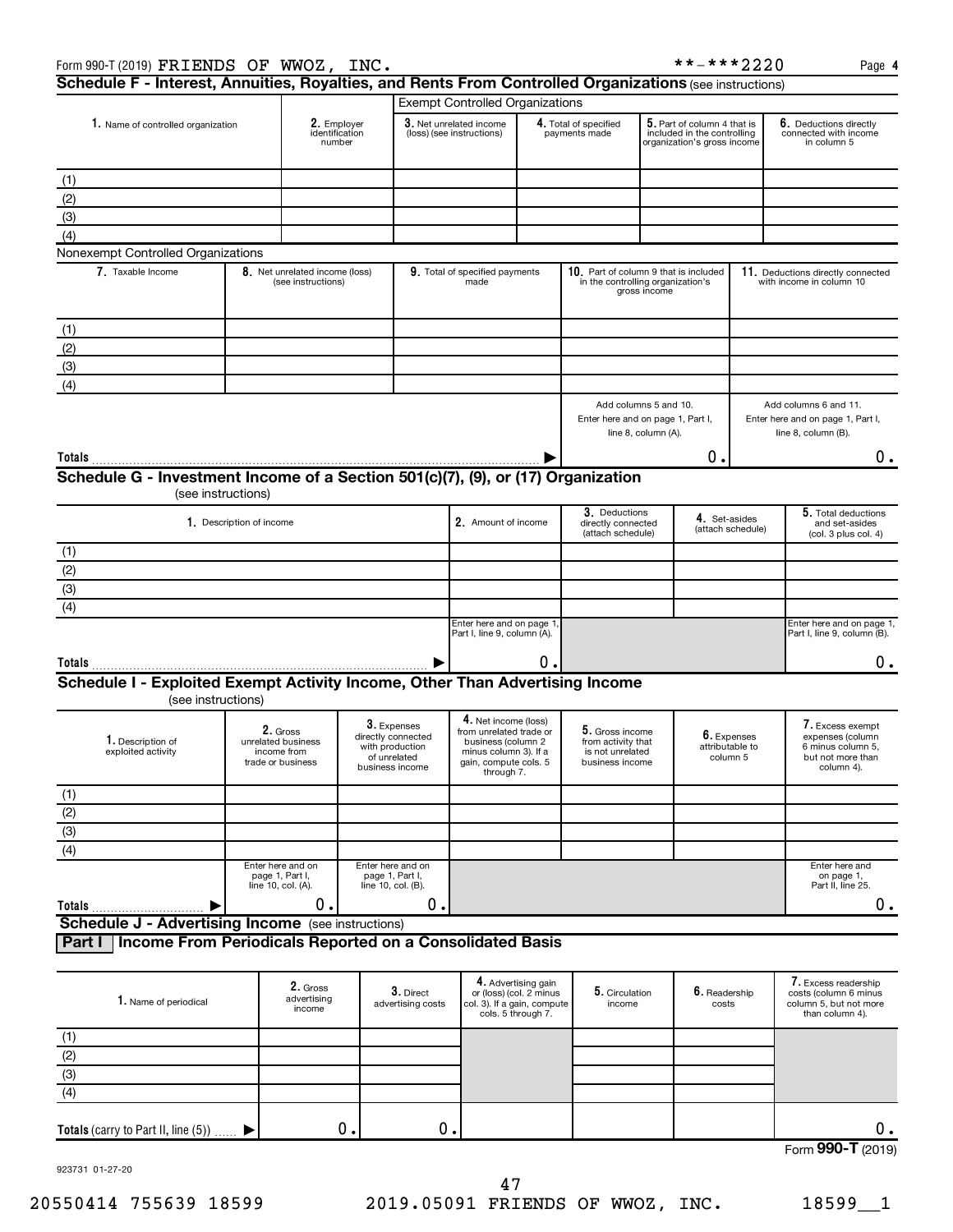#### Form 990-T (2019)  $\texttt{FRI} \texttt{ENDS}$   $\texttt{OF}$   $\texttt{WWOZ}$  ,  $\texttt{INC.}$   $\texttt{PACS}$  ,  $\texttt{PACS}$  ,  $\texttt{PACS}$  ,  $\texttt{PACS}$ FRIENDS OF WWOZ, INC. \*\*-\*\*\*2220

Part II | Income From Periodicals Reported on a Separate Basis (For each periodical listed in Part II, fill in columns 2 through 7 on a line-by-line basis.)

| 1. Name of periodical                                                                    | 2. Gross<br>advertising<br>income                                                                                        |  | $3.$ Direct<br>advertising costs | 4. Advertising gain<br>or (loss) (col. 2 minus<br>col. 3). If a gain, compute<br>cols. 5 through 7. |  | 5. Circulation<br>income                          |               | 6. Readership<br>costs | 7. Excess readership<br>costs (column 6 minus<br>column 5, but not more<br>than column 4). |
|------------------------------------------------------------------------------------------|--------------------------------------------------------------------------------------------------------------------------|--|----------------------------------|-----------------------------------------------------------------------------------------------------|--|---------------------------------------------------|---------------|------------------------|--------------------------------------------------------------------------------------------|
| (1)                                                                                      |                                                                                                                          |  |                                  |                                                                                                     |  |                                                   |               |                        |                                                                                            |
| (2)                                                                                      |                                                                                                                          |  |                                  |                                                                                                     |  |                                                   |               |                        |                                                                                            |
| (3)                                                                                      |                                                                                                                          |  |                                  |                                                                                                     |  |                                                   |               |                        |                                                                                            |
| $\overline{(4)}$                                                                         |                                                                                                                          |  |                                  |                                                                                                     |  |                                                   |               |                        |                                                                                            |
| <b>Totals from Part I</b>                                                                | Ο.                                                                                                                       |  | $\Omega$                         |                                                                                                     |  |                                                   |               |                        | 0.                                                                                         |
|                                                                                          | Enter here and on<br>Enter here and on<br>page 1, Part I,<br>page 1, Part I,<br>line 11, col. (A).<br>line 11, col. (B). |  |                                  |                                                                                                     |  | Enter here and<br>on page 1,<br>Part II, line 26. |               |                        |                                                                                            |
| Totals, Part II (lines 1-5)  ▶                                                           | О.                                                                                                                       |  | 0                                |                                                                                                     |  |                                                   |               |                        | 0.                                                                                         |
| <b>Schedule K - Compensation of Officers, Directors, and Trustees</b> (see instructions) |                                                                                                                          |  |                                  |                                                                                                     |  |                                                   |               |                        |                                                                                            |
| 1. Name                                                                                  |                                                                                                                          |  |                                  | 2. Title                                                                                            |  | 3. Percent of<br>time devoted to<br>business      |               |                        | 4. Compensation attributable<br>to unrelated business                                      |
| (1)                                                                                      |                                                                                                                          |  |                                  |                                                                                                     |  |                                                   | $\%$          |                        |                                                                                            |
| (2)                                                                                      |                                                                                                                          |  |                                  |                                                                                                     |  |                                                   | $\frac{0}{0}$ |                        |                                                                                            |
| (3)                                                                                      |                                                                                                                          |  |                                  |                                                                                                     |  |                                                   | $\frac{0}{0}$ |                        |                                                                                            |
| (4)                                                                                      |                                                                                                                          |  |                                  |                                                                                                     |  |                                                   | $\frac{0}{0}$ |                        |                                                                                            |
| Total. Enter here and on page 1, Part II, line 14                                        |                                                                                                                          |  |                                  |                                                                                                     |  |                                                   |               |                        | $0$ .                                                                                      |

**990-T**  Form (2019)

923732 01-27-20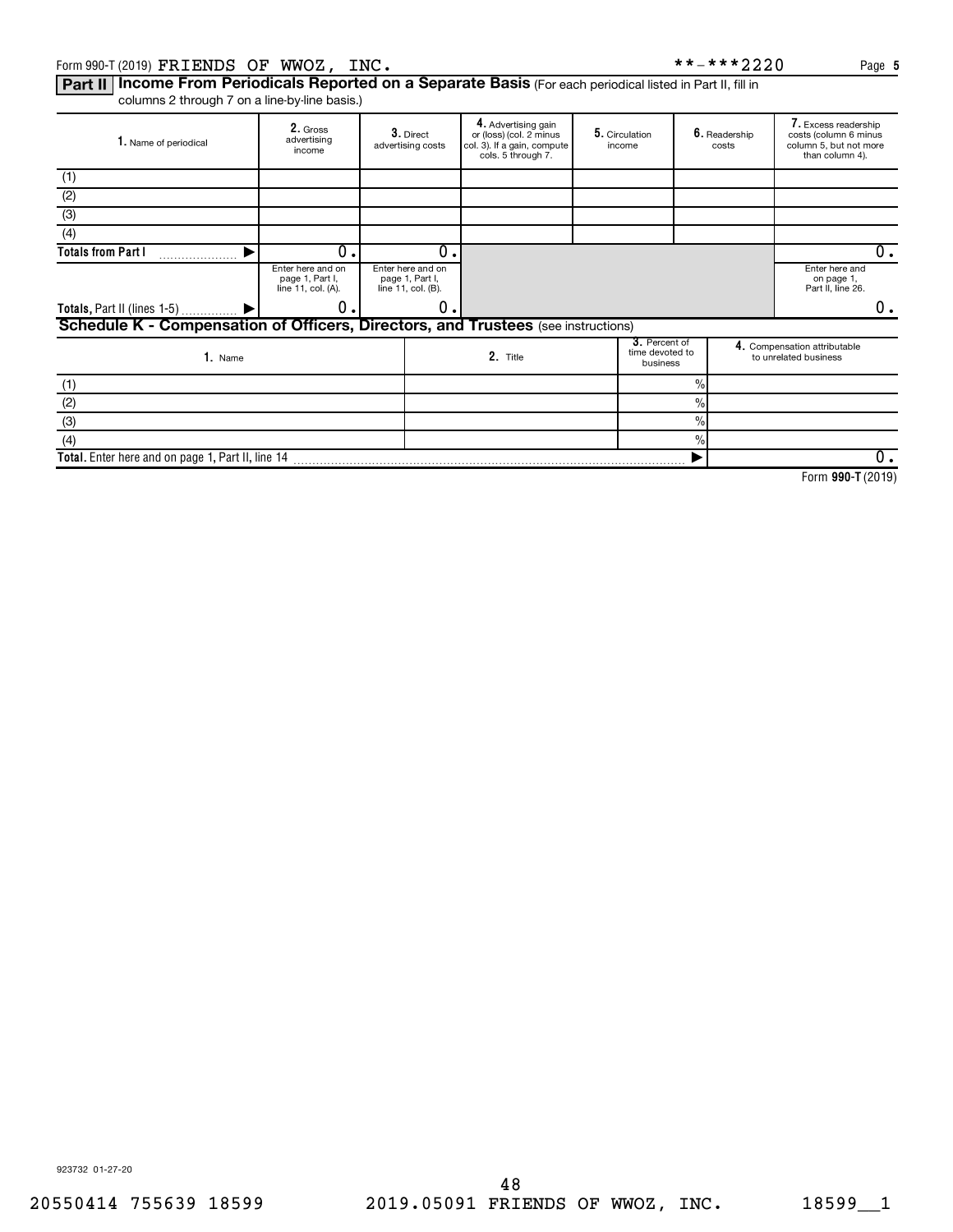## ~~~~~~~~~~~~~~~~~~~~~~~~~~~~~~~~~~~~~~~~~~~~~~~~~~~~~~~~~~~~~~~~~~~~~~~~~~~~~~ FORM 990-T DESCRIPTION OF ORGANIZATION'S PRIMARY UNRELATED STATEMENT 1 BUSINESS ACTIVITY }}}}}}}}}}}}}}}}}}}}}}}}}}}}}}}}}}}}}}}}}}}}}}}}}}}}}}}}}}}}}}}}}}}}}}}}}}}}}}

}}}}}}}}}}}}}}}}}}}}} }}}}}}}}}}

INCOME FROM SALES FROM MANGO FREEZE BOOTH AT JAZZ FEST AND MORNING CALL

TO FORM 990-T, PAGE 1